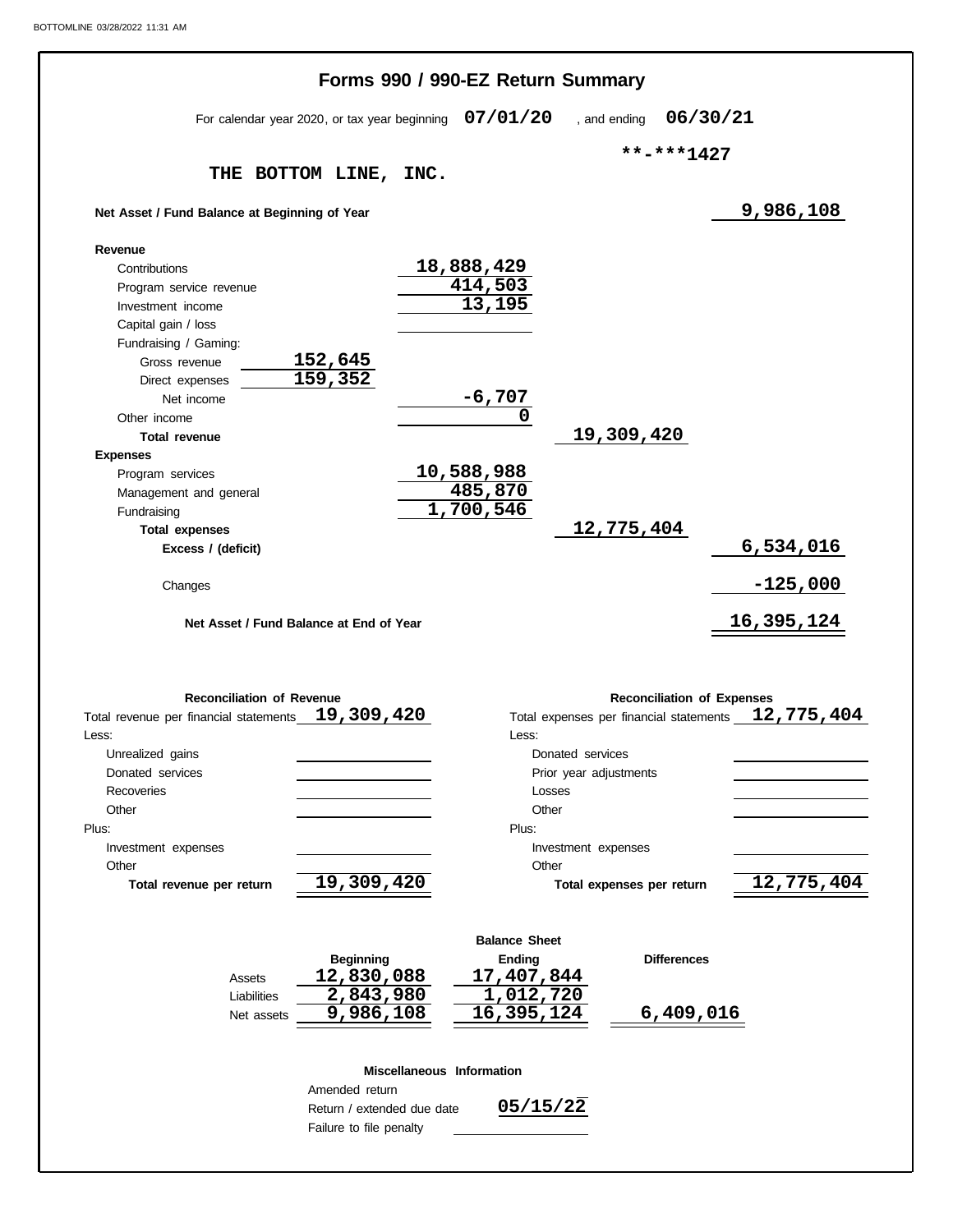| Form 8879-EO                                                    |                                                                                                                                                                                                                                                                                                                                                                                                                            | <b>IRS</b> e-file Signature Authorization<br>for an Exempt Organization                                        |                 |                                                   | OMB No. 1545-0047               |
|-----------------------------------------------------------------|----------------------------------------------------------------------------------------------------------------------------------------------------------------------------------------------------------------------------------------------------------------------------------------------------------------------------------------------------------------------------------------------------------------------------|----------------------------------------------------------------------------------------------------------------|-----------------|---------------------------------------------------|---------------------------------|
|                                                                 |                                                                                                                                                                                                                                                                                                                                                                                                                            |                                                                                                                |                 |                                                   | 2020                            |
| Department of the Treasury<br>Internal Revenue Service          |                                                                                                                                                                                                                                                                                                                                                                                                                            | u Do not send to the IRS. Keep for your records.<br>u Go to www.irs.gov/Form8879EO for the latest information. |                 |                                                   |                                 |
| Name of exempt organization or person subject to tax            |                                                                                                                                                                                                                                                                                                                                                                                                                            |                                                                                                                |                 | Taxpayer identification number                    |                                 |
|                                                                 | THE                                                                                                                                                                                                                                                                                                                                                                                                                        | BOTTOM LINE, INC.                                                                                              |                 | **-***1427                                        |                                 |
| Name and title of officer or person subject to tax              | STEVEN COLON<br>CEO                                                                                                                                                                                                                                                                                                                                                                                                        |                                                                                                                |                 |                                                   |                                 |
| Part I                                                          | Type of Return and Return Information (Whole Dollars Only)                                                                                                                                                                                                                                                                                                                                                                 |                                                                                                                |                 |                                                   |                                 |
|                                                                 | Check the box for the return for which you are using this Form 8879-EO and enter the applicable amount, if any, from the return. If you<br>check the box on line 1a, 2a, 3a, 4a, 5a, 6a, or 7a below, and the amount on that line for the return being filed with this form was<br>blank, then leave line 1b, 2b, 3b, 4b, 5b, 6b, or 7b, whichever is applicable, blank (do not enter -0-). But, if you entered -0- on the |                                                                                                                |                 |                                                   |                                 |
|                                                                 | return, then enter -0- on the applicable line below. Do not complete more than one line in Part I.                                                                                                                                                                                                                                                                                                                         |                                                                                                                |                 |                                                   |                                 |
| 1a Form 990 check here >                                        |                                                                                                                                                                                                                                                                                                                                                                                                                            |                                                                                                                |                 |                                                   |                                 |
| 2a Form 990-EZ check here $\blacktriangleright$                 | <b>b</b> Total revenue, if any (Form 990-EZ, line 9) $\ldots$ $\ldots$ $\ldots$ $\ldots$ $\ldots$ $\ldots$                                                                                                                                                                                                                                                                                                                 |                                                                                                                |                 |                                                   | 2b                              |
| 3a Form 1120-POL check here                                     |                                                                                                                                                                                                                                                                                                                                                                                                                            |                                                                                                                |                 |                                                   |                                 |
| 4a Form 990-PF check here                                       | <b>b</b> Tax based on investment income (Form 990-PF, Part VI, line 5)                                                                                                                                                                                                                                                                                                                                                     |                                                                                                                |                 |                                                   |                                 |
| 5a Form 8868 check here                                         |                                                                                                                                                                                                                                                                                                                                                                                                                            |                                                                                                                |                 |                                                   |                                 |
| 6a Form 990-T check here $\blacktriangleright$                  |                                                                                                                                                                                                                                                                                                                                                                                                                            |                                                                                                                |                 |                                                   | 6b                              |
| 7a Form 4720 check here $\blacktriangleright$<br><b>Part II</b> | Declaration and Signature Authorization of Officer or Person Subject to Tax                                                                                                                                                                                                                                                                                                                                                |                                                                                                                |                 |                                                   |                                 |
|                                                                 | Under penalties of perjury, I declare that $ \mathbf{X} $ I am an officer of the above organization or     I am a person subject to tax with respect to                                                                                                                                                                                                                                                                    |                                                                                                                |                 |                                                   |                                 |
| (name of organization)                                          |                                                                                                                                                                                                                                                                                                                                                                                                                            | , (EIN)                                                                                                        |                 |                                                   | and that I have examined a copy |
|                                                                 | of the 2020 electronic return and accompanying schedules and statements, and, to the best of my knowledge and belief, they are<br>true, correct, and complete. I further declare that the amount in Part I above is the amount shown on the copy of the electronic return.                                                                                                                                                 |                                                                                                                |                 |                                                   |                                 |
|                                                                 | I consent to allow my intermediate service provider, transmitter, or electronic return originator (ERO) to send the return to the IRS and                                                                                                                                                                                                                                                                                  |                                                                                                                |                 |                                                   |                                 |
|                                                                 | to receive from the IRS (a) an acknowledgement of receipt or reason for rejection of the transmission, (b) the reason for any delay in                                                                                                                                                                                                                                                                                     |                                                                                                                |                 |                                                   |                                 |
|                                                                 | processing the return or refund, and (c) the date of any refund. If applicable, I authorize the U.S. Treasury and its designated Financial                                                                                                                                                                                                                                                                                 |                                                                                                                |                 |                                                   |                                 |
|                                                                 | Agent to initiate an electronic funds withdrawal (direct debit) entry to the financial institution account indicated in the tax preparation                                                                                                                                                                                                                                                                                |                                                                                                                |                 |                                                   |                                 |
|                                                                 | software for payment of the federal taxes owed on this return, and the financial institution to debit the entry to this account. To revoke                                                                                                                                                                                                                                                                                 |                                                                                                                |                 |                                                   |                                 |
|                                                                 | a payment, I must contact the U.S. Treasury Financial Agent at 1-888-353-4537 no later than 2 business days prior to the payment                                                                                                                                                                                                                                                                                           |                                                                                                                |                 |                                                   |                                 |
|                                                                 | (settlement) date. I also authorize the financial institutions involved in the processing of the electronic payment of taxes to receive                                                                                                                                                                                                                                                                                    |                                                                                                                |                 |                                                   |                                 |
|                                                                 | confidential information necessary to answer inquiries and resolve issues related to the payment. I have selected a personal                                                                                                                                                                                                                                                                                               |                                                                                                                |                 |                                                   |                                 |
|                                                                 | identification number (PIN) as my signature for the electronic return and, if applicable, the consent to electronic funds withdrawal.                                                                                                                                                                                                                                                                                      |                                                                                                                |                 |                                                   |                                 |
| PIN: check one box only                                         |                                                                                                                                                                                                                                                                                                                                                                                                                            |                                                                                                                |                 |                                                   |                                 |
| lszl<br>∧∣<br>I authorize                                       | BRUCE D. NORLING CPA PC                                                                                                                                                                                                                                                                                                                                                                                                    |                                                                                                                | to enter my PIN | 51427 as my signature                             |                                 |
|                                                                 | ERO firm name                                                                                                                                                                                                                                                                                                                                                                                                              |                                                                                                                |                 | Enter five numbers, but<br>do not enter all zeros |                                 |
|                                                                 | on the tax year 2020 electronically filed return. If I have indicated within this return that a copy of the return is being filed with a<br>state agency(ies) regulating charities as part of the IRS Fed/State program, I also authorize the aforementioned ERO to enter my<br>PIN on the return's disclosure consent screen.                                                                                             |                                                                                                                |                 |                                                   |                                 |
|                                                                 | As an officer or person subject to tax with respect to the organization, I will enter my PIN as my signature on the tax year 2020<br>electronically filed return. If I have indicated within this return that a copy of the return is being filed with a state agency(ies)<br>regulating charities as part of the IRS Fed/State program, I will enter my PIN on the return's disclosure consent screen.                    |                                                                                                                |                 |                                                   |                                 |
| Signature of officer or person subject to tax }                 |                                                                                                                                                                                                                                                                                                                                                                                                                            |                                                                                                                | Date            |                                                   |                                 |
| Part III                                                        | <b>Certification and Authentication</b>                                                                                                                                                                                                                                                                                                                                                                                    |                                                                                                                |                 |                                                   |                                 |
|                                                                 | <b>ERO's EFIN/PIN.</b> Enter your six-digit electronic filing identification                                                                                                                                                                                                                                                                                                                                               |                                                                                                                |                 |                                                   |                                 |
|                                                                 | number (EFIN) followed by your five-digit self-selected PIN.                                                                                                                                                                                                                                                                                                                                                               |                                                                                                                |                 |                                                   | * * * * * * * * * * *           |
|                                                                 |                                                                                                                                                                                                                                                                                                                                                                                                                            |                                                                                                                |                 |                                                   | Do not enter all zeros          |
| IRS e-file Providers for Business Returns.                      | I certify that the above numeric entry is my PIN, which is my signature on the 2020 electronically filed return indicated above. I confirm<br>that I am submitting this return in accordance with the requirements of Pub. 4163, Modernized e-File (MeF) Information for Authorized                                                                                                                                        |                                                                                                                |                 |                                                   |                                 |
| ERO's signature                                                 | <u> 1989 - Johann Stoff, deutscher Stoff, der Stoff, der Stoff, der Stoff, der Stoff, der Stoff, der Stoff, der S</u>                                                                                                                                                                                                                                                                                                      |                                                                                                                | Date $\}$       |                                                   |                                 |
|                                                                 |                                                                                                                                                                                                                                                                                                                                                                                                                            |                                                                                                                |                 |                                                   |                                 |
|                                                                 |                                                                                                                                                                                                                                                                                                                                                                                                                            | <b>ERO Must Retain This Form - See Instructions</b>                                                            |                 |                                                   |                                 |
|                                                                 | Do Not Submit This Form to the IRS Unless Requested To Do So                                                                                                                                                                                                                                                                                                                                                               |                                                                                                                |                 |                                                   |                                 |
|                                                                 | For Paperwork Reduction Act Notice, see back of form.                                                                                                                                                                                                                                                                                                                                                                      |                                                                                                                |                 |                                                   | Form 8879-EO (2020)             |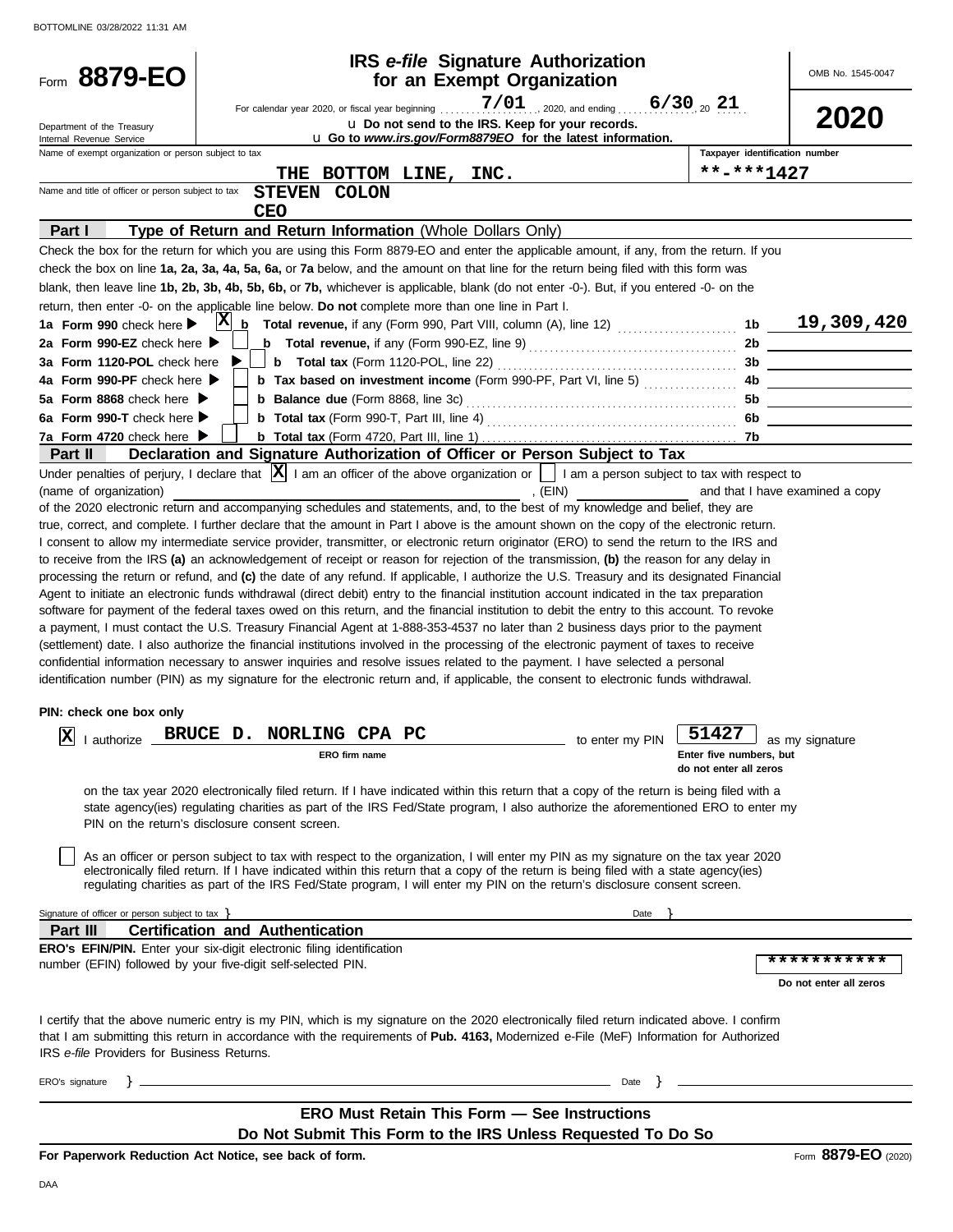Form 990

#### **Return of Organization Exempt From Income Tax**

u **Do not enter social security numbers on this form as it may be made public. Open to Public Under section 501(c), 527, or 4947(a)(1) of the Internal Revenue Code (except private foundations)**

OMB No. 1545-0047

| ZUZU           |
|----------------|
| Open to Public |
| Inspection     |

|                                |                      | Department of the Treasury<br>Internal Revenue Service                                                                                                                                                                         |                                                                  |                                          |                                                                            |                      | $\overline{a}$ social security humbers on this form as it may be made public.<br><b>u</b> Go to www.irs.gov/Form990 for instructions and the latest information. |            |                           |              |                                               | Open to Fublic<br><b>Inspection</b>                                                                                                                                        |          |
|--------------------------------|----------------------|--------------------------------------------------------------------------------------------------------------------------------------------------------------------------------------------------------------------------------|------------------------------------------------------------------|------------------------------------------|----------------------------------------------------------------------------|----------------------|------------------------------------------------------------------------------------------------------------------------------------------------------------------|------------|---------------------------|--------------|-----------------------------------------------|----------------------------------------------------------------------------------------------------------------------------------------------------------------------------|----------|
|                                |                      | For the 2020 calendar year, or tax year beginning $07/01/20$ , and ending $06/30/21$                                                                                                                                           |                                                                  |                                          |                                                                            |                      |                                                                                                                                                                  |            |                           |              |                                               |                                                                                                                                                                            |          |
| В                              | Check if applicable: |                                                                                                                                                                                                                                | C Name of organization                                           |                                          |                                                                            |                      |                                                                                                                                                                  |            |                           |              |                                               | D Employer identification number                                                                                                                                           |          |
|                                | Address change       |                                                                                                                                                                                                                                |                                                                  |                                          | THE BOTTOM LINE, INC.                                                      |                      |                                                                                                                                                                  |            |                           |              |                                               |                                                                                                                                                                            |          |
|                                |                      |                                                                                                                                                                                                                                | Doing business as                                                |                                          |                                                                            |                      |                                                                                                                                                                  |            |                           |              |                                               | **-***1427                                                                                                                                                                 |          |
|                                | Name change          |                                                                                                                                                                                                                                |                                                                  |                                          | Number and street (or P.O. box if mail is not delivered to street address) |                      |                                                                                                                                                                  |            | Room/suite                |              | <b>E</b> Telephone number                     |                                                                                                                                                                            |          |
|                                | Initial return       |                                                                                                                                                                                                                                |                                                                  |                                          | 50 MILK STREET, 16th FLOOR                                                 |                      |                                                                                                                                                                  |            |                           |              |                                               | 857-415-4810                                                                                                                                                               |          |
|                                | Final return/        |                                                                                                                                                                                                                                |                                                                  |                                          | City or town, state or province, country, and ZIP or foreign postal code   |                      |                                                                                                                                                                  |            |                           |              |                                               |                                                                                                                                                                            |          |
|                                | terminated           |                                                                                                                                                                                                                                | <b>BOSTON</b>                                                    |                                          |                                                                            | MA 02109             |                                                                                                                                                                  |            |                           |              | G Gross receipts \$                           | 19,468,772                                                                                                                                                                 |          |
|                                | Amended return       |                                                                                                                                                                                                                                |                                                                  | F Name and address of principal officer: |                                                                            |                      |                                                                                                                                                                  |            |                           |              |                                               |                                                                                                                                                                            |          |
|                                | Application pending  |                                                                                                                                                                                                                                |                                                                  | STEVEN COLON                             |                                                                            |                      |                                                                                                                                                                  |            |                           |              | H(a) Is this a group return for subordinates? | Yes                                                                                                                                                                        | X No     |
|                                |                      |                                                                                                                                                                                                                                | 104-20                                                           | QUEENS                                   | <b>BOULEVARD</b>                                                           |                      |                                                                                                                                                                  |            |                           |              | H(b) Are all subordinates included?           | Yes                                                                                                                                                                        | No       |
|                                |                      |                                                                                                                                                                                                                                |                                                                  | FOREST HILLS                             |                                                                            |                      | NY 11375                                                                                                                                                         |            |                           |              |                                               | If "No," attach a list. See instructions                                                                                                                                   |          |
|                                |                      | Iх<br>Tax-exempt status:                                                                                                                                                                                                       | 501(c)(3)                                                        | 501(c)                                   |                                                                            | $t$ (insert no.)     | 4947(a)(1) or                                                                                                                                                    | 527        |                           |              |                                               |                                                                                                                                                                            |          |
|                                | Website: U           |                                                                                                                                                                                                                                |                                                                  | WWW.BOTTOMLINE.ORG                       |                                                                            |                      |                                                                                                                                                                  |            |                           |              |                                               |                                                                                                                                                                            |          |
|                                |                      |                                                                                                                                                                                                                                | $\mathbf{X}$ Corporation                                         |                                          |                                                                            |                      |                                                                                                                                                                  |            | L Year of formation: 1997 |              | H(c) Group exemption number U                 | M State of legal domicile: MA                                                                                                                                              |          |
| κ                              |                      | Form of organization:                                                                                                                                                                                                          |                                                                  | Trust                                    | Association                                                                | Other <b>u</b>       |                                                                                                                                                                  |            |                           |              |                                               |                                                                                                                                                                            |          |
|                                | Part I               | <b>Summary</b>                                                                                                                                                                                                                 |                                                                  |                                          |                                                                            |                      |                                                                                                                                                                  |            |                           |              |                                               |                                                                                                                                                                            |          |
|                                |                      |                                                                                                                                                                                                                                |                                                                  |                                          |                                                                            |                      |                                                                                                                                                                  |            |                           |              |                                               |                                                                                                                                                                            |          |
|                                |                      | See Schedule O                                                                                                                                                                                                                 |                                                                  |                                          |                                                                            |                      |                                                                                                                                                                  |            |                           |              |                                               |                                                                                                                                                                            |          |
|                                |                      |                                                                                                                                                                                                                                |                                                                  |                                          |                                                                            |                      |                                                                                                                                                                  |            |                           |              |                                               |                                                                                                                                                                            |          |
|                                |                      |                                                                                                                                                                                                                                |                                                                  |                                          |                                                                            |                      |                                                                                                                                                                  |            |                           |              |                                               |                                                                                                                                                                            |          |
| Governance                     |                      | 2 Check this box $\mathbf{u}$   if the organization discontinued its operations or disposed of more than 25% of its net assets.                                                                                                |                                                                  |                                          |                                                                            |                      |                                                                                                                                                                  |            |                           |              |                                               |                                                                                                                                                                            |          |
| œ                              |                      | 3 Number of voting members of the governing body (Part VI, line 1a)                                                                                                                                                            |                                                                  |                                          |                                                                            |                      |                                                                                                                                                                  |            |                           |              | 3                                             | 18                                                                                                                                                                         |          |
|                                |                      |                                                                                                                                                                                                                                |                                                                  |                                          |                                                                            |                      |                                                                                                                                                                  |            |                           |              |                                               | 17                                                                                                                                                                         |          |
| <b>Activities</b>              |                      |                                                                                                                                                                                                                                |                                                                  |                                          |                                                                            |                      |                                                                                                                                                                  |            |                           |              |                                               | 225                                                                                                                                                                        |          |
|                                |                      | 6 Total number of volunteers (estimate if necessary) manufactured and contact the contract of the contract of                                                                                                                  |                                                                  |                                          |                                                                            |                      |                                                                                                                                                                  |            |                           |              | 6                                             | 250                                                                                                                                                                        |          |
|                                |                      | 7a Total unrelated business revenue from Part VIII, column (C), line 12                                                                                                                                                        |                                                                  |                                          |                                                                            |                      |                                                                                                                                                                  |            |                           |              | 7a                                            |                                                                                                                                                                            | 0        |
|                                |                      |                                                                                                                                                                                                                                |                                                                  |                                          |                                                                            |                      |                                                                                                                                                                  |            |                           |              | 7b                                            |                                                                                                                                                                            | 0        |
|                                |                      |                                                                                                                                                                                                                                |                                                                  |                                          |                                                                            |                      |                                                                                                                                                                  |            |                           | Prior Year   |                                               | Current Year                                                                                                                                                               |          |
|                                |                      |                                                                                                                                                                                                                                |                                                                  |                                          |                                                                            |                      |                                                                                                                                                                  |            |                           | 12, 133, 069 |                                               | 18,888,429                                                                                                                                                                 |          |
| Revenue                        | 9                    |                                                                                                                                                                                                                                | Program service revenue (Part VIII, line 2g)                     |                                          |                                                                            |                      |                                                                                                                                                                  |            |                           | 490,508      |                                               | 414,503                                                                                                                                                                    |          |
|                                |                      |                                                                                                                                                                                                                                | 10 Investment income (Part VIII, column (A), lines 3, 4, and 7d) |                                          |                                                                            |                      |                                                                                                                                                                  |            |                           | 27,944       |                                               | 13,195                                                                                                                                                                     |          |
|                                |                      | 11 Other revenue (Part VIII, column (A), lines 5, 6d, 8c, 9c, 10c, and 11e)                                                                                                                                                    |                                                                  |                                          |                                                                            |                      |                                                                                                                                                                  |            |                           |              |                                               |                                                                                                                                                                            | $-6,707$ |
|                                |                      | 12 Total revenue - add lines 8 through 11 (must equal Part VIII, column (A), line 12)                                                                                                                                          |                                                                  |                                          |                                                                            |                      |                                                                                                                                                                  |            |                           | 12,651,521   |                                               | 19,309,420                                                                                                                                                                 |          |
|                                |                      | 13 Grants and similar amounts paid (Part IX, column (A), lines 1-3)                                                                                                                                                            |                                                                  |                                          |                                                                            |                      |                                                                                                                                                                  |            |                           |              | 347,649                                       |                                                                                                                                                                            | 491,373  |
|                                |                      |                                                                                                                                                                                                                                | 14 Benefits paid to or for members (Part IX, column (A), line 4) |                                          |                                                                            |                      |                                                                                                                                                                  |            |                           |              |                                               |                                                                                                                                                                            |          |
|                                |                      | 15 Salaries, other compensation, employee benefits (Part IX, column (A), lines 5-10)                                                                                                                                           |                                                                  |                                          |                                                                            |                      |                                                                                                                                                                  |            |                           | 10,565,347   |                                               | 9,929,518                                                                                                                                                                  |          |
| nses                           |                      | 16a Professional fundraising fees (Part IX, column (A), line 11e)                                                                                                                                                              |                                                                  |                                          |                                                                            |                      |                                                                                                                                                                  |            |                           |              |                                               |                                                                                                                                                                            | 0        |
|                                |                      | <b>b</b> Total fundraising expenses (Part IX, column (D), line 25) $\mathbf{u}$                                                                                                                                                |                                                                  |                                          |                                                                            |                      | 1,700,546                                                                                                                                                        |            |                           |              |                                               |                                                                                                                                                                            |          |
| Exper                          |                      | 17 Other expenses (Part IX, column (A), lines 11a-11d, 11f-24e)                                                                                                                                                                |                                                                  |                                          |                                                                            |                      |                                                                                                                                                                  |            |                           | 2,673,541    |                                               | 2,354,513                                                                                                                                                                  |          |
|                                |                      | 18 Total expenses. Add lines 13-17 (must equal Part IX, column (A), line 25)                                                                                                                                                   |                                                                  |                                          |                                                                            |                      |                                                                                                                                                                  |            |                           | 13,586,537   |                                               | 12,775,404                                                                                                                                                                 |          |
|                                |                      |                                                                                                                                                                                                                                |                                                                  |                                          |                                                                            |                      |                                                                                                                                                                  |            |                           |              | $-935,016$                                    | 6,534,016                                                                                                                                                                  |          |
|                                |                      | 19 Revenue less expenses. Subtract line 18 from line 12                                                                                                                                                                        |                                                                  |                                          |                                                                            |                      |                                                                                                                                                                  |            | Beginning of Current Year |              |                                               | End of Year                                                                                                                                                                |          |
| Net Assets or<br>Fund Balances |                      |                                                                                                                                                                                                                                |                                                                  |                                          |                                                                            |                      |                                                                                                                                                                  |            |                           | 12,830,088   |                                               | 17,407,844                                                                                                                                                                 |          |
|                                |                      | 21 Total liabilities (Part X, line 26) Mathematic Contract Contract Contract Contract Contract Contract Contract Contract Contract Contract Contract Contract Contract Contract Contract Contract Contract Contract Contract C |                                                                  |                                          |                                                                            |                      |                                                                                                                                                                  |            |                           |              | 2,843,980                                     | 1,012,720                                                                                                                                                                  |          |
|                                |                      | 22 Net assets or fund balances. Subtract line 21 from line 20                                                                                                                                                                  |                                                                  |                                          |                                                                            |                      |                                                                                                                                                                  |            |                           |              | 9,986,108                                     | 16,395,124                                                                                                                                                                 |          |
|                                | Part II              | <b>Signature Block</b>                                                                                                                                                                                                         |                                                                  |                                          |                                                                            |                      |                                                                                                                                                                  |            |                           |              |                                               |                                                                                                                                                                            |          |
|                                |                      |                                                                                                                                                                                                                                |                                                                  |                                          |                                                                            |                      |                                                                                                                                                                  |            |                           |              |                                               | Under penalties of perjury, I declare that I have examined this return, including accompanying schedules and statements, and to the best of my knowledge and belief, it is |          |
|                                |                      | true, correct, and complete. Declaration of preparer (other than officer) is based on all information of which preparer has any knowledge.                                                                                     |                                                                  |                                          |                                                                            |                      |                                                                                                                                                                  |            |                           |              |                                               |                                                                                                                                                                            |          |
|                                |                      |                                                                                                                                                                                                                                |                                                                  |                                          |                                                                            |                      |                                                                                                                                                                  |            |                           |              |                                               |                                                                                                                                                                            |          |
|                                |                      | Signature of officer                                                                                                                                                                                                           |                                                                  |                                          |                                                                            |                      |                                                                                                                                                                  |            |                           |              | Date                                          |                                                                                                                                                                            |          |
| Sign                           |                      |                                                                                                                                                                                                                                |                                                                  |                                          |                                                                            |                      |                                                                                                                                                                  |            |                           |              |                                               |                                                                                                                                                                            |          |
| Here                           |                      | <b>STEVEN</b>                                                                                                                                                                                                                  |                                                                  | <b>COLON</b>                             |                                                                            |                      |                                                                                                                                                                  | <b>CEO</b> |                           |              |                                               |                                                                                                                                                                            |          |
|                                |                      |                                                                                                                                                                                                                                | Type or print name and title                                     |                                          |                                                                            |                      |                                                                                                                                                                  |            |                           |              |                                               |                                                                                                                                                                            |          |
|                                |                      | Print/Type preparer's name                                                                                                                                                                                                     |                                                                  |                                          |                                                                            | Preparer's signature |                                                                                                                                                                  |            |                           | Date         | Check                                         | <b>PTIN</b>                                                                                                                                                                |          |
| Paid                           |                      | BRUCE D. NORLING, CPA, P.C.                                                                                                                                                                                                    |                                                                  |                                          |                                                                            |                      |                                                                                                                                                                  |            |                           |              | $03/28/22$ self-employed                      |                                                                                                                                                                            |          |
|                                | Preparer             | Firm's name                                                                                                                                                                                                                    |                                                                  | BRUCE D.                                 |                                                                            | NORLING CPA PC       |                                                                                                                                                                  |            |                           |              | Firm's $EIN$ }                                | $\overline{***}$ ****7371                                                                                                                                                  |          |
|                                | <b>Use Only</b>      |                                                                                                                                                                                                                                |                                                                  |                                          | 410 BOSTON POST RD STE 24                                                  |                      |                                                                                                                                                                  |            |                           |              |                                               |                                                                                                                                                                            |          |
|                                |                      | Firm's address                                                                                                                                                                                                                 |                                                                  | SUDBURY, MA                              |                                                                            | 01776                |                                                                                                                                                                  |            |                           |              | Phone no.                                     | 978-443-9114                                                                                                                                                               |          |
|                                |                      | May the IRS discuss this return with the preparer shown above? See instructions [11] May the IRS discuss this return with the preparer shown above? See instructions                                                           |                                                                  |                                          |                                                                            |                      |                                                                                                                                                                  |            |                           |              |                                               | $\mathbf{X}$ Yes                                                                                                                                                           | No       |

| Sign<br>Here |                                                                                       | Signature of officer<br><b>STEVEN</b> |                                                                                 | Date<br><b>CEO</b> |                       |                          |  |      |              |       |  |              |           |
|--------------|---------------------------------------------------------------------------------------|---------------------------------------|---------------------------------------------------------------------------------|--------------------|-----------------------|--------------------------|--|------|--------------|-------|--|--------------|-----------|
|              |                                                                                       | Type or print name and title          | <b>COLON</b>                                                                    |                    |                       |                          |  |      |              |       |  |              |           |
|              | Print/Type preparer's name                                                            |                                       |                                                                                 |                    | Preparer's signature  |                          |  | Date |              | Check |  | PTIN         |           |
| Paid         |                                                                                       |                                       | BRUCE D. NORLING, CPA, P.C.                                                     |                    |                       | $03/28/22$ self-employed |  |      |              |       |  | *********    |           |
| Preparer     | Firm's name                                                                           |                                       | BRUCE D.                                                                        |                    | NORLING CPA PC        |                          |  |      | Firm's EIN Y |       |  | **-***7371   |           |
| Use Only     |                                                                                       |                                       | 410                                                                             |                    | BOSTON POST RD STE 24 |                          |  |      |              |       |  |              |           |
|              | Firm's address                                                                        |                                       | SUDBURY,                                                                        | MA                 | 01776                 |                          |  |      | Phone no.    |       |  | 978-443-9114 |           |
|              |                                                                                       |                                       | May the IRS discuss this return with the preparer shown above? See instructions |                    |                       |                          |  |      |              |       |  | ΙxΙ<br>Yes   | <b>No</b> |
| DAA          | Form 990 (2020)<br>For Paperwork Reduction Act Notice, see the separate instructions. |                                       |                                                                                 |                    |                       |                          |  |      |              |       |  |              |           |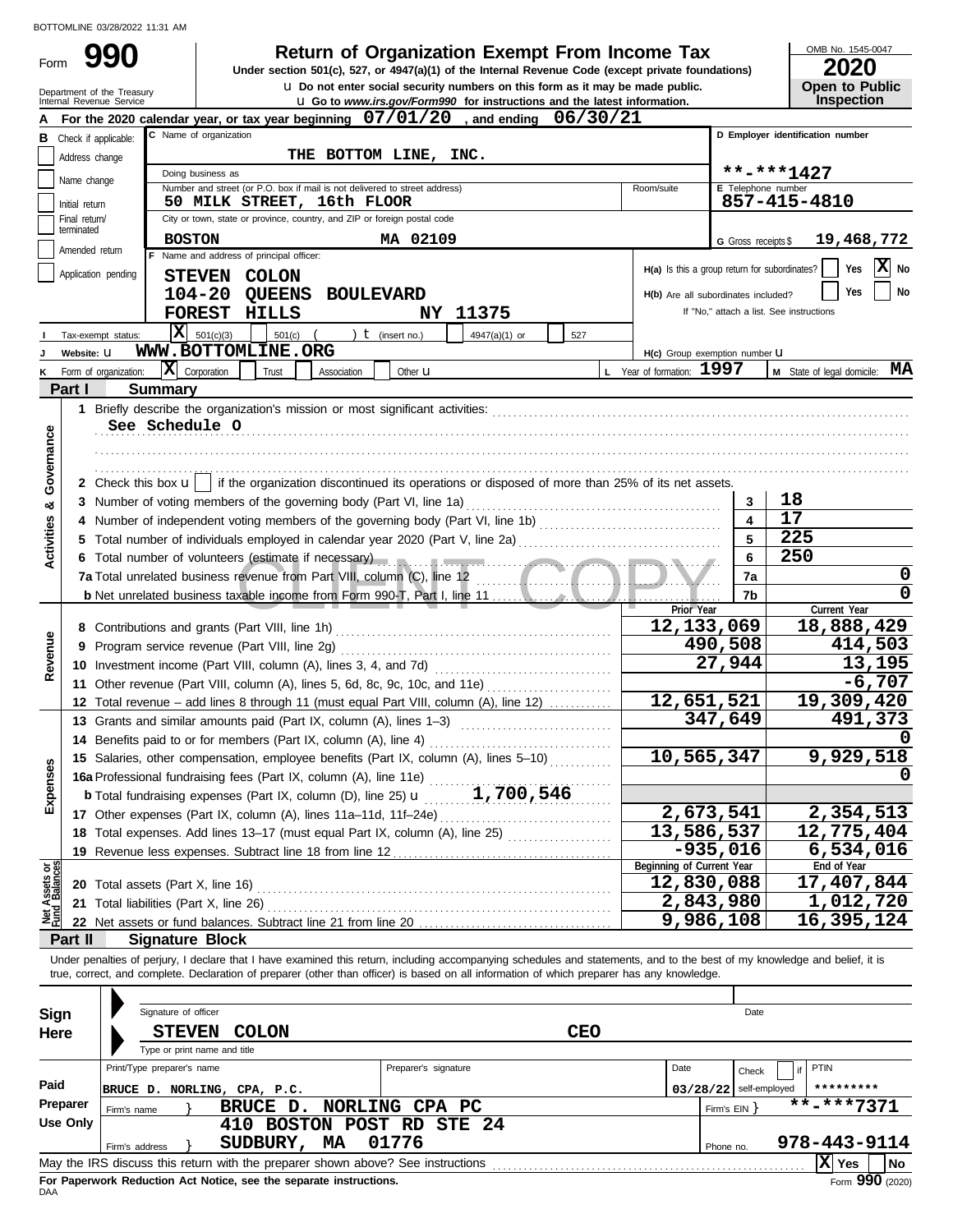|              | Form 990 (2020) THE BOTTOM LINE, INC.                                                                                                                                         |                        | **-***1427  | Page 2                |
|--------------|-------------------------------------------------------------------------------------------------------------------------------------------------------------------------------|------------------------|-------------|-----------------------|
|              | <b>Statement of Program Service Accomplishments</b><br>Part III                                                                                                               |                        |             |                       |
|              |                                                                                                                                                                               |                        |             | $\mathbf{x}$          |
|              | 1 Briefly describe the organization's mission:                                                                                                                                |                        |             |                       |
|              | See Schedule O                                                                                                                                                                |                        |             |                       |
|              |                                                                                                                                                                               |                        |             |                       |
|              |                                                                                                                                                                               |                        |             |                       |
| $\mathbf{2}$ | Did the organization undertake any significant program services during the year which were not listed on the                                                                  |                        |             |                       |
|              |                                                                                                                                                                               |                        |             | Yes $ \mathbf{X} $ No |
|              | If "Yes," describe these new services on Schedule O.                                                                                                                          |                        |             |                       |
| 3            | Did the organization cease conducting, or make significant changes in how it conducts, any program                                                                            |                        |             |                       |
|              | services?                                                                                                                                                                     |                        |             | $ X $ Yes $ $ No      |
|              | If "Yes," describe these changes on Schedule O.<br>Describe the organization's program service accomplishments for each of its three largest program services, as measured by |                        |             |                       |
|              | expenses. Section 501(c)(3) and 501(c)(4) organizations are required to report the amount of grants and allocations to others,                                                |                        |             |                       |
|              | the total expenses, and revenue, if any, for each program service reported.                                                                                                   |                        |             |                       |
|              |                                                                                                                                                                               |                        |             |                       |
|              |                                                                                                                                                                               |                        |             |                       |
|              | IN FISCAL YEAR 2021, THE ORGANIZATION SUPPORTED APPROXIMATELY 1,100 HIGH                                                                                                      |                        |             |                       |
|              | SCHOOL SENIORS THROUGHOUT THE COLLEGE APPLICATION PROCESS AND HELPED 7,000                                                                                                    |                        |             |                       |
|              | COLLEGE STUDENTS SPREAD ACROSS MORE THAN 40 CAMPUSES, AS THEY WORKED THEIR                                                                                                    |                        |             |                       |
|              | WAY TOWARDS A DEGREE.                                                                                                                                                         |                        |             |                       |
|              |                                                                                                                                                                               |                        |             |                       |
|              |                                                                                                                                                                               |                        |             |                       |
|              |                                                                                                                                                                               |                        |             |                       |
|              |                                                                                                                                                                               |                        |             |                       |
|              |                                                                                                                                                                               |                        |             |                       |
|              |                                                                                                                                                                               |                        |             |                       |
|              |                                                                                                                                                                               |                        |             |                       |
|              |                                                                                                                                                                               |                        |             |                       |
|              | N/A                                                                                                                                                                           |                        |             |                       |
|              |                                                                                                                                                                               |                        |             |                       |
|              |                                                                                                                                                                               |                        |             |                       |
|              |                                                                                                                                                                               |                        |             |                       |
|              |                                                                                                                                                                               |                        |             |                       |
|              |                                                                                                                                                                               |                        |             |                       |
|              |                                                                                                                                                                               |                        |             |                       |
|              |                                                                                                                                                                               |                        |             |                       |
|              |                                                                                                                                                                               |                        |             |                       |
|              |                                                                                                                                                                               |                        |             |                       |
|              |                                                                                                                                                                               |                        |             |                       |
|              | 4c (Code: (Code: ) (Expenses \$                                                                                                                                               | including grants of \$ |             | ) (Revenue \$         |
|              | N/A                                                                                                                                                                           |                        |             |                       |
|              |                                                                                                                                                                               |                        |             |                       |
|              |                                                                                                                                                                               |                        |             |                       |
|              |                                                                                                                                                                               |                        |             |                       |
|              |                                                                                                                                                                               |                        |             |                       |
|              |                                                                                                                                                                               |                        |             |                       |
|              |                                                                                                                                                                               |                        |             |                       |
|              |                                                                                                                                                                               |                        |             |                       |
|              |                                                                                                                                                                               |                        |             |                       |
|              |                                                                                                                                                                               |                        |             |                       |
|              |                                                                                                                                                                               |                        |             |                       |
|              | 4d Other program services (Describe on Schedule O.)                                                                                                                           |                        |             |                       |
|              | (Expenses \$                                                                                                                                                                  | including grants of \$ | (Revenue \$ |                       |
|              | 4e Total program service expenses u                                                                                                                                           | 10,588,988             |             |                       |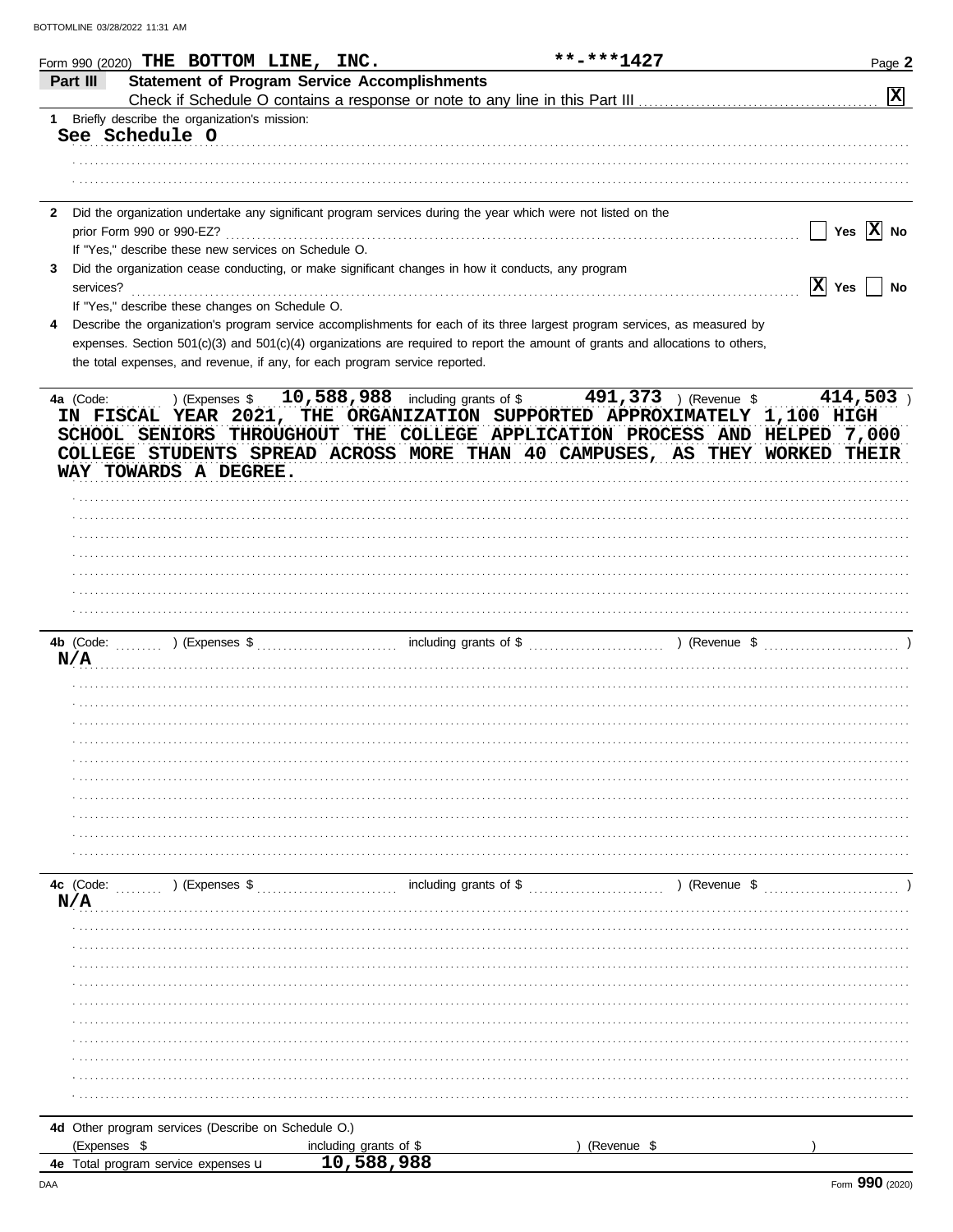|          | **-***1427<br>Form 990 (2020) THE BOTTOM LINE, INC.                                                                                  |                 |             | Page 3 |
|----------|--------------------------------------------------------------------------------------------------------------------------------------|-----------------|-------------|--------|
|          | <b>Checklist of Required Schedules</b><br>Part IV                                                                                    |                 |             |        |
|          |                                                                                                                                      |                 | Yes         | No     |
| 1        | Is the organization described in section $501(c)(3)$ or $4947(a)(1)$ (other than a private foundation)? If "Yes,"                    |                 |             |        |
|          | complete Schedule A                                                                                                                  | $\mathbf{1}$    | X           |        |
| 2        |                                                                                                                                      | $\overline{2}$  | $\mathbf x$ |        |
| 3        | Did the organization engage in direct or indirect political campaign activities on behalf of or in opposition to                     |                 |             |        |
|          |                                                                                                                                      | 3               |             | x      |
| 4        | Section 501(c)(3) organizations. Did the organization engage in lobbying activities, or have a section 501(h)                        |                 |             |        |
|          |                                                                                                                                      | 4               | X           |        |
| 5        | Is the organization a section $501(c)(4)$ , $501(c)(5)$ , or $501(c)(6)$ organization that receives membership dues,                 |                 |             |        |
|          | assessments, or similar amounts as defined in Revenue Procedure 98-19? If "Yes," complete Schedule C, Part III                       | 5               |             | x      |
| 6        | Did the organization maintain any donor advised funds or any similar funds or accounts for which donors                              |                 |             |        |
|          | have the right to provide advice on the distribution or investment of amounts in such funds or accounts? If                          |                 |             |        |
|          | "Yes," complete Schedule D, Part I                                                                                                   | 6               |             | x      |
| 7        | Did the organization receive or hold a conservation easement, including easements to preserve open space,                            |                 |             |        |
|          |                                                                                                                                      | 7               |             | x      |
| 8        | Did the organization maintain collections of works of art, historical treasures, or other similar assets? If "Yes,"                  |                 |             |        |
|          |                                                                                                                                      | 8               |             | X      |
| 9        | Did the organization report an amount in Part X, line 21, for escrow or custodial account liability, serve as a                      |                 |             |        |
|          | custodian for amounts not listed in Part X; or provide credit counseling, debt management, credit repair, or                         |                 |             |        |
|          | debt negotiation services? If "Yes," complete Schedule D, Part IV [[[[[[[[[[[[[[[[[[[[[[[[]]]]]]]]]                                  | 9               |             | X      |
| 10       | Did the organization, directly or through a related organization, hold assets in donor-restricted endowments                         |                 |             |        |
|          |                                                                                                                                      | 10              | x           |        |
| 11       | If the organization's answer to any of the following questions is "Yes," then complete Schedule D, Parts VI,                         |                 |             |        |
|          | VII, VIII, IX, or X as applicable.                                                                                                   |                 |             |        |
| а        | Did the organization report an amount for land, buildings, and equipment in Part X, line 10? If "Yes,"                               |                 |             |        |
|          | complete Schedule D, Part VI                                                                                                         | 11a             | X           |        |
| b        | Did the organization report an amount for investments—other securities in Part X, line 12, that is 5% or more                        |                 |             |        |
|          |                                                                                                                                      | 11b             |             | x      |
| c        | Did the organization report an amount for investments—program related in Part X, line 13, that is 5% or more                         |                 |             |        |
|          |                                                                                                                                      | 11c             |             | х      |
| d        | Did the organization report an amount for other assets in Part X, line 15, that is 5% or more of its total assets                    |                 |             |        |
|          | reported in Part X, line 16? If "Yes," complete Schedule D, Part IX                                                                  | 11d             |             | X      |
| е        | Did the organization report an amount for other liabilities in Part X, line 25? If "Yes," complete Schedule D, Part X                | 11e             | X           |        |
| f        | Did the organization's separate or consolidated financial statements for the tax year include a footnote that addresses              |                 |             |        |
|          | the organization's liability for uncertain tax positions under FIN 48 (ASC 740)? If "Yes," complete Schedule D, Part X               | 11f             |             | x      |
| 12a      | Did the organization obtain separate, independent audited financial statements for the tax year? If "Yes," complete                  |                 | X           |        |
|          |                                                                                                                                      | 12a             |             |        |
| b        | Was the organization included in consolidated, independent audited financial statements for the tax year? If                         |                 |             | х      |
|          | "Yes," and if the organization answered "No" to line 12a, then completing Schedule D, Parts XI and XII is optional <i>commension</i> | 12 <sub>b</sub> |             | X      |
| 13       |                                                                                                                                      | 13              |             | X      |
| 14a      |                                                                                                                                      | 14a             |             |        |
| b        | Did the organization have aggregate revenues or expenses of more than \$10,000 from grantmaking,                                     |                 |             |        |
|          | fundraising, business, investment, and program service activities outside the United States, or aggregate                            |                 |             | X      |
|          | Did the organization report on Part IX, column (A), line 3, more than \$5,000 of grants or other assistance to or                    | 14b             |             |        |
| 15       | for any foreign organization? If "Yes," complete Schedule F, Parts II and IV                                                         |                 |             | x      |
|          |                                                                                                                                      | 15              |             |        |
| 16       | Did the organization report on Part IX, column (A), line 3, more than \$5,000 of aggregate grants or other                           |                 |             | x      |
|          |                                                                                                                                      | 16              |             |        |
| 17       | Did the organization report a total of more than \$15,000 of expenses for professional fundraising services on                       |                 |             | x      |
|          |                                                                                                                                      | 17              |             |        |
| 18       | Did the organization report more than \$15,000 total of fundraising event gross income and contributions on                          |                 | X           |        |
|          | Part VIII, lines 1c and 8a? If "Yes," complete Schedule G, Part II                                                                   | 18              |             |        |
| 19       | Did the organization report more than \$15,000 of gross income from gaming activities on Part VIII, line 9a?                         | 19              |             | х      |
|          |                                                                                                                                      | 20a             |             | X      |
| 20a<br>b | If "Yes" to line 20a, did the organization attach a copy of its audited financial statements to this return?                         | 20 <sub>b</sub> |             |        |
|          |                                                                                                                                      |                 |             |        |

**b** If "Yes" to line 20a, did the organization attach a copy of its audited financial statements to this return? . . . . . . . . . . . . . . . . . . . . . . . . . . . . . .

domestic government on Part IX, column (A), line 1? If "Yes," complete Schedule I, Parts I and II **21** Did the organization report more than \$5,000 of grants or other assistance to any domestic organization or

**X**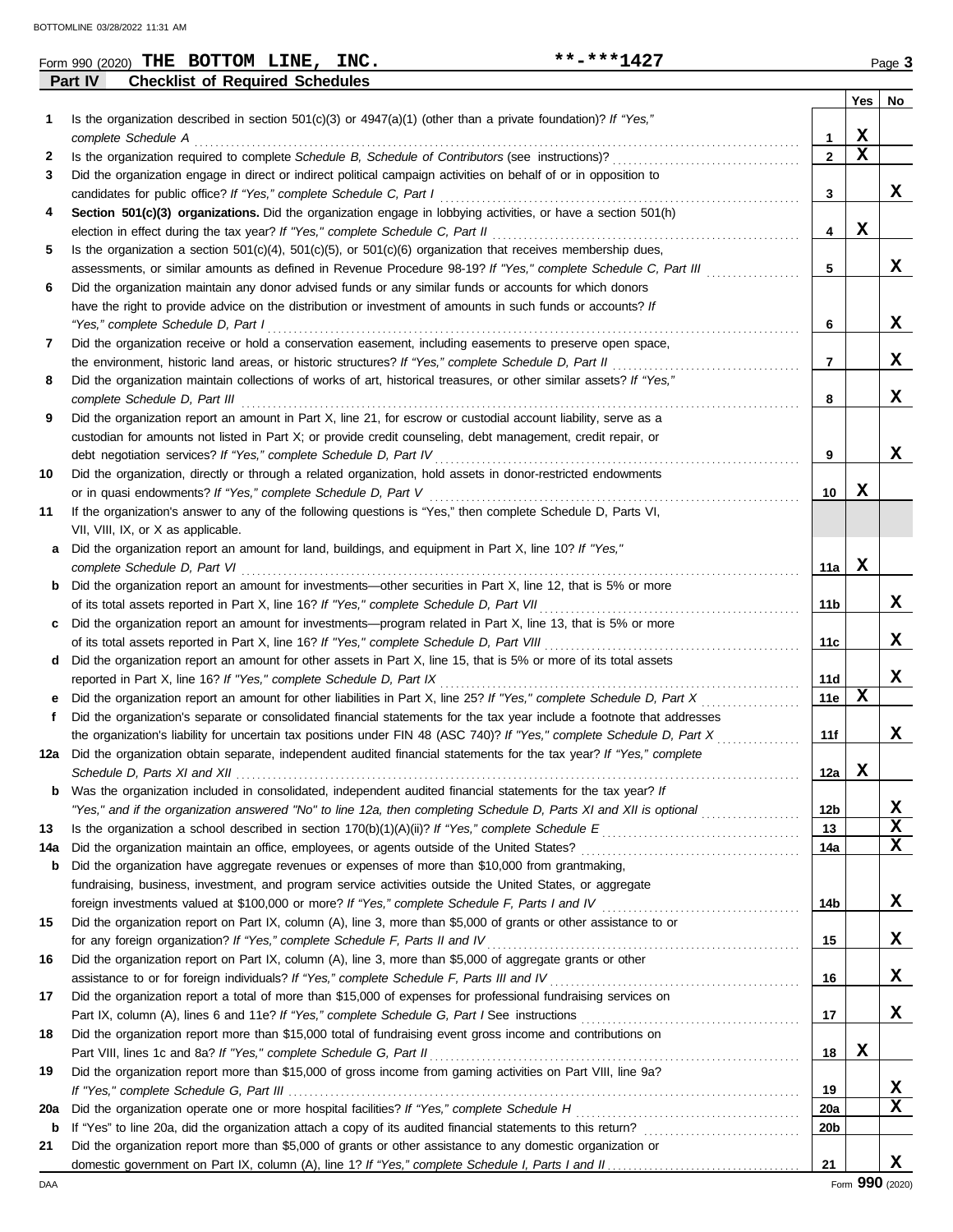|     | **-***1427<br>Form 990 (2020) THE BOTTOM LINE, INC.                                                                                                                                                 |                |                                                     |                   |     | Page 4                  |
|-----|-----------------------------------------------------------------------------------------------------------------------------------------------------------------------------------------------------|----------------|-----------------------------------------------------|-------------------|-----|-------------------------|
|     | Part IV<br><b>Checklist of Required Schedules (continued)</b>                                                                                                                                       |                |                                                     |                   |     |                         |
| 22  | Did the organization report more than \$5,000 of grants or other assistance to or for domestic individuals on                                                                                       |                |                                                     |                   | Yes | No                      |
|     | Part IX, column (A), line 2? If "Yes," complete Schedule I, Parts I and III                                                                                                                         |                |                                                     | 22                | X   |                         |
| 23  | Did the organization answer "Yes" to Part VII, Section A, line 3, 4, or 5 about compensation of the                                                                                                 |                |                                                     |                   |     |                         |
|     | organization's current and former officers, directors, trustees, key employees, and highest compensated                                                                                             |                |                                                     |                   |     |                         |
|     | employees? If "Yes," complete Schedule J                                                                                                                                                            |                |                                                     | 23                | X   |                         |
|     | 24a Did the organization have a tax-exempt bond issue with an outstanding principal amount of more than                                                                                             |                |                                                     |                   |     |                         |
|     | \$100,000 as of the last day of the year, that was issued after December 31, 2002? If "Yes," answer lines 24b                                                                                       |                |                                                     |                   |     |                         |
|     | through 24d and complete Schedule K. If "No," go to line 25a                                                                                                                                        |                |                                                     | 24a               |     | x                       |
| b   | Did the organization invest any proceeds of tax-exempt bonds beyond a temporary period exception?                                                                                                   |                | <u> 1966 - Johann Stoff, Amerikaansk kanton en </u> | 24b               |     |                         |
| c   | Did the organization maintain an escrow account other than a refunding escrow at any time during the year                                                                                           |                |                                                     |                   |     |                         |
|     | to defease any tax-exempt bonds?<br>d Did the organization act as an "on behalf of" issuer for bonds outstanding at any time during the year?                                                       |                |                                                     | 24c<br><b>24d</b> |     |                         |
|     | 25a Section 501(c)(3), 501(c)(4), and 501(c)(29) organizations. Did the organization engage in an excess benefit                                                                                    |                |                                                     |                   |     |                         |
|     | transaction with a disqualified person during the year? If "Yes," complete Schedule L, Part I                                                                                                       |                |                                                     | 25a               |     | x                       |
| b   | Is the organization aware that it engaged in an excess benefit transaction with a disqualified person in a prior                                                                                    |                |                                                     |                   |     |                         |
|     | year, and that the transaction has not been reported on any of the organization's prior Forms 990 or 990-EZ?                                                                                        |                |                                                     |                   |     |                         |
|     | If "Yes," complete Schedule L, Part I                                                                                                                                                               |                |                                                     | 25 <sub>b</sub>   |     | x                       |
| 26  | Did the organization report any amount on Part X, line 5 or 22, for receivables from or payables to any current                                                                                     |                |                                                     |                   |     |                         |
|     | or former officer, director, trustee, key employee, creator or founder, substantial contributor, or 35%                                                                                             |                |                                                     |                   |     |                         |
|     | controlled entity or family member of any of these persons? If "Yes," complete Schedule L, Part II                                                                                                  |                |                                                     | 26                |     | x                       |
| 27  | Did the organization provide a grant or other assistance to any current or former officer, director, trustee, key                                                                                   |                |                                                     |                   |     |                         |
|     | employee, creator or founder, substantial contributor or employee thereof, a grant selection committee                                                                                              |                |                                                     |                   |     |                         |
|     | member, or to a 35% controlled entity (including an employee thereof) or family member of any of these                                                                                              |                |                                                     |                   |     |                         |
|     | persons? If "Yes," complete Schedule L, Part III                                                                                                                                                    |                |                                                     | 27                |     | X                       |
| 28  | Was the organization a party to a business transaction with one of the following parties (see Schedule L, Part                                                                                      |                |                                                     |                   |     |                         |
| а   | IV instructions, for applicable filing thresholds, conditions, and exceptions):<br>A current or former officer, director, trustee, key employee, creator or founder, or substantial contributor? If |                |                                                     |                   |     |                         |
|     | "Yes," complete Schedule L, Part IV                                                                                                                                                                 |                |                                                     | 28a               |     | X                       |
| b   | A family member of any individual described in line 28a? If "Yes," complete Schedule L, Part IV                                                                                                     |                |                                                     | 28b               |     | X                       |
| c   | A 35% controlled entity of one or more individuals and/or organizations described in lines 28a or 28b? If                                                                                           |                |                                                     |                   |     |                         |
|     | "Yes," complete Schedule L, Part IV                                                                                                                                                                 |                |                                                     | 28c               |     | X                       |
| 29  | Did the organization receive more than \$25,000 in non-cash contributions? If "Yes," complete Schedule M                                                                                            |                |                                                     | 29                |     | $\mathbf x$             |
| 30  | Did the organization receive contributions of art, historical treasures, or other similar assets, or qualified                                                                                      |                |                                                     |                   |     |                         |
|     | conservation contributions? If "Yes," complete Schedule M                                                                                                                                           |                |                                                     | 30                |     | X                       |
| 31  | Did the organization liquidate, terminate, or dissolve and cease operations? If "Yes," complete Schedule N, Part I                                                                                  |                |                                                     | 31                |     | $\overline{\mathbf{x}}$ |
| 32  | Did the organization sell, exchange, dispose of, or transfer more than 25% of its net assets? If "Yes,"                                                                                             |                |                                                     |                   |     |                         |
|     | complete Schedule N, Part II                                                                                                                                                                        |                |                                                     | 32                |     | X                       |
| 33  | Did the organization own 100% of an entity disregarded as separate from the organization under Regulations                                                                                          |                |                                                     |                   |     | X                       |
| 34  | sections 301.7701-2 and 301.7701-3? If "Yes," complete Schedule R, Part I<br>Was the organization related to any tax-exempt or taxable entity? If "Yes," complete Schedule R, Part II, III,         |                |                                                     | 33                |     |                         |
|     | or IV, and Part V, line 1                                                                                                                                                                           |                |                                                     | 34                |     | х                       |
| 35a | Did the organization have a controlled entity within the meaning of section 512(b)(13)?                                                                                                             |                |                                                     | 35a               |     | $\mathbf x$             |
| b   | If "Yes" to line 35a, did the organization receive any payment from or engage in any transaction with a                                                                                             |                |                                                     |                   |     |                         |
|     | controlled entity within the meaning of section 512(b)(13)? If "Yes," complete Schedule R, Part V, line 2                                                                                           |                |                                                     | 35b               |     |                         |
| 36  | Section 501(c)(3) organizations. Did the organization make any transfers to an exempt non-charitable                                                                                                |                |                                                     |                   |     |                         |
|     | related organization? If "Yes," complete Schedule R, Part V, line 2                                                                                                                                 |                |                                                     | 36                |     | X                       |
| 37  | Did the organization conduct more than 5% of its activities through an entity that is not a related organization                                                                                    |                |                                                     |                   |     |                         |
|     | and that is treated as a partnership for federal income tax purposes? If "Yes," complete Schedule R, Part VI                                                                                        |                |                                                     | 37                |     | X                       |
| 38  | Did the organization complete Schedule O and provide explanations in Schedule O for Part VI, lines 11b and                                                                                          |                |                                                     |                   |     |                         |
|     | 19? Note: All Form 990 filers are required to complete Schedule O.                                                                                                                                  |                |                                                     | 38                | X   |                         |
|     | Statements Regarding Other IRS Filings and Tax Compliance<br>Part V                                                                                                                                 |                |                                                     |                   |     |                         |
|     |                                                                                                                                                                                                     |                |                                                     |                   | Yes | No                      |
| 1a  | Enter the number reported in Box 3 of Form 1096. Enter -0- if not applicable                                                                                                                        | 1a             | 8                                                   |                   |     |                         |
| b   | Enter the number of Forms W-2G included in line 1a. Enter -0- if not applicable                                                                                                                     | 1 <sub>b</sub> | $\mathbf 0$                                         |                   |     |                         |
| c   | Did the organization comply with backup withholding rules for reportable payments to vendors and                                                                                                    |                |                                                     |                   |     |                         |
|     |                                                                                                                                                                                                     |                |                                                     | 1с                |     |                         |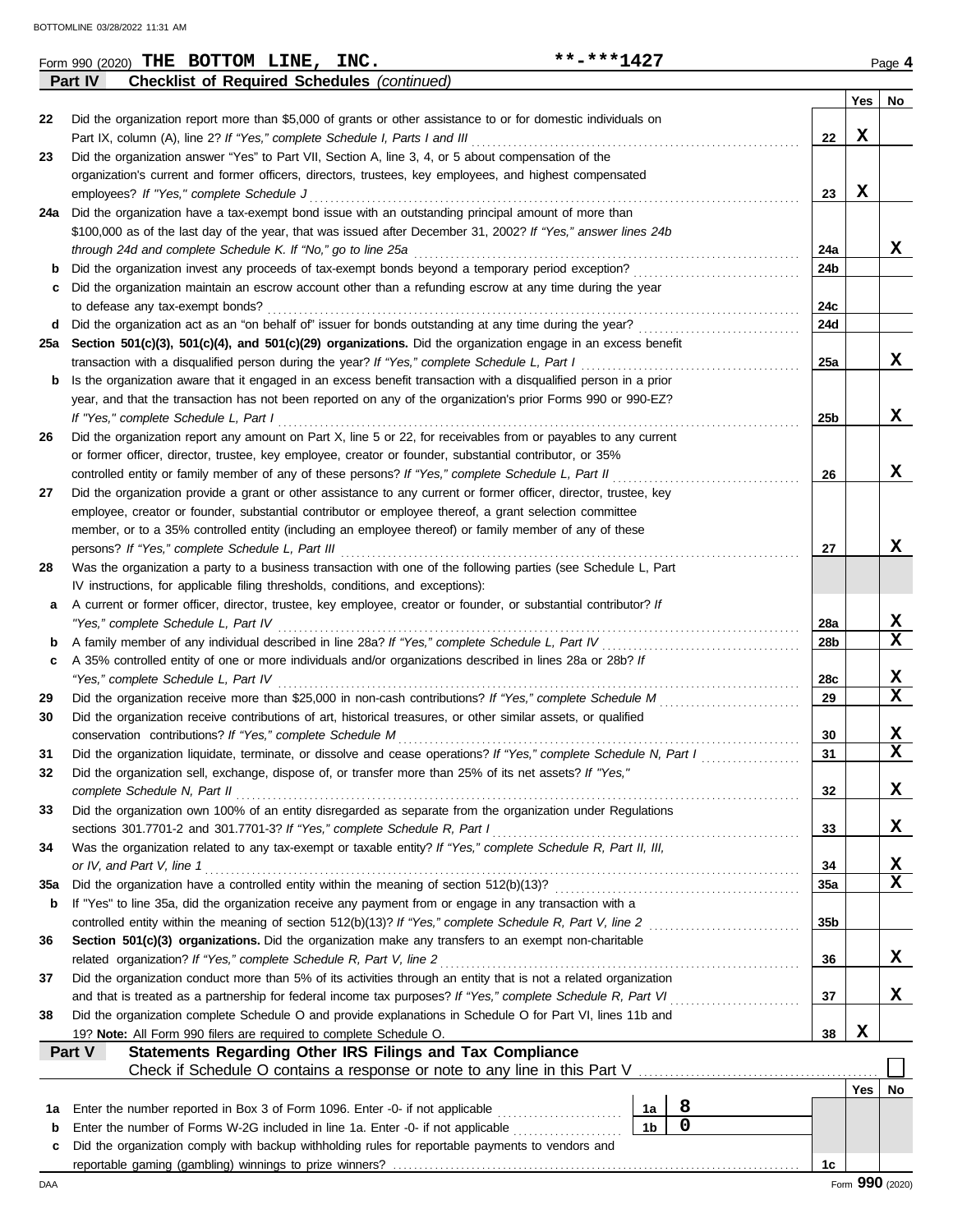|             | Statements Regarding Other IRS Filings and Tax Compliance (continued)<br>Part V                                                                                                                    |                |                  |                         |  |  |  |  |  |  |  |
|-------------|----------------------------------------------------------------------------------------------------------------------------------------------------------------------------------------------------|----------------|------------------|-------------------------|--|--|--|--|--|--|--|
|             |                                                                                                                                                                                                    |                | Yes              | No                      |  |  |  |  |  |  |  |
| 2a          | Enter the number of employees reported on Form W-3, Transmittal of Wage and Tax                                                                                                                    |                |                  |                         |  |  |  |  |  |  |  |
|             | 225<br>Statements, filed for the calendar year ending with or within the year covered by this return<br>2a                                                                                         |                |                  |                         |  |  |  |  |  |  |  |
| b           | If at least one is reported on line 2a, did the organization file all required federal employment tax returns?                                                                                     | 2b             | X                |                         |  |  |  |  |  |  |  |
|             | Note: If the sum of lines 1a and 2a is greater than 250, you may be required to e-file (see instructions)                                                                                          |                |                  | X                       |  |  |  |  |  |  |  |
| за          | Did the organization have unrelated business gross income of \$1,000 or more during the year?                                                                                                      |                |                  |                         |  |  |  |  |  |  |  |
| $\mathbf b$ | If "Yes," has it filed a Form 990-T for this year? If "No" to line 3b, provide an explanation on Schedule O                                                                                        |                |                  |                         |  |  |  |  |  |  |  |
| 4a          | At any time during the calendar year, did the organization have an interest in, or a signature or other authority over,                                                                            |                |                  |                         |  |  |  |  |  |  |  |
|             | a financial account in a foreign country (such as a bank account, securities account, or other financial account)?                                                                                 | 4a             |                  | X                       |  |  |  |  |  |  |  |
| b           | If "Yes," enter the name of the foreign country <b>u</b>                                                                                                                                           |                |                  |                         |  |  |  |  |  |  |  |
|             | See instructions for filing requirements for FinCEN Form 114, Report of Foreign Bank and Financial Accounts (FBAR).                                                                                |                |                  |                         |  |  |  |  |  |  |  |
| 5а          | Was the organization a party to a prohibited tax shelter transaction at any time during the tax year?                                                                                              | 5a             |                  | <u>x</u>                |  |  |  |  |  |  |  |
| b           | Did any taxable party notify the organization that it was or is a party to a prohibited tax shelter transaction?                                                                                   | 5 <sub>b</sub> |                  | $\overline{\mathbf{x}}$ |  |  |  |  |  |  |  |
| c           | If "Yes" to line 5a or 5b, did the organization file Form 8886-T?                                                                                                                                  | 5c             |                  |                         |  |  |  |  |  |  |  |
| 6а          | Does the organization have annual gross receipts that are normally greater than \$100,000, and did the                                                                                             |                |                  |                         |  |  |  |  |  |  |  |
|             | organization solicit any contributions that were not tax deductible as charitable contributions?                                                                                                   | 6a             | X                |                         |  |  |  |  |  |  |  |
| b           | If "Yes," did the organization include with every solicitation an express statement that such contributions or                                                                                     |                |                  |                         |  |  |  |  |  |  |  |
|             | gifts were not tax deductible?                                                                                                                                                                     | 6b             | X                |                         |  |  |  |  |  |  |  |
| 7           | Organizations that may receive deductible contributions under section 170(c).                                                                                                                      |                |                  |                         |  |  |  |  |  |  |  |
| а           | Did the organization receive a payment in excess of \$75 made partly as a contribution and partly for goods                                                                                        |                |                  |                         |  |  |  |  |  |  |  |
|             | and services provided to the payor?                                                                                                                                                                | 7a<br>7b       | X<br>$\mathbf x$ |                         |  |  |  |  |  |  |  |
| b           | If "Yes," did the organization notify the donor of the value of the goods or services provided?<br>If "Yes," did the organization notify the donor of the value of the goods or services provided? |                |                  |                         |  |  |  |  |  |  |  |
| c           | Did the organization sell, exchange, or otherwise dispose of tangible personal property for which it was                                                                                           |                |                  |                         |  |  |  |  |  |  |  |
|             | required to file Form 8282?                                                                                                                                                                        | 7c             |                  | X                       |  |  |  |  |  |  |  |
| a           | 7d                                                                                                                                                                                                 | 7e             |                  | X                       |  |  |  |  |  |  |  |
|             | Did the organization receive any funds, directly or indirectly, to pay premiums on a personal benefit contract?                                                                                    |                |                  |                         |  |  |  |  |  |  |  |
|             | Did the organization, during the year, pay premiums, directly or indirectly, on a personal benefit contract?                                                                                       |                |                  |                         |  |  |  |  |  |  |  |
|             | If the organization received a contribution of qualified intellectual property, did the organization file Form 8899 as required?                                                                   |                |                  |                         |  |  |  |  |  |  |  |
|             | If the organization received a contribution of cars, boats, airplanes, or other vehicles, did the organization file a Form 1098-C?<br>h                                                            |                |                  |                         |  |  |  |  |  |  |  |
| 8           | Sponsoring organizations maintaining donor advised funds. Did a donor advised fund maintained by the                                                                                               | 8              |                  |                         |  |  |  |  |  |  |  |
|             | sponsoring organization have excess business holdings at any time during the year?                                                                                                                 |                |                  |                         |  |  |  |  |  |  |  |
| 9           | Sponsoring organizations maintaining donor advised funds.<br>Did the sponsoring organization make any taxable distributions under section 4966?                                                    | 9a             |                  |                         |  |  |  |  |  |  |  |
| а<br>b      | Did the sponsoring organization make a distribution to a donor, donor advisor, or related person?                                                                                                  | 9b             |                  |                         |  |  |  |  |  |  |  |
| 10          | Section 501(c)(7) organizations. Enter:                                                                                                                                                            |                |                  |                         |  |  |  |  |  |  |  |
| а           | 10a<br>Initiation fees and capital contributions included on Part VIII, line 12 [11] [11] [12] [11] [12] [11] [12] [1                                                                              |                |                  |                         |  |  |  |  |  |  |  |
|             | 10 <sub>b</sub><br>Gross receipts, included on Form 990, Part VIII, line 12, for public use of club facilities                                                                                     |                |                  |                         |  |  |  |  |  |  |  |
| 11          | Section 501(c)(12) organizations. Enter:                                                                                                                                                           |                |                  |                         |  |  |  |  |  |  |  |
| а           | 11a<br>Gross income from members or shareholders                                                                                                                                                   |                |                  |                         |  |  |  |  |  |  |  |
| b           | Gross income from other sources (Do not net amounts due or paid to other sources                                                                                                                   |                |                  |                         |  |  |  |  |  |  |  |
|             | 11 <sub>b</sub><br>against amounts due or received from them.)                                                                                                                                     |                |                  |                         |  |  |  |  |  |  |  |
| 12a         | Section 4947(a)(1) non-exempt charitable trusts. Is the organization filing Form 990 in lieu of Form 1041?                                                                                         | 12a            |                  |                         |  |  |  |  |  |  |  |
| b           | If "Yes," enter the amount of tax-exempt interest received or accrued during the year<br>12b                                                                                                       |                |                  |                         |  |  |  |  |  |  |  |
| 13          | Section 501(c)(29) qualified nonprofit health insurance issuers.                                                                                                                                   |                |                  |                         |  |  |  |  |  |  |  |
| a           | Is the organization licensed to issue qualified health plans in more than one state?<br><u> 1999 - Paris Paris III, martin Amerikaansk konst</u>                                                   | 13а            |                  |                         |  |  |  |  |  |  |  |
|             | <b>Note:</b> See the instructions for additional information the organization must report on Schedule O.                                                                                           |                |                  |                         |  |  |  |  |  |  |  |
| b           | Enter the amount of reserves the organization is required to maintain by the states in which                                                                                                       |                |                  |                         |  |  |  |  |  |  |  |
|             | 13 <sub>b</sub>                                                                                                                                                                                    |                |                  |                         |  |  |  |  |  |  |  |
| c           | 13 <sub>c</sub><br>Enter the amount of reserves on hand                                                                                                                                            |                |                  |                         |  |  |  |  |  |  |  |
| 14a         | Did the organization receive any payments for indoor tanning services during the tax year?                                                                                                         | 14a            |                  | X                       |  |  |  |  |  |  |  |
| b           |                                                                                                                                                                                                    | 14b            |                  |                         |  |  |  |  |  |  |  |
| 15          | Is the organization subject to the section 4960 tax on payment(s) of more than \$1,000,000 in remuneration or                                                                                      |                |                  |                         |  |  |  |  |  |  |  |
|             | excess parachute payment(s) during the year?                                                                                                                                                       |                |                  |                         |  |  |  |  |  |  |  |
|             | If "Yes," see instructions and file Form 4720, Schedule N.                                                                                                                                         |                |                  |                         |  |  |  |  |  |  |  |
| 16          | Is the organization an educational institution subject to the section 4968 excise tax on net investment income?                                                                                    | 16             |                  | X                       |  |  |  |  |  |  |  |
|             | If "Yes," complete Form 4720, Schedule O.                                                                                                                                                          |                |                  |                         |  |  |  |  |  |  |  |

Form 990 (2020) Page **5 THE BOTTOM LINE, INC. \*\*-\*\*\*1427**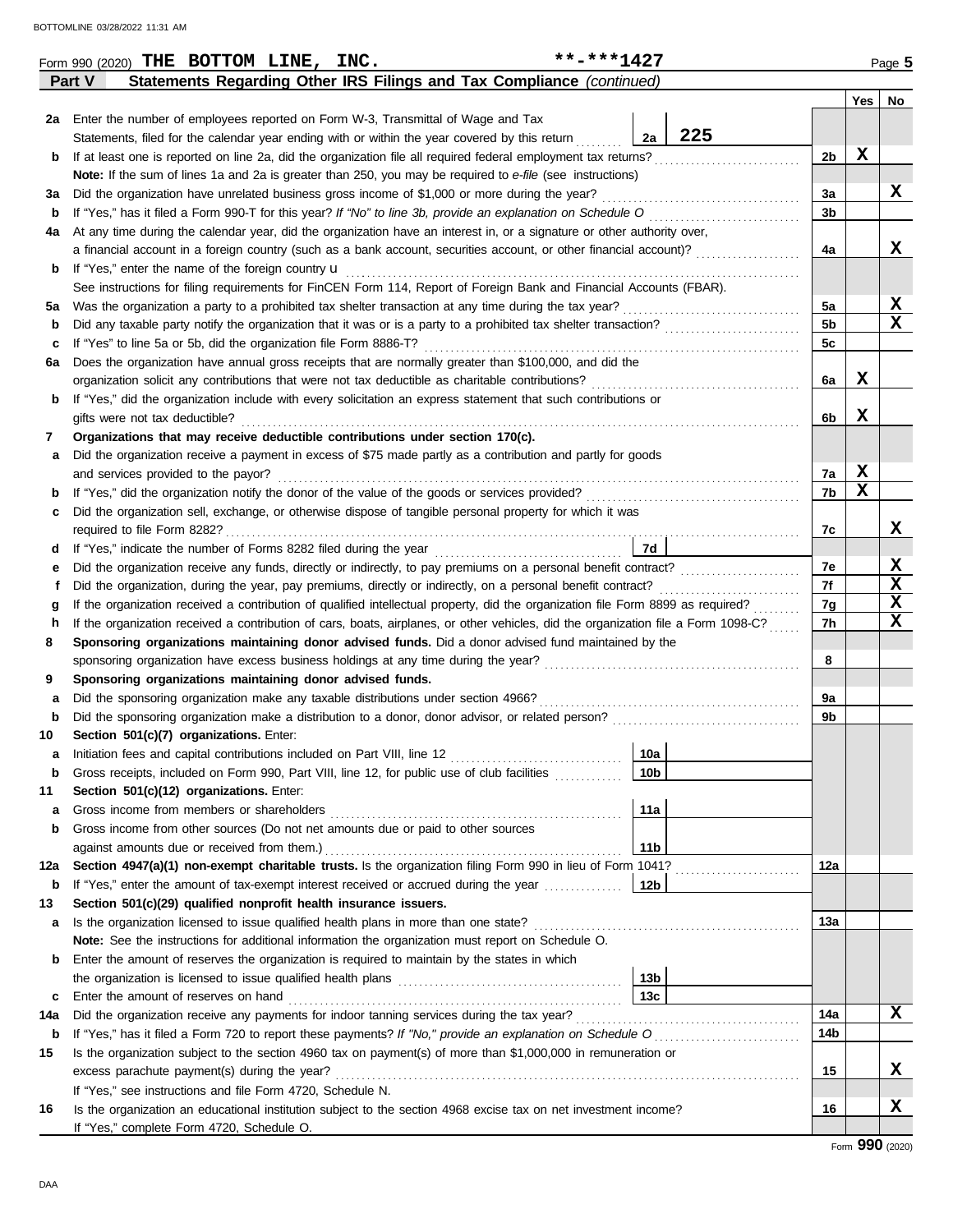|             | **-***1427<br>Form 990 (2020) THE BOTTOM LINE, INC.                                                                                           |                 |             | Page 6          |
|-------------|-----------------------------------------------------------------------------------------------------------------------------------------------|-----------------|-------------|-----------------|
|             | Governance, Management, and Disclosure For each "Yes" response to lines 2 through 7b below, and for a "No"<br>Part VI                         |                 |             |                 |
|             | response to line 8a, 8b, or 10b below, describe the circumstances, processes, or changes on Schedule O. See instructions.                     |                 |             |                 |
|             |                                                                                                                                               |                 |             |                 |
|             | Section A. Governing Body and Management                                                                                                      |                 |             |                 |
|             |                                                                                                                                               |                 | Yes         | No              |
| 1а          | 18<br>1a<br>Enter the number of voting members of the governing body at the end of the tax year                                               |                 |             |                 |
|             | If there are material differences in voting rights among members of the governing body, or                                                    |                 |             |                 |
|             | if the governing body delegated broad authority to an executive committee or similar                                                          |                 |             |                 |
|             | committee, explain on Schedule O.                                                                                                             |                 |             |                 |
| $\mathbf b$ | 17<br>1b<br>Enter the number of voting members included on line 1a, above, who are independent                                                |                 |             |                 |
| 2           | Did any officer, director, trustee, or key employee have a family relationship or a business relationship with                                |                 |             |                 |
|             | any other officer, director, trustee, or key employee?                                                                                        | 2               |             | x               |
| 3           | Did the organization delegate control over management duties customarily performed by or under the direct                                     |                 |             |                 |
|             | supervision of officers, directors, trustees, or key employees to a management company or other person?                                       | 3               |             | x               |
| 4           | Did the organization make any significant changes to its governing documents since the prior Form 990 was filed?                              | 4               |             | X               |
| 5           | Did the organization become aware during the year of a significant diversion of the organization's assets?                                    | 5               |             | X               |
| 6           | Did the organization have members or stockholders?                                                                                            | 6               |             | X               |
| 7а          | Did the organization have members, stockholders, or other persons who had the power to elect or appoint                                       |                 |             |                 |
|             | one or more members of the governing body?                                                                                                    | 7a              |             | x               |
| b           | Are any governance decisions of the organization reserved to (or subject to approval by) members,                                             |                 |             |                 |
|             | stockholders, or persons other than the governing body?                                                                                       | 7b              |             | x               |
| 8           | Did the organization contemporaneously document the meetings held or written actions undertaken during the year by the following:             |                 |             |                 |
| а           | The governing body?                                                                                                                           | 8a              | x           |                 |
| $\mathbf b$ | Each committee with authority to act on behalf of the governing body?                                                                         | 8b              | X           |                 |
| 9           | Is there any officer, director, trustee, or key employee listed in Part VII, Section A, who cannot be reached at                              |                 |             |                 |
|             |                                                                                                                                               | 9               |             | x               |
|             | <b>Section B. Policies</b> (This Section B requests information about policies not required by the Internal Revenue Code.)                    |                 |             |                 |
|             |                                                                                                                                               |                 | <b>Yes</b>  | No              |
| 10a         | Did the organization have local chapters, branches, or affiliates?                                                                            | 10a             |             | x               |
| b           | If "Yes," did the organization have written policies and procedures governing the activities of such chapters,                                |                 |             |                 |
|             | affiliates, and branches to ensure their operations are consistent with the organization's exempt purposes?                                   | 10b             |             |                 |
| 11a         | Has the organization provided a complete copy of this Form 990 to all members of its governing body before filing the form?                   | 11a             | X           |                 |
| b           | Describe in Schedule O the process, if any, used by the organization to review this Form 990.                                                 |                 |             |                 |
| 12a         | Did the organization have a written conflict of interest policy? If "No," go to line 13                                                       | 12a             | x           |                 |
| b           | Were officers, directors, or trustees, and key employees required to disclose annually interests that could give rise to conflicts?           | 12 <sub>b</sub> | X           |                 |
|             | Did the organization regularly and consistently monitor and enforce compliance with the policy? If "Yes,"                                     |                 |             |                 |
|             | describe in Schedule O how this was done                                                                                                      | 12c             | $\mathbf x$ |                 |
| 13          | Did the organization have a written whistleblower policy?                                                                                     | 13              | X           |                 |
| 14          | Did the organization have a written document retention and destruction policy?                                                                | 14              | x           |                 |
| 15          | Did the process for determining compensation of the following persons include a review and approval by                                        |                 |             |                 |
|             | independent persons, comparability data, and contemporaneous substantiation of the deliberation and decision?                                 |                 |             |                 |
|             |                                                                                                                                               | 15a             | x           |                 |
| а<br>b      | Other officers or key employees of the organization                                                                                           | 15b             |             | X               |
|             | If "Yes" to line 15a or 15b, describe the process in Schedule O (see instructions).                                                           |                 |             |                 |
|             | Did the organization invest in, contribute assets to, or participate in a joint venture or similar arrangement                                |                 |             |                 |
| 16a         | with a taxable entity during the year?                                                                                                        | 16a             |             | х               |
| b           | If "Yes," did the organization follow a written policy or procedure requiring the organization to evaluate its                                |                 |             |                 |
|             | participation in joint venture arrangements under applicable federal tax law, and take steps to safeguard the                                 |                 |             |                 |
|             |                                                                                                                                               |                 |             |                 |
|             |                                                                                                                                               | 16b             |             |                 |
|             | <b>Section C. Disclosure</b><br>List the states with which a copy of this Form 990 is required to be filed $\mathbf{u}$ $\mathbf{L}$ , MA, NY |                 |             |                 |
| 17          |                                                                                                                                               |                 |             |                 |
| 18          | Section 6104 requires an organization to make its Forms 1023 (1024 or 1024-A, if applicable), 990, and 990-T (Section 501(c)                  |                 |             |                 |
|             | (3)s only) available for public inspection. Indicate how you made these available. Check all that apply.                                      |                 |             |                 |
|             | $ X $ Own website<br>Another's website $ \mathbf{X} $ Upon request<br>Other (explain on Schedule O)                                           |                 |             |                 |
| 19          | Describe on Schedule O whether (and if so, how) the organization made its governing documents, conflict of interest policy, and               |                 |             |                 |
|             | financial statements available to the public during the tax year.                                                                             |                 |             |                 |
| 20          | State the name, address, and telephone number of the person who possesses the organization's books and records <b>u</b>                       |                 |             |                 |
|             | 50 MILK STREET, 16th FLOOR<br>STEVEN COLON                                                                                                    |                 |             |                 |
|             | MA 02109<br><b>BOSTON</b>                                                                                                                     | 631-987-9835    |             |                 |
| DAA         |                                                                                                                                               |                 |             | Form 990 (2020) |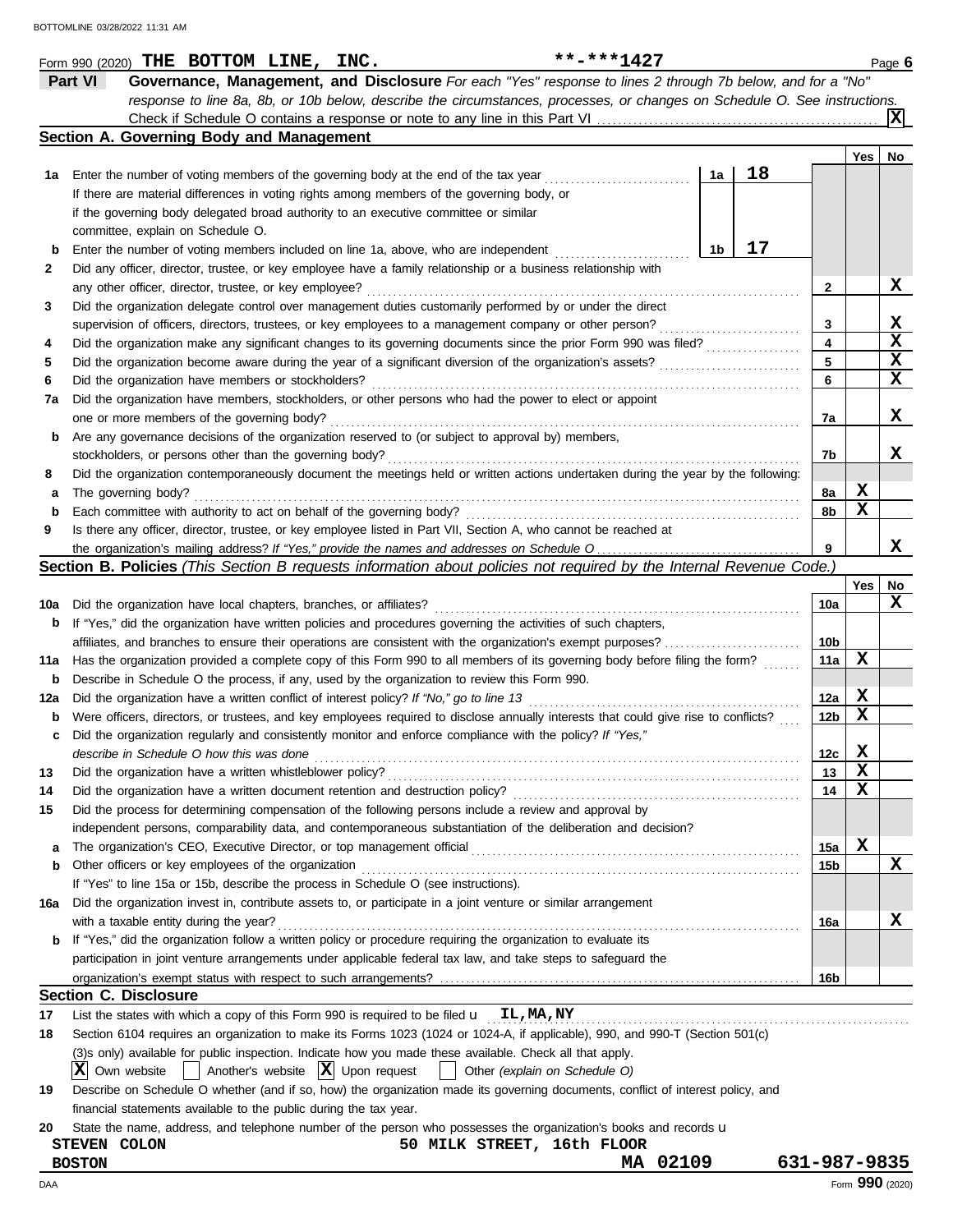|            | Form 990 (2020) THE BOTTOM LINE, INC.                                                                                                                                                                                                      |  | **-***1427                                                                                                                       | Page 7 |  |  |  |  |  |  |
|------------|--------------------------------------------------------------------------------------------------------------------------------------------------------------------------------------------------------------------------------------------|--|----------------------------------------------------------------------------------------------------------------------------------|--------|--|--|--|--|--|--|
| Part VII   | Compensation of Officers, Directors, Trustees, Key Employees, Highest Compensated Employees, and                                                                                                                                           |  |                                                                                                                                  |        |  |  |  |  |  |  |
|            | <b>Independent Contractors</b>                                                                                                                                                                                                             |  |                                                                                                                                  |        |  |  |  |  |  |  |
|            |                                                                                                                                                                                                                                            |  |                                                                                                                                  |        |  |  |  |  |  |  |
| Section A. |                                                                                                                                                                                                                                            |  | Officers, Directors, Trustees, Key Employees, and Highest Compensated Employees                                                  |        |  |  |  |  |  |  |
|            | 1a Complete this table for all persons required to be listed. Report compensation for the calendar vear ending with or within the<br>organization's tax year.                                                                              |  |                                                                                                                                  |        |  |  |  |  |  |  |
|            | • List all of the organization's <b>current</b> officers, directors, trustees (whether individuals or organizations), regardless of amount of<br>compensation. Enter -0- in columns $(D)$ , $(E)$ , and $(F)$ if no compensation was paid. |  |                                                                                                                                  |        |  |  |  |  |  |  |
|            |                                                                                                                                                                                                                                            |  | • List all of the organization's current key employees, if any. See instructions for definition of "key employee."               |        |  |  |  |  |  |  |
|            |                                                                                                                                                                                                                                            |  | • List the organization's five current highest compensated employees (other than an officer, director, trustee, or key employee) |        |  |  |  |  |  |  |

who received reportable compensation (Box 5 of Form W-2 and/or Box 7 of Form 1099-MISC) of more than \$100,000 from the organization and any related organizations. **•**

■ List all of the organization's **former** officers, key employees, and highest compensated employees who received more than<br> **•** 00,000 of reportable compensation from the ergonization and any related ergonizations \$100,000 of reportable compensation from the organization and any related organizations.

List all of the organization's **former directors or trustees** that received, in the capacity as a former director or trustee of the organization, more than \$10,000 of reportable compensation from the organization and any related organizations. See instructions for the order in which to list the persons above. **•**

Check this box if neither the organization nor any related organization compensated any current officer, director, or trustee.

| (A)<br>Name and title                 | (B)<br>Average<br>hours<br>per week<br>(list any<br>hours for |                                   |                          | (C)<br>Position |                 | (do not check more than one<br>box, unless person is both an<br>officer and a director/trustee) |        | (D)<br>Reportable<br>compensation<br>from the<br>organization<br>(W-2/1099-MISC) | (F)<br>Reportable<br>compensation<br>from related<br>organizations<br>(W-2/1099-MISC) | (F)<br>Estimated amount<br>of other<br>compensation<br>from the<br>organization and |
|---------------------------------------|---------------------------------------------------------------|-----------------------------------|--------------------------|-----------------|-----------------|-------------------------------------------------------------------------------------------------|--------|----------------------------------------------------------------------------------|---------------------------------------------------------------------------------------|-------------------------------------------------------------------------------------|
|                                       | related<br>organizations<br>below<br>dotted line)             | Individual trustee<br>or director | Institutional<br>trustee | Officer         | Ķey<br>employee | Highest compensated<br>employee                                                                 | Former |                                                                                  |                                                                                       | related organizations                                                               |
| (1) STEVEN COLON                      |                                                               |                                   |                          |                 |                 |                                                                                                 |        |                                                                                  |                                                                                       |                                                                                     |
| <b>CEO</b>                            | 40.00<br>0.00                                                 | $\mathbf x$                       |                          | $\mathbf x$     |                 |                                                                                                 |        | 265,266                                                                          | 0                                                                                     | 33,144                                                                              |
| (2) SHAUWEA HAMILTON                  |                                                               |                                   |                          |                 |                 |                                                                                                 |        |                                                                                  |                                                                                       |                                                                                     |
|                                       | 40.00                                                         |                                   |                          |                 |                 |                                                                                                 |        |                                                                                  |                                                                                       |                                                                                     |
| <b>EXEC.DIRECTOR-NY</b>               | 0.00<br><b>BROUGHTON</b>                                      |                                   |                          |                 | $\mathbf x$     |                                                                                                 |        | 164,770                                                                          | 0                                                                                     | 5,960                                                                               |
| (3) CHRISTOPHER                       | 40.00                                                         |                                   |                          |                 |                 |                                                                                                 |        |                                                                                  |                                                                                       |                                                                                     |
| <b>EXEC.DIRECTOR-IL</b>               | 0.00                                                          |                                   |                          |                 |                 | X                                                                                               |        | 129,419                                                                          | 0                                                                                     | 20,390                                                                              |
| (4) SARAH PLACE                       |                                                               |                                   |                          |                 |                 |                                                                                                 |        |                                                                                  |                                                                                       |                                                                                     |
|                                       | 40.00                                                         |                                   |                          |                 |                 |                                                                                                 |        |                                                                                  |                                                                                       |                                                                                     |
| VP PROGRAMS                           | 0.00                                                          |                                   |                          |                 |                 | $\mathbf x$                                                                                     |        | 124,903                                                                          | 0                                                                                     | 15,055                                                                              |
| (5) JUSTIN STRASBURGER                |                                                               |                                   |                          |                 |                 |                                                                                                 |        |                                                                                  |                                                                                       |                                                                                     |
|                                       | 40.00                                                         |                                   |                          |                 |                 |                                                                                                 |        |                                                                                  |                                                                                       |                                                                                     |
| <b>STRATEGIC</b><br><b>PROJECTS</b>   | 0.00                                                          |                                   |                          |                 |                 | $\mathbf x$                                                                                     |        | 116,878                                                                          | 0                                                                                     | 19,961                                                                              |
| (6) MARTHA<br><b>KHANNA</b>           |                                                               |                                   |                          |                 |                 |                                                                                                 |        |                                                                                  |                                                                                       |                                                                                     |
|                                       | 40.00                                                         |                                   |                          |                 |                 |                                                                                                 |        |                                                                                  |                                                                                       |                                                                                     |
| <b>DEVELOPMENT</b><br><b>DIRECTOR</b> | 0.00                                                          |                                   |                          |                 |                 | X                                                                                               |        | 110,418                                                                          | 0                                                                                     | 23,092                                                                              |
| SAIMPREVIL<br>(7) GINETTE             |                                                               |                                   |                          |                 |                 |                                                                                                 |        |                                                                                  |                                                                                       |                                                                                     |
|                                       | 40.00                                                         |                                   |                          |                 |                 |                                                                                                 |        |                                                                                  |                                                                                       |                                                                                     |
| <b>EXEC.DIRECTOR-MA</b>               | 0.00                                                          |                                   |                          |                 |                 | $\mathbf x$                                                                                     |        | 120,092                                                                          | 0                                                                                     | 9,456                                                                               |
| (8) JOHN BACHMAN                      | 1.00                                                          |                                   |                          |                 |                 |                                                                                                 |        |                                                                                  |                                                                                       |                                                                                     |
| <b>DIRECTOR</b>                       | 0.00                                                          | $\mathbf x$                       |                          |                 |                 |                                                                                                 |        | 0                                                                                | 0                                                                                     | $\mathbf 0$                                                                         |
| <b>BALLARD</b><br>(9) ROBERT          |                                                               |                                   |                          |                 |                 |                                                                                                 |        |                                                                                  |                                                                                       |                                                                                     |
|                                       | 1.00                                                          |                                   |                          |                 |                 |                                                                                                 |        |                                                                                  |                                                                                       |                                                                                     |
| <b>VICE-CHAIR</b>                     | 0.00                                                          | $\mathbf x$                       |                          | X               |                 |                                                                                                 |        | 0                                                                                | 0                                                                                     | $\mathbf 0$                                                                         |
| (10) PETER BOWEN                      |                                                               |                                   |                          |                 |                 |                                                                                                 |        |                                                                                  |                                                                                       |                                                                                     |
|                                       | 1.00                                                          |                                   |                          |                 |                 |                                                                                                 |        |                                                                                  |                                                                                       |                                                                                     |
| <b>DIRECTOR</b>                       | 0.00                                                          | $\mathbf x$                       |                          |                 |                 |                                                                                                 |        | 0                                                                                | 0                                                                                     | $\mathbf 0$                                                                         |
| (11) LARRY BRADLEY                    |                                                               |                                   |                          |                 |                 |                                                                                                 |        |                                                                                  |                                                                                       |                                                                                     |
|                                       | 1.00                                                          |                                   |                          |                 |                 |                                                                                                 |        |                                                                                  |                                                                                       |                                                                                     |
| <b>TREASURER</b>                      | 0.00                                                          | $\mathbf x$                       |                          | $\mathbf x$     |                 |                                                                                                 |        | 0                                                                                | $\mathbf 0$                                                                           | $\mathbf 0$                                                                         |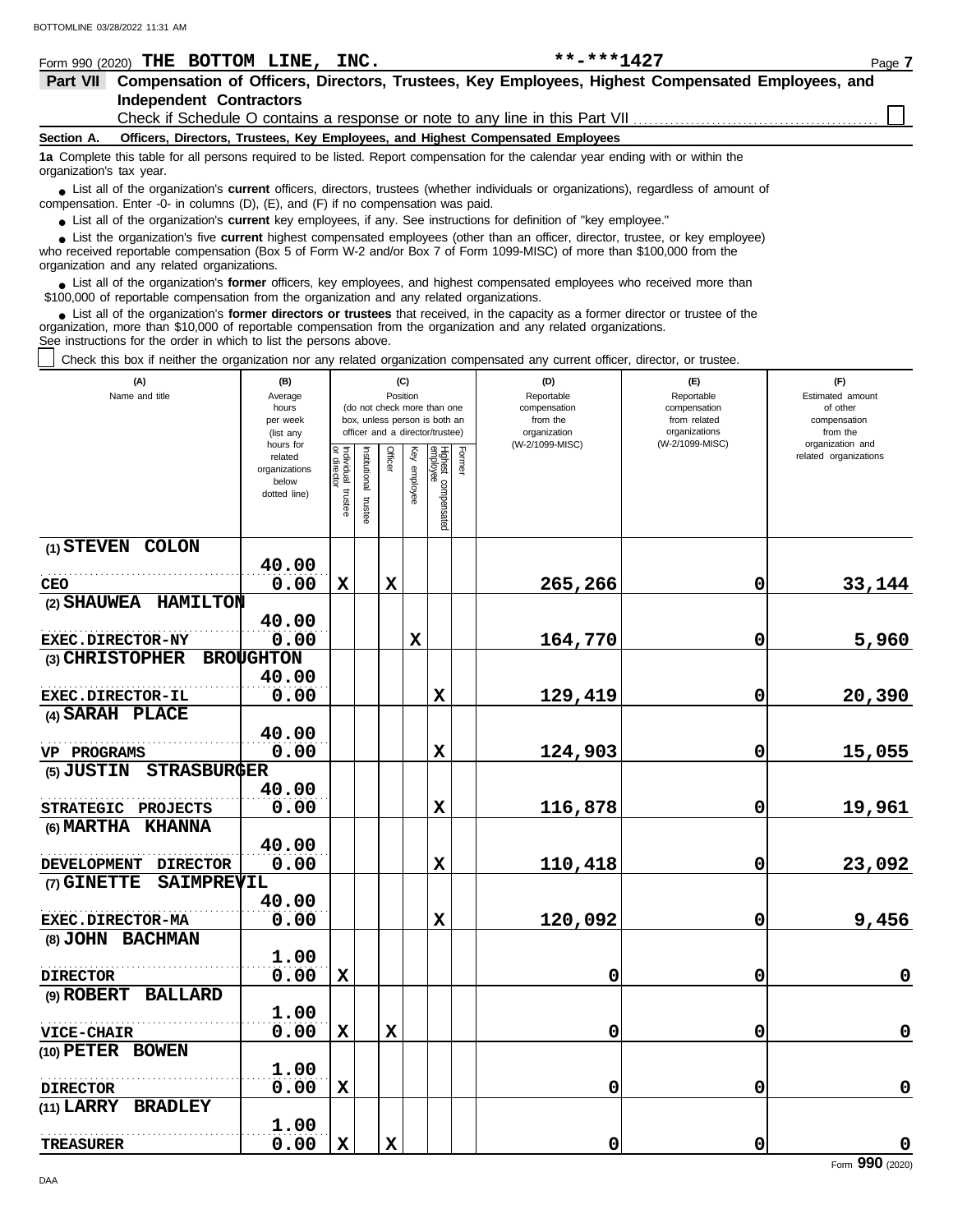| BOTTOMLINE 03/28/2022 11:31 AM<br>Form 990 (2020) THE BOTTOM LINE, INC.<br>Part VII                                                                                                                                            |                                                                |                         |                         |         |                 |                                                                                                 |              | **-***1427<br>Section A. Officers, Directors, Trustees, Key Employees, and Highest Compensated Employees (continued) |                                                                    |                                                                 |                       | Page 8      |
|--------------------------------------------------------------------------------------------------------------------------------------------------------------------------------------------------------------------------------|----------------------------------------------------------------|-------------------------|-------------------------|---------|-----------------|-------------------------------------------------------------------------------------------------|--------------|----------------------------------------------------------------------------------------------------------------------|--------------------------------------------------------------------|-----------------------------------------------------------------|-----------------------|-------------|
| (A)<br>Name and title                                                                                                                                                                                                          | (B)<br>Average<br>hours<br>per week<br>(list any               |                         |                         |         | (C)<br>Position | (do not check more than one<br>box, unless person is both an<br>officer and a director/trustee) |              | (D)<br>Reportable<br>compensation<br>from the<br>organization                                                        | (E)<br>Reportable<br>compensation<br>from related<br>organizations | (F)<br>Estimated amount<br>of other<br>compensation<br>from the |                       |             |
|                                                                                                                                                                                                                                | hours for<br>related<br>organizations<br>below<br>dotted line) | Individual 1<br>trustee | nstitutional<br>trustee | Officer | Key employee    | Highest compensated<br>employee                                                                 | Former       | (W-2/1099-MISC)                                                                                                      | (W-2/1099-MISC)                                                    | organization and                                                | related organizations |             |
| (12)<br><b>AUDITI</b><br><b>CHAKRAVARTY</b>                                                                                                                                                                                    | 1.00                                                           |                         |                         |         |                 |                                                                                                 |              |                                                                                                                      |                                                                    |                                                                 |                       |             |
| <b>DIRECTOR</b>                                                                                                                                                                                                                | 0.00                                                           | X                       |                         |         |                 |                                                                                                 |              | 0                                                                                                                    | 0                                                                  |                                                                 |                       | 0           |
| (13)<br><b>KEVIN</b><br><b>CONNOLLY</b>                                                                                                                                                                                        | 1.00                                                           |                         |                         |         |                 |                                                                                                 |              |                                                                                                                      |                                                                    |                                                                 |                       |             |
| <b>CHAIR</b>                                                                                                                                                                                                                   | 0.00                                                           | X                       |                         | X       |                 |                                                                                                 |              | 0                                                                                                                    | 0                                                                  |                                                                 |                       | $\mathbf 0$ |
| (14)<br><b>BRAD COURI</b>                                                                                                                                                                                                      | 1.00                                                           |                         |                         |         |                 |                                                                                                 |              |                                                                                                                      |                                                                    |                                                                 |                       |             |
| <b>DIRECTOR</b>                                                                                                                                                                                                                | 0.00                                                           | X                       |                         |         |                 |                                                                                                 |              | 0                                                                                                                    | 0                                                                  |                                                                 |                       | $\mathbf 0$ |
| (15)<br><b>MARK COX</b>                                                                                                                                                                                                        |                                                                |                         |                         |         |                 |                                                                                                 |              |                                                                                                                      |                                                                    |                                                                 |                       |             |
|                                                                                                                                                                                                                                | 1.00                                                           | X                       |                         |         |                 |                                                                                                 |              | 0                                                                                                                    | 0                                                                  |                                                                 |                       | $\mathbf 0$ |
| <b>DIRECTOR</b><br><b>CALVIN</b><br><b>CROSSLIN</b><br>(16)                                                                                                                                                                    | 0.00                                                           |                         |                         |         |                 |                                                                                                 |              |                                                                                                                      |                                                                    |                                                                 |                       |             |
| <b>DIRECTOR</b>                                                                                                                                                                                                                | 1.00<br>0.00                                                   | X                       |                         |         |                 |                                                                                                 |              | 0                                                                                                                    | 0                                                                  |                                                                 |                       | $\mathbf 0$ |
| DENISE DeAMORE<br>(17)                                                                                                                                                                                                         |                                                                |                         |                         |         |                 |                                                                                                 |              |                                                                                                                      |                                                                    |                                                                 |                       |             |
|                                                                                                                                                                                                                                | 1.00                                                           |                         |                         |         |                 |                                                                                                 |              |                                                                                                                      |                                                                    |                                                                 |                       |             |
| <b>DIRECTOR</b><br><b>JON VAN GORP</b><br>(18)                                                                                                                                                                                 | 0.00                                                           | х                       |                         |         |                 |                                                                                                 |              | 0                                                                                                                    | 0                                                                  |                                                                 |                       | $\mathbf 0$ |
|                                                                                                                                                                                                                                | 1.00                                                           |                         |                         |         |                 |                                                                                                 |              |                                                                                                                      |                                                                    |                                                                 |                       |             |
| <b>DIRECTOR</b>                                                                                                                                                                                                                | 0.00                                                           | х                       |                         |         |                 |                                                                                                 |              | 0                                                                                                                    | 0                                                                  |                                                                 |                       | 0           |
| (19)<br>LESLEE KILEY                                                                                                                                                                                                           |                                                                |                         |                         |         |                 |                                                                                                 |              |                                                                                                                      |                                                                    |                                                                 |                       |             |
| <b>DIRECTOR</b>                                                                                                                                                                                                                | 1.00<br>0.00                                                   | $\mathbf x$             |                         |         |                 |                                                                                                 |              | 0                                                                                                                    | 0                                                                  |                                                                 |                       |             |
| <b>Subtotal</b><br>1b.                                                                                                                                                                                                         |                                                                |                         |                         |         |                 |                                                                                                 | u            | 1,031,746                                                                                                            |                                                                    |                                                                 | 127,058               |             |
| c Total from continuation sheets to Part VII, Section A                                                                                                                                                                        |                                                                |                         |                         |         |                 |                                                                                                 | u            | 1,031,746                                                                                                            |                                                                    |                                                                 | 127,058               |             |
| Total (add lines 1b and 1c).<br>d<br>Total number of individuals (including but not limited to those listed above) who received more than \$100,000 of<br>$\mathbf{2}$                                                         |                                                                |                         |                         |         |                 |                                                                                                 | $\mathbf{u}$ |                                                                                                                      |                                                                    |                                                                 |                       |             |
| reportable compensation from the organization $\mathbf{u} \cdot \mathbf{8}$                                                                                                                                                    |                                                                |                         |                         |         |                 |                                                                                                 |              |                                                                                                                      |                                                                    |                                                                 |                       |             |
| Did the organization list any former officer, director, trustee, key employee, or highest compensated<br>3                                                                                                                     |                                                                |                         |                         |         |                 |                                                                                                 |              |                                                                                                                      |                                                                    |                                                                 | Yes                   | No          |
|                                                                                                                                                                                                                                |                                                                |                         |                         |         |                 |                                                                                                 |              |                                                                                                                      |                                                                    | 3                                                               |                       | X           |
| For any individual listed on line 1a, is the sum of reportable compensation and other compensation from the<br>4<br>organization and related organizations greater than \$150,000? If "Yes," complete Schedule J for such      |                                                                |                         |                         |         |                 |                                                                                                 |              |                                                                                                                      |                                                                    |                                                                 |                       |             |
| individual discussed and the contract of the contract of the contract of the contract of the contract of the contract of the contract of the contract of the contract of the contract of the contract of the contract of the c |                                                                |                         |                         |         |                 |                                                                                                 |              |                                                                                                                      |                                                                    | 4                                                               | X                     |             |
| Did any person listed on line 1a receive or accrue compensation from any unrelated organization or individual<br>5                                                                                                             |                                                                |                         |                         |         |                 |                                                                                                 |              |                                                                                                                      |                                                                    | 5                                                               |                       | x           |
| <b>Section B. Independent Contractors</b>                                                                                                                                                                                      |                                                                |                         |                         |         |                 |                                                                                                 |              |                                                                                                                      |                                                                    |                                                                 |                       |             |
| Complete this table for your five highest compensated independent contractors that received more than \$100,000 of<br>1                                                                                                        |                                                                |                         |                         |         |                 |                                                                                                 |              |                                                                                                                      |                                                                    |                                                                 |                       |             |
| compensation from the organization. Report compensation for the calendar year ending with or within the organization's tax year.                                                                                               | (A)<br>Name and business address                               |                         |                         |         |                 |                                                                                                 |              |                                                                                                                      | (B)<br>Description of services                                     |                                                                 | (C)<br>Compensation   |             |
|                                                                                                                                                                                                                                |                                                                |                         |                         |         |                 |                                                                                                 |              |                                                                                                                      |                                                                    |                                                                 |                       |             |
|                                                                                                                                                                                                                                |                                                                |                         |                         |         |                 |                                                                                                 |              |                                                                                                                      |                                                                    |                                                                 |                       |             |
|                                                                                                                                                                                                                                |                                                                |                         |                         |         |                 |                                                                                                 |              |                                                                                                                      |                                                                    |                                                                 |                       |             |
|                                                                                                                                                                                                                                |                                                                |                         |                         |         |                 |                                                                                                 |              |                                                                                                                      |                                                                    |                                                                 |                       |             |
|                                                                                                                                                                                                                                |                                                                |                         |                         |         |                 |                                                                                                 |              |                                                                                                                      |                                                                    |                                                                 |                       |             |
|                                                                                                                                                                                                                                |                                                                |                         |                         |         |                 |                                                                                                 |              |                                                                                                                      |                                                                    |                                                                 |                       |             |
|                                                                                                                                                                                                                                |                                                                |                         |                         |         |                 |                                                                                                 |              |                                                                                                                      |                                                                    |                                                                 |                       |             |
|                                                                                                                                                                                                                                |                                                                |                         |                         |         |                 |                                                                                                 |              |                                                                                                                      |                                                                    |                                                                 |                       |             |
| Total number of independent contractors (including but not limited to those listed above) who<br>2                                                                                                                             |                                                                |                         |                         |         |                 |                                                                                                 |              |                                                                                                                      |                                                                    |                                                                 |                       |             |
| received more than \$100,000 of compensation from the organization $\mathbf u$                                                                                                                                                 |                                                                |                         |                         |         |                 |                                                                                                 |              |                                                                                                                      | 0                                                                  |                                                                 |                       |             |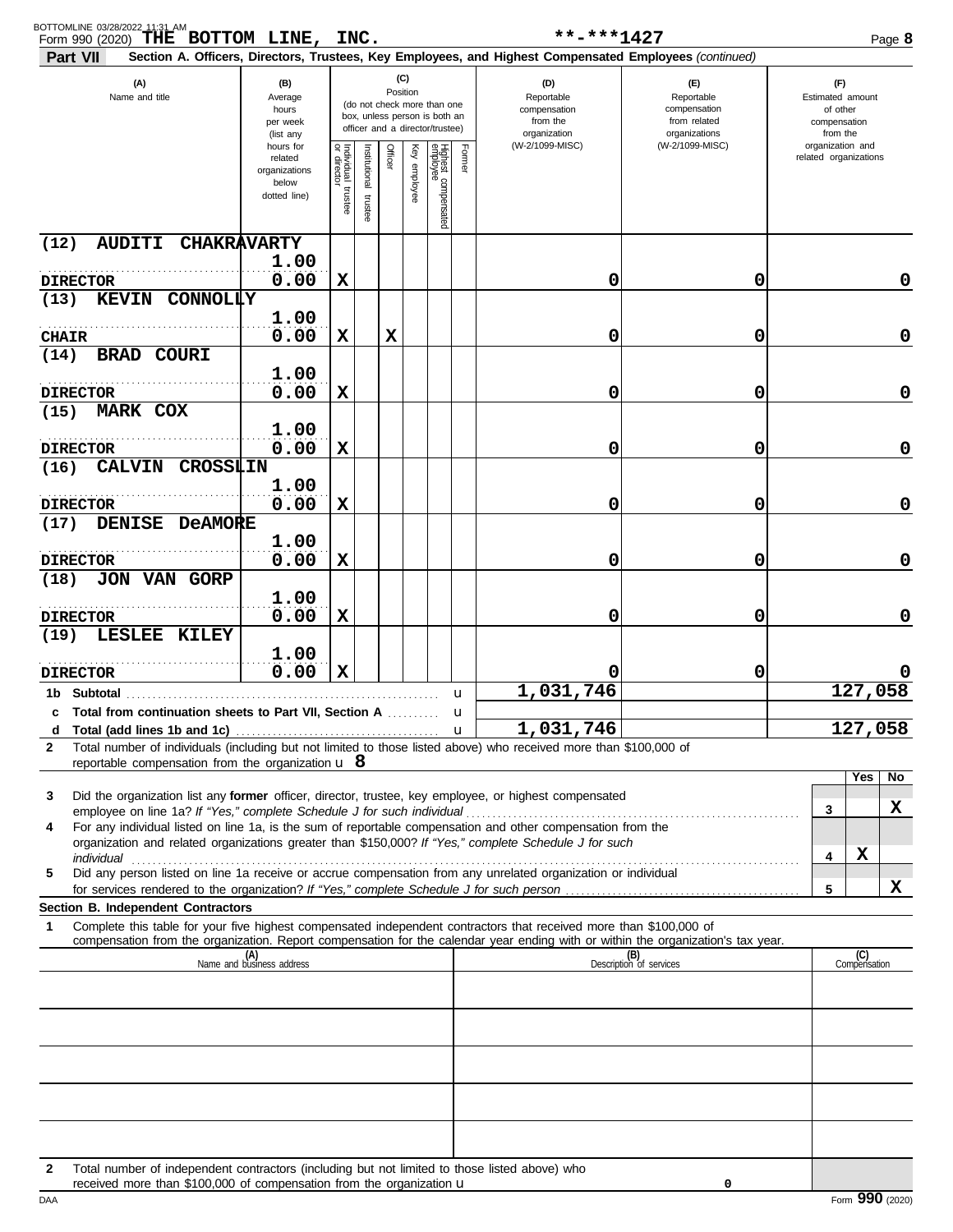## Form 990 (2020) Page **9 THE BOTTOM LINE, INC. \*\*-\*\*\*1427 Part VIII Statement of Revenue** Check if Schedule O contains a response or note to any line in this Part VIII ......<br>
Total revenue Related or exempt

|                                                                  |        |                                                        |          |                |                 |                                     | (A)<br>Total revenue | (B)<br>Related or exempt<br>function revenue | (C)<br>Unrelated<br>business revenue | (D)<br>Revenue excluded<br>from tax under<br>sections 512-514 |
|------------------------------------------------------------------|--------|--------------------------------------------------------|----------|----------------|-----------------|-------------------------------------|----------------------|----------------------------------------------|--------------------------------------|---------------------------------------------------------------|
|                                                                  |        | 1a Federated campaigns                                 |          |                | 1a              |                                     |                      |                                              |                                      |                                                               |
| <b>Contributions, Gifts, Grants</b><br>and Other Similar Amounts |        | <b>b</b> Membership dues                               |          |                | 1 <sub>b</sub>  |                                     |                      |                                              |                                      |                                                               |
|                                                                  |        | c Fundraising events                                   |          |                | 1 <sub>c</sub>  | 1,175,499                           |                      |                                              |                                      |                                                               |
|                                                                  |        | d Related organizations                                |          | .              | 1 <sub>d</sub>  |                                     |                      |                                              |                                      |                                                               |
|                                                                  |        | <b>e</b> Government grants (contributions)             |          | .              | 1e              | 3,879,105                           |                      |                                              |                                      |                                                               |
|                                                                  |        | f All other contributions, gifts, grants,              |          |                |                 |                                     |                      |                                              |                                      |                                                               |
|                                                                  |        | and similar amounts not included above                 |          |                | 1f              | 13,833,825                          |                      |                                              |                                      |                                                               |
|                                                                  |        | <b>g</b> Noncash contributions included in lines 1a-1f |          |                | 1g $\vert$ \$   |                                     |                      |                                              |                                      |                                                               |
|                                                                  |        |                                                        |          |                |                 | $\mathbf{u}$                        | 18,888,429           |                                              |                                      |                                                               |
|                                                                  |        |                                                        |          |                |                 | <b>Business Code</b>                |                      |                                              |                                      |                                                               |
|                                                                  | 2a     | Program Service Revenue                                |          |                |                 |                                     | 414,503              | 414,503                                      |                                      |                                                               |
| Program Service<br>Revenue                                       | b      |                                                        |          |                |                 |                                     |                      |                                              |                                      |                                                               |
|                                                                  | с      |                                                        |          |                |                 |                                     |                      |                                              |                                      |                                                               |
|                                                                  |        |                                                        |          |                |                 |                                     |                      |                                              |                                      |                                                               |
|                                                                  |        |                                                        |          |                |                 |                                     |                      |                                              |                                      |                                                               |
|                                                                  |        | f All other program service revenue                    |          |                |                 |                                     |                      |                                              |                                      |                                                               |
|                                                                  |        |                                                        |          |                |                 | $\mathbf{u}$                        | 414,503              |                                              |                                      |                                                               |
|                                                                  | 3      | Investment income (including dividends, interest, and  |          |                |                 |                                     |                      |                                              |                                      |                                                               |
|                                                                  |        |                                                        |          |                |                 | u                                   | 13,195               |                                              |                                      | 13,195                                                        |
|                                                                  | 4      | Income from investment of tax-exempt bond proceeds     |          |                |                 | u                                   |                      |                                              |                                      |                                                               |
|                                                                  | 5      |                                                        |          | (i) Real       |                 | u<br>(ii) Personal                  |                      |                                              |                                      |                                                               |
|                                                                  |        |                                                        |          |                |                 |                                     |                      |                                              |                                      |                                                               |
|                                                                  | 6a     | Gross rents<br>Less: rental expenses                   | 6а<br>6b |                |                 |                                     |                      |                                              |                                      |                                                               |
|                                                                  | b<br>c | Rental inc. or (loss)                                  | 6c       |                |                 |                                     |                      |                                              |                                      |                                                               |
|                                                                  | d      | Net rental income or (loss)                            |          |                |                 | u                                   |                      |                                              |                                      |                                                               |
|                                                                  |        | <b>7a</b> Gross amount from                            |          | (i) Securities |                 | (ii) Other                          |                      |                                              |                                      |                                                               |
|                                                                  |        | sales of assets                                        | 7a       |                |                 |                                     |                      |                                              |                                      |                                                               |
|                                                                  |        | other than inventory<br><b>b</b> Less: cost or other   |          |                |                 |                                     |                      |                                              |                                      |                                                               |
| Revenue                                                          |        | basis and sales exps.                                  | 7b       |                |                 |                                     |                      |                                              |                                      |                                                               |
|                                                                  |        | c Gain or (loss)                                       | 7c       |                |                 |                                     |                      |                                              |                                      |                                                               |
|                                                                  |        |                                                        |          |                |                 | u                                   |                      |                                              |                                      |                                                               |
| <b>Other</b>                                                     |        | 8a Gross income from fundraising events                |          |                |                 |                                     |                      |                                              |                                      |                                                               |
|                                                                  |        | (not including \$                                      |          | 1,175,499      |                 |                                     |                      |                                              |                                      |                                                               |
|                                                                  |        | of contributions reported on line 1c).                 |          |                |                 |                                     |                      |                                              |                                      |                                                               |
|                                                                  |        | See Part IV, line 18                                   |          | .              | 8а              | 152,645                             |                      |                                              |                                      |                                                               |
|                                                                  |        | <b>b</b> Less: direct expenses                         |          |                | 8b              | 159,352                             |                      |                                              |                                      |                                                               |
|                                                                  |        | c Net income or (loss) from fundraising events         |          |                |                 | $\mathbf u$                         | $-6,707$             |                                              |                                      |                                                               |
|                                                                  |        | 9a Gross income from gaming activities.                |          |                |                 |                                     |                      |                                              |                                      |                                                               |
|                                                                  |        | See Part IV, line 19 $\ldots$                          |          |                | 9a              |                                     |                      |                                              |                                      |                                                               |
|                                                                  |        | <b>b</b> Less: direct expenses $\ldots$                |          |                | 9 <sub>b</sub>  |                                     |                      |                                              |                                      |                                                               |
|                                                                  |        | c Net income or (loss) from gaming activities          |          |                |                 | u                                   |                      |                                              |                                      |                                                               |
|                                                                  |        | 10a Gross sales of inventory, less                     |          |                |                 |                                     |                      |                                              |                                      |                                                               |
|                                                                  |        | returns and allowances                                 |          | .              | 10a             |                                     |                      |                                              |                                      |                                                               |
|                                                                  |        | <b>b</b> Less: cost of goods sold                      |          |                | 10 <sub>b</sub> |                                     |                      |                                              |                                      |                                                               |
|                                                                  |        | c Net income or (loss) from sales of inventory         |          |                |                 | $\mathbf u$<br><b>Business Code</b> |                      |                                              |                                      |                                                               |
|                                                                  | 11a    |                                                        |          |                |                 |                                     |                      |                                              |                                      |                                                               |
|                                                                  | b      |                                                        |          |                |                 |                                     |                      |                                              |                                      |                                                               |
|                                                                  |        |                                                        |          |                |                 |                                     |                      |                                              |                                      |                                                               |
| Miscellaneous<br>Revenue                                         |        |                                                        |          |                |                 |                                     |                      |                                              |                                      |                                                               |
|                                                                  |        |                                                        |          |                |                 | u                                   |                      |                                              |                                      |                                                               |
|                                                                  |        |                                                        |          |                |                 | $\mathbf{u}$                        | 19,309,420           | 414,503                                      | 0                                    | 13,195                                                        |
|                                                                  |        |                                                        |          |                |                 |                                     |                      |                                              |                                      | Form 990 (2020)                                               |
| DAA                                                              |        |                                                        |          |                |                 |                                     |                      |                                              |                                      |                                                               |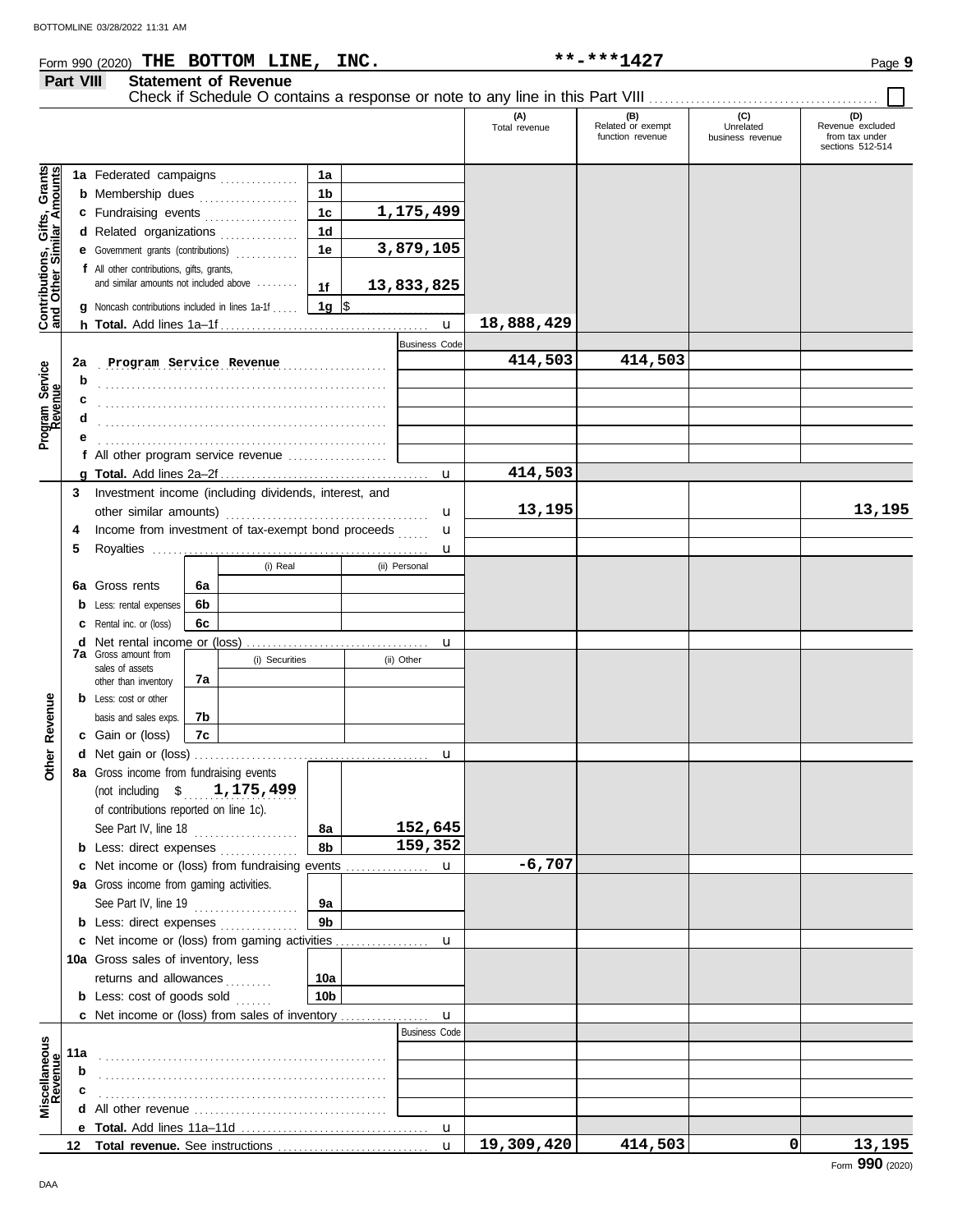#### **Part IX Statement of Functional Expenses** Form 990 (2020) Page **10 THE BOTTOM LINE, INC. \*\*-\*\*\*1427**

|              | Section 501(c)(3) and 501(c)(4) organizations must complete all columns. All other organizations must complete column (A).<br>Check if Schedule O contains a response or note to any line in this Part IX |                       |                        |                                    |                         |
|--------------|-----------------------------------------------------------------------------------------------------------------------------------------------------------------------------------------------------------|-----------------------|------------------------|------------------------------------|-------------------------|
|              | Do not include amounts reported on lines 6b,                                                                                                                                                              | (A)<br>Total expenses | (B)<br>Program service | (C)                                | (D)                     |
|              | 7b, 8b, 9b, and 10b of Part VIII.                                                                                                                                                                         |                       | expenses               | Management and<br>general expenses | Fundraising<br>expenses |
| $\mathbf 1$  | Grants and other assistance to domestic organizations                                                                                                                                                     |                       |                        |                                    |                         |
|              | and domestic governments. See Part IV, line 21                                                                                                                                                            |                       |                        |                                    |                         |
| $\mathbf{2}$ | Grants and other assistance to domestic                                                                                                                                                                   |                       |                        |                                    |                         |
|              | individuals. See Part IV, line 22                                                                                                                                                                         | 491,373               | 491,373                |                                    |                         |
| 3            | Grants and other assistance to foreign                                                                                                                                                                    |                       |                        |                                    |                         |
|              | organizations, foreign governments, and foreign                                                                                                                                                           |                       |                        |                                    |                         |
|              | individuals. See Part IV, lines 15 and 16                                                                                                                                                                 |                       |                        |                                    |                         |
| 4            | Benefits paid to or for members                                                                                                                                                                           |                       |                        |                                    |                         |
| 5            | Compensation of current officers, directors,                                                                                                                                                              |                       |                        |                                    |                         |
|              | trustees, and key employees                                                                                                                                                                               | 430,036               | 352,629                | 17,202                             | 60,205                  |
| 6            | Compensation not included above to disqualified                                                                                                                                                           |                       |                        |                                    |                         |
|              | persons (as defined under section 4958(f)(1)) and                                                                                                                                                         |                       |                        |                                    |                         |
|              | persons described in section 4958(c)(3)(B)                                                                                                                                                                |                       |                        |                                    |                         |
| 7            | Other salaries and wages                                                                                                                                                                                  | 8,004,470             | 6,563,664              | 320,179                            | 1,120,627               |
| 8            | Pension plan accruals and contributions (include                                                                                                                                                          | 265,422               | 217,646                | 10,617                             | 37,159                  |
| 9            | section 401(k) and 403(b) employer contributions)<br>Other employee benefits                                                                                                                              | 762, 713              | 625,425                | 30,508                             | 106,780                 |
| 10           |                                                                                                                                                                                                           | 466,877               | 382,839                | 18,675                             | 65,363                  |
| 11           | Fees for services (nonemployees):                                                                                                                                                                         |                       |                        |                                    |                         |
| a            |                                                                                                                                                                                                           |                       |                        |                                    |                         |
| b            |                                                                                                                                                                                                           |                       |                        |                                    |                         |
|              |                                                                                                                                                                                                           | 30,972                | 25,397                 | 1,239                              | 4,336                   |
| d            | Lobbying                                                                                                                                                                                                  |                       |                        |                                    |                         |
| е            | Professional fundraising services. See Part IV, line 17                                                                                                                                                   |                       |                        |                                    |                         |
| f            | Investment management fees                                                                                                                                                                                |                       |                        |                                    |                         |
| g            | Other. (If line 11g amount exceeds 10% of line 25, column                                                                                                                                                 |                       |                        |                                    |                         |
|              | (A) amount, list line 11g expenses on Schedule O.)                                                                                                                                                        | 346,546               | 284,168                | 13,862                             | 48,516                  |
| 12           | Advertising and promotion                                                                                                                                                                                 |                       |                        |                                    |                         |
| 13           |                                                                                                                                                                                                           | 21,521                | 17,647                 | 861                                | 3,013                   |
| 14           | Information technology                                                                                                                                                                                    | 225,273               | 184,724                | $\overline{9}$ , 011               | 31,538                  |
| 15           |                                                                                                                                                                                                           |                       |                        |                                    |                         |
| 16           |                                                                                                                                                                                                           | 878,639               | 720,484                | 35,145                             | 123,010                 |
| 17           |                                                                                                                                                                                                           | 3,059                 | 2,618                  | 98                                 | 343                     |
| 18           | Payments of travel or entertainment expenses                                                                                                                                                              |                       |                        |                                    |                         |
|              | for any federal, state, or local public officials<br>Conferences, conventions, and meetings                                                                                                               |                       |                        |                                    |                         |
| 19<br>20     | Interest                                                                                                                                                                                                  |                       |                        |                                    |                         |
| 21           | Payments to affiliates                                                                                                                                                                                    |                       |                        |                                    |                         |
| 22           | Depreciation, depletion, and amortization                                                                                                                                                                 | 160,074               | 131,261                | 6,403                              | 22,410                  |
| 23           | Insurance                                                                                                                                                                                                 | 53,230                | 43,649                 | 2,129                              | 7,452                   |
| 24           | Other expenses. Itemize expenses not covered                                                                                                                                                              |                       |                        |                                    |                         |
|              | above (List miscellaneous expenses on line 24e. If                                                                                                                                                        |                       |                        |                                    |                         |
|              | line 24e amount exceeds 10% of line 25, column                                                                                                                                                            |                       |                        |                                    |                         |
|              | (A) amount, list line 24e expenses on Schedule O.)                                                                                                                                                        |                       |                        |                                    |                         |
| а            | PROGRAM EXPENSES                                                                                                                                                                                          | 135,404               | 135,404                |                                    |                         |
| b            | TRAINING & DEVELOPMENT                                                                                                                                                                                    | 120,666               | 98,946                 | 4,827                              | 16,893                  |
| c            | <b>TELECOMMUNICATIONS</b>                                                                                                                                                                                 | 81,103                | 66,505                 | 3,244                              | 11,354                  |
| d            | DUES & SUBSCRIPTIONS                                                                                                                                                                                      | 64,219                | 52,659                 | 2,569                              | 8,991                   |
| е            | All other expenses<br><u> 1999 - Johann Stoff, markatar film ar yezhoù an disponiel a vez an disponiel a vez an disponiel a vez an disp</u>                                                               | 233,807               | 191,950                | 9,301                              | 32,556                  |
| 25           | Total functional expenses. Add lines 1 through 24e                                                                                                                                                        | 12,775,404            | 10,588,988             | 485,870                            | 1,700,546               |
| 26           | Joint costs. Complete this line only if the<br>organization reported in column (B) joint costs                                                                                                            |                       |                        |                                    |                         |
|              | from a combined educational campaign and                                                                                                                                                                  |                       |                        |                                    |                         |
|              | fundraising solicitation. Check here u<br>if                                                                                                                                                              |                       |                        |                                    |                         |

following SOP 98-2 (ASC 958-720) . . . . . . . . . . . . .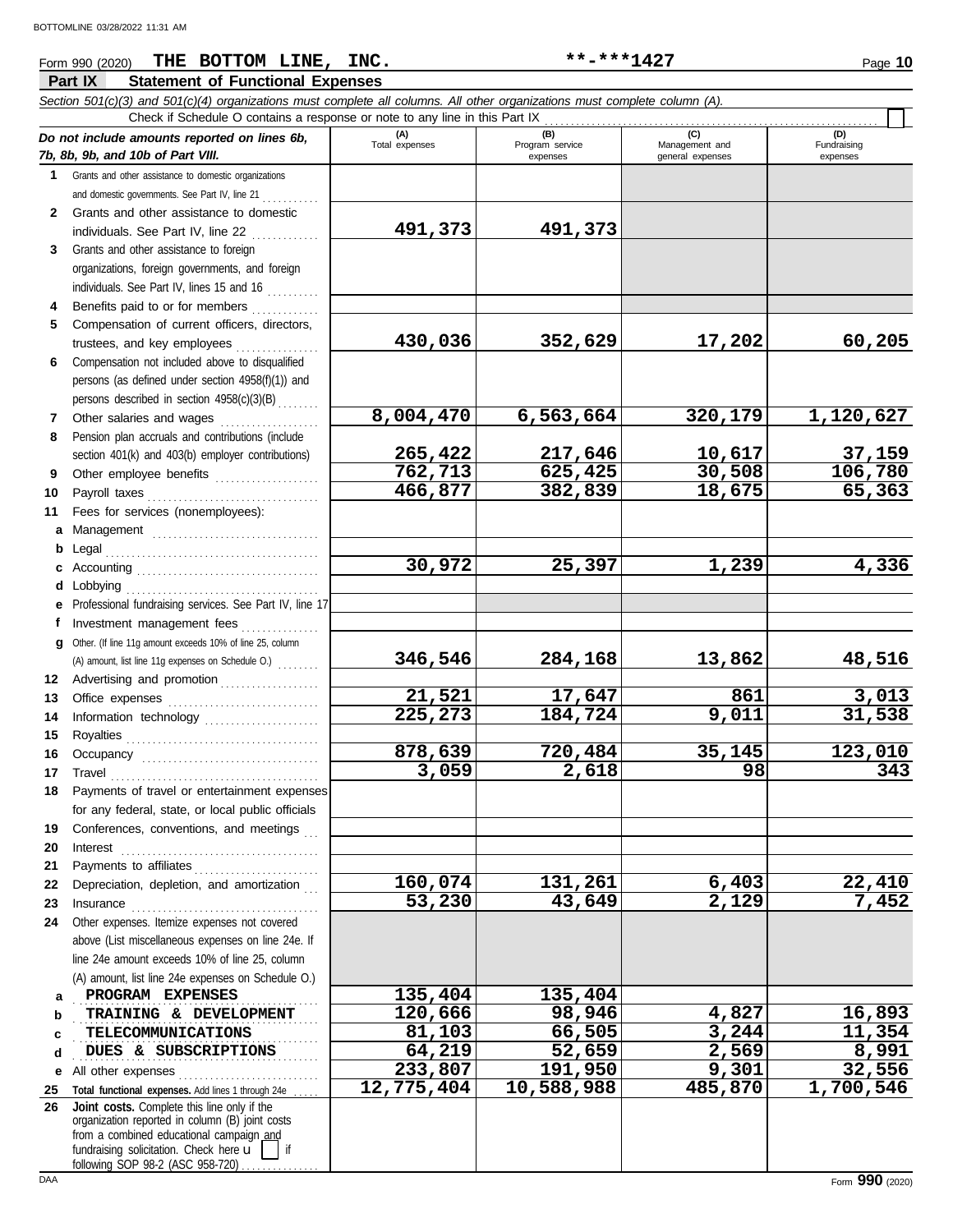|                      |        | THE BOTTOM LINE, INC.<br>Form 990 (2020)                                                                                                                                                                                            |  | **-***1427        |              | Page 11     |
|----------------------|--------|-------------------------------------------------------------------------------------------------------------------------------------------------------------------------------------------------------------------------------------|--|-------------------|--------------|-------------|
|                      | Part X | <b>Balance Sheet</b>                                                                                                                                                                                                                |  |                   |              |             |
|                      |        |                                                                                                                                                                                                                                     |  |                   |              |             |
|                      |        |                                                                                                                                                                                                                                     |  | (A)               |              | (B)         |
|                      |        |                                                                                                                                                                                                                                     |  | Beginning of year |              | End of year |
|                      | 1      |                                                                                                                                                                                                                                     |  | 3,952,976         | $\mathbf{1}$ | 7,086,224   |
|                      | 2      |                                                                                                                                                                                                                                     |  | 3,182,669         | $\mathbf{2}$ | 3,396,798   |
|                      | 3      |                                                                                                                                                                                                                                     |  | 5,073,238         | 3            | 6,374,566   |
|                      | 4      |                                                                                                                                                                                                                                     |  |                   | 4            |             |
|                      | 5      | Loans and other receivables from any current or former officer, director,                                                                                                                                                           |  |                   |              |             |
|                      |        | trustee, key employee, creator or founder, substantial contributor, or 35%                                                                                                                                                          |  |                   |              |             |
|                      |        |                                                                                                                                                                                                                                     |  |                   | 5            |             |
|                      | 6      | Loans and other receivables from other disqualified persons (as defined                                                                                                                                                             |  |                   |              |             |
|                      |        | under section $4958(f)(1)$ ), and persons described in section $4958(c)(3)(B)$                                                                                                                                                      |  |                   | 6            |             |
| Assets               | 7      |                                                                                                                                                                                                                                     |  |                   | 7            |             |
|                      | 8      | Inventories for sale or use <i>communication</i> and the state of the state or use of the state of the state of the state of the state of the state of the state of the state of the state of the state of the state of the state o |  |                   | 8            |             |
|                      | 9      |                                                                                                                                                                                                                                     |  | 149,348           | 9            | 238,123     |
|                      |        | 10a Land, buildings, and equipment: cost or other                                                                                                                                                                                   |  |                   |              |             |
|                      |        |                                                                                                                                                                                                                                     |  |                   |              |             |
|                      |        |                                                                                                                                                                                                                                     |  | 330,072           | 10c          | 214,830     |
|                      | 11     |                                                                                                                                                                                                                                     |  |                   | 11           |             |
|                      | 12     |                                                                                                                                                                                                                                     |  |                   | 12           |             |
|                      | 13     |                                                                                                                                                                                                                                     |  |                   | 13           |             |
|                      | 14     |                                                                                                                                                                                                                                     |  | 74,551            | 14           | 30,069      |
|                      | 15     |                                                                                                                                                                                                                                     |  | 67,234            | 15           | 67,234      |
|                      | 16     |                                                                                                                                                                                                                                     |  | 12,830,088        | 16           | 17,407,844  |
|                      | 17     |                                                                                                                                                                                                                                     |  | 755,685           | 17           | 758,945     |
|                      | 18     |                                                                                                                                                                                                                                     |  |                   | 18           |             |
|                      | 19     |                                                                                                                                                                                                                                     |  |                   | 19           |             |
|                      | 20     |                                                                                                                                                                                                                                     |  |                   | 20           |             |
|                      | 21     | Escrow or custodial account liability. Complete Part IV of Schedule D                                                                                                                                                               |  |                   | 21           |             |
|                      | 22     | Loans and other payables to any current or former officer, director,                                                                                                                                                                |  |                   |              |             |
| Liabilities          |        | trustee, key employee, creator or founder, substantial contributor, or 35%                                                                                                                                                          |  |                   |              |             |
|                      |        |                                                                                                                                                                                                                                     |  |                   | 22           |             |
|                      | 23     | Secured mortgages and notes payable to unrelated third parties                                                                                                                                                                      |  |                   | 23           |             |
|                      | 24     | Unsecured notes and loans payable to unrelated third parties                                                                                                                                                                        |  | 1,810,700         | 24           |             |
|                      | 25     | Other liabilities (including federal income tax, payables to related third                                                                                                                                                          |  |                   |              |             |
|                      |        | parties, and other liabilities not included on lines 17-24). Complete Part X                                                                                                                                                        |  |                   |              |             |
|                      |        | of Schedule D                                                                                                                                                                                                                       |  | 277,595           | 25           | 253,775     |
|                      | 26     |                                                                                                                                                                                                                                     |  | 2,843,980         | 26           | 1,012,720   |
|                      |        | Organizations that follow FASB ASC 958, check here $\mathbf{u}[\overline{\mathbf{X}}]$                                                                                                                                              |  |                   |              |             |
|                      |        | and complete lines 27, 28, 32, and 33.                                                                                                                                                                                              |  |                   |              |             |
|                      | 27     |                                                                                                                                                                                                                                     |  | 5,749,039         | 27           | 10,084,568  |
|                      | 28     |                                                                                                                                                                                                                                     |  | 4,237,069         | 28           | 6,310,556   |
| <b>Fund Balances</b> |        | Organizations that do not follow FASB ASC 958, check here u                                                                                                                                                                         |  |                   |              |             |
|                      |        | and complete lines 29 through 33.                                                                                                                                                                                                   |  |                   |              |             |
| Assets or            | 29     |                                                                                                                                                                                                                                     |  |                   | 29           |             |
|                      | 30     |                                                                                                                                                                                                                                     |  |                   | 30           |             |
|                      | 31     | Retained earnings, endowment, accumulated income, or other funds                                                                                                                                                                    |  |                   | 31           |             |
| ğ                    | 32     |                                                                                                                                                                                                                                     |  | 9,986,108         | 32           | 16,395,124  |
|                      | 33     |                                                                                                                                                                                                                                     |  | 12,830,088        | 33           | 17,407,844  |

Form **990** (2020)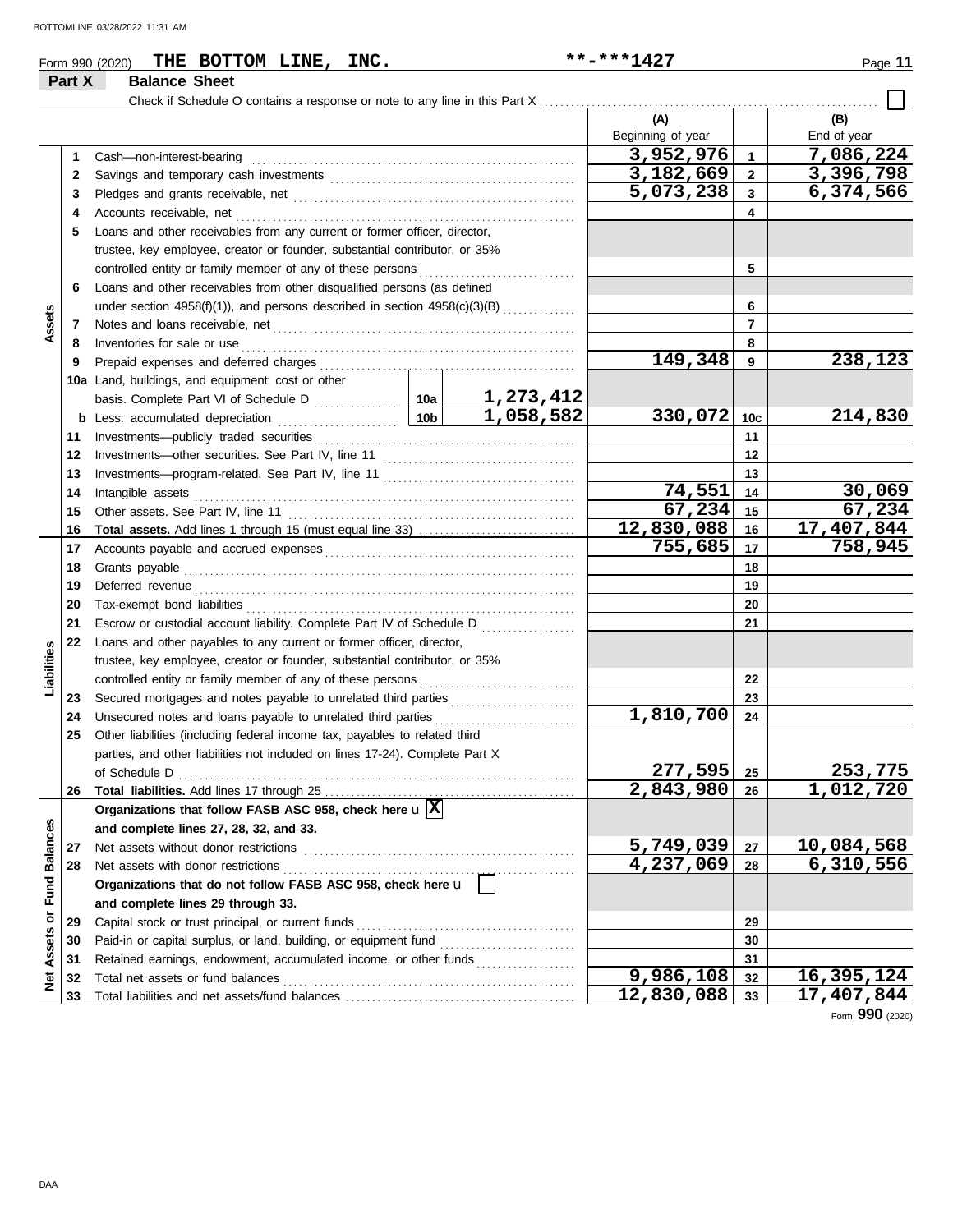| Part XI<br><b>Reconciliation of Net Assets</b><br><b>X</b><br>19,309,420<br>1<br>12,775,404<br>$\overline{2}$<br>$\mathbf{2}$<br>6,534,016<br>$\overline{3}$<br>Revenue less expenses. Subtract line 2 from line 1<br>3<br>9,986,108<br>$\overline{\mathbf{4}}$<br>4<br>5<br>5<br>6<br>6<br>$\overline{7}$<br>Investment expenses<br>7<br>Prior period adjustments entertainments and a series of the series of the series of the series of the series of the series of the series of the series of the series of the series of the series of the series of the series o<br>8<br>8<br>$-125,000$<br>9<br>9<br>Net assets or fund balances at end of year. Combine lines 3 through 9 (must equal Part X, line<br>10<br>16,395,124<br>10<br><b>Financial Statements and Reporting</b><br>Part XII<br>Yes I<br>No<br>$ \mathbf{X} $ Accrual<br>Accounting method used to prepare the Form 990:<br>Cash<br>Other<br>1<br>If the organization changed its method of accounting from a prior year or checked "Other," explain in<br>Schedule O.<br>X<br>2a Were the organization's financial statements compiled or reviewed by an independent accountant?<br>2a<br>If "Yes," check a box below to indicate whether the financial statements for the year were compiled or<br>reviewed on a separate basis, consolidated basis, or both:<br>Separate basis<br>  Consolidated basis<br>  Both consolidated and separate basis<br>X<br><b>b</b> Were the organization's financial statements audited by an independent accountant?<br>2b<br>If "Yes," check a box below to indicate whether the financial statements for the year were audited on a<br>separate basis, consolidated basis, or both:<br>$ X $ Separate basis<br>  Both consolidated and separate basis<br>  Consolidated basis<br>If "Yes" to line 2a or 2b, does the organization have a committee that assumes responsibility for oversight of<br>X<br>the audit, review, or compilation of its financial statements and selection of an independent accountant?<br>2c<br>If the organization changed either its oversight process or selection process during the tax year, explain on<br>Schedule O.<br>3a As a result of a federal award, was the organization required to undergo an audit or audits as set forth in the<br>х<br>Single Audit Act and OMB Circular A-133?<br>3a<br><b>b</b> If "Yes," did the organization undergo the required audit or audits? If the organization did not undergo the<br>required audit or audits, explain why on Schedule O and describe any steps taken to undergo such audits<br>3b | **-***1427<br>Form 990 (2020) THE BOTTOM LINE, INC. |  |  | Page 12 |
|----------------------------------------------------------------------------------------------------------------------------------------------------------------------------------------------------------------------------------------------------------------------------------------------------------------------------------------------------------------------------------------------------------------------------------------------------------------------------------------------------------------------------------------------------------------------------------------------------------------------------------------------------------------------------------------------------------------------------------------------------------------------------------------------------------------------------------------------------------------------------------------------------------------------------------------------------------------------------------------------------------------------------------------------------------------------------------------------------------------------------------------------------------------------------------------------------------------------------------------------------------------------------------------------------------------------------------------------------------------------------------------------------------------------------------------------------------------------------------------------------------------------------------------------------------------------------------------------------------------------------------------------------------------------------------------------------------------------------------------------------------------------------------------------------------------------------------------------------------------------------------------------------------------------------------------------------------------------------------------------------------------------------------------------------------------------------------------------------------------------------------------------------------------------------------------------------------------------------------------------------------------------------------------------------------------------------------------------------------------------------------------------------------------------------------------------------------------------------------------------------------------------------------------------------------------------------------------|-----------------------------------------------------|--|--|---------|
|                                                                                                                                                                                                                                                                                                                                                                                                                                                                                                                                                                                                                                                                                                                                                                                                                                                                                                                                                                                                                                                                                                                                                                                                                                                                                                                                                                                                                                                                                                                                                                                                                                                                                                                                                                                                                                                                                                                                                                                                                                                                                                                                                                                                                                                                                                                                                                                                                                                                                                                                                                                        |                                                     |  |  |         |
|                                                                                                                                                                                                                                                                                                                                                                                                                                                                                                                                                                                                                                                                                                                                                                                                                                                                                                                                                                                                                                                                                                                                                                                                                                                                                                                                                                                                                                                                                                                                                                                                                                                                                                                                                                                                                                                                                                                                                                                                                                                                                                                                                                                                                                                                                                                                                                                                                                                                                                                                                                                        |                                                     |  |  |         |
|                                                                                                                                                                                                                                                                                                                                                                                                                                                                                                                                                                                                                                                                                                                                                                                                                                                                                                                                                                                                                                                                                                                                                                                                                                                                                                                                                                                                                                                                                                                                                                                                                                                                                                                                                                                                                                                                                                                                                                                                                                                                                                                                                                                                                                                                                                                                                                                                                                                                                                                                                                                        |                                                     |  |  |         |
|                                                                                                                                                                                                                                                                                                                                                                                                                                                                                                                                                                                                                                                                                                                                                                                                                                                                                                                                                                                                                                                                                                                                                                                                                                                                                                                                                                                                                                                                                                                                                                                                                                                                                                                                                                                                                                                                                                                                                                                                                                                                                                                                                                                                                                                                                                                                                                                                                                                                                                                                                                                        |                                                     |  |  |         |
|                                                                                                                                                                                                                                                                                                                                                                                                                                                                                                                                                                                                                                                                                                                                                                                                                                                                                                                                                                                                                                                                                                                                                                                                                                                                                                                                                                                                                                                                                                                                                                                                                                                                                                                                                                                                                                                                                                                                                                                                                                                                                                                                                                                                                                                                                                                                                                                                                                                                                                                                                                                        |                                                     |  |  |         |
|                                                                                                                                                                                                                                                                                                                                                                                                                                                                                                                                                                                                                                                                                                                                                                                                                                                                                                                                                                                                                                                                                                                                                                                                                                                                                                                                                                                                                                                                                                                                                                                                                                                                                                                                                                                                                                                                                                                                                                                                                                                                                                                                                                                                                                                                                                                                                                                                                                                                                                                                                                                        |                                                     |  |  |         |
|                                                                                                                                                                                                                                                                                                                                                                                                                                                                                                                                                                                                                                                                                                                                                                                                                                                                                                                                                                                                                                                                                                                                                                                                                                                                                                                                                                                                                                                                                                                                                                                                                                                                                                                                                                                                                                                                                                                                                                                                                                                                                                                                                                                                                                                                                                                                                                                                                                                                                                                                                                                        |                                                     |  |  |         |
|                                                                                                                                                                                                                                                                                                                                                                                                                                                                                                                                                                                                                                                                                                                                                                                                                                                                                                                                                                                                                                                                                                                                                                                                                                                                                                                                                                                                                                                                                                                                                                                                                                                                                                                                                                                                                                                                                                                                                                                                                                                                                                                                                                                                                                                                                                                                                                                                                                                                                                                                                                                        |                                                     |  |  |         |
|                                                                                                                                                                                                                                                                                                                                                                                                                                                                                                                                                                                                                                                                                                                                                                                                                                                                                                                                                                                                                                                                                                                                                                                                                                                                                                                                                                                                                                                                                                                                                                                                                                                                                                                                                                                                                                                                                                                                                                                                                                                                                                                                                                                                                                                                                                                                                                                                                                                                                                                                                                                        |                                                     |  |  |         |
|                                                                                                                                                                                                                                                                                                                                                                                                                                                                                                                                                                                                                                                                                                                                                                                                                                                                                                                                                                                                                                                                                                                                                                                                                                                                                                                                                                                                                                                                                                                                                                                                                                                                                                                                                                                                                                                                                                                                                                                                                                                                                                                                                                                                                                                                                                                                                                                                                                                                                                                                                                                        |                                                     |  |  |         |
|                                                                                                                                                                                                                                                                                                                                                                                                                                                                                                                                                                                                                                                                                                                                                                                                                                                                                                                                                                                                                                                                                                                                                                                                                                                                                                                                                                                                                                                                                                                                                                                                                                                                                                                                                                                                                                                                                                                                                                                                                                                                                                                                                                                                                                                                                                                                                                                                                                                                                                                                                                                        |                                                     |  |  |         |
|                                                                                                                                                                                                                                                                                                                                                                                                                                                                                                                                                                                                                                                                                                                                                                                                                                                                                                                                                                                                                                                                                                                                                                                                                                                                                                                                                                                                                                                                                                                                                                                                                                                                                                                                                                                                                                                                                                                                                                                                                                                                                                                                                                                                                                                                                                                                                                                                                                                                                                                                                                                        |                                                     |  |  |         |
|                                                                                                                                                                                                                                                                                                                                                                                                                                                                                                                                                                                                                                                                                                                                                                                                                                                                                                                                                                                                                                                                                                                                                                                                                                                                                                                                                                                                                                                                                                                                                                                                                                                                                                                                                                                                                                                                                                                                                                                                                                                                                                                                                                                                                                                                                                                                                                                                                                                                                                                                                                                        |                                                     |  |  |         |
|                                                                                                                                                                                                                                                                                                                                                                                                                                                                                                                                                                                                                                                                                                                                                                                                                                                                                                                                                                                                                                                                                                                                                                                                                                                                                                                                                                                                                                                                                                                                                                                                                                                                                                                                                                                                                                                                                                                                                                                                                                                                                                                                                                                                                                                                                                                                                                                                                                                                                                                                                                                        |                                                     |  |  |         |
|                                                                                                                                                                                                                                                                                                                                                                                                                                                                                                                                                                                                                                                                                                                                                                                                                                                                                                                                                                                                                                                                                                                                                                                                                                                                                                                                                                                                                                                                                                                                                                                                                                                                                                                                                                                                                                                                                                                                                                                                                                                                                                                                                                                                                                                                                                                                                                                                                                                                                                                                                                                        |                                                     |  |  |         |
|                                                                                                                                                                                                                                                                                                                                                                                                                                                                                                                                                                                                                                                                                                                                                                                                                                                                                                                                                                                                                                                                                                                                                                                                                                                                                                                                                                                                                                                                                                                                                                                                                                                                                                                                                                                                                                                                                                                                                                                                                                                                                                                                                                                                                                                                                                                                                                                                                                                                                                                                                                                        |                                                     |  |  |         |
|                                                                                                                                                                                                                                                                                                                                                                                                                                                                                                                                                                                                                                                                                                                                                                                                                                                                                                                                                                                                                                                                                                                                                                                                                                                                                                                                                                                                                                                                                                                                                                                                                                                                                                                                                                                                                                                                                                                                                                                                                                                                                                                                                                                                                                                                                                                                                                                                                                                                                                                                                                                        |                                                     |  |  |         |
|                                                                                                                                                                                                                                                                                                                                                                                                                                                                                                                                                                                                                                                                                                                                                                                                                                                                                                                                                                                                                                                                                                                                                                                                                                                                                                                                                                                                                                                                                                                                                                                                                                                                                                                                                                                                                                                                                                                                                                                                                                                                                                                                                                                                                                                                                                                                                                                                                                                                                                                                                                                        |                                                     |  |  |         |
|                                                                                                                                                                                                                                                                                                                                                                                                                                                                                                                                                                                                                                                                                                                                                                                                                                                                                                                                                                                                                                                                                                                                                                                                                                                                                                                                                                                                                                                                                                                                                                                                                                                                                                                                                                                                                                                                                                                                                                                                                                                                                                                                                                                                                                                                                                                                                                                                                                                                                                                                                                                        |                                                     |  |  |         |
|                                                                                                                                                                                                                                                                                                                                                                                                                                                                                                                                                                                                                                                                                                                                                                                                                                                                                                                                                                                                                                                                                                                                                                                                                                                                                                                                                                                                                                                                                                                                                                                                                                                                                                                                                                                                                                                                                                                                                                                                                                                                                                                                                                                                                                                                                                                                                                                                                                                                                                                                                                                        |                                                     |  |  |         |
|                                                                                                                                                                                                                                                                                                                                                                                                                                                                                                                                                                                                                                                                                                                                                                                                                                                                                                                                                                                                                                                                                                                                                                                                                                                                                                                                                                                                                                                                                                                                                                                                                                                                                                                                                                                                                                                                                                                                                                                                                                                                                                                                                                                                                                                                                                                                                                                                                                                                                                                                                                                        |                                                     |  |  |         |
|                                                                                                                                                                                                                                                                                                                                                                                                                                                                                                                                                                                                                                                                                                                                                                                                                                                                                                                                                                                                                                                                                                                                                                                                                                                                                                                                                                                                                                                                                                                                                                                                                                                                                                                                                                                                                                                                                                                                                                                                                                                                                                                                                                                                                                                                                                                                                                                                                                                                                                                                                                                        |                                                     |  |  |         |
|                                                                                                                                                                                                                                                                                                                                                                                                                                                                                                                                                                                                                                                                                                                                                                                                                                                                                                                                                                                                                                                                                                                                                                                                                                                                                                                                                                                                                                                                                                                                                                                                                                                                                                                                                                                                                                                                                                                                                                                                                                                                                                                                                                                                                                                                                                                                                                                                                                                                                                                                                                                        |                                                     |  |  |         |
|                                                                                                                                                                                                                                                                                                                                                                                                                                                                                                                                                                                                                                                                                                                                                                                                                                                                                                                                                                                                                                                                                                                                                                                                                                                                                                                                                                                                                                                                                                                                                                                                                                                                                                                                                                                                                                                                                                                                                                                                                                                                                                                                                                                                                                                                                                                                                                                                                                                                                                                                                                                        |                                                     |  |  |         |
|                                                                                                                                                                                                                                                                                                                                                                                                                                                                                                                                                                                                                                                                                                                                                                                                                                                                                                                                                                                                                                                                                                                                                                                                                                                                                                                                                                                                                                                                                                                                                                                                                                                                                                                                                                                                                                                                                                                                                                                                                                                                                                                                                                                                                                                                                                                                                                                                                                                                                                                                                                                        |                                                     |  |  |         |
|                                                                                                                                                                                                                                                                                                                                                                                                                                                                                                                                                                                                                                                                                                                                                                                                                                                                                                                                                                                                                                                                                                                                                                                                                                                                                                                                                                                                                                                                                                                                                                                                                                                                                                                                                                                                                                                                                                                                                                                                                                                                                                                                                                                                                                                                                                                                                                                                                                                                                                                                                                                        |                                                     |  |  |         |
|                                                                                                                                                                                                                                                                                                                                                                                                                                                                                                                                                                                                                                                                                                                                                                                                                                                                                                                                                                                                                                                                                                                                                                                                                                                                                                                                                                                                                                                                                                                                                                                                                                                                                                                                                                                                                                                                                                                                                                                                                                                                                                                                                                                                                                                                                                                                                                                                                                                                                                                                                                                        |                                                     |  |  |         |
|                                                                                                                                                                                                                                                                                                                                                                                                                                                                                                                                                                                                                                                                                                                                                                                                                                                                                                                                                                                                                                                                                                                                                                                                                                                                                                                                                                                                                                                                                                                                                                                                                                                                                                                                                                                                                                                                                                                                                                                                                                                                                                                                                                                                                                                                                                                                                                                                                                                                                                                                                                                        |                                                     |  |  |         |
|                                                                                                                                                                                                                                                                                                                                                                                                                                                                                                                                                                                                                                                                                                                                                                                                                                                                                                                                                                                                                                                                                                                                                                                                                                                                                                                                                                                                                                                                                                                                                                                                                                                                                                                                                                                                                                                                                                                                                                                                                                                                                                                                                                                                                                                                                                                                                                                                                                                                                                                                                                                        |                                                     |  |  |         |
|                                                                                                                                                                                                                                                                                                                                                                                                                                                                                                                                                                                                                                                                                                                                                                                                                                                                                                                                                                                                                                                                                                                                                                                                                                                                                                                                                                                                                                                                                                                                                                                                                                                                                                                                                                                                                                                                                                                                                                                                                                                                                                                                                                                                                                                                                                                                                                                                                                                                                                                                                                                        |                                                     |  |  |         |
|                                                                                                                                                                                                                                                                                                                                                                                                                                                                                                                                                                                                                                                                                                                                                                                                                                                                                                                                                                                                                                                                                                                                                                                                                                                                                                                                                                                                                                                                                                                                                                                                                                                                                                                                                                                                                                                                                                                                                                                                                                                                                                                                                                                                                                                                                                                                                                                                                                                                                                                                                                                        |                                                     |  |  |         |
|                                                                                                                                                                                                                                                                                                                                                                                                                                                                                                                                                                                                                                                                                                                                                                                                                                                                                                                                                                                                                                                                                                                                                                                                                                                                                                                                                                                                                                                                                                                                                                                                                                                                                                                                                                                                                                                                                                                                                                                                                                                                                                                                                                                                                                                                                                                                                                                                                                                                                                                                                                                        |                                                     |  |  |         |
|                                                                                                                                                                                                                                                                                                                                                                                                                                                                                                                                                                                                                                                                                                                                                                                                                                                                                                                                                                                                                                                                                                                                                                                                                                                                                                                                                                                                                                                                                                                                                                                                                                                                                                                                                                                                                                                                                                                                                                                                                                                                                                                                                                                                                                                                                                                                                                                                                                                                                                                                                                                        |                                                     |  |  |         |
|                                                                                                                                                                                                                                                                                                                                                                                                                                                                                                                                                                                                                                                                                                                                                                                                                                                                                                                                                                                                                                                                                                                                                                                                                                                                                                                                                                                                                                                                                                                                                                                                                                                                                                                                                                                                                                                                                                                                                                                                                                                                                                                                                                                                                                                                                                                                                                                                                                                                                                                                                                                        |                                                     |  |  |         |
|                                                                                                                                                                                                                                                                                                                                                                                                                                                                                                                                                                                                                                                                                                                                                                                                                                                                                                                                                                                                                                                                                                                                                                                                                                                                                                                                                                                                                                                                                                                                                                                                                                                                                                                                                                                                                                                                                                                                                                                                                                                                                                                                                                                                                                                                                                                                                                                                                                                                                                                                                                                        |                                                     |  |  |         |

Form **990** (2020)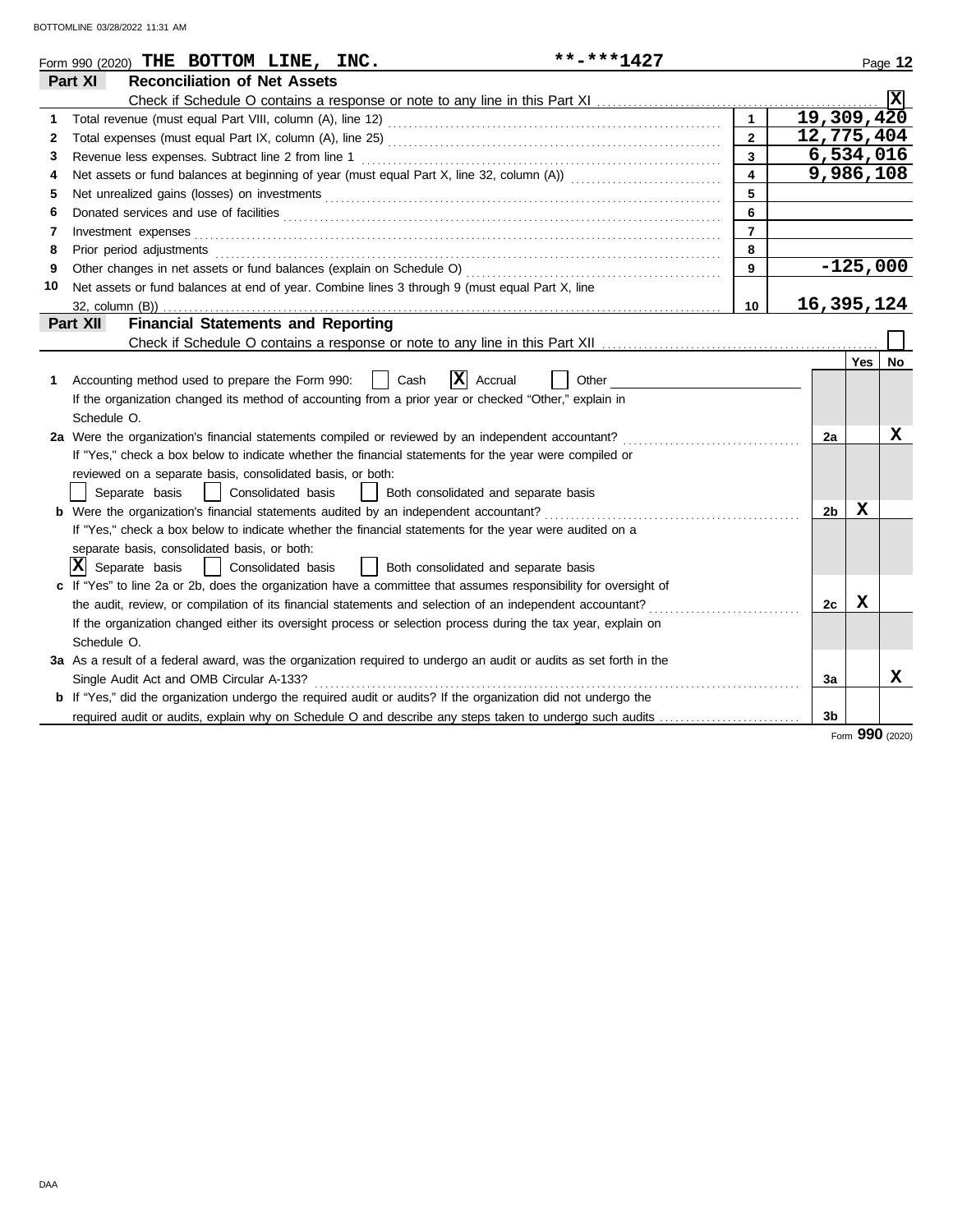| Section A. Officers, Directors, Trustees, Key Employees, and Highest Compensated Employees (continued)<br>(C)<br>(A)<br>(D)<br>(B)<br>(E)<br>(F)<br>Position<br>Name and title<br>Average<br>Reportable<br>Reportable<br>Estimated amount<br>(do not check more than one<br>compensation<br>compensation<br>of other<br>hours<br>box, unless person is both an<br>from the<br>from related<br>per week<br>compensation<br>officer and a director/trustee)<br>organizations<br>organization<br>from the<br>(list any<br>(W-2/1099-MISC)<br>organization and<br>(W-2/1099-MISC)<br>hours for<br>Individual t<br>Officer<br>Key employee<br>Highest compensated<br>employee<br>Former<br>nstitutional<br>related organizations<br>related<br>organizations<br>below<br>trustee<br>trustee<br>dotted line)<br>(20)<br><b>ANAND NAIR</b><br>1.00<br>0.00<br>X<br>0<br>0<br>0<br><b>DIRECTOR</b><br>(21)<br>MICHEL PAUL<br>1.00<br>0.00<br>X<br>0<br>0<br>0<br><b>DIRECTOR</b><br><b>BARBARA</b><br><b>THOMAS</b><br>(22)<br>1.00<br>0.00<br>X<br>0<br>0<br>х<br>0<br><b>SECRETARY</b><br>VANDANA VENKATESH<br>(23)<br>1.00<br>0.00<br>0<br>0<br>х<br>0<br><b>DIRECTOR</b><br><b>HAROLD WILDE</b><br>(24)<br>1.00<br>0.00<br>X<br>0<br>0<br>0<br><b>DIRECTOR</b><br>Subtotal<br>1b.<br>u<br>c Total from continuation sheets to Part VII, Section A<br>u<br>u<br>d<br>Total number of individuals (including but not limited to those listed above) who received more than \$100,000 of<br>$\mathbf{2}$<br>reportable compensation from the organization <b>u</b><br>Yes<br>No.<br>Did the organization list any former officer, director, trustee, key employee, or highest compensated<br>3<br>3<br>For any individual listed on line 1a, is the sum of reportable compensation and other compensation from the<br>4<br>organization and related organizations greater than \$150,000? If "Yes," complete Schedule J for such<br>4<br>Did any person listed on line 1a receive or accrue compensation from any unrelated organization or individual<br>5<br>5<br>Section B. Independent Contractors<br>Complete this table for your five highest compensated independent contractors that received more than \$100,000 of<br>$\mathbf 1$<br>compensation from the organization. Report compensation for the calendar year ending with or within the organization's tax year.<br>(B)<br>Description of services<br>(C)<br>Compensation<br>(A)<br>Name and business address<br>Total number of independent contractors (including but not limited to those listed above) who<br>2 | BOTTOMLINE 03/28/2022 11:31 AM<br>THE BOTTOM LINE, INC.<br>Form 990 (2020) |  |  |  | **-***1427 | Page 8 |
|-----------------------------------------------------------------------------------------------------------------------------------------------------------------------------------------------------------------------------------------------------------------------------------------------------------------------------------------------------------------------------------------------------------------------------------------------------------------------------------------------------------------------------------------------------------------------------------------------------------------------------------------------------------------------------------------------------------------------------------------------------------------------------------------------------------------------------------------------------------------------------------------------------------------------------------------------------------------------------------------------------------------------------------------------------------------------------------------------------------------------------------------------------------------------------------------------------------------------------------------------------------------------------------------------------------------------------------------------------------------------------------------------------------------------------------------------------------------------------------------------------------------------------------------------------------------------------------------------------------------------------------------------------------------------------------------------------------------------------------------------------------------------------------------------------------------------------------------------------------------------------------------------------------------------------------------------------------------------------------------------------------------------------------------------------------------------------------------------------------------------------------------------------------------------------------------------------------------------------------------------------------------------------------------------------------------------------------------------------------------------------------------------------------------------------------------------------------------------------------------------------------------------------------------------------------------------------|----------------------------------------------------------------------------|--|--|--|------------|--------|
|                                                                                                                                                                                                                                                                                                                                                                                                                                                                                                                                                                                                                                                                                                                                                                                                                                                                                                                                                                                                                                                                                                                                                                                                                                                                                                                                                                                                                                                                                                                                                                                                                                                                                                                                                                                                                                                                                                                                                                                                                                                                                                                                                                                                                                                                                                                                                                                                                                                                                                                                                                             | Part VII                                                                   |  |  |  |            |        |
|                                                                                                                                                                                                                                                                                                                                                                                                                                                                                                                                                                                                                                                                                                                                                                                                                                                                                                                                                                                                                                                                                                                                                                                                                                                                                                                                                                                                                                                                                                                                                                                                                                                                                                                                                                                                                                                                                                                                                                                                                                                                                                                                                                                                                                                                                                                                                                                                                                                                                                                                                                             |                                                                            |  |  |  |            |        |
|                                                                                                                                                                                                                                                                                                                                                                                                                                                                                                                                                                                                                                                                                                                                                                                                                                                                                                                                                                                                                                                                                                                                                                                                                                                                                                                                                                                                                                                                                                                                                                                                                                                                                                                                                                                                                                                                                                                                                                                                                                                                                                                                                                                                                                                                                                                                                                                                                                                                                                                                                                             |                                                                            |  |  |  |            |        |
|                                                                                                                                                                                                                                                                                                                                                                                                                                                                                                                                                                                                                                                                                                                                                                                                                                                                                                                                                                                                                                                                                                                                                                                                                                                                                                                                                                                                                                                                                                                                                                                                                                                                                                                                                                                                                                                                                                                                                                                                                                                                                                                                                                                                                                                                                                                                                                                                                                                                                                                                                                             |                                                                            |  |  |  |            |        |
|                                                                                                                                                                                                                                                                                                                                                                                                                                                                                                                                                                                                                                                                                                                                                                                                                                                                                                                                                                                                                                                                                                                                                                                                                                                                                                                                                                                                                                                                                                                                                                                                                                                                                                                                                                                                                                                                                                                                                                                                                                                                                                                                                                                                                                                                                                                                                                                                                                                                                                                                                                             |                                                                            |  |  |  |            |        |
|                                                                                                                                                                                                                                                                                                                                                                                                                                                                                                                                                                                                                                                                                                                                                                                                                                                                                                                                                                                                                                                                                                                                                                                                                                                                                                                                                                                                                                                                                                                                                                                                                                                                                                                                                                                                                                                                                                                                                                                                                                                                                                                                                                                                                                                                                                                                                                                                                                                                                                                                                                             |                                                                            |  |  |  |            |        |
|                                                                                                                                                                                                                                                                                                                                                                                                                                                                                                                                                                                                                                                                                                                                                                                                                                                                                                                                                                                                                                                                                                                                                                                                                                                                                                                                                                                                                                                                                                                                                                                                                                                                                                                                                                                                                                                                                                                                                                                                                                                                                                                                                                                                                                                                                                                                                                                                                                                                                                                                                                             |                                                                            |  |  |  |            |        |
|                                                                                                                                                                                                                                                                                                                                                                                                                                                                                                                                                                                                                                                                                                                                                                                                                                                                                                                                                                                                                                                                                                                                                                                                                                                                                                                                                                                                                                                                                                                                                                                                                                                                                                                                                                                                                                                                                                                                                                                                                                                                                                                                                                                                                                                                                                                                                                                                                                                                                                                                                                             |                                                                            |  |  |  |            |        |
|                                                                                                                                                                                                                                                                                                                                                                                                                                                                                                                                                                                                                                                                                                                                                                                                                                                                                                                                                                                                                                                                                                                                                                                                                                                                                                                                                                                                                                                                                                                                                                                                                                                                                                                                                                                                                                                                                                                                                                                                                                                                                                                                                                                                                                                                                                                                                                                                                                                                                                                                                                             |                                                                            |  |  |  |            |        |
|                                                                                                                                                                                                                                                                                                                                                                                                                                                                                                                                                                                                                                                                                                                                                                                                                                                                                                                                                                                                                                                                                                                                                                                                                                                                                                                                                                                                                                                                                                                                                                                                                                                                                                                                                                                                                                                                                                                                                                                                                                                                                                                                                                                                                                                                                                                                                                                                                                                                                                                                                                             |                                                                            |  |  |  |            |        |
|                                                                                                                                                                                                                                                                                                                                                                                                                                                                                                                                                                                                                                                                                                                                                                                                                                                                                                                                                                                                                                                                                                                                                                                                                                                                                                                                                                                                                                                                                                                                                                                                                                                                                                                                                                                                                                                                                                                                                                                                                                                                                                                                                                                                                                                                                                                                                                                                                                                                                                                                                                             |                                                                            |  |  |  |            |        |
|                                                                                                                                                                                                                                                                                                                                                                                                                                                                                                                                                                                                                                                                                                                                                                                                                                                                                                                                                                                                                                                                                                                                                                                                                                                                                                                                                                                                                                                                                                                                                                                                                                                                                                                                                                                                                                                                                                                                                                                                                                                                                                                                                                                                                                                                                                                                                                                                                                                                                                                                                                             |                                                                            |  |  |  |            |        |
|                                                                                                                                                                                                                                                                                                                                                                                                                                                                                                                                                                                                                                                                                                                                                                                                                                                                                                                                                                                                                                                                                                                                                                                                                                                                                                                                                                                                                                                                                                                                                                                                                                                                                                                                                                                                                                                                                                                                                                                                                                                                                                                                                                                                                                                                                                                                                                                                                                                                                                                                                                             |                                                                            |  |  |  |            |        |
|                                                                                                                                                                                                                                                                                                                                                                                                                                                                                                                                                                                                                                                                                                                                                                                                                                                                                                                                                                                                                                                                                                                                                                                                                                                                                                                                                                                                                                                                                                                                                                                                                                                                                                                                                                                                                                                                                                                                                                                                                                                                                                                                                                                                                                                                                                                                                                                                                                                                                                                                                                             |                                                                            |  |  |  |            |        |
|                                                                                                                                                                                                                                                                                                                                                                                                                                                                                                                                                                                                                                                                                                                                                                                                                                                                                                                                                                                                                                                                                                                                                                                                                                                                                                                                                                                                                                                                                                                                                                                                                                                                                                                                                                                                                                                                                                                                                                                                                                                                                                                                                                                                                                                                                                                                                                                                                                                                                                                                                                             |                                                                            |  |  |  |            |        |
|                                                                                                                                                                                                                                                                                                                                                                                                                                                                                                                                                                                                                                                                                                                                                                                                                                                                                                                                                                                                                                                                                                                                                                                                                                                                                                                                                                                                                                                                                                                                                                                                                                                                                                                                                                                                                                                                                                                                                                                                                                                                                                                                                                                                                                                                                                                                                                                                                                                                                                                                                                             |                                                                            |  |  |  |            |        |
|                                                                                                                                                                                                                                                                                                                                                                                                                                                                                                                                                                                                                                                                                                                                                                                                                                                                                                                                                                                                                                                                                                                                                                                                                                                                                                                                                                                                                                                                                                                                                                                                                                                                                                                                                                                                                                                                                                                                                                                                                                                                                                                                                                                                                                                                                                                                                                                                                                                                                                                                                                             |                                                                            |  |  |  |            |        |
|                                                                                                                                                                                                                                                                                                                                                                                                                                                                                                                                                                                                                                                                                                                                                                                                                                                                                                                                                                                                                                                                                                                                                                                                                                                                                                                                                                                                                                                                                                                                                                                                                                                                                                                                                                                                                                                                                                                                                                                                                                                                                                                                                                                                                                                                                                                                                                                                                                                                                                                                                                             |                                                                            |  |  |  |            |        |
|                                                                                                                                                                                                                                                                                                                                                                                                                                                                                                                                                                                                                                                                                                                                                                                                                                                                                                                                                                                                                                                                                                                                                                                                                                                                                                                                                                                                                                                                                                                                                                                                                                                                                                                                                                                                                                                                                                                                                                                                                                                                                                                                                                                                                                                                                                                                                                                                                                                                                                                                                                             |                                                                            |  |  |  |            |        |
|                                                                                                                                                                                                                                                                                                                                                                                                                                                                                                                                                                                                                                                                                                                                                                                                                                                                                                                                                                                                                                                                                                                                                                                                                                                                                                                                                                                                                                                                                                                                                                                                                                                                                                                                                                                                                                                                                                                                                                                                                                                                                                                                                                                                                                                                                                                                                                                                                                                                                                                                                                             |                                                                            |  |  |  |            |        |
|                                                                                                                                                                                                                                                                                                                                                                                                                                                                                                                                                                                                                                                                                                                                                                                                                                                                                                                                                                                                                                                                                                                                                                                                                                                                                                                                                                                                                                                                                                                                                                                                                                                                                                                                                                                                                                                                                                                                                                                                                                                                                                                                                                                                                                                                                                                                                                                                                                                                                                                                                                             |                                                                            |  |  |  |            |        |
|                                                                                                                                                                                                                                                                                                                                                                                                                                                                                                                                                                                                                                                                                                                                                                                                                                                                                                                                                                                                                                                                                                                                                                                                                                                                                                                                                                                                                                                                                                                                                                                                                                                                                                                                                                                                                                                                                                                                                                                                                                                                                                                                                                                                                                                                                                                                                                                                                                                                                                                                                                             |                                                                            |  |  |  |            |        |
|                                                                                                                                                                                                                                                                                                                                                                                                                                                                                                                                                                                                                                                                                                                                                                                                                                                                                                                                                                                                                                                                                                                                                                                                                                                                                                                                                                                                                                                                                                                                                                                                                                                                                                                                                                                                                                                                                                                                                                                                                                                                                                                                                                                                                                                                                                                                                                                                                                                                                                                                                                             |                                                                            |  |  |  |            |        |
|                                                                                                                                                                                                                                                                                                                                                                                                                                                                                                                                                                                                                                                                                                                                                                                                                                                                                                                                                                                                                                                                                                                                                                                                                                                                                                                                                                                                                                                                                                                                                                                                                                                                                                                                                                                                                                                                                                                                                                                                                                                                                                                                                                                                                                                                                                                                                                                                                                                                                                                                                                             |                                                                            |  |  |  |            |        |
|                                                                                                                                                                                                                                                                                                                                                                                                                                                                                                                                                                                                                                                                                                                                                                                                                                                                                                                                                                                                                                                                                                                                                                                                                                                                                                                                                                                                                                                                                                                                                                                                                                                                                                                                                                                                                                                                                                                                                                                                                                                                                                                                                                                                                                                                                                                                                                                                                                                                                                                                                                             |                                                                            |  |  |  |            |        |
|                                                                                                                                                                                                                                                                                                                                                                                                                                                                                                                                                                                                                                                                                                                                                                                                                                                                                                                                                                                                                                                                                                                                                                                                                                                                                                                                                                                                                                                                                                                                                                                                                                                                                                                                                                                                                                                                                                                                                                                                                                                                                                                                                                                                                                                                                                                                                                                                                                                                                                                                                                             |                                                                            |  |  |  |            |        |
|                                                                                                                                                                                                                                                                                                                                                                                                                                                                                                                                                                                                                                                                                                                                                                                                                                                                                                                                                                                                                                                                                                                                                                                                                                                                                                                                                                                                                                                                                                                                                                                                                                                                                                                                                                                                                                                                                                                                                                                                                                                                                                                                                                                                                                                                                                                                                                                                                                                                                                                                                                             |                                                                            |  |  |  |            |        |
|                                                                                                                                                                                                                                                                                                                                                                                                                                                                                                                                                                                                                                                                                                                                                                                                                                                                                                                                                                                                                                                                                                                                                                                                                                                                                                                                                                                                                                                                                                                                                                                                                                                                                                                                                                                                                                                                                                                                                                                                                                                                                                                                                                                                                                                                                                                                                                                                                                                                                                                                                                             |                                                                            |  |  |  |            |        |
|                                                                                                                                                                                                                                                                                                                                                                                                                                                                                                                                                                                                                                                                                                                                                                                                                                                                                                                                                                                                                                                                                                                                                                                                                                                                                                                                                                                                                                                                                                                                                                                                                                                                                                                                                                                                                                                                                                                                                                                                                                                                                                                                                                                                                                                                                                                                                                                                                                                                                                                                                                             |                                                                            |  |  |  |            |        |
|                                                                                                                                                                                                                                                                                                                                                                                                                                                                                                                                                                                                                                                                                                                                                                                                                                                                                                                                                                                                                                                                                                                                                                                                                                                                                                                                                                                                                                                                                                                                                                                                                                                                                                                                                                                                                                                                                                                                                                                                                                                                                                                                                                                                                                                                                                                                                                                                                                                                                                                                                                             |                                                                            |  |  |  |            |        |
|                                                                                                                                                                                                                                                                                                                                                                                                                                                                                                                                                                                                                                                                                                                                                                                                                                                                                                                                                                                                                                                                                                                                                                                                                                                                                                                                                                                                                                                                                                                                                                                                                                                                                                                                                                                                                                                                                                                                                                                                                                                                                                                                                                                                                                                                                                                                                                                                                                                                                                                                                                             |                                                                            |  |  |  |            |        |
|                                                                                                                                                                                                                                                                                                                                                                                                                                                                                                                                                                                                                                                                                                                                                                                                                                                                                                                                                                                                                                                                                                                                                                                                                                                                                                                                                                                                                                                                                                                                                                                                                                                                                                                                                                                                                                                                                                                                                                                                                                                                                                                                                                                                                                                                                                                                                                                                                                                                                                                                                                             |                                                                            |  |  |  |            |        |

received more than  $$100,000$  of compensation from the organization  $$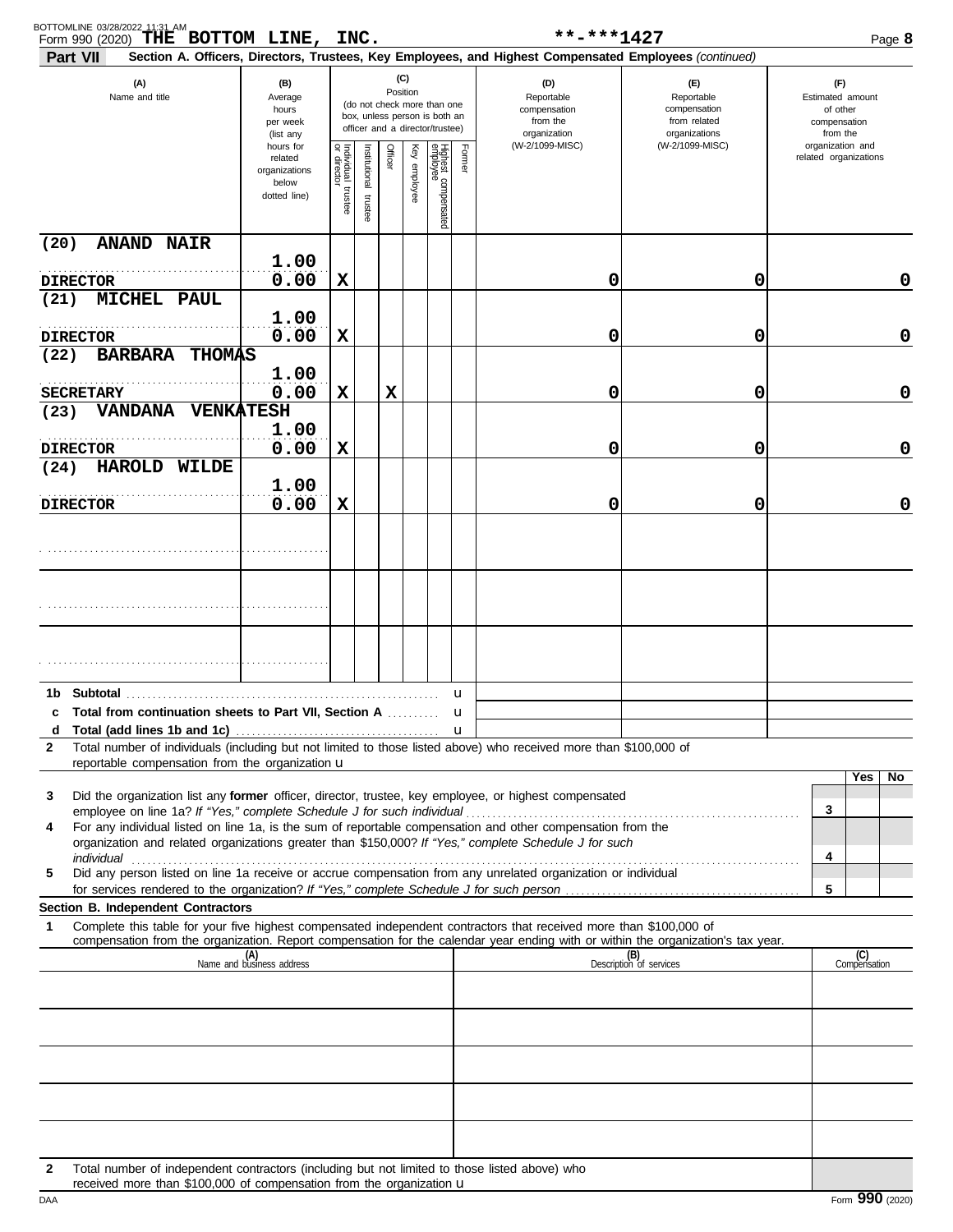| BOTTOMLINE 03/28/2022 11:31 AM                         |                                                            | <b>Public Charity Status and Public Support</b>                                                                                                                                                                     |                          |                                                                                                                                            |                              |
|--------------------------------------------------------|------------------------------------------------------------|---------------------------------------------------------------------------------------------------------------------------------------------------------------------------------------------------------------------|--------------------------|--------------------------------------------------------------------------------------------------------------------------------------------|------------------------------|
| <b>SCHEDULE A</b><br>(Form 990 or 990-EZ)              |                                                            | Complete if the organization is a section $501(c)(3)$ organization or a section $4947(a)(1)$ nonexempt charitable trust.                                                                                            |                          |                                                                                                                                            | OMB No. 1545-0047            |
|                                                        |                                                            | u Attach to Form 990 or Form 990-EZ.                                                                                                                                                                                |                          |                                                                                                                                            | 2020                         |
| Department of the Treasury<br>Internal Revenue Service |                                                            | <b>u</b> Go to www.irs.gov/Form990 for instructions and the latest information.                                                                                                                                     |                          |                                                                                                                                            | Open to Public<br>Inspection |
| Name of the organization                               |                                                            |                                                                                                                                                                                                                     |                          | Employer identification number                                                                                                             |                              |
|                                                        | THE BOTTOM LINE, INC.                                      |                                                                                                                                                                                                                     |                          | **-***1427                                                                                                                                 |                              |
| Part I                                                 |                                                            |                                                                                                                                                                                                                     |                          | <b>Reason for Public Charity Status.</b> (All organizations must complete this part.) See instructions.                                    |                              |
|                                                        |                                                            | The organization is not a private foundation because it is: (For lines 1 through 12, check only one box.)                                                                                                           |                          |                                                                                                                                            |                              |
| 1                                                      |                                                            | A church, convention of churches, or association of churches described in section 170(b)(1)(A)(i).                                                                                                                  |                          |                                                                                                                                            |                              |
| 2<br>3                                                 |                                                            | A school described in section 170(b)(1)(A)(ii). (Attach Schedule E (Form 990 or 990-EZ).)                                                                                                                           |                          |                                                                                                                                            |                              |
| 4                                                      |                                                            | A hospital or a cooperative hospital service organization described in section 170(b)(1)(A)(iii).                                                                                                                   |                          | A medical research organization operated in conjunction with a hospital described in section 170(b)(1)(A)(iii). Enter the hospital's name, |                              |
|                                                        |                                                            | city, and state:<br>$\frac{1}{2}$                                                                                                                                                                                   |                          |                                                                                                                                            |                              |
| 5                                                      |                                                            | An organization operated for the benefit of a college or university owned or operated by a governmental unit described in                                                                                           |                          |                                                                                                                                            |                              |
|                                                        | section 170(b)(1)(A)(iv). (Complete Part II.)              |                                                                                                                                                                                                                     |                          |                                                                                                                                            |                              |
| 6                                                      |                                                            | A federal, state, or local government or governmental unit described in section 170(b)(1)(A)(v).                                                                                                                    |                          |                                                                                                                                            |                              |
| X<br>7                                                 | described in section 170(b)(1)(A)(vi). (Complete Part II.) | An organization that normally receives a substantial part of its support from a governmental unit or from the general public                                                                                        |                          |                                                                                                                                            |                              |
| 8                                                      |                                                            | A community trust described in section 170(b)(1)(A)(vi). (Complete Part II.)                                                                                                                                        |                          |                                                                                                                                            |                              |
| 9                                                      |                                                            |                                                                                                                                                                                                                     |                          | An agricultural research organization described in section 170(b)(1)(A)(ix) operated in conjunction with a land-grant college              |                              |
|                                                        |                                                            | or university or a non-land-grant college of agriculture (see instructions). Enter the name, city, and state of the college or                                                                                      |                          |                                                                                                                                            |                              |
| university:<br>10                                      |                                                            |                                                                                                                                                                                                                     |                          | An organization that normally receives: (1) more than 33 1/3% of its support from contributions, membership fees, and gross                |                              |
|                                                        |                                                            | receipts from activities related to its exempt functions, subject to certain exceptions; and (2) no more than 331/3% of its                                                                                         |                          |                                                                                                                                            |                              |
|                                                        |                                                            | support from gross investment income and unrelated business taxable income (less section 511 tax) from businesses                                                                                                   |                          |                                                                                                                                            |                              |
|                                                        |                                                            | acquired by the organization after June 30, 1975. See section 509(a)(2). (Complete Part III.)                                                                                                                       |                          |                                                                                                                                            |                              |
| 11<br>12                                               |                                                            | An organization organized and operated exclusively to test for public safety. See section 509(a)(4).                                                                                                                |                          | An organization organized and operated exclusively for the benefit of, to perform the functions of, or to carry out the purposes           |                              |
|                                                        |                                                            |                                                                                                                                                                                                                     |                          | of one or more publicly supported organizations described in section 509(a)(1) or section 509(a)(2). See section 509(a)(3).                |                              |
|                                                        |                                                            |                                                                                                                                                                                                                     |                          | Check the box in lines 12a through 12d that describes the type of supporting organization and complete lines 12e, 12f, and 12g.            |                              |
| a                                                      |                                                            |                                                                                                                                                                                                                     |                          | Type I. A supporting organization operated, supervised, or controlled by its supported organization(s), typically by giving                |                              |
|                                                        |                                                            | the supported organization(s) the power to regularly appoint or elect a majority of the directors or trustees of the<br>supporting organization. You must complete Part IV, Sections A and B.                       |                          |                                                                                                                                            |                              |
| b                                                      |                                                            | Type II. A supporting organization supervised or controlled in connection with its supported organization(s), by having                                                                                             |                          |                                                                                                                                            |                              |
|                                                        |                                                            |                                                                                                                                                                                                                     |                          | control or management of the supporting organization vested in the same persons that control or manage the supported                       |                              |
|                                                        |                                                            | organization(s). You must complete Part IV, Sections A and C.                                                                                                                                                       |                          | Type III functionally integrated. A supporting organization operated in connection with, and functionally integrated with,                 |                              |
|                                                        |                                                            | its supported organization(s) (see instructions). You must complete Part IV, Sections A, D, and E.                                                                                                                  |                          |                                                                                                                                            |                              |
| d                                                      |                                                            |                                                                                                                                                                                                                     |                          | Type III non-functionally integrated. A supporting organization operated in connection with its supported organization(s)                  |                              |
|                                                        |                                                            |                                                                                                                                                                                                                     |                          | that is not functionally integrated. The organization generally must satisfy a distribution requirement and an attentiveness               |                              |
| е                                                      |                                                            | requirement (see instructions). You must complete Part IV, Sections A and D, and Part V.<br>Check this box if the organization received a written determination from the IRS that it is a Type I, Type II, Type III |                          |                                                                                                                                            |                              |
|                                                        |                                                            | functionally integrated, or Type III non-functionally integrated supporting organization.                                                                                                                           |                          |                                                                                                                                            |                              |
| f                                                      | Enter the number of supported organizations                |                                                                                                                                                                                                                     |                          |                                                                                                                                            |                              |
| g                                                      |                                                            | Provide the following information about the supported organization(s).                                                                                                                                              | (iv) Is the organization |                                                                                                                                            | (vi) Amount of               |
| (i) Name of supported<br>organization                  | (ii) EIN                                                   | (iii) Type of organization<br>(described on lines 1-10                                                                                                                                                              | listed in your governing | (v) Amount of monetary<br>support (see                                                                                                     | other support (see           |
|                                                        |                                                            | above (see instructions))                                                                                                                                                                                           | document?                | instructions)                                                                                                                              | instructions)                |
|                                                        |                                                            |                                                                                                                                                                                                                     | Yes<br>No                |                                                                                                                                            |                              |
| (A)                                                    |                                                            |                                                                                                                                                                                                                     |                          |                                                                                                                                            |                              |
| (B)                                                    |                                                            |                                                                                                                                                                                                                     |                          |                                                                                                                                            |                              |
|                                                        |                                                            |                                                                                                                                                                                                                     |                          |                                                                                                                                            |                              |
| (C)                                                    |                                                            |                                                                                                                                                                                                                     |                          |                                                                                                                                            |                              |
| (D)                                                    |                                                            |                                                                                                                                                                                                                     |                          |                                                                                                                                            |                              |
| (E)                                                    |                                                            |                                                                                                                                                                                                                     |                          |                                                                                                                                            |                              |
|                                                        |                                                            |                                                                                                                                                                                                                     |                          |                                                                                                                                            |                              |

-1

**For Paperwork Reduction Act Notice, see the Instructions for Form 990 or 990-EZ.**

**Schedule A (Form 990 or 990-EZ) 2020**

**Total**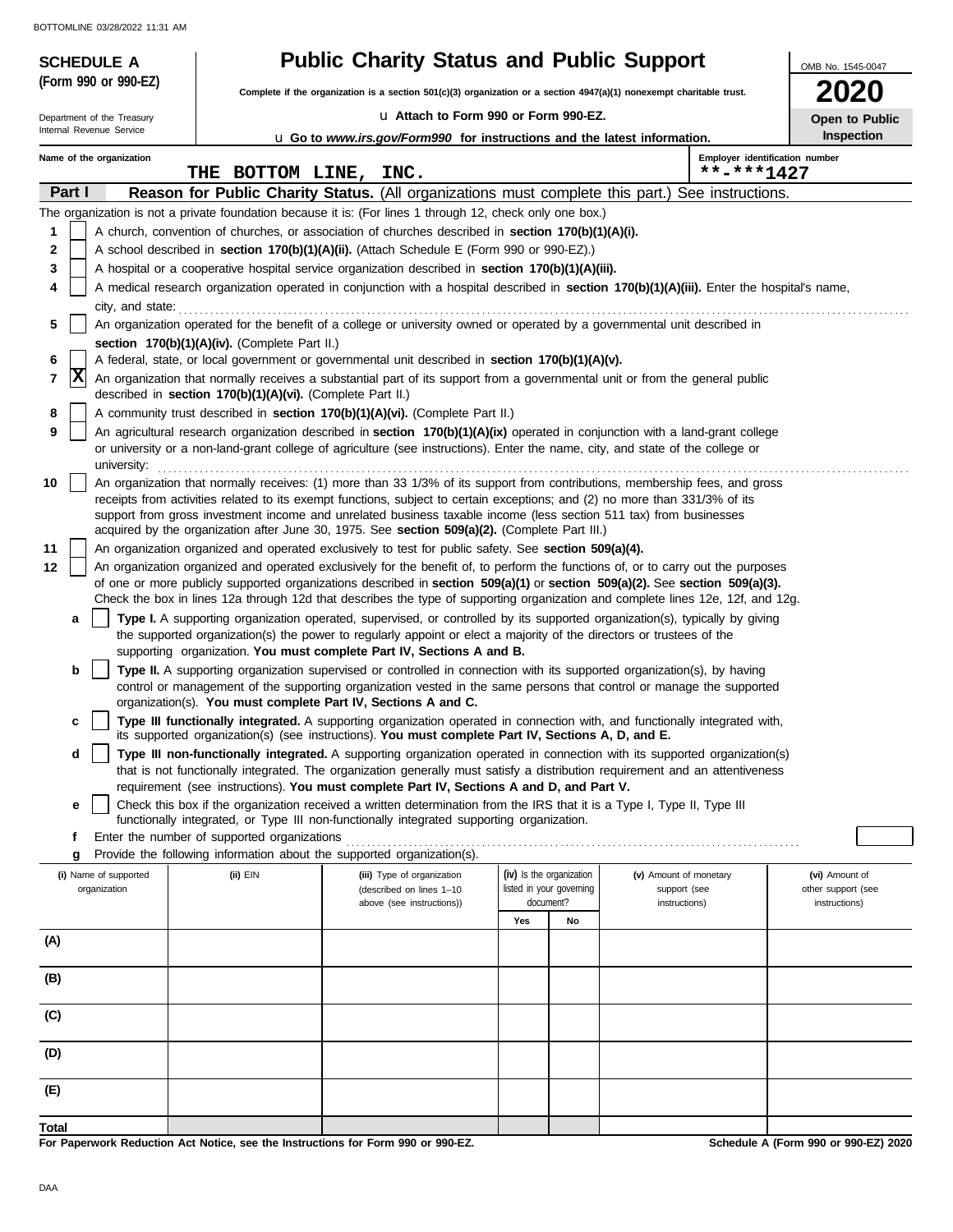|              | Schedule A (Form 990 or 990-EZ) 2020                                                                                                                                                                                        | THE BOTTOM LINE, INC. |            |            |            | **-***1427 | Page 2                   |
|--------------|-----------------------------------------------------------------------------------------------------------------------------------------------------------------------------------------------------------------------------|-----------------------|------------|------------|------------|------------|--------------------------|
|              | Support Schedule for Organizations Described in Sections 170(b)(1)(A)(iv) and 170(b)(1)(A)(vi)<br>Part II                                                                                                                   |                       |            |            |            |            |                          |
|              | (Complete only if you checked the box on line 5, 7, or 8 of Part I or if the organization failed to qualify under                                                                                                           |                       |            |            |            |            |                          |
|              | Part III. If the organization fails to qualify under the tests listed below, please complete Part III.)                                                                                                                     |                       |            |            |            |            |                          |
|              | <b>Section A. Public Support</b>                                                                                                                                                                                            |                       |            |            |            |            |                          |
|              | Calendar year (or fiscal year beginning in)<br>$\mathbf{u}$                                                                                                                                                                 | (a) 2016              | (b) $2017$ | $(c)$ 2018 | $(d)$ 2019 | (e) 2020   | (f) Total                |
| 1            | Gifts, grants, contributions, and<br>membership fees received. (Do not<br>include any "unusual grants.")                                                                                                                    |                       |            |            |            |            |                          |
|              |                                                                                                                                                                                                                             | 11,410,071            | 12,295,655 | 13,572,778 | 12,133,069 | 18,888,429 | 68,300,002               |
| $\mathbf{2}$ | Tax revenues levied for the<br>organization's benefit and either paid<br>to or expended on its behalf<br>.                                                                                                                  |                       |            |            |            |            |                          |
| 3            | The value of services or facilities<br>furnished by a governmental unit to the<br>organization without charge                                                                                                               |                       |            |            |            |            |                          |
| 4            | Total. Add lines 1 through 3                                                                                                                                                                                                | 11,410,071            | 12,295,655 | 13,572,778 | 12,133,069 | 18,888,429 | 68,300,002               |
| 5            | The portion of total contributions by<br>each person (other than a<br>governmental unit or publicly<br>supported organization) included on<br>line 1 that exceeds 2% of the amount<br>shown on line 11, column (f) $\ldots$ |                       |            |            |            |            |                          |
| 6            | Public support. Subtract line 5 from line 4                                                                                                                                                                                 |                       |            |            |            |            | 68,300,002               |
|              | <b>Section B. Total Support</b>                                                                                                                                                                                             |                       |            |            |            |            |                          |
|              | Calendar year (or fiscal year beginning in)<br>$\mathbf{u}$                                                                                                                                                                 | (a) 2016              | (b) $2017$ | $(c)$ 2018 | $(d)$ 2019 | (e) 2020   | (f) Total                |
| 7            | Amounts from line 4                                                                                                                                                                                                         | 11,410,071            | 12,295,655 | 13,572,778 | 12,133,069 | 18,888,429 | 68,300,002               |
| 8            | Gross income from interest, dividends,<br>payments received on securities loans,<br>rents, royalties, and income from<br>similar sources                                                                                    | 4,822                 | 14,759     | 29,145     | 27,944     | 13,195     | 89,865                   |
| 9            | Net income from unrelated business<br>activities, whether or not the business<br>is regularly carried on                                                                                                                    |                       |            | 229,742    |            |            | 229,742                  |
| 10           | Other income. Do not include gain or<br>loss from the sale of capital assets<br>(Explain in Part VI.)                                                                                                                       |                       |            |            |            |            |                          |
| 11           | Total support. Add lines 7 through 10                                                                                                                                                                                       |                       |            |            |            |            | 68,619,609               |
| 12           | Gross receipts from related activities, etc. (see instructions)                                                                                                                                                             |                       |            |            |            | 12         | 2,508,360                |
| 13           | First 5 years. If the Form 990 is for the organization's first, second, third, fourth, or fifth tax year as a section 501(c)(3)                                                                                             |                       |            |            |            |            |                          |
|              | organization, check this box and stop here                                                                                                                                                                                  |                       |            |            |            |            |                          |
|              | Section C. Computation of Public Support Percentage                                                                                                                                                                         |                       |            |            |            |            |                          |
| 14           | Public support percentage for 2020 (line 6, column (f) divided by line 11, column (f)) [[[[[[[[[[[[[[[[[[[[[[                                                                                                               |                       |            |            |            | 14         | 99.53%                   |
| 15           |                                                                                                                                                                                                                             |                       |            |            |            | 15         | 99.48%                   |
| 16a          | 33 1/3% support test-2020. If the organization did not check the box on line 13, and line 14 is 33 1/3% or more, check this                                                                                                 |                       |            |            |            |            |                          |
|              |                                                                                                                                                                                                                             |                       |            |            |            |            | $\vert \mathbf{x} \vert$ |
| b            | 33 1/3% support test-2019. If the organization did not check a box on line 13 or 16a, and line 15 is 33 1/3% or more, check                                                                                                 |                       |            |            |            |            |                          |
|              |                                                                                                                                                                                                                             |                       |            |            |            |            |                          |
| 17a          | 10%-facts-and-circumstances test-2020. If the organization did not check a box on line 13, 16a, or 16b, and line 14 is                                                                                                      |                       |            |            |            |            |                          |
|              | 10% or more, and if the organization meets the "facts-and-circumstances" test, check this box and stop here. Explain in                                                                                                     |                       |            |            |            |            |                          |
|              | Part VI how the organization meets the "facts-and-circumstances" test. The organization qualifies as a publicly supported                                                                                                   |                       |            |            |            |            |                          |
|              | organization                                                                                                                                                                                                                |                       |            |            |            |            |                          |
| b            | 10%-facts-and-circumstances test-2019. If the organization did not check a box on line 13, 16a, 16b, or 17a, and line                                                                                                       |                       |            |            |            |            |                          |
|              | 15 is 10% or more, and if the organization meets the "facts-and-circumstances" test, check this box and stop here. Explain                                                                                                  |                       |            |            |            |            |                          |
|              | in Part VI how the organization meets the "facts-and-circumstances" test. The organization qualifies as a publicly supported                                                                                                |                       |            |            |            |            |                          |
| 18           | organization<br>Private foundation. If the organization did not check a box on line 13, 16a, 16b, 17a, or 17b, check this box and see                                                                                       |                       |            |            |            |            |                          |
|              | instructions                                                                                                                                                                                                                |                       |            |            |            |            |                          |

**Schedule A (Form 990 or 990-EZ) 2020**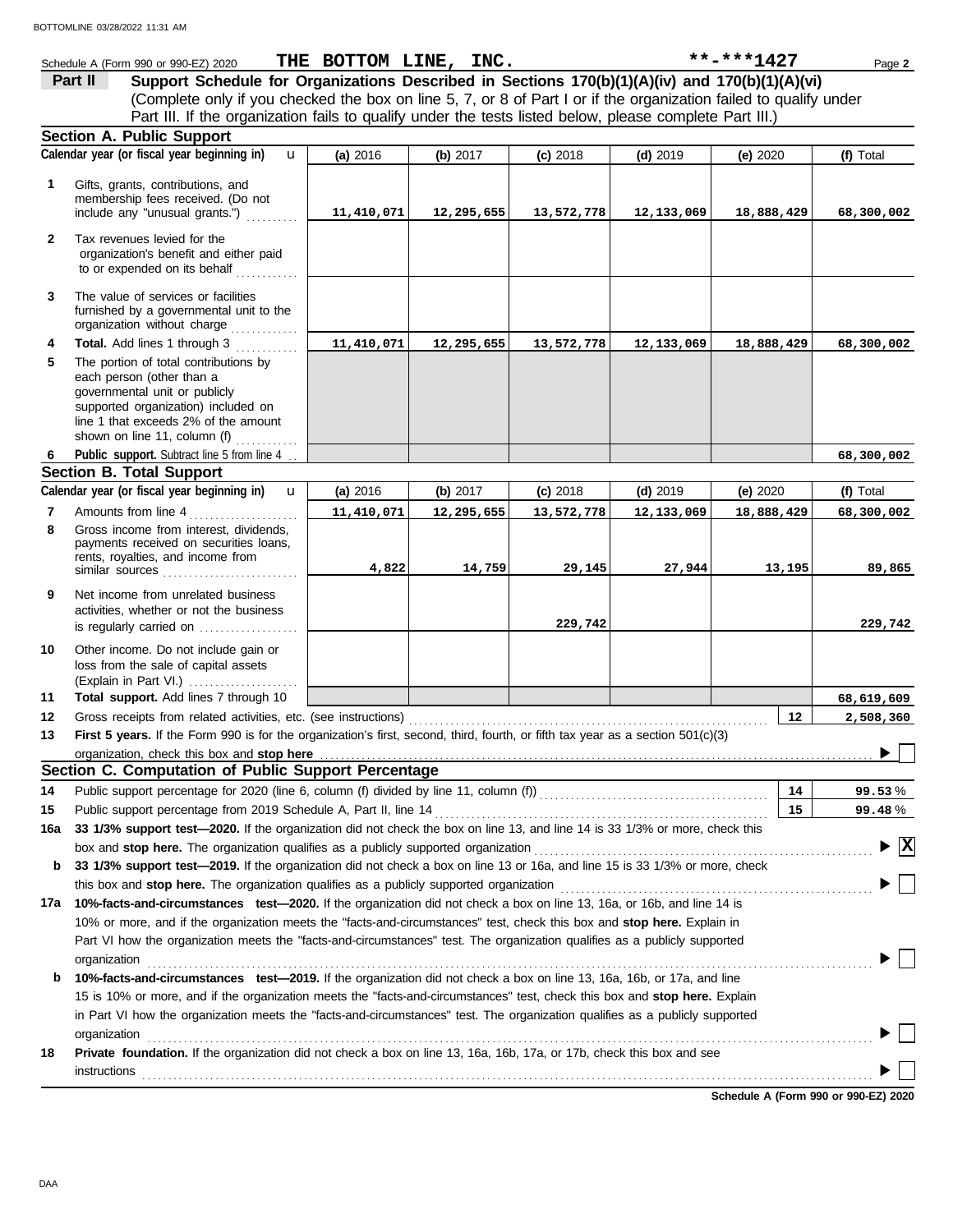|              | Schedule A (Form 990 or 990-EZ) 2020                                                                                                                                              |                          | THE BOTTOM LINE, INC. |            |            | **-***1427 | Page 3    |
|--------------|-----------------------------------------------------------------------------------------------------------------------------------------------------------------------------------|--------------------------|-----------------------|------------|------------|------------|-----------|
|              | Support Schedule for Organizations Described in Section 509(a)(2)<br>Part III                                                                                                     |                          |                       |            |            |            |           |
|              | (Complete only if you checked the box on line 10 of Part I or if the organization failed to qualify under Part II.                                                                |                          |                       |            |            |            |           |
|              | If the organization fails to qualify under the tests listed below, please complete Part II.)                                                                                      |                          |                       |            |            |            |           |
|              | <b>Section A. Public Support</b>                                                                                                                                                  |                          |                       |            |            |            |           |
|              | Calendar year (or fiscal year beginning in)                                                                                                                                       | $\mathbf{u}$<br>(a) 2016 | (b) 2017              | $(c)$ 2018 | $(d)$ 2019 | (e) 2020   | (f) Total |
| 1            | Gifts, grants, contributions, and membership fees<br>received. (Do not include any "unusual grants.")<br>.                                                                        |                          |                       |            |            |            |           |
| $\mathbf{2}$ | Gross receipts from admissions, merchandise<br>sold or services performed, or facilities<br>furnished in any activity that is related to the<br>organization's fax-exempt purpose |                          |                       |            |            |            |           |
| 3            | Gross receipts from activities that are not an<br>unrelated trade or business under section 513                                                                                   |                          |                       |            |            |            |           |
| 4            | Tax revenues levied for the<br>organization's benefit and either paid<br>to or expended on its behalf                                                                             |                          |                       |            |            |            |           |
| 5            | The value of services or facilities<br>furnished by a governmental unit to the<br>organization without charge                                                                     |                          |                       |            |            |            |           |
| 6            | Total. Add lines 1 through 5<br>an de la calendaria.<br>Constitución                                                                                                              |                          |                       |            |            |            |           |
|              | <b>7a</b> Amounts included on lines 1, 2, and 3<br>received from disqualified persons                                                                                             |                          |                       |            |            |            |           |
| b            | Amounts included on lines 2 and 3<br>received from other than disqualified<br>persons that exceed the greater of \$5,000<br>or 1% of the amount on line 13 for the year $\ldots$  |                          |                       |            |            |            |           |
| c            | Add lines 7a and 7b                                                                                                                                                               |                          |                       |            |            |            |           |
| 8            | Public support. (Subtract line 7c from<br>line 6.) $\ldots$                                                                                                                       |                          |                       |            |            |            |           |
|              | <b>Section B. Total Support</b>                                                                                                                                                   |                          |                       |            |            |            |           |
|              | Calendar year (or fiscal year beginning in)                                                                                                                                       | (a) 2016<br>$\mathbf{u}$ | (b) $2017$            | $(c)$ 2018 | $(d)$ 2019 | (e) $2020$ | (f) Total |
| 9            | Amounts from line 6<br><u>.</u><br>1980 - Johann Land, amerikansk politik                                                                                                         |                          |                       |            |            |            |           |
| 10a          | Gross income from interest, dividends,<br>payments received on securities loans, rents,<br>royalties, and income from similar sources                                             |                          |                       |            |            |            |           |
| b            | Unrelated business taxable income (less<br>section 511 taxes) from businesses<br>acquired after June 30, 1975                                                                     |                          |                       |            |            |            |           |
|              | Add lines 10a and 10b                                                                                                                                                             |                          |                       |            |            |            |           |
| 11           | Net income from unrelated business<br>activities not included in line 10b, whether<br>or not the business is regularly carried on                                                 |                          |                       |            |            |            |           |
| 12           | Other income. Do not include gain or<br>loss from the sale of capital assets<br>(Explain in Part VI.)                                                                             |                          |                       |            |            |            |           |
| 13           | Total support. (Add lines 9, 10c, 11,                                                                                                                                             |                          |                       |            |            |            |           |
|              | and 12.)                                                                                                                                                                          |                          |                       |            |            |            |           |
| 14           | First 5 years. If the Form 990 is for the organization's first, second, third, fourth, or fifth tax year as a section 501(c)(3)                                                   |                          |                       |            |            |            |           |
|              | organization, check this box and stop here                                                                                                                                        |                          |                       |            |            |            |           |
|              | Section C. Computation of Public Support Percentage                                                                                                                               |                          |                       |            |            |            |           |
| 15           |                                                                                                                                                                                   |                          |                       |            |            |            | 15<br>%   |
| 16           |                                                                                                                                                                                   |                          |                       |            |            |            | 16<br>%   |
|              | Section D. Computation of Investment Income Percentage                                                                                                                            |                          |                       |            |            |            |           |
| 17           | Investment income percentage for 2020 (line 10c, column (f), divided by line 13, column (f)) [[[[[[[[[[[[[[[[                                                                     |                          |                       |            |            |            | 17<br>%   |
| 18           | Investment income percentage from 2019 Schedule A, Part III, line 17                                                                                                              |                          |                       |            |            |            | 18<br>%   |
| 19a          | 33 1/3% support tests-2020. If the organization did not check the box on line 14, and line 15 is more than 33 1/3%, and line                                                      |                          |                       |            |            |            |           |
|              |                                                                                                                                                                                   |                          |                       |            |            |            |           |
| b            | 33 1/3% support tests-2019. If the organization did not check a box on line 14 or line 19a, and line 16 is more than 33 1/3%, and                                                 |                          |                       |            |            |            |           |
|              |                                                                                                                                                                                   |                          |                       |            |            |            |           |
| 20           |                                                                                                                                                                                   |                          |                       |            |            |            |           |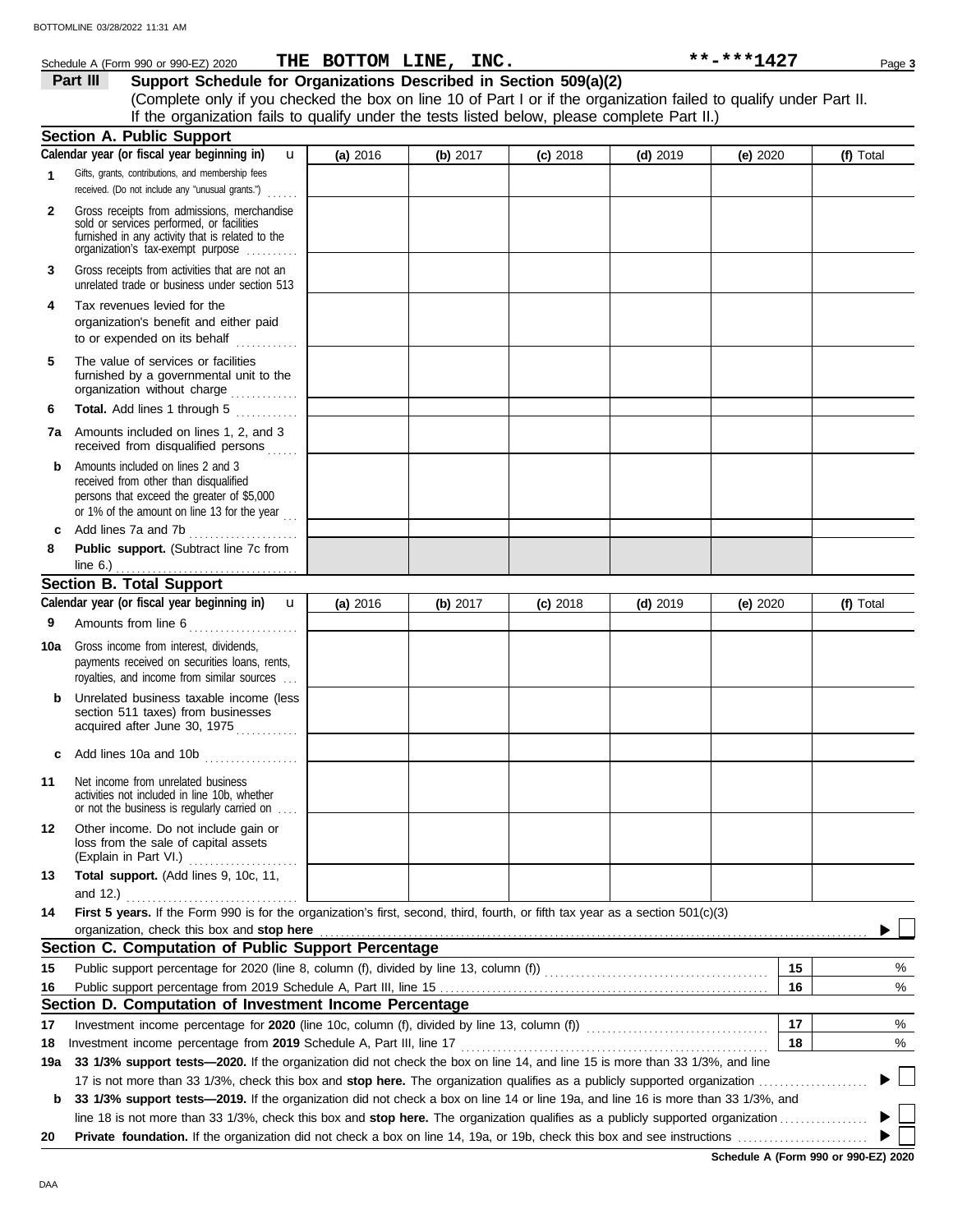|     | THE BOTTOM LINE, INC.<br>Schedule A (Form 990 or 990-EZ) 2020                                                                                                                                           | **-***1427      | Page 4    |
|-----|---------------------------------------------------------------------------------------------------------------------------------------------------------------------------------------------------------|-----------------|-----------|
|     | <b>Supporting Organizations</b><br>Part IV                                                                                                                                                              |                 |           |
|     | (Complete only if you checked a box in line 12 on Part I. If you checked box 12a, Part I, complete Sections A                                                                                           |                 |           |
|     | and B. If you checked box 12b, Part I, complete Sections A and C. If you checked box 12c, Part I, complete                                                                                              |                 |           |
|     | Sections A, D, and E. If you checked box 12d, Part I, complete Sections A and D, and complete Part V.)                                                                                                  |                 |           |
|     | Section A. All Supporting Organizations                                                                                                                                                                 |                 |           |
|     |                                                                                                                                                                                                         |                 | Yes<br>No |
| 1   | Are all of the organization's supported organizations listed by name in the organization's governing                                                                                                    |                 |           |
|     | documents? If "No," describe in Part VI how the supported organizations are designated. If designated by                                                                                                |                 |           |
|     | class or purpose, describe the designation. If historic and continuing relationship, explain.                                                                                                           | 1               |           |
| 2   | Did the organization have any supported organization that does not have an IRS determination of status                                                                                                  |                 |           |
|     | under section 509(a)(1) or (2)? If "Yes," explain in Part VI how the organization determined that the supported                                                                                         |                 |           |
|     | organization was described in section 509(a)(1) or (2).                                                                                                                                                 | $\mathbf{2}$    |           |
| За  | Did the organization have a supported organization described in section $501(c)(4)$ , (5), or (6)? If "Yes," answer                                                                                     |                 |           |
|     | lines 3b and 3c below.                                                                                                                                                                                  | 3a              |           |
| b   | Did the organization confirm that each supported organization qualified under section $501(c)(4)$ , $(5)$ , or $(6)$ and                                                                                |                 |           |
|     | satisfied the public support tests under section 509(a)(2)? If "Yes," describe in Part VI when and how the                                                                                              |                 |           |
|     | organization made the determination.                                                                                                                                                                    | 3b              |           |
| c   | Did the organization ensure that all support to such organizations was used exclusively for section $170(c)(2)(B)$                                                                                      |                 |           |
|     | purposes? If "Yes," explain in Part VI what controls the organization put in place to ensure such use.                                                                                                  | 3c              |           |
| 4a  | Was any supported organization not organized in the United States ("foreign supported organization")? If                                                                                                |                 |           |
|     | "Yes," and if you checked 12a or 12b in Part I, answer (b) and (c) below.                                                                                                                               | 4a              |           |
| b   | Did the organization have ultimate control and discretion in deciding whether to make grants to the foreign                                                                                             |                 |           |
|     | supported organization? If "Yes," describe in Part VI how the organization had such control and discretion                                                                                              |                 |           |
| c   | despite being controlled or supervised by or in connection with its supported organizations.<br>Did the organization support any foreign supported organization that does not have an IRS determination | 4b              |           |
|     | under sections $501(c)(3)$ and $509(a)(1)$ or (2)? If "Yes," explain in Part VI what controls the organization used                                                                                     |                 |           |
|     | to ensure that all support to the foreign supported organization was used exclusively for section $170(c)(2)(B)$                                                                                        |                 |           |
|     | purposes.                                                                                                                                                                                               | 4c              |           |
| 5a  | Did the organization add, substitute, or remove any supported organizations during the tax year? If "Yes,"                                                                                              |                 |           |
|     | answer lines 5b and 5c below (if applicable). Also, provide detail in Part VI, including (i) the names and EIN                                                                                          |                 |           |
|     | numbers of the supported organizations added, substituted, or removed; (ii) the reasons for each such action;                                                                                           |                 |           |
|     | (iii) the authority under the organization's organizing document authorizing such action; and (iv) how the action                                                                                       |                 |           |
|     | was accomplished (such as by amendment to the organizing document).                                                                                                                                     | 5a              |           |
| b   | Type I or Type II only. Was any added or substituted supported organization part of a class already                                                                                                     |                 |           |
|     | designated in the organization's organizing document?                                                                                                                                                   | 5b              |           |
| c   | Substitutions only. Was the substitution the result of an event beyond the organization's control?                                                                                                      | 5c              |           |
| 6   | Did the organization provide support (whether in the form of grants or the provision of services or facilities) to                                                                                      |                 |           |
|     | anyone other than (i) its supported organizations, (ii) individuals that are part of the charitable class benefited                                                                                     |                 |           |
|     | by one or more of its supported organizations, or (iii) other supporting organizations that also support or                                                                                             |                 |           |
|     | benefit one or more of the filing organization's supported organizations? If "Yes," provide detail in Part VI.                                                                                          | 6               |           |
| 7   | Did the organization provide a grant, loan, compensation, or other similar payment to a substantial contributor                                                                                         |                 |           |
|     | (as defined in section 4958(c)(3)(C)), a family member of a substantial contributor, or a 35% controlled entity                                                                                         |                 |           |
|     | with regard to a substantial contributor? If "Yes," complete Part I of Schedule L (Form 990 or 990-EZ).                                                                                                 | 7               |           |
| 8   | Did the organization make a loan to a disqualified person (as defined in section 4958) not described in line 7?                                                                                         |                 |           |
|     | If "Yes," complete Part I of Schedule L (Form 990 or 990-EZ).                                                                                                                                           | 8               |           |
| 9a  | Was the organization controlled directly or indirectly at any time during the tax year by one or more                                                                                                   |                 |           |
|     | disqualified persons, as defined in section 4946 (other than foundation managers and organizations                                                                                                      |                 |           |
|     | described in section 509(a)(1) or (2))? If "Yes," provide detail in Part VI.                                                                                                                            | 9a              |           |
| b   | Did one or more disqualified persons (as defined in line 9a) hold a controlling interest in any entity in which                                                                                         |                 |           |
|     | the supporting organization had an interest? If "Yes," provide detail in Part VI.                                                                                                                       | 9b              |           |
| c   | Did a disqualified person (as defined in line 9a) have an ownership interest in, or derive any personal benefit                                                                                         |                 |           |
|     | from, assets in which the supporting organization also had an interest? If "Yes," provide detail in Part VI.                                                                                            | 9c              |           |
| 10a | Was the organization subject to the excess business holdings rules of section 4943 because of section                                                                                                   |                 |           |
|     | 4943(f) (regarding certain Type II supporting organizations, and all Type III non-functionally integrated                                                                                               |                 |           |
|     | supporting organizations)? If "Yes," answer line 10b below.                                                                                                                                             | 10a             |           |
| b   | Did the organization have any excess business holdings in the tax year? (Use Schedule C, Form 4720, to                                                                                                  |                 |           |
|     | determine whether the organization had excess business holdings.)                                                                                                                                       | 10 <sub>b</sub> |           |

**Schedule A (Form 990 or 990-EZ) 2020**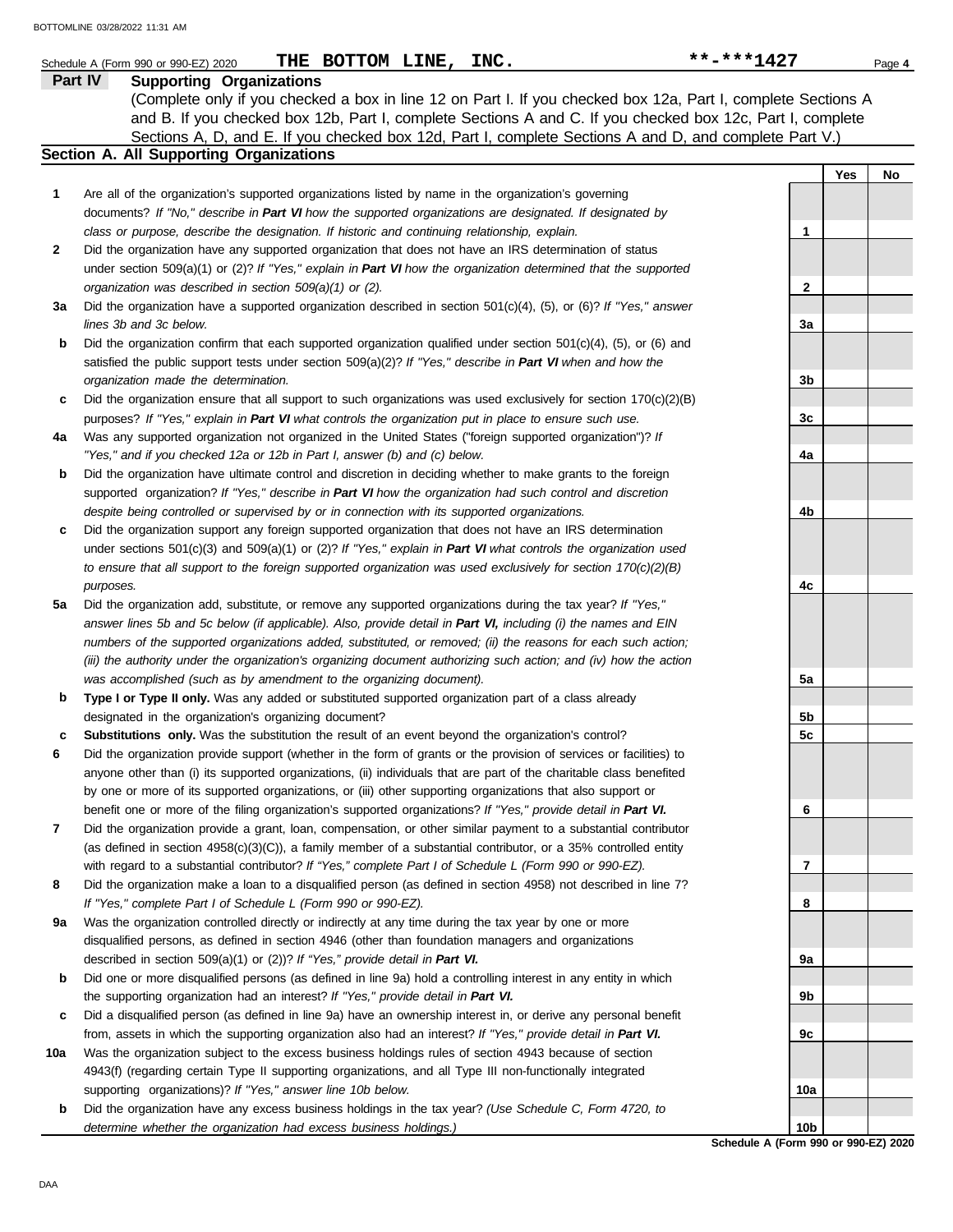|         | **-***1427<br>THE BOTTOM LINE, INC.<br>Schedule A (Form 990 or 990-EZ) 2020                                                       |                 |     | Page 5 |
|---------|-----------------------------------------------------------------------------------------------------------------------------------|-----------------|-----|--------|
| Part IV | <b>Supporting Organizations (continued)</b>                                                                                       |                 |     |        |
|         |                                                                                                                                   |                 | Yes | No     |
| 11      | Has the organization accepted a gift or contribution from any of the following persons?                                           |                 |     |        |
| а       | A person who directly or indirectly controls, either alone or together with persons described in lines 11b and                    |                 |     |        |
|         | 11c below, the governing body of a supported organization?                                                                        | 11a             |     |        |
| b       | A family member of a person described in line 11a above?                                                                          | 11 <sub>b</sub> |     |        |
| c       | A 35% controlled entity of a person described in line 11a or 11b above? If "Yes" to line 11a, 11b, or 11c, provide                |                 |     |        |
|         | detail in Part VI.                                                                                                                | 11c             |     |        |
|         | Section B. Type I Supporting Organizations                                                                                        |                 |     |        |
|         |                                                                                                                                   |                 | Yes | No     |
| 1       | Did the governing body, members of the governing body, officers acting in their official capacity, or membership of one or        |                 |     |        |
|         | more supported organizations have the power to regularly appoint or elect at least a majority of the organization's officers,     |                 |     |        |
|         | directors, or trustees at all times during the tax year? If "No," describe in Part VI how the supported organization(s)           |                 |     |        |
|         | effectively operated, supervised, or controlled the organization's activities. If the organization had more than one supported    |                 |     |        |
|         | organization, describe how the powers to appoint and/or remove officers, directors, or trustees were allocated among the          |                 |     |        |
|         | supported organizations and what conditions or restrictions, if any, applied to such powers during the tax year.                  | 1               |     |        |
| 2       | Did the organization operate for the benefit of any supported organization other than the supported                               |                 |     |        |
|         | organization(s) that operated, supervised, or controlled the supporting organization? If "Yes," explain in Part                   |                 |     |        |
|         | VI how providing such benefit carried out the purposes of the supported organization(s) that operated,                            |                 |     |        |
|         | supervised, or controlled the supporting organization.                                                                            | $\mathbf{2}$    |     |        |
|         | Section C. Type II Supporting Organizations                                                                                       |                 |     |        |
|         |                                                                                                                                   |                 | Yes | No     |
| 1       | Were a majority of the organization's directors or trustees during the tax year also a majority of the directors                  |                 |     |        |
|         | or trustees of each of the organization's supported organization(s)? If "No," describe in Part VI how control                     |                 |     |        |
|         | or management of the supporting organization was vested in the same persons that controlled or managed                            |                 |     |        |
|         | the supported organization(s).                                                                                                    | 1               |     |        |
|         | Section D. All Type III Supporting Organizations                                                                                  |                 |     |        |
|         |                                                                                                                                   |                 | Yes | No     |
| 1       | Did the organization provide to each of its supported organizations, by the last day of the fifth month of the                    |                 |     |        |
|         | organization's tax year, (i) a written notice describing the type and amount of support provided during the prior tax             |                 |     |        |
|         |                                                                                                                                   |                 |     |        |
|         | year, (ii) a copy of the Form 990 that was most recently filed as of the date of notification, and (iii) copies of the            |                 |     |        |
|         | organization's governing documents in effect on the date of notification, to the extent not previously provided?                  | 1               |     |        |
| 2       | Were any of the organization's officers, directors, or trustees either (i) appointed or elected by the supported                  |                 |     |        |
|         | organization(s) or (ii) serving on the governing body of a supported organization? If "No," explain in Part VI how                |                 |     |        |
|         | the organization maintained a close and continuous working relationship with the supported organization(s).                       | 2               |     |        |
| 3       | By reason of the relationship described in line 2, above, did the organization's supported organizations have                     |                 |     |        |
|         | a significant voice in the organization's investment policies and in directing the use of the organization's                      |                 |     |        |
|         | income or assets at all times during the tax year? If "Yes," describe in Part VI the role the organization's                      |                 |     |        |
|         | supported organizations played in this regard.                                                                                    | 3               |     |        |
|         | Section E. Type III Functionally-Integrated Supporting Organizations                                                              |                 |     |        |
| 1       | Check the box next to the method that the organization used to satisfy the Integral Part Test during the year (see instructions). |                 |     |        |
| а       | The organization satisfied the Activities Test. Complete line 2 below.                                                            |                 |     |        |
| b       | The organization is the parent of each of its supported organizations. Complete line 3 below.                                     |                 |     |        |
| c       | The organization supported a governmental entity. Describe in Part VI how you supported a governmental entity (see instructions). |                 |     |        |
| 2       | Activities Test. Answer lines 2a and 2b below.                                                                                    |                 | Yes | No     |
| а       | Did substantially all of the organization's activities during the tax year directly further the exempt purposes of                |                 |     |        |
|         | the supported organization(s) to which the organization was responsive? If "Yes," then in Part VI identify                        |                 |     |        |

| that these activities constituted substantially all of its activities.                                                       |
|------------------------------------------------------------------------------------------------------------------------------|
| <b>b</b> Did the activities described in line 2a, above, constitute activities that, but for the organization's involvement, |
| one or more of the organization's supported organization(s) would have been engaged in? If "Yes," explain in                 |
| Part VI the reasons for the organization's position that its supported organization(s) would have engaged in                 |
| these activities but for the organization's involvement.                                                                     |

*those supported organizations and explain how these activities directly furthered their exempt purposes, how the organization was responsive to those supported organizations, and how the organization determined* 

- **3** Parent of Supported Organizations. *Answer lines 3a and 3b below.*
- **a** Did the organization have the power to regularly appoint or elect a majority of the officers, directors, or trustees of each of the supported organizations? *If "Yes" or "No," provide details in Part VI.*
- **b** Did the organization exercise a substantial degree of direction over the policies, programs, and activities of each of its supported organizations? *If "Yes," describe in Part VI the role played by the organization in this regard.*

DAA **Schedule A (Form 990 or 990-EZ) 2020 3b**

**2a**

**2b**

**3a**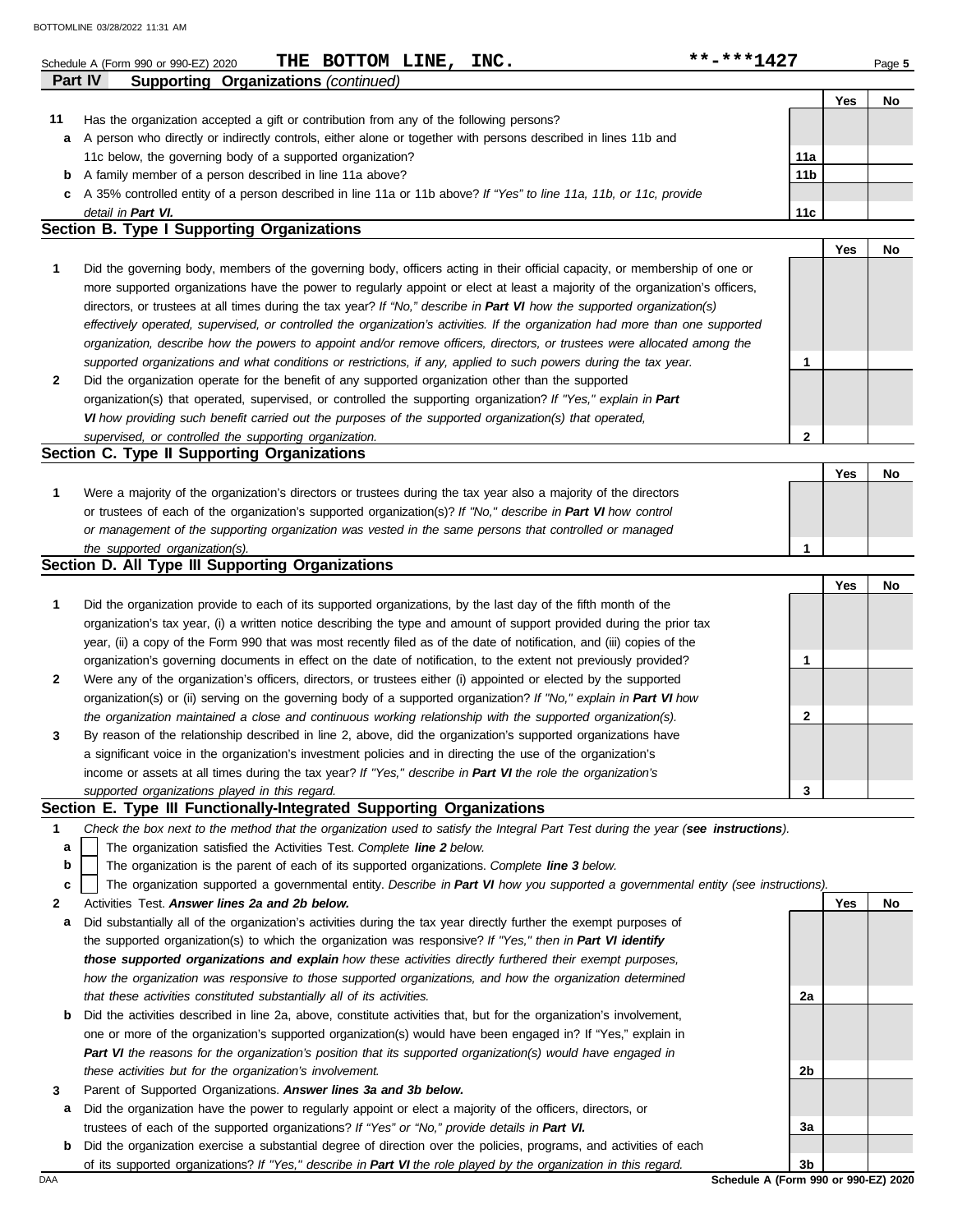| THE BOTTOM LINE, INC.<br>Schedule A (Form 990 or 990-EZ) 2020                                                                                    |                | **-***1427     | Page 6                         |
|--------------------------------------------------------------------------------------------------------------------------------------------------|----------------|----------------|--------------------------------|
| Part V<br>Type III Non-Functionally Integrated 509(a)(3) Supporting Organizations                                                                |                |                |                                |
| $\mathbf{1}$<br>Check here if the organization satisfied the Integral Part Test as a qualifying trust on Nov. 20, 1970 (explain in Part VI). See |                |                |                                |
| instructions. All other Type III non-functionally integrated supporting organizations must complete Sections A through E.                        |                |                |                                |
| Section A - Adjusted Net Income                                                                                                                  |                | (A) Prior Year | (B) Current Year<br>(optional) |
| 1<br>Net short-term capital gain                                                                                                                 | 1              |                |                                |
| $\mathbf{2}$<br>Recoveries of prior-year distributions                                                                                           | $\mathbf{2}$   |                |                                |
| 3<br>Other gross income (see instructions)                                                                                                       | 3              |                |                                |
| Add lines 1 through 3.<br>4                                                                                                                      | 4              |                |                                |
| 5<br>Depreciation and depletion                                                                                                                  | 5              |                |                                |
| Portion of operating expenses paid or incurred for production or collection of<br>6                                                              |                |                |                                |
| gross income or for management, conservation, or maintenance of property                                                                         |                |                |                                |
| held for production of income (see instructions)                                                                                                 | 6              |                |                                |
| $\overline{7}$<br>Other expenses (see instructions)                                                                                              | $\overline{7}$ |                |                                |
| 8<br><b>Adjusted Net Income</b> (subtract lines 5, 6, and 7 from line 4)                                                                         | 8              |                |                                |
| Section B - Minimum Asset Amount                                                                                                                 |                | (A) Prior Year | (B) Current Year<br>(optional) |
| Aggregate fair market value of all non-exempt-use assets (see<br>1                                                                               |                |                |                                |
| instructions for short tax year or assets held for part of year):                                                                                |                |                |                                |
| a Average monthly value of securities                                                                                                            | 1a             |                |                                |
| <b>b</b> Average monthly cash balances                                                                                                           | 1b             |                |                                |
| c Fair market value of other non-exempt-use assets                                                                                               | 1c             |                |                                |
| <b>d Total</b> (add lines 1a, 1b, and 1c)                                                                                                        | 1 <sub>d</sub> |                |                                |
| <b>e</b> Discount claimed for blockage or other factors                                                                                          |                |                |                                |
| (explain in detail in Part VI):                                                                                                                  |                |                |                                |
| $\mathbf{2}$<br>Acquisition indebtedness applicable to non-exempt-use assets                                                                     | $\mathbf{2}$   |                |                                |
| 3<br>Subtract line 2 from line 1d.                                                                                                               | 3              |                |                                |
| Cash deemed held for exempt use. Enter 0.015 of line 3 (for greater amount,<br>4                                                                 |                |                |                                |
| see instructions).                                                                                                                               | 4              |                |                                |
| 5<br>Net value of non-exempt-use assets (subtract line 4 from line 3)                                                                            | 5              |                |                                |
| Multiply line 5 by 0.035.<br>6                                                                                                                   | 6              |                |                                |
| 7<br>Recoveries of prior-year distributions                                                                                                      | $\overline{7}$ |                |                                |
| 8<br>Minimum Asset Amount (add line 7 to line 6)                                                                                                 | 8              |                |                                |
| Section C - Distributable Amount                                                                                                                 |                |                | <b>Current Year</b>            |
| Adjusted net income for prior year (from Section A, line 8, column A)<br>$\mathbf{1}$                                                            | 1              |                |                                |
| $\mathbf{2}$<br>Enter 0.85 of line 1.                                                                                                            | $\mathbf{2}$   |                |                                |
| 3<br>Minimum asset amount for prior year (from Section B, line 8, column A)                                                                      | 3              |                |                                |
| 4<br>Enter greater of line 2 or line 3.                                                                                                          | 4              |                |                                |
| 5<br>Income tax imposed in prior year                                                                                                            | 5              |                |                                |
| <b>Distributable Amount.</b> Subtract line 5 from line 4, unless subject to<br>6                                                                 |                |                |                                |
| emergency temporary reduction (see instructions).                                                                                                | 6              |                |                                |

**7** (see instructions). Check here if the current year is the organization's first as a non-functionally integrated Type III supporting organization

**Schedule A (Form 990 or 990-EZ) 2020**

DAA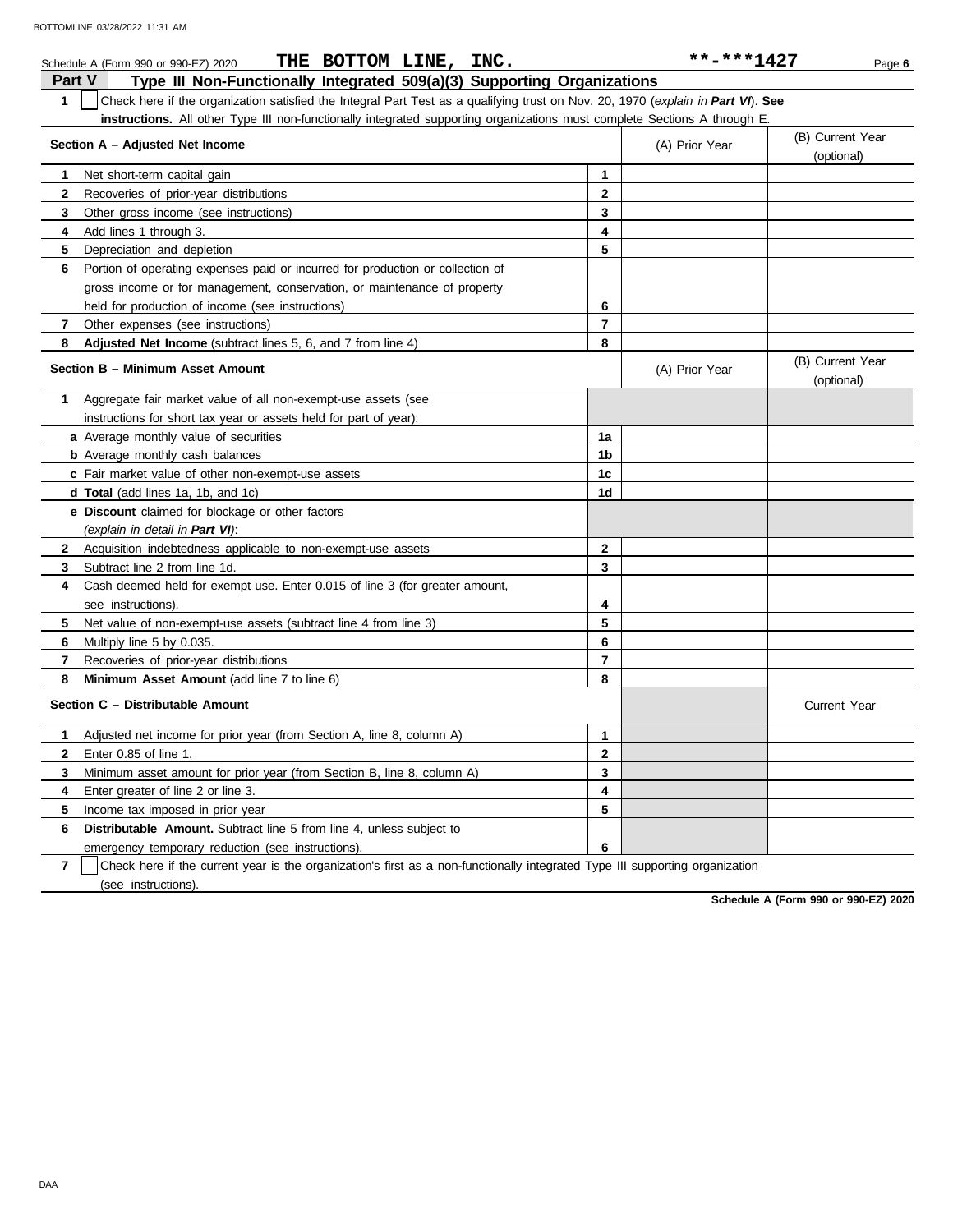|               | THE BOTTOM LINE, INC.<br>Schedule A (Form 990 or 990-EZ) 2020                              |                             | **-***1427                            | Page 7                                  |
|---------------|--------------------------------------------------------------------------------------------|-----------------------------|---------------------------------------|-----------------------------------------|
| <b>Part V</b> | Type III Non-Functionally Integrated 509(a)(3) Supporting Organizations (continued)        |                             |                                       |                                         |
|               | Section D - Distributions                                                                  |                             |                                       | <b>Current Year</b>                     |
| 1             | Amounts paid to supported organizations to accomplish exempt purposes                      |                             |                                       |                                         |
| $\mathbf{2}$  | Amounts paid to perform activity that directly furthers exempt purposes of supported       |                             |                                       |                                         |
|               |                                                                                            |                             |                                       |                                         |
| 3             | Administrative expenses paid to accomplish exempt purposes of supported organizations      |                             |                                       |                                         |
| 4             | Amounts paid to acquire exempt-use assets                                                  |                             |                                       |                                         |
| 5             | Qualified set-aside amounts (prior IRS approval required—provide details in Part VI)       |                             |                                       |                                         |
| 6             | Other distributions ( <i>describe in Part VI</i> ). See instructions.                      |                             |                                       |                                         |
| 7             | Total annual distributions. Add lines 1 through 6.                                         |                             |                                       |                                         |
| 8             | Distributions to attentive supported organizations to which the organization is responsive |                             |                                       |                                         |
|               | (provide details in Part VI). See instructions.                                            |                             |                                       |                                         |
| 9             | Distributable amount for 2020 from Section C, line 6                                       |                             |                                       |                                         |
| 10            | Line 8 amount divided by line 9 amount                                                     |                             |                                       |                                         |
|               |                                                                                            | (i)                         | (iii)                                 | (iii)                                   |
|               | <b>Section E - Distribution Allocations (see instructions)</b>                             | <b>Excess Distributions</b> | <b>Underdistributions</b><br>Pre-2020 | <b>Distributable</b><br>Amount for 2020 |
| 1             | Distributable amount for 2020 from Section C, line 6                                       |                             |                                       |                                         |
| $\mathbf{2}$  | Underdistributions, if any, for years prior to 2020                                        |                             |                                       |                                         |
|               | (reasonable cause required-explain in Part VI). See                                        |                             |                                       |                                         |
|               | instructions.                                                                              |                             |                                       |                                         |
| 3             | Excess distributions carryover, if any, to 2020                                            |                             |                                       |                                         |
|               |                                                                                            |                             |                                       |                                         |
|               |                                                                                            |                             |                                       |                                         |
|               |                                                                                            |                             |                                       |                                         |
|               |                                                                                            |                             |                                       |                                         |
|               |                                                                                            |                             |                                       |                                         |
|               | f Total of lines 3a through 3e                                                             |                             |                                       |                                         |
|               | <b>g</b> Applied to underdistributions of prior years                                      |                             |                                       |                                         |
|               | <b>h</b> Applied to 2020 distributable amount                                              |                             |                                       |                                         |
|               | <i>i</i> Carryover from 2015 not applied (see instructions)                                |                             |                                       |                                         |
|               | Remainder. Subtract lines 3g, 3h, and 3i from line 3f.                                     |                             |                                       |                                         |
| 4             | Distributions for 2020 from                                                                |                             |                                       |                                         |
|               | \$<br>Section D, line 7:                                                                   |                             |                                       |                                         |
|               | <b>a</b> Applied to underdistributions of prior years                                      |                             |                                       |                                         |
|               | <b>b</b> Applied to 2020 distributable amount                                              |                             |                                       |                                         |
| 5             | <b>c</b> Remainder. Subtract lines 4a and 4b from line 4.                                  |                             |                                       |                                         |
|               | Remaining underdistributions for years prior to 2020, if                                   |                             |                                       |                                         |
|               | any. Subtract lines 3g and 4a from line 2. For result                                      |                             |                                       |                                         |
|               | greater than zero, explain in Part VI. See instructions.                                   |                             |                                       |                                         |
| 6             | Remaining underdistributions for 2020 Subtract lines 3h                                    |                             |                                       |                                         |
|               | and 4b from line 1. For result greater than zero, explain in                               |                             |                                       |                                         |
|               | Part VI. See instructions.                                                                 |                             |                                       |                                         |
| 7             | Excess distributions carryover to 2021. Add lines 3j                                       |                             |                                       |                                         |
|               | and 4c.                                                                                    |                             |                                       |                                         |
| 8             | Breakdown of line 7:                                                                       |                             |                                       |                                         |
|               | a Excess from 2016                                                                         |                             |                                       |                                         |
|               |                                                                                            |                             |                                       |                                         |
|               |                                                                                            |                             |                                       |                                         |
|               | <b>d</b> Excess from 2019                                                                  |                             |                                       |                                         |
|               | e Excess from 2020                                                                         |                             |                                       |                                         |

**Schedule A (Form 990 or 990-EZ) 2020**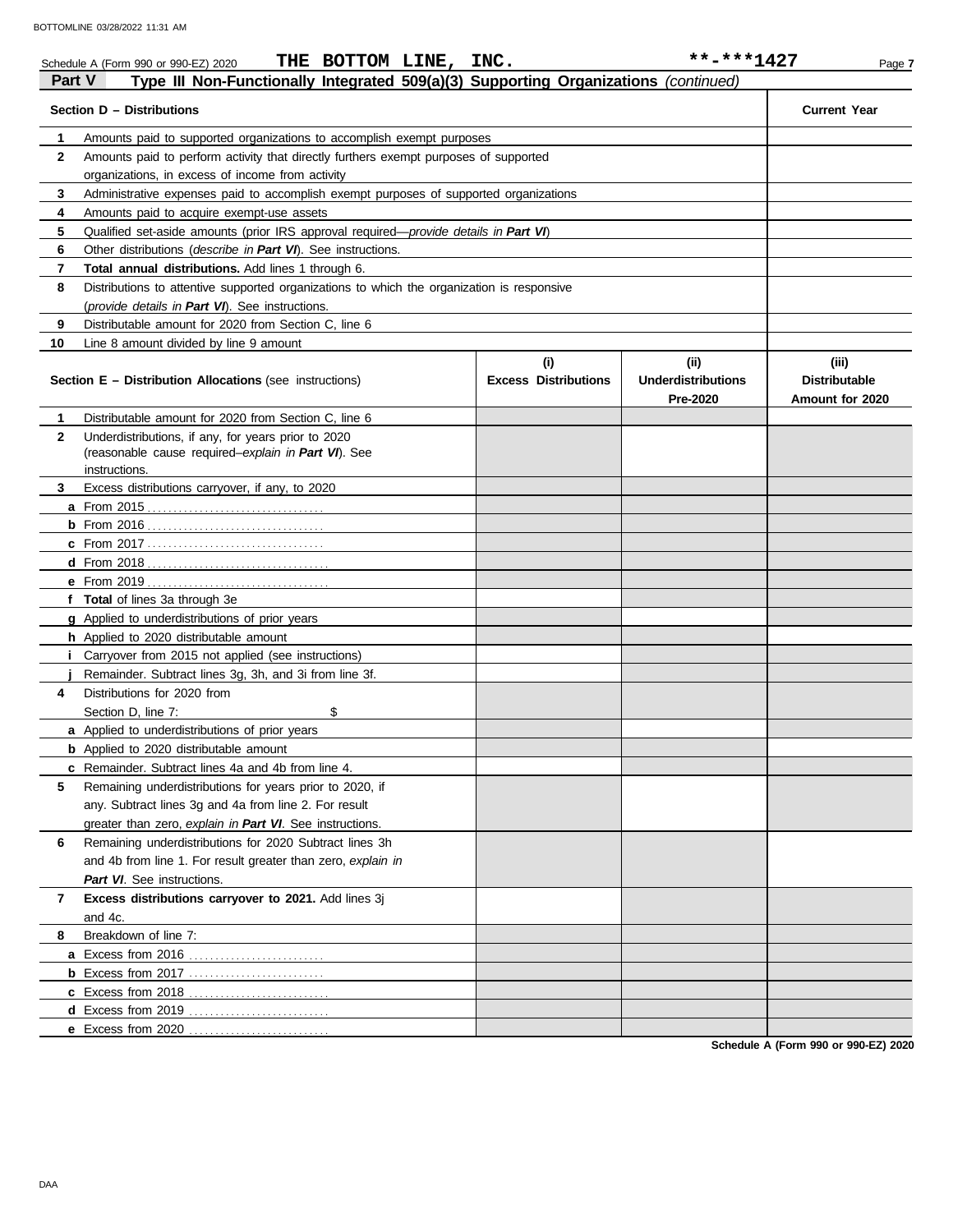|         | Schedule A (Form 990 or 990-EZ) 2020                                                           | THE BOTTOM LINE, INC. |  |  | **-***1427                                                                                                                                                                                                                                                                                                                                                                                                                                                                                | Page 8 |
|---------|------------------------------------------------------------------------------------------------|-----------------------|--|--|-------------------------------------------------------------------------------------------------------------------------------------------------------------------------------------------------------------------------------------------------------------------------------------------------------------------------------------------------------------------------------------------------------------------------------------------------------------------------------------------|--------|
| Part VI | lines 2, 5, and 6. Also complete this part for any additional information. (See instructions.) |                       |  |  | Supplemental Information. Provide the explanations required by Part II, line 10; Part II, line 17a or 17b; Part<br>III, line 12; Part IV, Section A, lines 1, 2, 3b, 3c, 4b, 4c, 5a, 6, 9a, 9b, 9c, 11a, 11b, and 11c; Part IV, Section<br>B, lines 1 and 2; Part IV, Section C, line 1; Part IV, Section D, lines 2 and 3; Part IV, Section E, lines 1c, 2a, 2b,<br>3a, and 3b; Part V, line 1; Part V, Section B, line 1e; Part V, Section D, lines 5, 6, and 8; and Part V, Section E, |        |
|         |                                                                                                |                       |  |  |                                                                                                                                                                                                                                                                                                                                                                                                                                                                                           |        |
|         |                                                                                                |                       |  |  |                                                                                                                                                                                                                                                                                                                                                                                                                                                                                           |        |
|         |                                                                                                |                       |  |  |                                                                                                                                                                                                                                                                                                                                                                                                                                                                                           |        |
|         |                                                                                                |                       |  |  |                                                                                                                                                                                                                                                                                                                                                                                                                                                                                           |        |
|         |                                                                                                |                       |  |  |                                                                                                                                                                                                                                                                                                                                                                                                                                                                                           |        |
|         |                                                                                                |                       |  |  |                                                                                                                                                                                                                                                                                                                                                                                                                                                                                           |        |
|         |                                                                                                |                       |  |  |                                                                                                                                                                                                                                                                                                                                                                                                                                                                                           |        |
|         |                                                                                                |                       |  |  |                                                                                                                                                                                                                                                                                                                                                                                                                                                                                           |        |
|         |                                                                                                |                       |  |  |                                                                                                                                                                                                                                                                                                                                                                                                                                                                                           |        |
|         |                                                                                                |                       |  |  |                                                                                                                                                                                                                                                                                                                                                                                                                                                                                           |        |
|         |                                                                                                |                       |  |  |                                                                                                                                                                                                                                                                                                                                                                                                                                                                                           |        |
|         |                                                                                                |                       |  |  |                                                                                                                                                                                                                                                                                                                                                                                                                                                                                           |        |
|         |                                                                                                |                       |  |  |                                                                                                                                                                                                                                                                                                                                                                                                                                                                                           |        |
|         |                                                                                                |                       |  |  |                                                                                                                                                                                                                                                                                                                                                                                                                                                                                           |        |
|         |                                                                                                |                       |  |  |                                                                                                                                                                                                                                                                                                                                                                                                                                                                                           |        |
|         |                                                                                                |                       |  |  |                                                                                                                                                                                                                                                                                                                                                                                                                                                                                           |        |
|         |                                                                                                |                       |  |  |                                                                                                                                                                                                                                                                                                                                                                                                                                                                                           |        |
|         |                                                                                                |                       |  |  |                                                                                                                                                                                                                                                                                                                                                                                                                                                                                           |        |
|         |                                                                                                |                       |  |  |                                                                                                                                                                                                                                                                                                                                                                                                                                                                                           |        |
|         |                                                                                                |                       |  |  |                                                                                                                                                                                                                                                                                                                                                                                                                                                                                           |        |
|         |                                                                                                |                       |  |  |                                                                                                                                                                                                                                                                                                                                                                                                                                                                                           |        |
|         |                                                                                                |                       |  |  |                                                                                                                                                                                                                                                                                                                                                                                                                                                                                           |        |
|         |                                                                                                |                       |  |  |                                                                                                                                                                                                                                                                                                                                                                                                                                                                                           |        |
|         |                                                                                                |                       |  |  |                                                                                                                                                                                                                                                                                                                                                                                                                                                                                           |        |
|         |                                                                                                |                       |  |  |                                                                                                                                                                                                                                                                                                                                                                                                                                                                                           |        |
|         |                                                                                                |                       |  |  |                                                                                                                                                                                                                                                                                                                                                                                                                                                                                           |        |
|         |                                                                                                |                       |  |  |                                                                                                                                                                                                                                                                                                                                                                                                                                                                                           |        |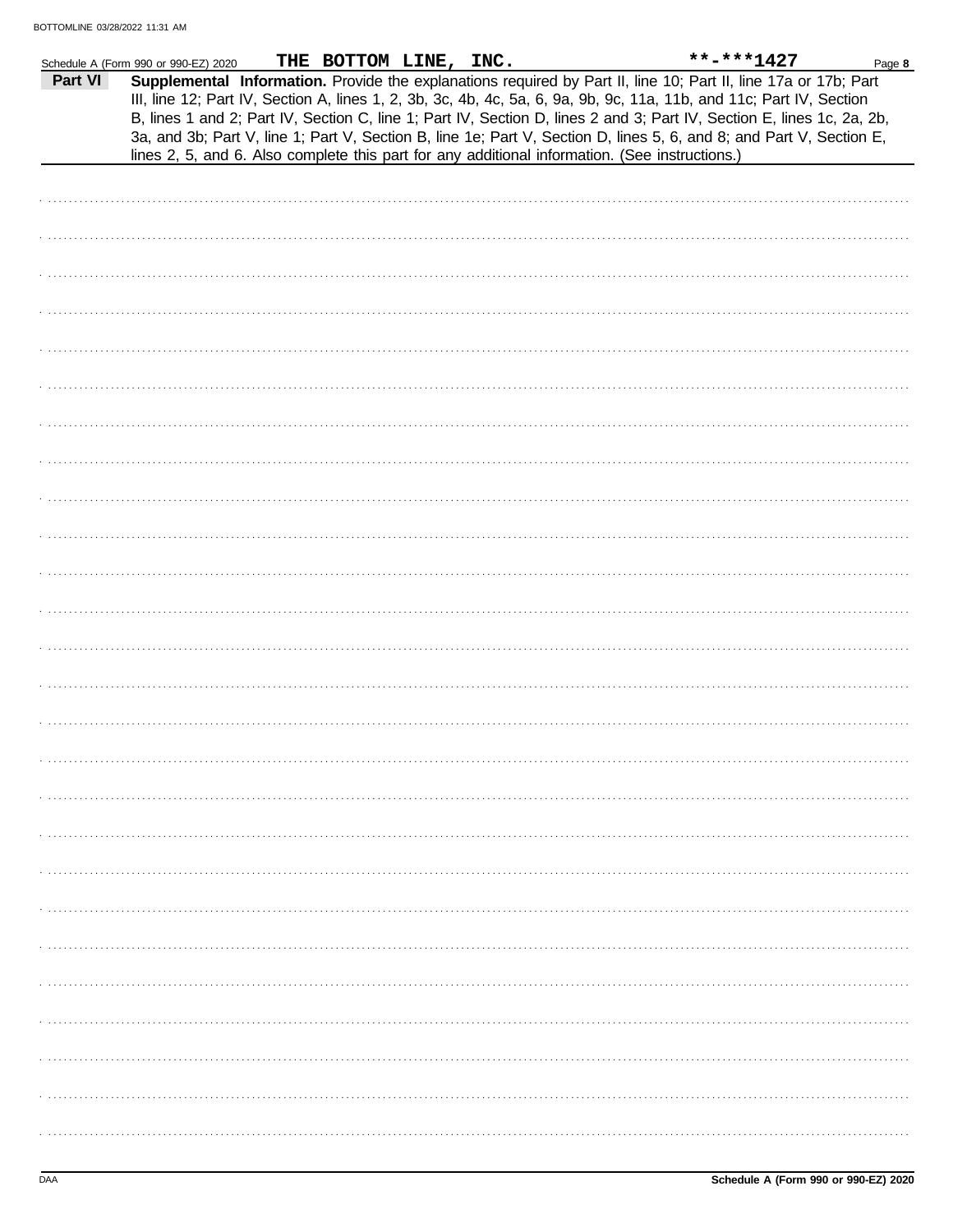#### OMB No. 1545-0047 Department of the Treasury Internal Revenue Service Name of the organization **2020 Schedule of Contributors Schedule B (Form 990, 990-EZ, or 990-PF)** u **Attach to Form 990, Form 990-EZ, or Form 990-PF. Employer identification number** u **Go to** *www.irs.gov/Form990* **for the latest information. THE BOTTOM LINE, INC. \*\*-\*\*\*1427**

**Organization type** (check one):

| Filers of:         | Section:                                                                           |
|--------------------|------------------------------------------------------------------------------------|
| Form 990 or 990-EZ | $ \mathbf{X} $ 501(c)(<br>3 ) (enter number) organization                          |
|                    | $4947(a)(1)$ nonexempt charitable trust <b>not</b> treated as a private foundation |
|                    | 527 political organization                                                         |
| Form 990-PF        | 501(c)(3) exempt private foundation                                                |
|                    | 4947(a)(1) nonexempt charitable trust treated as a private foundation              |
|                    | $501(c)(3)$ taxable private foundation                                             |

Check if your organization is covered by the **General Rule** or a **Special Rule. Note:** Only a section 501(c)(7), (8), or (10) organization can check boxes for both the General Rule and a Special Rule. See instructions.

#### **General Rule**

For an organization filing Form 990, 990-EZ, or 990-PF that received, during the year, contributions totaling \$5,000 or more (in money or property) from any one contributor. Complete Parts I and II. See instructions for determining a contributor's total contributions.

#### **Special Rules**

| $\overline{X}$ For an organization described in section 501(c)(3) filing Form 990 or 990-EZ that met the 33 <sup>1</sup> /3% support test of the |
|--------------------------------------------------------------------------------------------------------------------------------------------------|
| regulations under sections 509(a)(1) and 170(b)(1)(A)(vi), that checked Schedule A (Form 990 or 990-EZ), Part II, line                           |
| 13, 16a, or 16b, and that received from any one contributor, during the year, total contributions of the greater of (1)                          |
| \$5,000; or (2) 2% of the amount on (i) Form 990, Part VIII, line 1h; or (ii) Form 990-EZ, line 1. Complete Parts I and II.                      |

literary, or educational purposes, or for the prevention of cruelty to children or animals. Complete Parts I (entering For an organization described in section 501(c)(7), (8), or (10) filing Form 990 or 990-EZ that received from any one contributor, during the year, total contributions of more than \$1,000 *exclusively* for religious, charitable, scientific, "N/A" in column (b) instead of the contributor name and address), II, and III.

For an organization described in section 501(c)(7), (8), or (10) filing Form 990 or 990-EZ that received from any one contributor, during the year, contributions *exclusively* for religious, charitable, etc., purposes, but no such contributions totaled more than \$1,000. If this box is checked, enter here the total contributions that were received during the year for an *exclusively* religious, charitable, etc., purpose. Don't complete any of the parts unless the **General Rule** applies to this organization because it received *nonexclusively* religious, charitable, etc., contributions totaling \$5,000 or more during the year . . . . . . . . . . . . . . . . . . . . . . . . . . . . . . . . . . . . . . . . . . . . . . . . . . . . . . . . . . . . . . . . . . . . . . . . . . . . . . . .

990-EZ, or 990-PF), but it **must** answer "No" on Part IV, line 2, of its Form 990; or check the box on line H of its Form 990-EZ or on its Form 990-PF, Part I, line 2, to certify that it doesn't meet the filing requirements of Schedule B (Form 990, 990-EZ, or 990-PF). **Caution:** An organization that isn't covered by the General Rule and/or the Special Rules doesn't file Schedule B (Form 990,

**For Paperwork Reduction Act Notice, see the instructions for Form 990, 990-EZ, or 990-PF.**

\$ . . . . . . . . . . . . . . . . . . . . . . . . . . .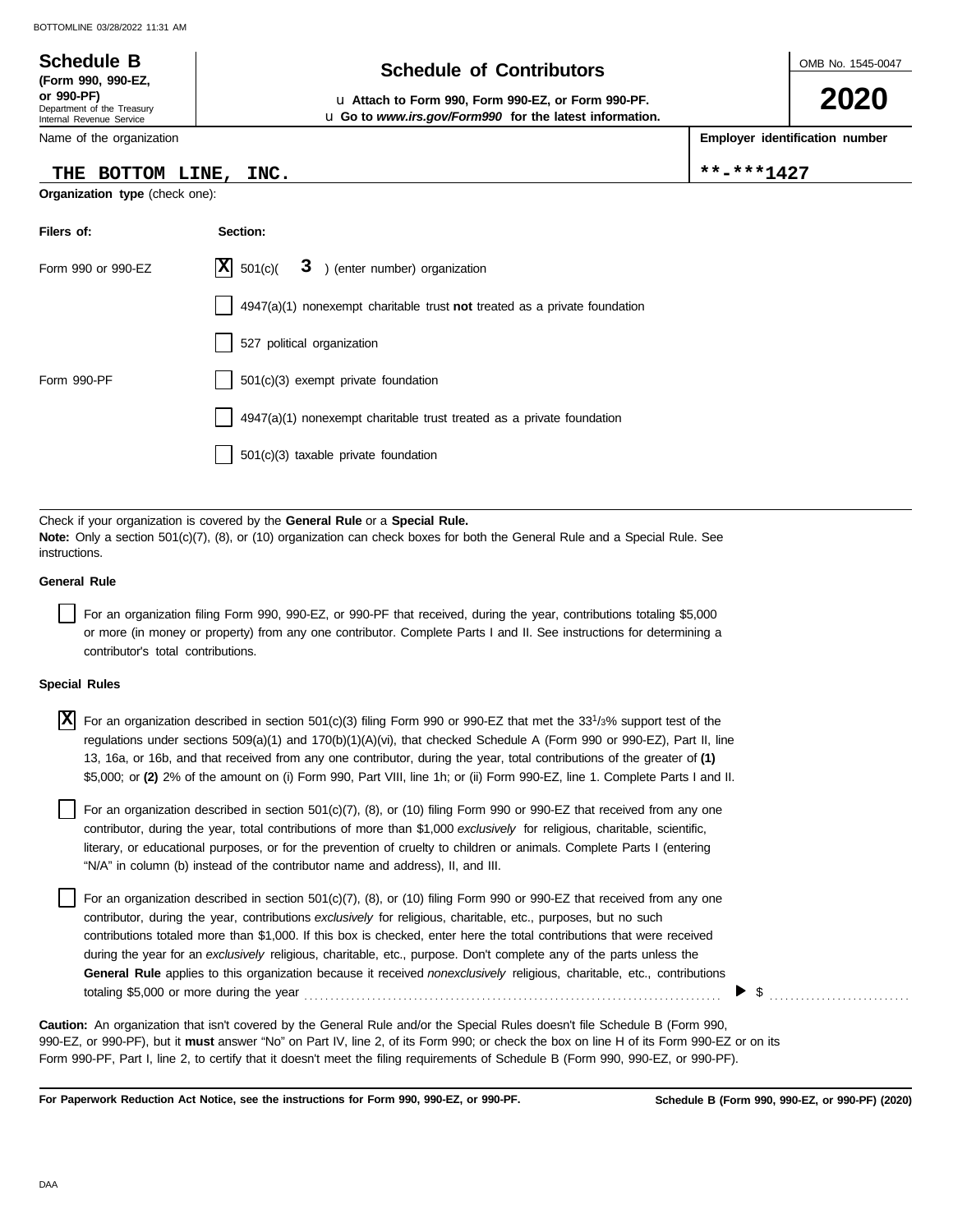| Schedule B (Form 990, 990-EZ, or 990-PF) (2020) | Page 1 of 2 |  | Page 2                                |
|-------------------------------------------------|-------------|--|---------------------------------------|
| Name of organization                            |             |  | <b>Employer identification number</b> |
| THE BOTTOM LINE, INC.                           | **_***1427  |  |                                       |
|                                                 |             |  |                                       |

| Part I               | Contributors (see instructions). Use duplicate copies of Part I if additional space is needed.         |                                                        |                                                                                                                    |  |  |  |  |  |
|----------------------|--------------------------------------------------------------------------------------------------------|--------------------------------------------------------|--------------------------------------------------------------------------------------------------------------------|--|--|--|--|--|
| (a)<br>No.           | (b)<br>Name, address, and ZIP + 4                                                                      | (c)<br><b>Total contributions</b>                      | (d)<br>Type of contribution                                                                                        |  |  |  |  |  |
| $1$                  | CROWN FAMILY PHILANTHROPIES<br>222 N. LASALLE STREET, SUITE 1000<br>IL 60601<br><b>CHICAGO</b>         | 861,000<br>$\mathsf{\$}$                               | $\overline{\mathbf{x}}$<br>Person<br>Payroll<br><b>Noncash</b><br>(Complete Part II for<br>noncash contributions.) |  |  |  |  |  |
| (a)<br>No.           | (b)<br>Name, address, and ZIP + 4                                                                      | (c)<br><b>Total contributions</b>                      | (d)<br>Type of contribution                                                                                        |  |  |  |  |  |
| 2 <sub>1</sub>       | FIDELITY FOUNDATION<br>82 DEVONSHIRE STREET S-2<br>MA 02109<br><b>BOSTON</b>                           | 1,600,000<br>$\frac{1}{2}$                             | $\overline{\mathbf{x}}$<br>Person<br>Payroll<br>Noncash<br>(Complete Part II for<br>noncash contributions.)        |  |  |  |  |  |
| (a)                  | (b)                                                                                                    | (c)                                                    | (d)                                                                                                                |  |  |  |  |  |
| No.                  | Name, address, and ZIP + 4                                                                             | <b>Total contributions</b>                             | Type of contribution                                                                                               |  |  |  |  |  |
| 3                    | LLEWELLYN FAMILY FOUNDATION<br>6 WEST 48th STREET, 10th FLOOR<br>NEW YORK<br>NY 10036                  | 550,000<br>$\frac{1}{2}$                               | $\overline{\mathbf{x}}$<br>Person<br>Payroll<br>Noncash<br>(Complete Part II for<br>noncash contributions.)        |  |  |  |  |  |
| (a)                  | (b)                                                                                                    | (c)                                                    | (d)                                                                                                                |  |  |  |  |  |
| No.<br>$\frac{4}{1}$ | Name, address, and ZIP + 4<br>ROBIN HOOD FOUNDATION<br>826 BROADWAY, 9th FLOOR<br>NY 10003<br>NEW YORK | <b>Total contributions</b><br>410,000<br>$\frac{1}{2}$ | Type of contribution<br>X<br>Person<br>Payroll<br>Noncash<br>(Complete Part II for<br>noncash contributions.)      |  |  |  |  |  |
| (a)<br>No.           | (b)<br>Name, address, and ZIP + 4                                                                      | (c)<br><b>Total contributions</b>                      | (d)<br>Type of contribution                                                                                        |  |  |  |  |  |
| $\overline{5}$       | SALESFORCE.COM FOUNDATION<br>50 FREEMONT STREET, NO. 300<br>SAN FRANCISCO<br>CA 94105                  | 500,000<br>\$                                          | X<br>Person<br>Payroll<br><b>Noncash</b><br>(Complete Part II for<br>noncash contributions.)                       |  |  |  |  |  |
| (a)<br>No.           | (b)<br>Name, address, and ZIP + 4                                                                      | (c)<br><b>Total contributions</b>                      | (d)<br>Type of contribution                                                                                        |  |  |  |  |  |
| $6 \overline{6}$     | CARROLL & MILTON PETRIE FDN<br>THE<br>1501 BROADWAY, 12th FLOOR<br>NY 10036<br>NEW YORK                | 400,000<br>\$                                          | X<br>Person<br>Payroll<br><b>Noncash</b><br>(Complete Part II for<br>noncash contributions.)                       |  |  |  |  |  |

**Schedule B (Form 990, 990-EZ, or 990-PF) (2020)**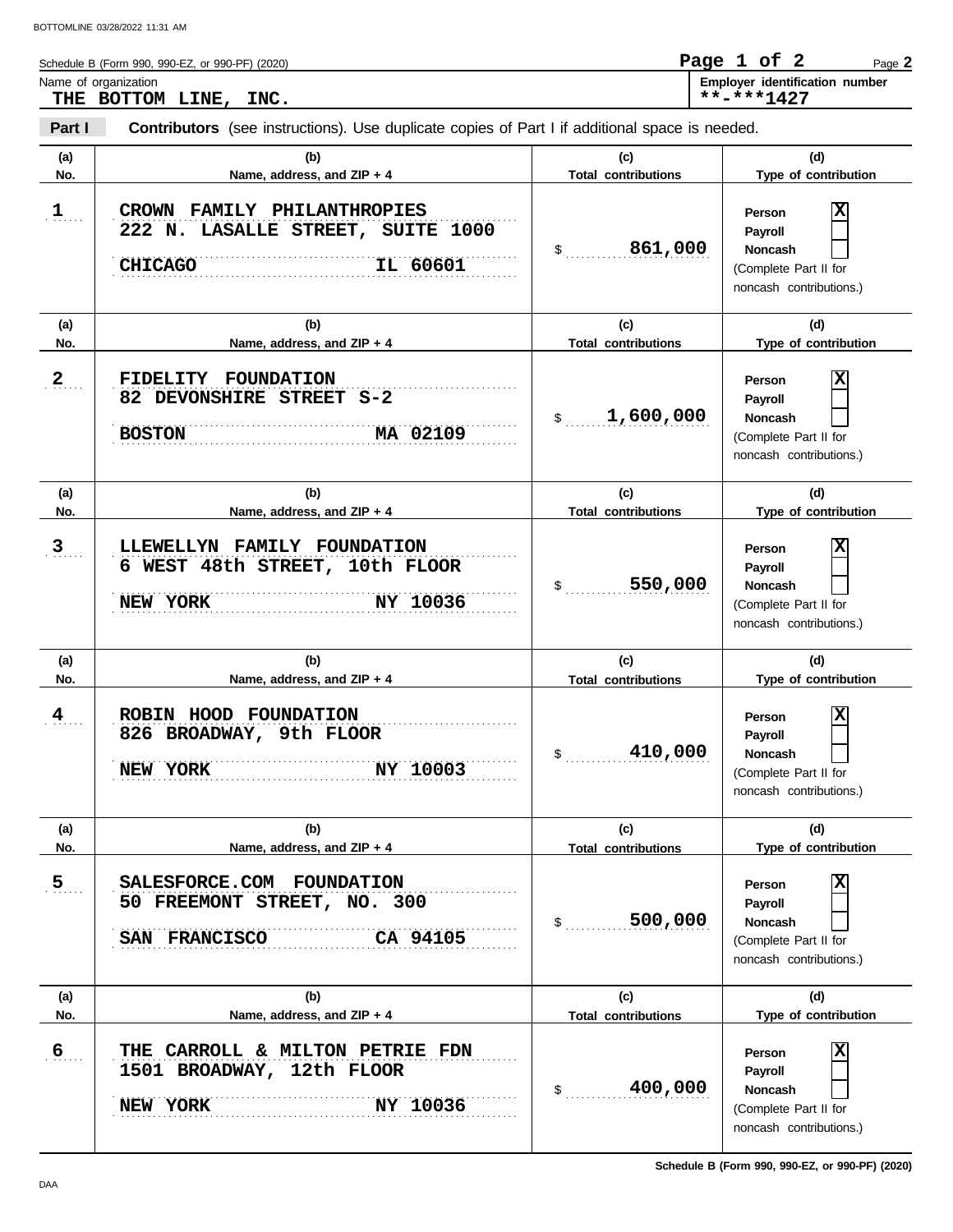| Schedule B (Form 990, 990-EZ, or 990-PF) (2020) | Page 2 of 2<br>Page 2                 |
|-------------------------------------------------|---------------------------------------|
| Name of organization                            | <b>Employer identification number</b> |
| INC.<br>THE BOTTOM LINE,                        | **-***1427                            |
|                                                 |                                       |

| Part I         | Contributors (see instructions). Use duplicate copies of Part I if additional space is needed. |                                   |                                                                                                          |  |  |  |  |
|----------------|------------------------------------------------------------------------------------------------|-----------------------------------|----------------------------------------------------------------------------------------------------------|--|--|--|--|
| (a)<br>No.     | (b)<br>Name, address, and ZIP + 4                                                              | (c)<br><b>Total contributions</b> | (d)<br>Type of contribution                                                                              |  |  |  |  |
| $\overline{7}$ | WORKDAY FOUNDATION<br>33 ARCH STREET, SUITE 2200<br><b>BOSTON</b><br>MA 02110                  | 500,000<br>\$                     | X<br>Person<br>Payroll<br><b>Noncash</b><br>(Complete Part II for<br>noncash contributions.)             |  |  |  |  |
| (a)<br>No.     | (b)<br>Name, address, and ZIP + 4                                                              | (c)<br><b>Total contributions</b> | (d)<br>Type of contribution                                                                              |  |  |  |  |
|                |                                                                                                | $\$\quad$                         | Person<br>Payroll<br><b>Noncash</b><br>(Complete Part II for<br>noncash contributions.)                  |  |  |  |  |
| (a)            | (b)                                                                                            | (c)                               | (d)                                                                                                      |  |  |  |  |
| No.            | Name, address, and ZIP + 4                                                                     | <b>Total contributions</b>        | Type of contribution                                                                                     |  |  |  |  |
|                |                                                                                                | $\frac{1}{2}$                     | Person<br>Payroll<br><b>Noncash</b><br>(Complete Part II for<br>noncash contributions.)                  |  |  |  |  |
| (a)<br>No.     | (b)<br>Name, address, and ZIP + 4                                                              | (c)                               | (d)<br>Type of contribution                                                                              |  |  |  |  |
|                |                                                                                                | <b>Total contributions</b><br>\$  | Person<br>Payroll<br><b>Noncash</b><br>(Complete Part II for<br>noncash contributions.)                  |  |  |  |  |
| (a)            | (b)                                                                                            | (c)                               | (d)                                                                                                      |  |  |  |  |
| No.            | Name, address, and ZIP + 4                                                                     | <b>Total contributions</b><br>\$  | Type of contribution<br>Person<br>Payroll<br>Noncash<br>(Complete Part II for<br>noncash contributions.) |  |  |  |  |
| (a)<br>No.     | (b)<br>Name, address, and ZIP + 4                                                              | (c)<br><b>Total contributions</b> | (d)<br>Type of contribution                                                                              |  |  |  |  |
|                |                                                                                                | \$                                | Person<br>Payroll<br>Noncash<br>(Complete Part II for<br>noncash contributions.)                         |  |  |  |  |

**Schedule B (Form 990, 990-EZ, or 990-PF) (2020)**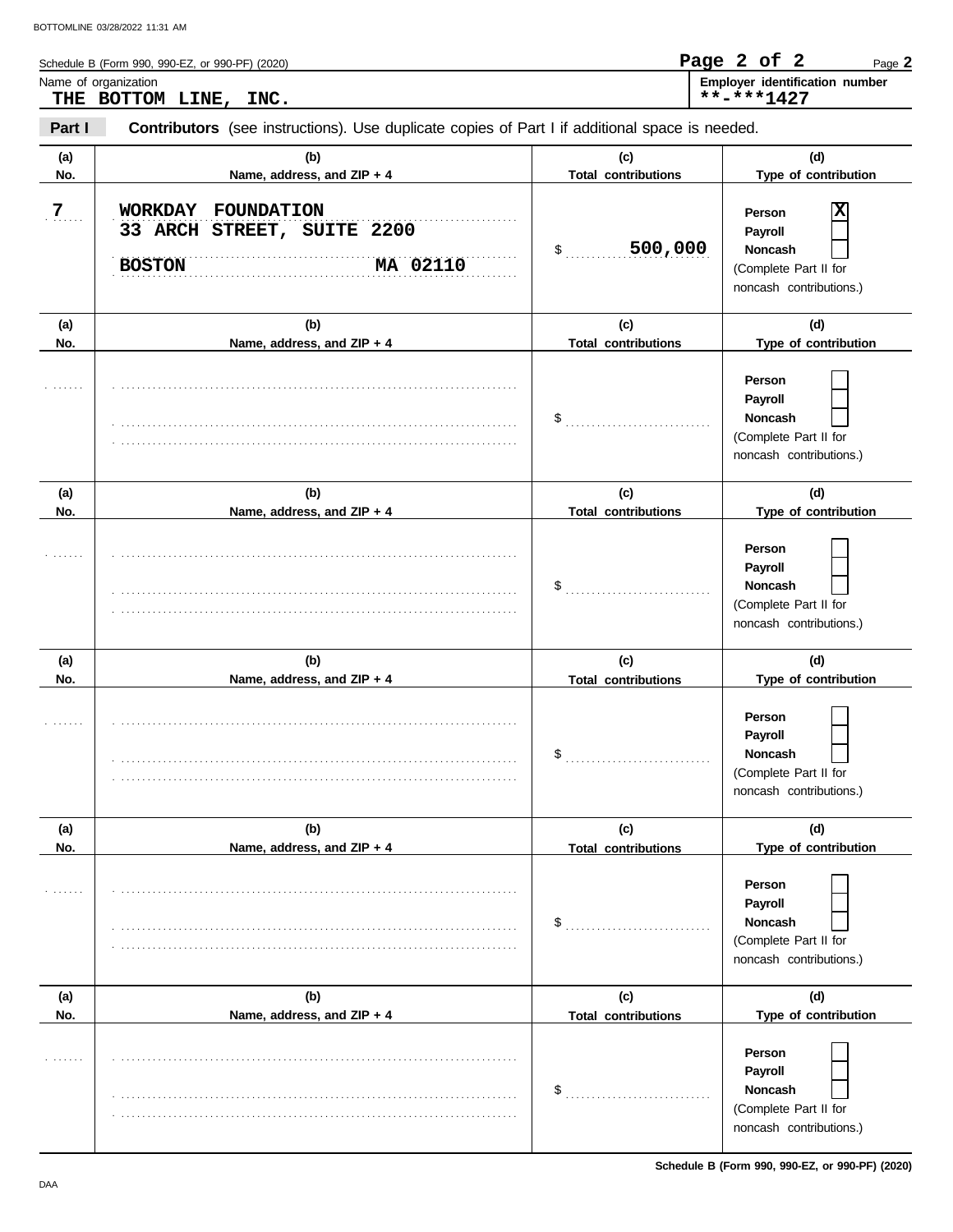| <b>SCHEDULE C</b>                                      |                                                                                                                                                                                                                                                                                                     | <b>Political Campaign and Lobbying Activities</b>                               |                                       |                                                     | OMB No. 1545-0047                                                              |  |  |  |
|--------------------------------------------------------|-----------------------------------------------------------------------------------------------------------------------------------------------------------------------------------------------------------------------------------------------------------------------------------------------------|---------------------------------------------------------------------------------|---------------------------------------|-----------------------------------------------------|--------------------------------------------------------------------------------|--|--|--|
| (Form 990 or 990-EZ)                                   |                                                                                                                                                                                                                                                                                                     |                                                                                 |                                       |                                                     |                                                                                |  |  |  |
|                                                        | La Complete if the organization is described below.                                                                                                                                                                                                                                                 | For Organizations Exempt From Income Tax Under section 501(c) and section 527   | L1 Attach to Form 990 or Form 990-EZ. |                                                     | <b>Open to Public</b>                                                          |  |  |  |
| Department of the Treasury<br>Internal Revenue Service |                                                                                                                                                                                                                                                                                                     | <b>u</b> Go to www.irs.gov/Form990 for instructions and the latest information. |                                       |                                                     | <b>Inspection</b>                                                              |  |  |  |
|                                                        | If the organization answered "Yes," on Form 990, Part IV, line 3, or Form 990-EZ, Part V, line 46 (Political Campaign Activities), then                                                                                                                                                             |                                                                                 |                                       |                                                     |                                                                                |  |  |  |
|                                                        | • Section 501(c)(3) organizations: Complete Parts I-A and B. Do not complete Part I-C.                                                                                                                                                                                                              |                                                                                 |                                       |                                                     |                                                                                |  |  |  |
|                                                        | • Section 501(c) (other than section 501(c)(3)) organizations: Complete Parts I-A and C below. Do not complete Part I-B.                                                                                                                                                                            |                                                                                 |                                       |                                                     |                                                                                |  |  |  |
| • Section 527 organizations: Complete Part I-A only.   |                                                                                                                                                                                                                                                                                                     |                                                                                 |                                       |                                                     |                                                                                |  |  |  |
|                                                        | If the organization answered "Yes," on Form 990, Part IV, line 4, or Form 990-EZ, Part VI, line 47 (Lobbying Activities), then                                                                                                                                                                      |                                                                                 |                                       |                                                     |                                                                                |  |  |  |
|                                                        | • Section 501(c)(3) organizations that have filed Form 5768 (election under section 501(h)): Complete Part II-A. Do not complete Part II-B.                                                                                                                                                         |                                                                                 |                                       |                                                     |                                                                                |  |  |  |
|                                                        | • Section 501(c)(3) organizations that have NOT filed Form 5768 (election under section 501(h)): Complete Part II-B. Do not complete Part II-A.<br>If the organization answered "Yes," on Form 990, Part IV, line 5 (Proxy Tax) (See separate instructions) or Form 990-EZ, Part V, line 35c (Proxy |                                                                                 |                                       |                                                     |                                                                                |  |  |  |
| Tax) (See separate instructions), then                 |                                                                                                                                                                                                                                                                                                     |                                                                                 |                                       |                                                     |                                                                                |  |  |  |
|                                                        | • Section 501(c)(4), (5), or (6) organizations: Complete Part III.                                                                                                                                                                                                                                  |                                                                                 |                                       |                                                     |                                                                                |  |  |  |
| Name of organization                                   |                                                                                                                                                                                                                                                                                                     |                                                                                 |                                       |                                                     | Employer identification number                                                 |  |  |  |
| THE BOTTOM LINE, INC.                                  |                                                                                                                                                                                                                                                                                                     |                                                                                 |                                       | **-***1427                                          |                                                                                |  |  |  |
| Part I-A                                               | Complete if the organization is exempt under section 501(c) or is a section 527 organization.                                                                                                                                                                                                       |                                                                                 |                                       |                                                     |                                                                                |  |  |  |
| 1                                                      | Provide a description of the organization's direct and indirect political campaign activities in Part IV. (See instructions for                                                                                                                                                                     |                                                                                 |                                       |                                                     |                                                                                |  |  |  |
| definition of "political campaign activities")         |                                                                                                                                                                                                                                                                                                     |                                                                                 |                                       |                                                     |                                                                                |  |  |  |
| 2                                                      | Political campaign activity expenditures (See instructions)                                                                                                                                                                                                                                         |                                                                                 |                                       |                                                     | $\mathbf{u}$ \$ $\ldots$ $\ldots$ $\ldots$ $\ldots$ $\ldots$ $\ldots$ $\ldots$ |  |  |  |
| 3<br>Part I-B                                          | Complete if the organization is exempt under section 501(c)(3).                                                                                                                                                                                                                                     |                                                                                 |                                       |                                                     |                                                                                |  |  |  |
| 1                                                      | Enter the amount of any excise tax incurred by the organization under section 4955 [[[[[[[[[[[[[[[[[[[[[[[[[[[                                                                                                                                                                                      |                                                                                 |                                       |                                                     |                                                                                |  |  |  |
| 2                                                      | Enter the amount of any excise tax incurred by organization managers under section 4955 [[[[[[[[[[[[[[[[[[[[[                                                                                                                                                                                       |                                                                                 |                                       |                                                     | $\mathbf{u}$ \$                                                                |  |  |  |
| З                                                      |                                                                                                                                                                                                                                                                                                     |                                                                                 |                                       |                                                     | Yes<br>No                                                                      |  |  |  |
| Was a correction made?<br>4a                           |                                                                                                                                                                                                                                                                                                     |                                                                                 |                                       |                                                     | Yes<br>No                                                                      |  |  |  |
| <b>b</b> If "Yes," describe in Part IV.                |                                                                                                                                                                                                                                                                                                     |                                                                                 |                                       |                                                     |                                                                                |  |  |  |
| Part I-C                                               | Complete if the organization is exempt under section 501(c), except section 501(c)(3).                                                                                                                                                                                                              |                                                                                 |                                       |                                                     |                                                                                |  |  |  |
| 1.                                                     | Enter the amount directly expended by the filing organization for section 527 exempt function                                                                                                                                                                                                       |                                                                                 |                                       |                                                     |                                                                                |  |  |  |
| activities                                             |                                                                                                                                                                                                                                                                                                     |                                                                                 |                                       |                                                     | $\mathbf{u}$ \$ $\ldots$ $\ldots$ $\ldots$ $\ldots$ $\ldots$ $\ldots$          |  |  |  |
| 2                                                      | Enter the amount of the filing organization's funds contributed to other organizations for section                                                                                                                                                                                                  |                                                                                 |                                       |                                                     |                                                                                |  |  |  |
| 527 exempt function activities<br>3                    | Total exempt function expenditures. Add lines 1 and 2. Enter here and on Form 1120-POL,                                                                                                                                                                                                             |                                                                                 |                                       |                                                     |                                                                                |  |  |  |
| line 17b                                               |                                                                                                                                                                                                                                                                                                     |                                                                                 |                                       | $\mathbf{u} \mathbf{\$}$                            |                                                                                |  |  |  |
|                                                        |                                                                                                                                                                                                                                                                                                     |                                                                                 |                                       |                                                     | Yes<br>No                                                                      |  |  |  |
|                                                        | Enter the names, addresses and employer identification number (EIN) of all section 527 political organizations to which the filing                                                                                                                                                                  |                                                                                 |                                       |                                                     |                                                                                |  |  |  |
|                                                        | organization made payments. For each organization listed, enter the amount paid from the filing organization's funds. Also enter                                                                                                                                                                    |                                                                                 |                                       |                                                     |                                                                                |  |  |  |
|                                                        | the amount of political contributions received that were promptly and directly delivered to a separate political organization, such                                                                                                                                                                 |                                                                                 |                                       |                                                     |                                                                                |  |  |  |
|                                                        | as a separate segregated fund or a political action committee (PAC). If additional space is needed, provide information in Part IV.                                                                                                                                                                 |                                                                                 |                                       |                                                     |                                                                                |  |  |  |
|                                                        | (a) Name                                                                                                                                                                                                                                                                                            | (b) Address                                                                     | $(c)$ EIN                             | (d) Amount paid from                                | (e) Amount of political                                                        |  |  |  |
|                                                        |                                                                                                                                                                                                                                                                                                     |                                                                                 |                                       | filing organization's<br>funds. If none, enter -0-. | contributions received and<br>promptly and directly                            |  |  |  |
|                                                        |                                                                                                                                                                                                                                                                                                     |                                                                                 |                                       |                                                     | delivered to a separate                                                        |  |  |  |
|                                                        |                                                                                                                                                                                                                                                                                                     |                                                                                 |                                       |                                                     | political organization.<br>If none, enter -0-.                                 |  |  |  |
| (1)                                                    |                                                                                                                                                                                                                                                                                                     |                                                                                 |                                       |                                                     |                                                                                |  |  |  |
|                                                        |                                                                                                                                                                                                                                                                                                     |                                                                                 |                                       |                                                     |                                                                                |  |  |  |
| (2)                                                    |                                                                                                                                                                                                                                                                                                     |                                                                                 |                                       |                                                     |                                                                                |  |  |  |
|                                                        |                                                                                                                                                                                                                                                                                                     |                                                                                 |                                       |                                                     |                                                                                |  |  |  |
| (3)                                                    |                                                                                                                                                                                                                                                                                                     |                                                                                 |                                       |                                                     |                                                                                |  |  |  |
|                                                        |                                                                                                                                                                                                                                                                                                     |                                                                                 |                                       |                                                     |                                                                                |  |  |  |
| (4)                                                    |                                                                                                                                                                                                                                                                                                     |                                                                                 |                                       |                                                     |                                                                                |  |  |  |
|                                                        |                                                                                                                                                                                                                                                                                                     |                                                                                 |                                       |                                                     |                                                                                |  |  |  |
| (5)                                                    |                                                                                                                                                                                                                                                                                                     |                                                                                 |                                       |                                                     |                                                                                |  |  |  |
|                                                        |                                                                                                                                                                                                                                                                                                     |                                                                                 |                                       |                                                     |                                                                                |  |  |  |
| (6)                                                    |                                                                                                                                                                                                                                                                                                     |                                                                                 |                                       |                                                     |                                                                                |  |  |  |

**For Paperwork Reduction Act Notice, see the Instructions for Form 990 or 990-EZ.**

**Schedule C (Form 990 or 990-EZ) 2020**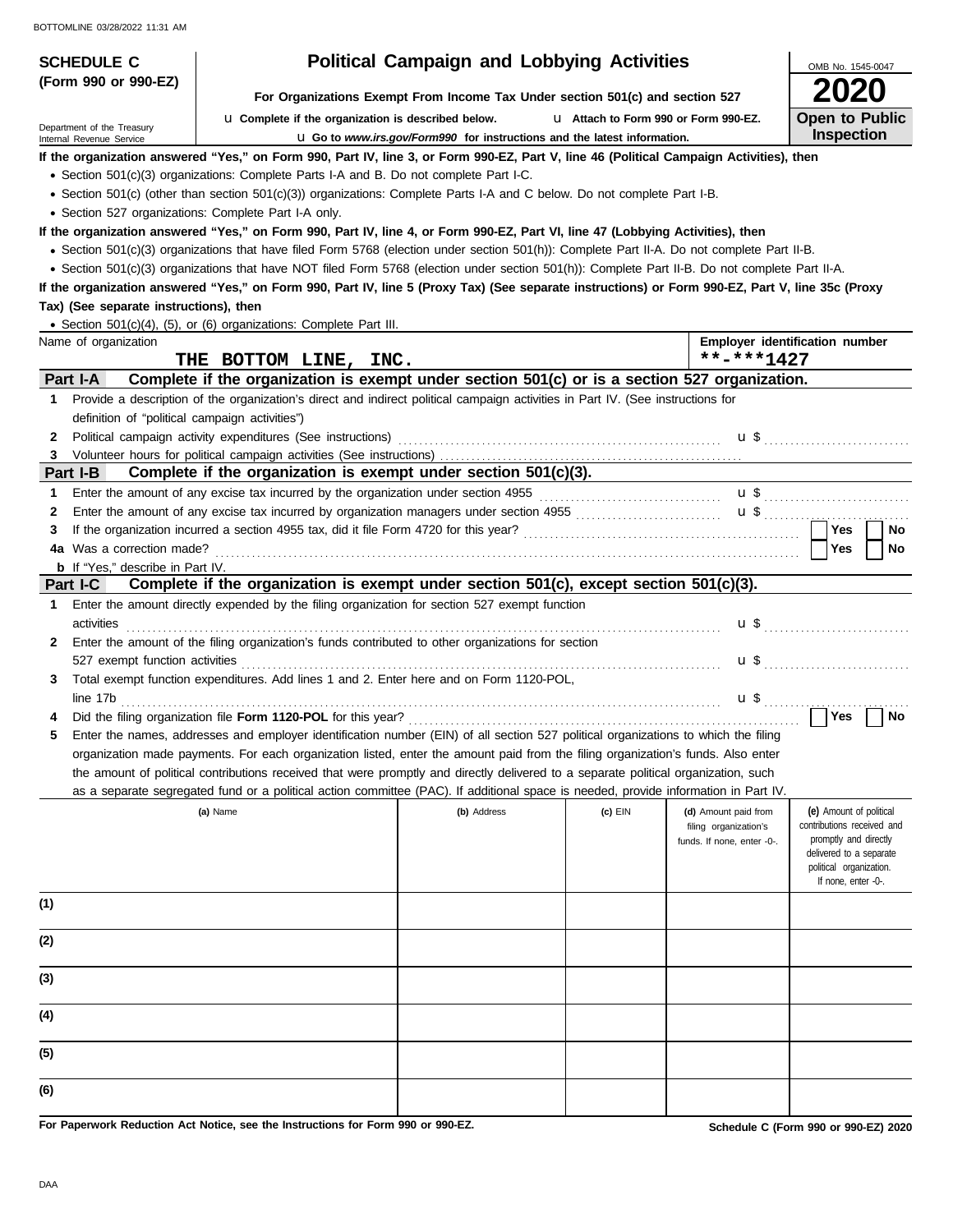|   | Schedule C (Form 990 or 990-EZ) 2020 THE BOTTOM LINE, INC.                                                |                                                                                                                     | **-***1427 | Page 2 |  |  |  |  |
|---|-----------------------------------------------------------------------------------------------------------|---------------------------------------------------------------------------------------------------------------------|------------|--------|--|--|--|--|
|   | Part II-A                                                                                                 | Complete if the organization is exempt under section 501(c)(3) and filed Form 5768 (election under                  |            |        |  |  |  |  |
|   | section 501(h)).                                                                                          |                                                                                                                     |            |        |  |  |  |  |
|   | A Check $\mathbf{u}$                                                                                      | if the filing organization belongs to an affiliated group (and list in Part IV each affiliated group member's name, |            |        |  |  |  |  |
|   |                                                                                                           | address, EIN, expenses, and share of excess lobbying expenditures).                                                 |            |        |  |  |  |  |
| в | if the filing organization checked box A and "limited control" provisions apply.<br>Check<br>$\mathbf{u}$ |                                                                                                                     |            |        |  |  |  |  |
|   | <b>Limits on Lobbying Expenditures</b><br>(b) Affiliated<br>(a) Filing                                    |                                                                                                                     |            |        |  |  |  |  |
|   | (The term "expenditures" means amounts paid or incurred.)<br>organization's totals<br>group totals        |                                                                                                                     |            |        |  |  |  |  |
|   |                                                                                                           |                                                                                                                     |            |        |  |  |  |  |
|   | <b>b</b> Total lobbying expenditures to influence a legislative body (direct lobbying)                    |                                                                                                                     |            |        |  |  |  |  |
|   |                                                                                                           |                                                                                                                     |            |        |  |  |  |  |
|   | Other exempt purpose expenditures                                                                         |                                                                                                                     |            |        |  |  |  |  |
|   |                                                                                                           |                                                                                                                     |            |        |  |  |  |  |
|   | f Lobbying nontaxable amount. Enter the amount from the following table in both                           |                                                                                                                     |            |        |  |  |  |  |
|   | columns.                                                                                                  |                                                                                                                     |            |        |  |  |  |  |
|   | If the amount on line 1e, column (a) or (b) is:                                                           | The lobbying nontaxable amount is:                                                                                  |            |        |  |  |  |  |
|   | Not over \$500,000                                                                                        | 20% of the amount on line 1e.                                                                                       |            |        |  |  |  |  |
|   | Over \$500,000 but not over \$1,000,000                                                                   | \$100,000 plus 15% of the excess over \$500,000.                                                                    |            |        |  |  |  |  |
|   | Over \$1,000,000 but not over \$1,500,000                                                                 | \$175,000 plus 10% of the excess over \$1,000,000.                                                                  |            |        |  |  |  |  |
|   | Over \$1,500,000 but not over \$17,000,000                                                                | \$225,000 plus 5% of the excess over \$1,500,000.                                                                   |            |        |  |  |  |  |
|   | Over \$17,000,000                                                                                         | \$1,000,000.                                                                                                        |            |        |  |  |  |  |
|   | a                                                                                                         |                                                                                                                     |            |        |  |  |  |  |
|   | h Subtract line 1g from line 1a. If zero or less, enter -0-                                               |                                                                                                                     |            |        |  |  |  |  |
|   | <i>i</i> Subtract line 1f from line 1c. If zero or less, enter -0-                                        |                                                                                                                     |            |        |  |  |  |  |
|   | If there is an amount other than zero on either line 1h or line 1i, did the organization file Form 4720   |                                                                                                                     |            |        |  |  |  |  |

reporting section 4911 tax for this year? . . . . . . . . . . . . . . . . . . . . . . . . . . . . . . . . . . . . . . . . . . . . . . . . . . . . . . . . . . . . . . . . . . . . . . . . . . . . . . . . . . . . . . . . . . . . . . . . **Yes No**

**4-Year Averaging Period Under Section 501(h)**

#### **(Some organizations that made a section 501(h) election do not have to complete all of the five columns below. See the separate instructions for lines 2a through 2f.)**

| Lobbying Expenditures During 4-Year Averaging Period                                   |          |          |            |            |           |  |  |
|----------------------------------------------------------------------------------------|----------|----------|------------|------------|-----------|--|--|
| Calendar year (or fiscal year<br>beginning in)                                         | (a) 2017 | (b) 2018 | $(c)$ 2019 | $(d)$ 2020 | (e) Total |  |  |
| 2a Lobbying nontaxable amount                                                          |          |          |            |            |           |  |  |
| <b>b</b> Lobbying ceiling amount<br>$(150\% \text{ of line } 2a, \text{ column } (e))$ |          |          |            |            |           |  |  |
| c Total lobbying expenditures                                                          |          |          |            |            |           |  |  |
| <b>d</b> Grassroots nontaxable amount                                                  |          |          |            |            |           |  |  |
| e Grassroots ceiling amount<br>$(150\% \text{ of line } 2d, \text{ column } (e))$      |          |          |            |            |           |  |  |
| f Grassroots lobbying expenditures                                                     |          |          |            |            |           |  |  |

**Schedule C (Form 990 or 990-EZ) 2020**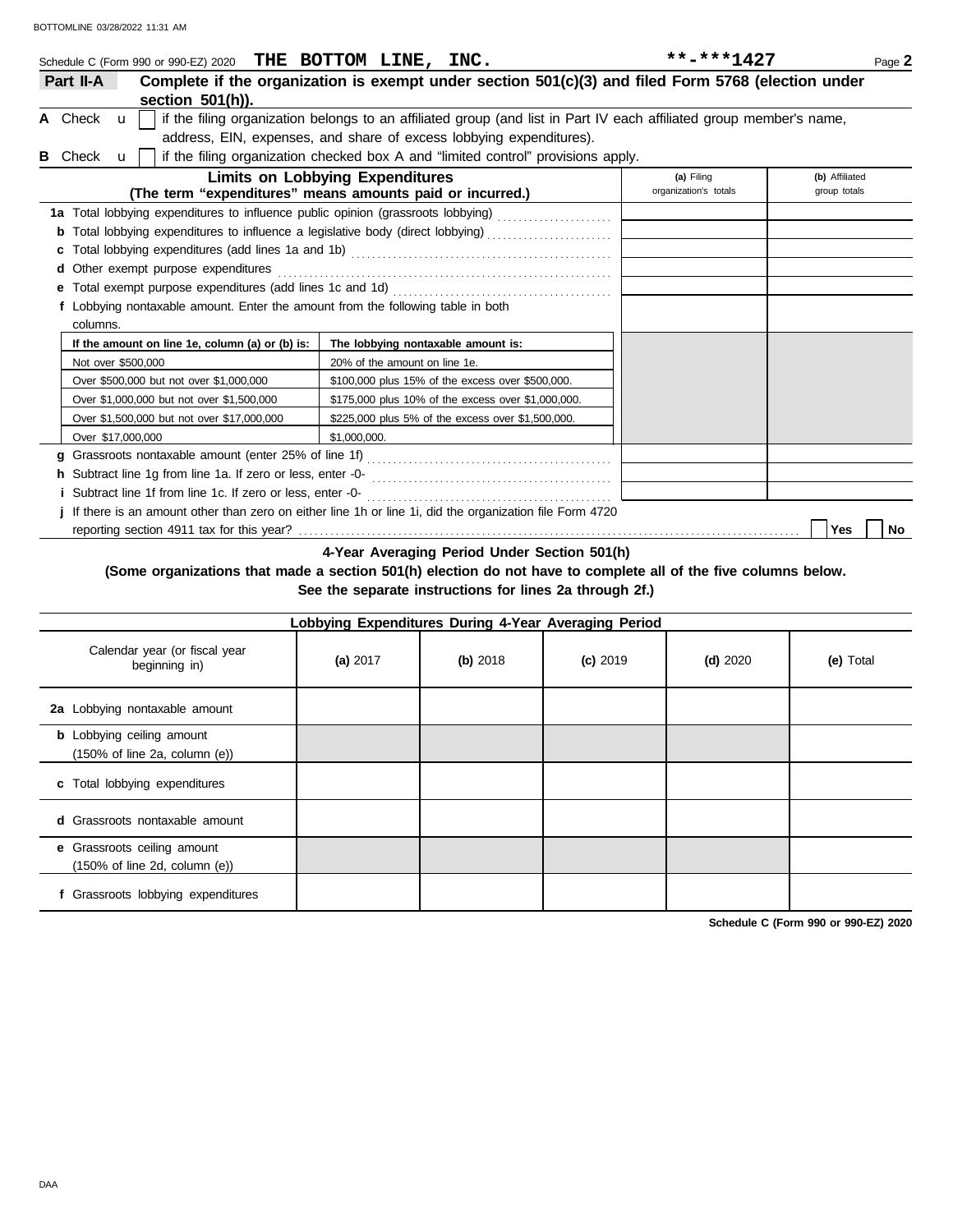|   | Schedule C (Form 990 or 990-EZ) 2020 THE BOTTOM $LINE$ , INC.                                                                                         | **-***1427  |             |                |     | Page 3 |
|---|-------------------------------------------------------------------------------------------------------------------------------------------------------|-------------|-------------|----------------|-----|--------|
|   | Complete if the organization is exempt under section 501(c)(3) and has NOT filed Form 5768<br>Part II-B                                               |             |             |                |     |        |
|   | (election under section 501(h)).                                                                                                                      |             |             |                |     |        |
|   | For each "Yes," response on lines 1a through 1i below, provide in Part IV a detailed                                                                  |             | (a)         | (b)            |     |        |
|   | description of the lobbying activity.                                                                                                                 | Yes         | No          | Amount         |     |        |
|   | During the year, did the filing organization attempt to influence foreign, national, state, or local                                                  |             |             |                |     |        |
|   | legislation, including any attempt to influence public opinion on a legislative matter or                                                             |             |             |                |     |        |
|   | referendum, through the use of:                                                                                                                       |             |             |                |     |        |
|   | a Volunteers?                                                                                                                                         |             | X           |                |     |        |
|   | <b>b</b> Paid staff or management (include compensation in expenses reported on lines 1c through 1i)?                                                 |             | X           |                |     |        |
|   | c Media advertisements?                                                                                                                               |             | $\mathbf x$ |                |     |        |
|   |                                                                                                                                                       |             | $\mathbf x$ |                |     |        |
|   | e Publications, or published or broadcast statements?                                                                                                 |             | $\mathbf x$ |                |     |        |
|   | f Grants to other organizations for lobbying purposes?                                                                                                |             | $\mathbf x$ |                |     |        |
|   |                                                                                                                                                       |             | $\mathbf x$ |                |     |        |
|   | h Rallies, demonstrations, seminars, conventions, speeches, lectures, or any similar means?                                                           |             | X           |                |     |        |
|   | <i>i</i> Other activities?                                                                                                                            | $\mathbf x$ |             |                |     | 29,400 |
|   | j Total. Add lines 1c through 1i                                                                                                                      |             |             |                |     | 29,400 |
|   | 2a Did the activities in line 1 cause the organization to be not described in section 501(c)(3)?                                                      |             | X           |                |     |        |
|   | <b>b</b> If "Yes," enter the amount of any tax incurred under section 4912                                                                            |             |             |                |     |        |
|   | c If "Yes," enter the amount of any tax incurred by organization managers under section 4912                                                          |             |             |                |     |        |
|   |                                                                                                                                                       |             |             |                |     |        |
|   | Complete if the organization is exempt under section 501(c)(4), section 501(c)(5), or section<br>Part III-A                                           |             |             |                |     |        |
|   | $501(c)(6)$ .                                                                                                                                         |             |             |                |     |        |
|   |                                                                                                                                                       |             |             |                | Yes | No     |
| 1 | Were substantially all (90% or more) dues received nondeductible by members?                                                                          |             |             | 1              |     |        |
| 2 | Did the organization make only in-house lobbying expenditures of \$2,000 or less?                                                                     |             |             | $\overline{2}$ |     |        |
| З | Did the organization agree to carry over lobbying and political campaign activity expenditures from the prior year?                                   |             |             | 3              |     |        |
|   | Complete if the organization is exempt under section 501(c)(4), section 501(c)(5), or section<br>Part III-B                                           |             |             |                |     |        |
|   | 501(c)(6) and if either (a) BOTH Part III-A, lines 1 and 2, are answered "No" OR (b) Part III-A, line 3, is                                           |             |             |                |     |        |
|   | answered "Yes."                                                                                                                                       |             |             |                |     |        |
| 1 | Dues, assessments and similar amounts from members                                                                                                    |             | 1           |                |     |        |
| 2 | Section 162(e) nondeductible lobbying and political expenditures (do not include amounts of                                                           |             |             |                |     |        |
|   | political expenses for which the section 527(f) tax was paid).                                                                                        |             |             |                |     |        |
|   | <b>a</b> Current year                                                                                                                                 |             | 2a          |                |     |        |
|   | <b>b</b> Carryover from last year <i>manual content content content of the carryover from last year</i>                                               |             | 2b          |                |     |        |
| c | Total                                                                                                                                                 |             | 2c          |                |     |        |
| 3 | Aggregate amount reported in section $6033(e)(1)(A)$ notices of nondeductible section $162(e)$ dues                                                   |             | 3           |                |     |        |
| 4 | If notices were sent and the amount on line 2c exceeds the amount on line 3, what portion of the                                                      |             |             |                |     |        |
|   | excess does the organization agree to carryover to the reasonable estimate of nondeductible lobbying                                                  |             |             |                |     |        |
|   | and political expenditure next year?                                                                                                                  |             | 4           |                |     |        |
| 5 |                                                                                                                                                       |             | 5           |                |     |        |
|   | <b>Part IV</b><br>Supplemental Information                                                                                                            |             |             |                |     |        |
|   | Provide the descriptions required for Part I-A, line 1; Part I-B, line 4; Part I-C, line 5; Part II-A (affiliated group list); Part II-A, lines 1 and |             |             |                |     |        |
|   | 2 (See instructions); and Part II-B, line 1. Also, complete this part for any additional information.                                                 |             |             |                |     |        |
|   |                                                                                                                                                       |             |             |                |     |        |
|   | Schedule C, Part II-B, Line 1                                                                                                                         |             |             |                |     |        |
|   |                                                                                                                                                       |             |             |                |     |        |
|   | THE ORGANIZATION WORKS WITH A LOBBYIST TO HELP ENGAGE WITH MASSACHUSETTS                                                                              |             |             |                |     |        |
|   |                                                                                                                                                       |             |             |                |     |        |
|   | STATE LEGISLATORS IN SUPPORT OF A \$150,000 LINE ITEM IN THE STATE BUDGET                                                                             |             |             |                |     |        |
|   |                                                                                                                                                       |             |             |                |     |        |
|   | SUPPORTING COLLEGE AND CAREER READINESS ACTIVITIES.                                                                                                   |             |             |                |     |        |
|   |                                                                                                                                                       |             |             |                |     |        |
|   |                                                                                                                                                       |             |             |                |     |        |
|   |                                                                                                                                                       |             |             |                |     |        |
|   |                                                                                                                                                       |             |             |                |     |        |
|   |                                                                                                                                                       |             |             |                |     |        |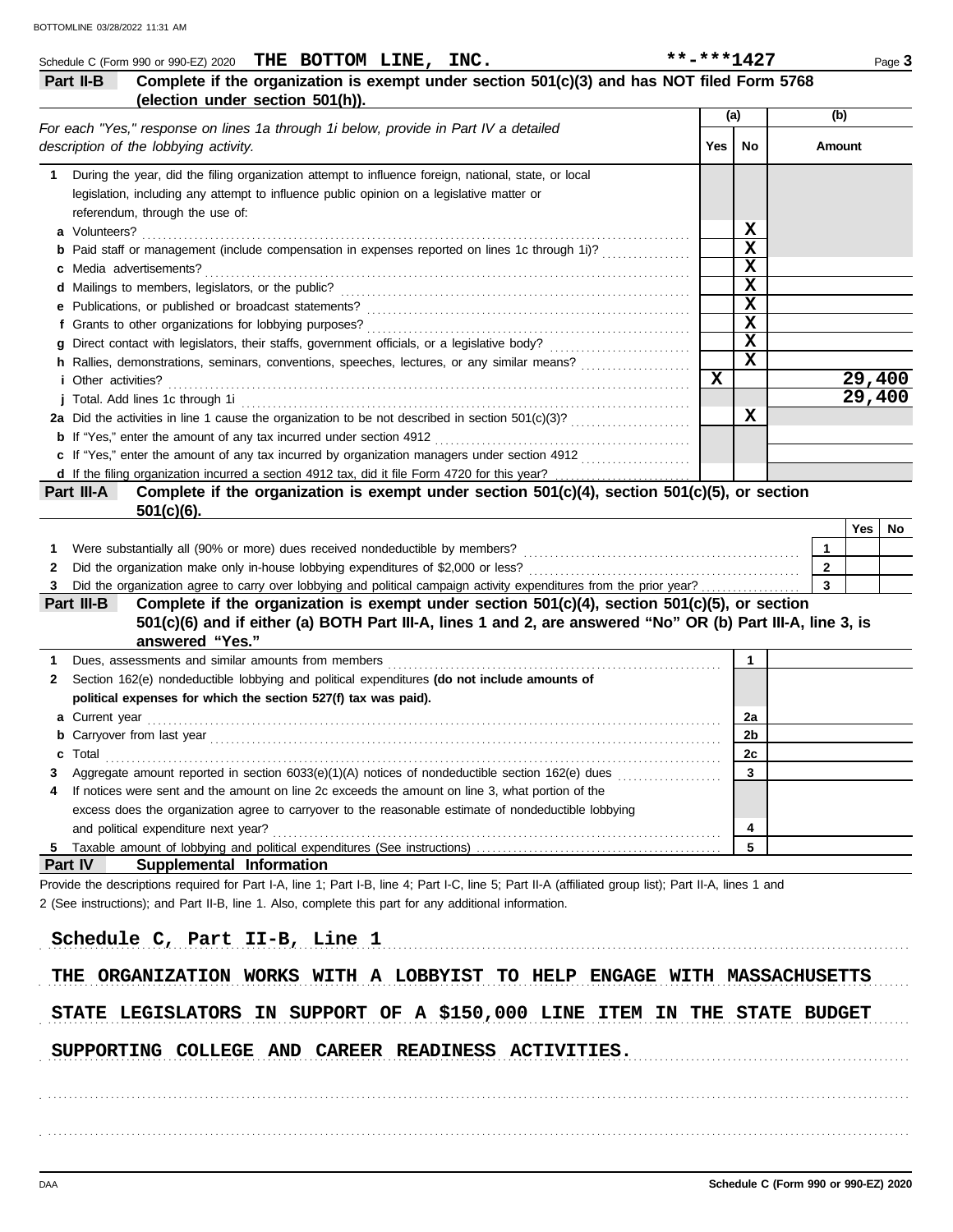|         | Schedule C (Form 990 or 990-EZ) 2020 |  | THE BOTTOM LINE, INC. |  | **-***1427 | Page 4 |
|---------|--------------------------------------|--|-----------------------|--|------------|--------|
| Part IV | Supplemental Information (continued) |  |                       |  |            |        |
|         |                                      |  |                       |  |            |        |
|         |                                      |  |                       |  |            |        |
|         |                                      |  |                       |  |            |        |
|         |                                      |  |                       |  |            |        |
|         |                                      |  |                       |  |            |        |
|         |                                      |  |                       |  |            |        |
|         |                                      |  |                       |  |            |        |
|         |                                      |  |                       |  |            |        |
|         |                                      |  |                       |  |            |        |
|         |                                      |  |                       |  |            |        |
|         |                                      |  |                       |  |            |        |
|         |                                      |  |                       |  |            |        |
|         |                                      |  |                       |  |            |        |
|         |                                      |  |                       |  |            |        |
|         |                                      |  |                       |  |            |        |
|         |                                      |  |                       |  |            |        |
|         |                                      |  |                       |  |            |        |
|         |                                      |  |                       |  |            |        |
|         |                                      |  |                       |  |            |        |
|         |                                      |  |                       |  |            |        |
|         |                                      |  |                       |  |            |        |
|         |                                      |  |                       |  |            |        |
|         |                                      |  |                       |  |            |        |
|         |                                      |  |                       |  |            |        |
|         |                                      |  |                       |  |            |        |
|         |                                      |  |                       |  |            |        |
|         |                                      |  |                       |  |            |        |
|         |                                      |  |                       |  |            |        |
|         |                                      |  |                       |  |            |        |
|         |                                      |  |                       |  |            |        |
|         |                                      |  |                       |  |            |        |
|         |                                      |  |                       |  |            |        |
|         |                                      |  |                       |  |            |        |
|         |                                      |  |                       |  |            |        |
|         |                                      |  |                       |  |            |        |
|         |                                      |  |                       |  |            |        |
|         |                                      |  |                       |  |            |        |
|         |                                      |  |                       |  |            |        |
|         |                                      |  |                       |  |            |        |
|         |                                      |  |                       |  |            |        |
|         |                                      |  |                       |  |            |        |
|         |                                      |  |                       |  |            |        |
|         |                                      |  |                       |  |            |        |
|         |                                      |  |                       |  |            |        |
|         |                                      |  |                       |  |            |        |
|         |                                      |  |                       |  |            |        |
|         |                                      |  |                       |  |            |        |
|         |                                      |  |                       |  |            |        |
|         |                                      |  |                       |  |            |        |
|         |                                      |  |                       |  |            |        |
|         |                                      |  |                       |  |            |        |
|         |                                      |  |                       |  |            |        |
|         |                                      |  |                       |  |            |        |
|         |                                      |  |                       |  |            |        |
|         |                                      |  |                       |  |            |        |
|         |                                      |  |                       |  |            |        |
|         |                                      |  |                       |  |            |        |
|         |                                      |  |                       |  |            |        |

\*\*-\*\*\*1427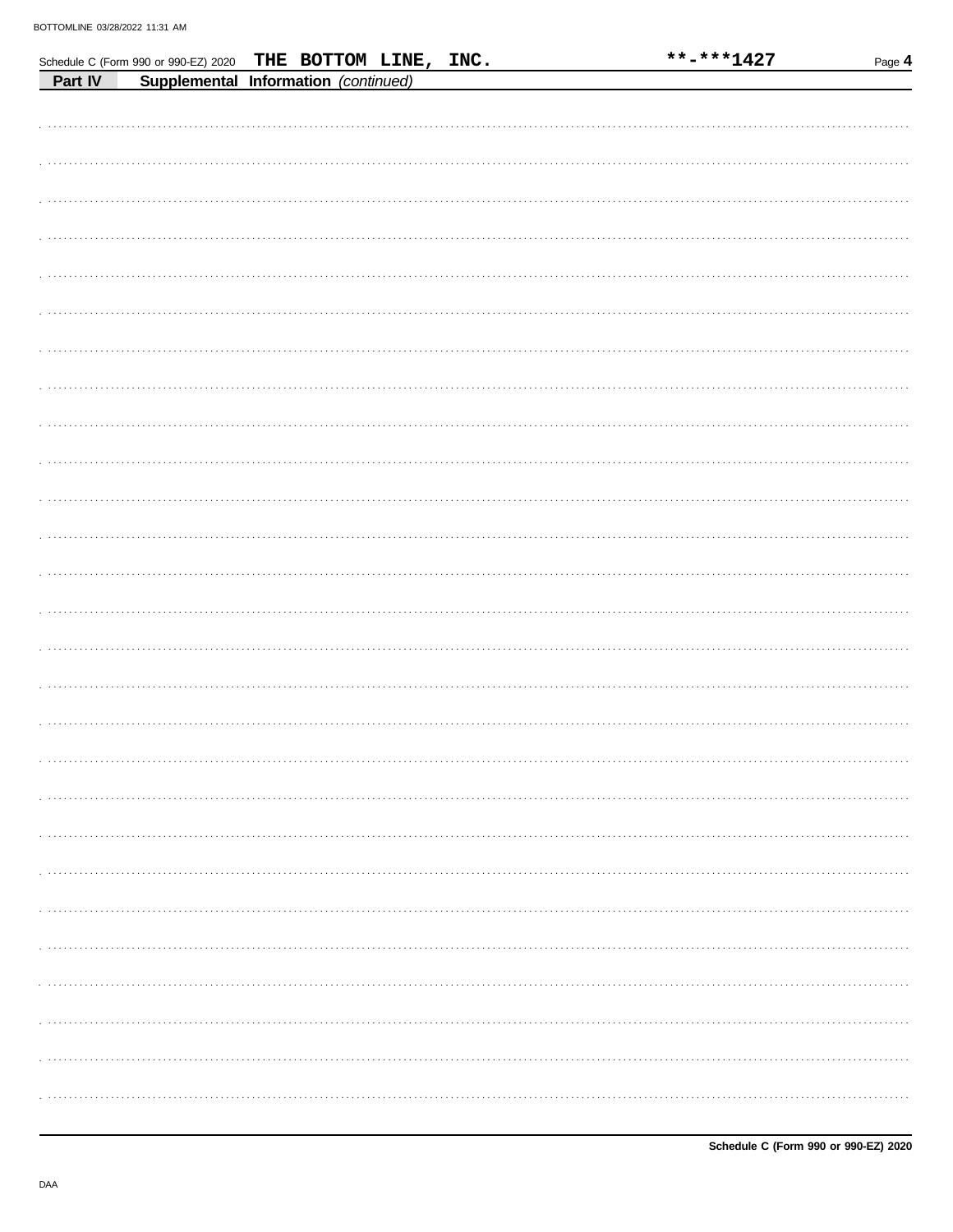**(Form 990)**

Department of the Treasury Internal Revenue Service

## **SCHEDULE D Supplemental Financial Statements**

**Part IV, line 6, 7, 8, 9, 10, 11a, 11b, 11c, 11d, 11e, 11f, 12a, or 12b.** u **Complete if the organization answered "Yes" on Form 990,**

u **Attach to Form 990.** 

u **Go to** *www.irs.gov/Form990* **for instructions and the latest information.**

**Inspection**

**2020**

**Open to Public**

OMB No. 1545-0047

|              | Name of the organization                                                                                                                                                              |                                                    |    | Employer identification number  |
|--------------|---------------------------------------------------------------------------------------------------------------------------------------------------------------------------------------|----------------------------------------------------|----|---------------------------------|
|              | THE BOTTOM LINE, INC.                                                                                                                                                                 |                                                    |    | **-***1427                      |
|              | Organizations Maintaining Donor Advised Funds or Other Similar Funds or Accounts.<br>Part I                                                                                           |                                                    |    |                                 |
|              | Complete if the organization answered "Yes" on Form 990, Part IV, line 6.                                                                                                             |                                                    |    |                                 |
|              |                                                                                                                                                                                       | (a) Donor advised funds                            |    | (b) Funds and other accounts    |
| 1            | Total number at end of year                                                                                                                                                           |                                                    |    |                                 |
| 2            | Aggregate value of contributions to (during year) [1] [1] [1] [1] [1] Aggregate value of contributions to (during year)                                                               |                                                    |    |                                 |
| 3            | Aggregate value of grants from (during year)                                                                                                                                          |                                                    |    |                                 |
| 4            |                                                                                                                                                                                       |                                                    |    |                                 |
| 5            | Did the organization inform all donors and donor advisors in writing that the assets held in donor advised                                                                            |                                                    |    |                                 |
|              |                                                                                                                                                                                       |                                                    |    | Yes<br>No                       |
| 6            | Did the organization inform all grantees, donors, and donor advisors in writing that grant funds can be used                                                                          |                                                    |    |                                 |
|              | only for charitable purposes and not for the benefit of the donor or donor advisor, or for any other purpose                                                                          |                                                    |    | Yes                             |
|              | conferring impermissible private benefit?<br>Part II<br><b>Conservation Easements.</b>                                                                                                |                                                    |    | No                              |
|              | Complete if the organization answered "Yes" on Form 990, Part IV, line 7.                                                                                                             |                                                    |    |                                 |
| 1            | Purpose(s) of conservation easements held by the organization (check all that apply).                                                                                                 |                                                    |    |                                 |
|              | Preservation of land for public use (for example, recreation or education)                                                                                                            | Preservation of a historically important land area |    |                                 |
|              | Protection of natural habitat                                                                                                                                                         | Preservation of a certified historic structure     |    |                                 |
|              | Preservation of open space                                                                                                                                                            |                                                    |    |                                 |
| $\mathbf{2}$ | Complete lines 2a through 2d if the organization held a qualified conservation contribution in the form of a conservation                                                             |                                                    |    |                                 |
|              | easement on the last day of the tax year.                                                                                                                                             |                                                    |    | Held at the End of the Tax Year |
| а            |                                                                                                                                                                                       |                                                    | 2a |                                 |
| b            |                                                                                                                                                                                       |                                                    | 2b |                                 |
| с            | Number of conservation easements on a certified historic structure included in (a) [[[[[[[[[[[[[[[[[[[[[[[[[]]]]]]]                                                                   |                                                    | 2c |                                 |
| d            | Number of conservation easements included in (c) acquired after 7/25/06, and not on a                                                                                                 |                                                    |    |                                 |
|              | historic structure listed in the National Register                                                                                                                                    |                                                    | 2d |                                 |
| 3            | Number of conservation easements modified, transferred, released, extinguished, or terminated by the organization during the                                                          |                                                    |    |                                 |
|              | tax year $\mathbf u$                                                                                                                                                                  |                                                    |    |                                 |
|              | Number of states where property subject to conservation easement is located <b>u</b>                                                                                                  |                                                    |    |                                 |
| 5            | Does the organization have a written policy regarding the periodic monitoring, inspection, handling of                                                                                |                                                    |    |                                 |
|              |                                                                                                                                                                                       |                                                    |    | <b>No</b><br>Yes                |
| 6            | Staff and volunteer hours devoted to monitoring, inspecting, handling of violations, and enforcing conservation easements during the year                                             |                                                    |    |                                 |
|              | u <sub></sub>                                                                                                                                                                         |                                                    |    |                                 |
| 7            | Amount of expenses incurred in monitoring, inspecting, handling of violations, and enforcing conservation easements during the year                                                   |                                                    |    |                                 |
|              | $\mathbf{u}$                                                                                                                                                                          |                                                    |    |                                 |
| 8            | Does each conservation easement reported on line 2(d) above satisfy the requirements of section 170(h)(4)(B)(i)                                                                       |                                                    |    |                                 |
|              |                                                                                                                                                                                       |                                                    |    | No<br>Yes                       |
| 9            | In Part XIII, describe how the organization reports conservation easements in its revenue and expense statement and                                                                   |                                                    |    |                                 |
|              | balance sheet, and include, if applicable, the text of the footnote to the organization's financial statements that describes the                                                     |                                                    |    |                                 |
|              | organization's accounting for conservation easements.                                                                                                                                 |                                                    |    |                                 |
|              | Organizations Maintaining Collections of Art, Historical Treasures, or Other Similar Assets.<br>Part III<br>Complete if the organization answered "Yes" on Form 990, Part IV, line 8. |                                                    |    |                                 |
|              | 1a If the organization elected, as permitted under FASB ASC 958, not to report in its revenue statement and balance sheet works                                                       |                                                    |    |                                 |
|              | of art, historical treasures, or other similar assets held for public exhibition, education, or research in furtherance of public                                                     |                                                    |    |                                 |
|              | service, provide in Part XIII the text of the footnote to its financial statements that describes these items.                                                                        |                                                    |    |                                 |
|              | <b>b</b> If the organization elected, as permitted under FASB ASC 958, to report in its revenue statement and balance sheet works of                                                  |                                                    |    |                                 |
|              | art, historical treasures, or other similar assets held for public exhibition, education, or research in furtherance of public service,                                               |                                                    |    |                                 |
|              | provide the following amounts relating to these items:                                                                                                                                |                                                    |    |                                 |
|              |                                                                                                                                                                                       |                                                    |    | $\mathbf{u}$ \$                 |
|              | (ii) Assets included in Form 990, Part X                                                                                                                                              |                                                    |    |                                 |
| 2            | If the organization received or held works of art, historical treasures, or other similar assets for financial gain, provide the                                                      |                                                    |    |                                 |
|              | following amounts required to be reported under FASB ASC 958 relating to these items:                                                                                                 |                                                    |    |                                 |
|              | a Revenue included on Form 990, Part VIII, line 1                                                                                                                                     |                                                    |    | u \$                            |

<u>u \$</u>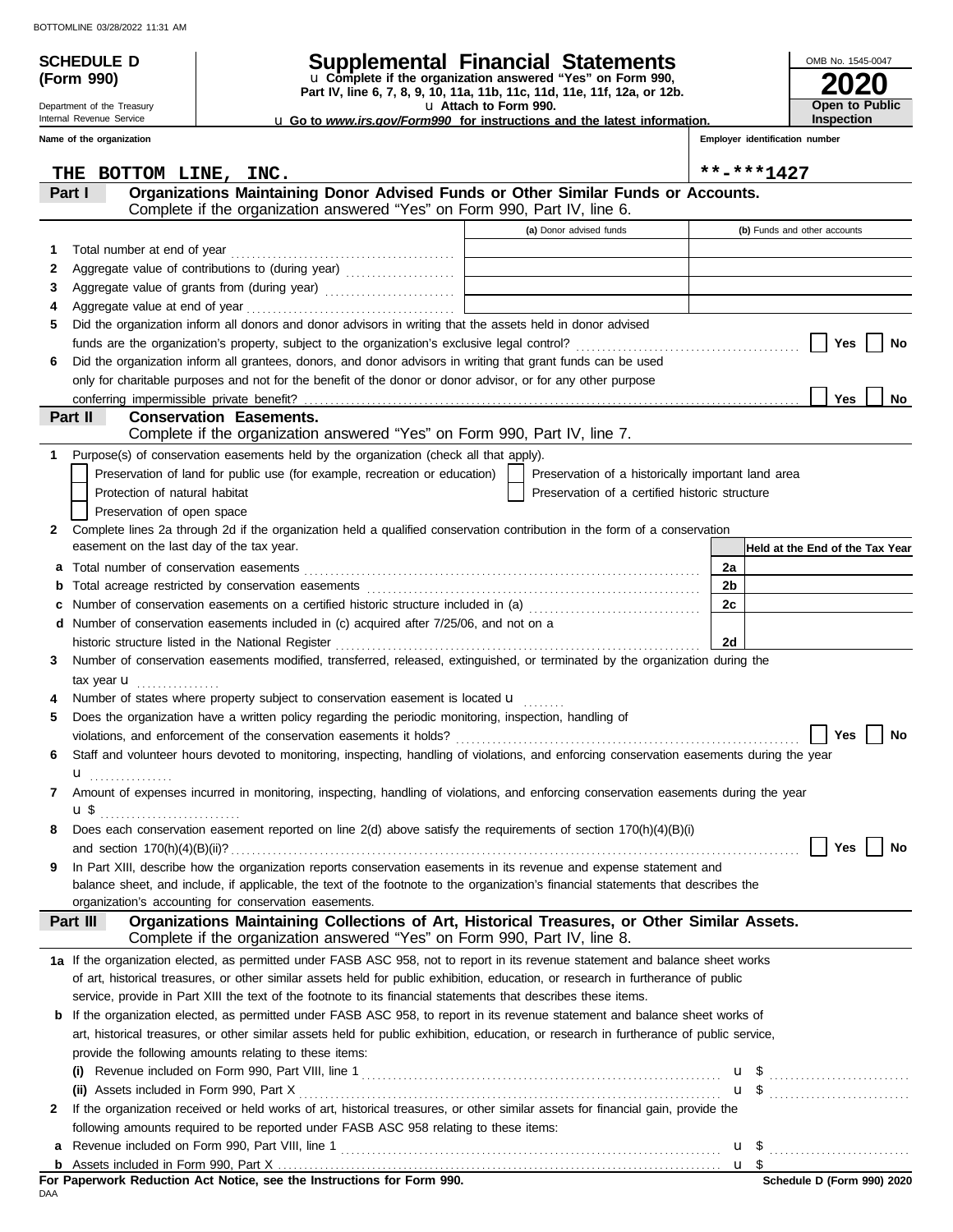|   | Schedule D (Form 990) 2020 THE BOTTOM LINE, INC.                                                                                                                                                                                     |                         |                          |                         | **-***1427      |                      |                | Page 2              |
|---|--------------------------------------------------------------------------------------------------------------------------------------------------------------------------------------------------------------------------------------|-------------------------|--------------------------|-------------------------|-----------------|----------------------|----------------|---------------------|
|   | Organizations Maintaining Collections of Art, Historical Treasures, or Other Similar Assets (continued)<br>Part III                                                                                                                  |                         |                          |                         |                 |                      |                |                     |
|   | 3 Using the organization's acquisition, accession, and other records, check any of the following that make significant use of its<br>collection items (check all that apply):                                                        |                         |                          |                         |                 |                      |                |                     |
| a | Public exhibition                                                                                                                                                                                                                    | d                       | Loan or exchange program |                         |                 |                      |                |                     |
| b | Scholarly research                                                                                                                                                                                                                   | е                       |                          |                         |                 |                      |                |                     |
| c | Preservation for future generations                                                                                                                                                                                                  |                         |                          |                         |                 |                      |                |                     |
|   | Provide a description of the organization's collections and explain how they further the organization's exempt purpose in Part                                                                                                       |                         |                          |                         |                 |                      |                |                     |
|   | XIII.                                                                                                                                                                                                                                |                         |                          |                         |                 |                      |                |                     |
| 5 | During the year, did the organization solicit or receive donations of art, historical treasures, or other similar                                                                                                                    |                         |                          |                         |                 |                      |                |                     |
|   |                                                                                                                                                                                                                                      |                         |                          |                         |                 |                      | <b>Yes</b>     | No                  |
|   | <b>Escrow and Custodial Arrangements.</b><br>Part IV                                                                                                                                                                                 |                         |                          |                         |                 |                      |                |                     |
|   | Complete if the organization answered "Yes" on Form 990, Part IV, line 9, or reported an amount on Form                                                                                                                              |                         |                          |                         |                 |                      |                |                     |
|   | 990, Part X, line 21.                                                                                                                                                                                                                |                         |                          |                         |                 |                      |                |                     |
|   | 1a Is the organization an agent, trustee, custodian or other intermediary for contributions or other assets not                                                                                                                      |                         |                          |                         |                 |                      |                |                     |
|   |                                                                                                                                                                                                                                      |                         |                          |                         |                 |                      | Yes            | No                  |
|   | <b>b</b> If "Yes," explain the arrangement in Part XIII and complete the following table:                                                                                                                                            |                         |                          |                         |                 |                      |                |                     |
|   |                                                                                                                                                                                                                                      |                         |                          |                         |                 |                      | Amount         |                     |
|   | c Beginning balance <b>contract to the contract of the set of the contract of the contract of the contract of the contract of the contract of the contract of the contract of the contract of the contract of the contract of th</b> |                         |                          |                         |                 | 1c                   |                |                     |
| d | Additions during the year contains and according to the year contained and year and year and year and year and year and year and year and year and year and year and year and year and year and year and year and year and yea       |                         |                          |                         |                 | 1d                   |                |                     |
| е |                                                                                                                                                                                                                                      |                         |                          |                         |                 | 1е                   |                |                     |
| f | Ending balance <b>constructs</b> and constructs and constructs and constructs and constructs and constructs and constructs and constructs and constructs and constructs and constructs and constructs and constructs and constructs  |                         |                          |                         |                 | 1f                   |                |                     |
|   |                                                                                                                                                                                                                                      |                         |                          |                         |                 |                      | Yes            | No                  |
|   |                                                                                                                                                                                                                                      |                         |                          |                         |                 |                      |                |                     |
|   | <b>Endowment Funds.</b><br>Part V                                                                                                                                                                                                    |                         |                          |                         |                 |                      |                |                     |
|   | Complete if the organization answered "Yes" on Form 990, Part IV, line 10.                                                                                                                                                           |                         |                          |                         |                 |                      |                |                     |
|   |                                                                                                                                                                                                                                      | (a) Current year        | (b) Prior year           | (c) Two years back      |                 | (d) Three years back |                | (e) Four years back |
|   | 1a Beginning of year balance                                                                                                                                                                                                         |                         |                          |                         |                 |                      |                |                     |
|   | <b>b</b> Contributions <b>contributions</b>                                                                                                                                                                                          |                         |                          |                         |                 |                      |                |                     |
|   | c Net investment earnings, gains, and                                                                                                                                                                                                |                         |                          |                         |                 |                      |                |                     |
|   |                                                                                                                                                                                                                                      |                         |                          |                         |                 |                      |                |                     |
|   | d Grants or scholarships                                                                                                                                                                                                             |                         |                          |                         |                 |                      |                |                     |
|   | e Other expenditures for facilities and                                                                                                                                                                                              |                         |                          |                         |                 |                      |                |                     |
|   |                                                                                                                                                                                                                                      |                         |                          |                         |                 |                      |                |                     |
| f | Administrative expenses                                                                                                                                                                                                              |                         |                          |                         |                 |                      |                |                     |
| g | Provide the estimated percentage of the current year end balance (line 1g, column (a)) held as:                                                                                                                                      |                         |                          |                         |                 |                      |                |                     |
| 2 | a Board designated or quasi-endowment u                                                                                                                                                                                              |                         |                          |                         |                 |                      |                |                     |
| b | Permanent endowment <b>u</b> %                                                                                                                                                                                                       |                         |                          |                         |                 |                      |                |                     |
|   | c Term endowment <b>u</b> %                                                                                                                                                                                                          |                         |                          |                         |                 |                      |                |                     |
|   | The percentages on lines 2a, 2b, and 2c should equal 100%.                                                                                                                                                                           |                         |                          |                         |                 |                      |                |                     |
|   | 3a Are there endowment funds not in the possession of the organization that are held and administered for the                                                                                                                        |                         |                          |                         |                 |                      |                |                     |
|   | organization by:                                                                                                                                                                                                                     |                         |                          |                         |                 |                      |                | Yes<br>No           |
|   |                                                                                                                                                                                                                                      |                         |                          |                         |                 |                      | 3a(i)          | X                   |
|   |                                                                                                                                                                                                                                      |                         |                          |                         |                 |                      | 3a(ii)         | х                   |
|   |                                                                                                                                                                                                                                      |                         |                          |                         |                 |                      | 3b             |                     |
|   | Describe in Part XIII the intended uses of the organization's endowment funds.                                                                                                                                                       |                         |                          |                         |                 |                      |                |                     |
|   | Land, Buildings, and Equipment.<br>Part VI                                                                                                                                                                                           |                         |                          |                         |                 |                      |                |                     |
|   | Complete if the organization answered "Yes" on Form 990, Part IV, line 11a. See Form 990, Part X, line 10.                                                                                                                           |                         |                          |                         |                 |                      |                |                     |
|   | Description of property                                                                                                                                                                                                              | (a) Cost or other basis |                          | (b) Cost or other basis | (c) Accumulated |                      | (d) Book value |                     |
|   |                                                                                                                                                                                                                                      | (investment)            |                          | (other)                 | depreciation    |                      |                |                     |
|   |                                                                                                                                                                                                                                      |                         |                          |                         |                 |                      |                |                     |
|   |                                                                                                                                                                                                                                      |                         |                          |                         |                 |                      |                |                     |
|   | c Leasehold improvements                                                                                                                                                                                                             |                         |                          | 424,851                 |                 | 307,845              |                | 117,006             |
| d |                                                                                                                                                                                                                                      |                         |                          | 848,561                 |                 | 750,737              |                | 97,824              |
|   | e Other                                                                                                                                                                                                                              |                         |                          |                         |                 |                      |                |                     |
|   | Total. Add lines 1a through 1e. (Column (d) must equal Form 990, Part X, column (B), line 10c.)                                                                                                                                      |                         |                          |                         |                 | u                    |                | 214,830             |

**Schedule D (Form 990) 2020**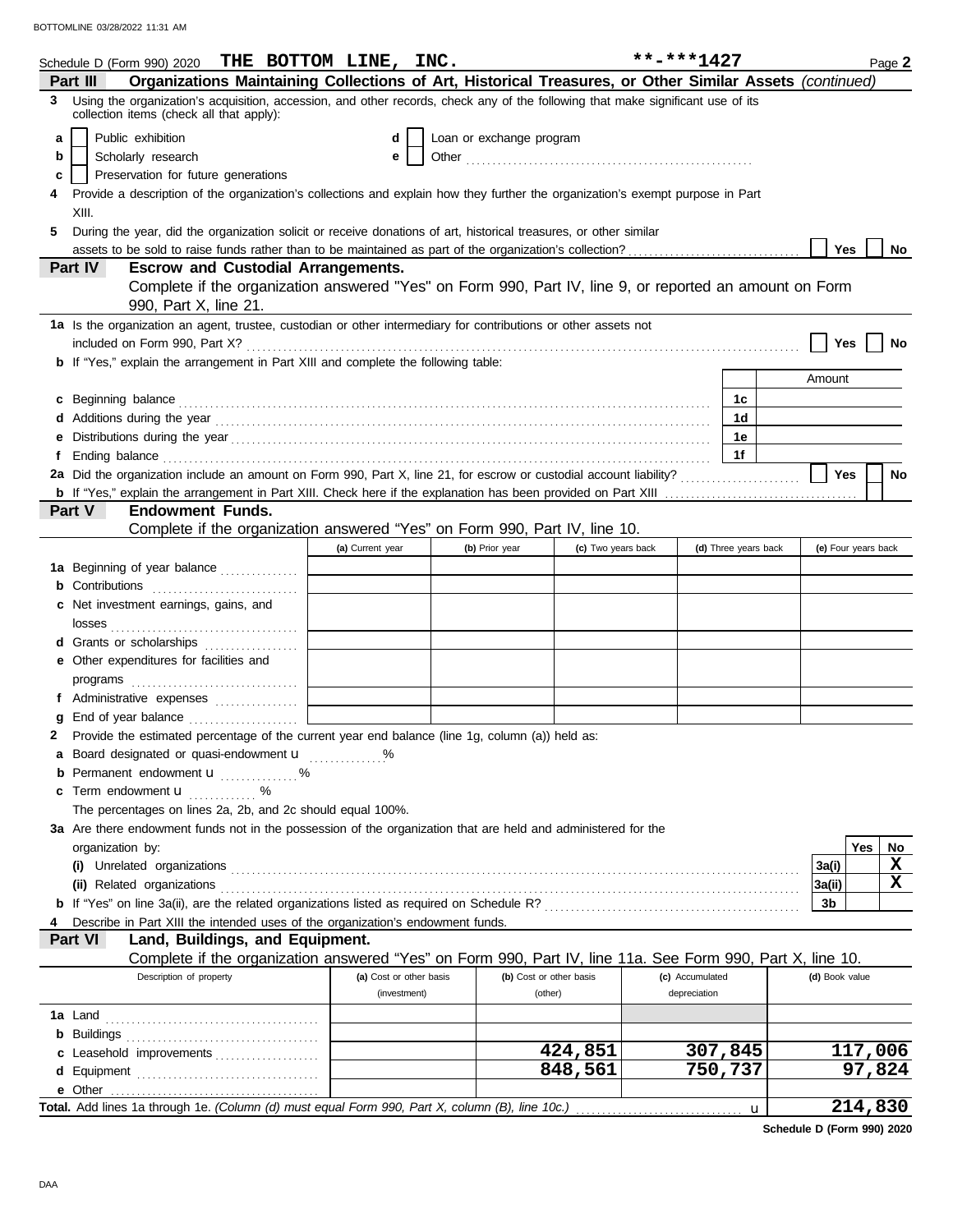| Schedule D (Form 990) 2020 | THE BOTTOM LINE, INC.                                                                                      |                | **-***1427                       | Page 3               |
|----------------------------|------------------------------------------------------------------------------------------------------------|----------------|----------------------------------|----------------------|
| <b>Part VII</b>            | <b>Investments - Other Securities.</b>                                                                     |                |                                  |                      |
|                            | Complete if the organization answered "Yes" on Form 990, Part IV, line 11b. See Form 990, Part X, line 12. |                |                                  |                      |
|                            | (a) Description of security or category                                                                    | (b) Book value | (c) Method of valuation:         |                      |
|                            | (including name of security)                                                                               |                | Cost or end-of-year market value |                      |
|                            |                                                                                                            |                |                                  |                      |
|                            | (2) Closely held equity interests                                                                          |                |                                  |                      |
|                            | $(3)$ Other                                                                                                |                |                                  |                      |
| (A)                        |                                                                                                            |                |                                  |                      |
| $\mathbf{B}$               |                                                                                                            |                |                                  |                      |
| (C)                        |                                                                                                            |                |                                  |                      |
| (D)                        |                                                                                                            |                |                                  |                      |
| (E)                        |                                                                                                            |                |                                  |                      |
| (F)                        |                                                                                                            |                |                                  |                      |
| (G)                        |                                                                                                            |                |                                  |                      |
| (H)                        |                                                                                                            |                |                                  |                      |
|                            | Total. (Column (b) must equal Form 990, Part X, col. (B) line 12.)<br>u                                    |                |                                  |                      |
| Part VIII                  | Investments - Program Related.                                                                             |                |                                  |                      |
|                            | Complete if the organization answered "Yes" on Form 990, Part IV, line 11c. See Form 990, Part X, line 13. |                |                                  |                      |
|                            | (a) Description of investment                                                                              | (b) Book value | (c) Method of valuation:         |                      |
|                            |                                                                                                            |                | Cost or end-of-year market value |                      |
| (1)                        |                                                                                                            |                |                                  |                      |
| (2)                        |                                                                                                            |                |                                  |                      |
| (3)                        |                                                                                                            |                |                                  |                      |
| (4)                        |                                                                                                            |                |                                  |                      |
| (5)                        |                                                                                                            |                |                                  |                      |
| (6)                        |                                                                                                            |                |                                  |                      |
| (7)                        |                                                                                                            |                |                                  |                      |
| (8)                        |                                                                                                            |                |                                  |                      |
| (9)                        |                                                                                                            |                |                                  |                      |
|                            | Total. (Column (b) must equal Form 990, Part X, col. (B) line 13.)<br>u                                    |                |                                  |                      |
| Part IX                    | <b>Other Assets.</b>                                                                                       |                |                                  |                      |
|                            | Complete if the organization answered "Yes" on Form 990, Part IV, line 11d. See Form 990, Part X, line 15. |                |                                  |                      |
|                            | (a) Description                                                                                            |                |                                  | (b) Book value       |
| (1)                        |                                                                                                            |                |                                  |                      |
| (2)                        |                                                                                                            |                |                                  |                      |
| (3)                        |                                                                                                            |                |                                  |                      |
| (4)                        |                                                                                                            |                |                                  |                      |
| (5)                        |                                                                                                            |                |                                  |                      |
| (6)                        |                                                                                                            |                |                                  |                      |
| (7)                        |                                                                                                            |                |                                  |                      |
| (8)                        |                                                                                                            |                |                                  |                      |
| (9)                        |                                                                                                            |                |                                  |                      |
|                            | Total. (Column (b) must equal Form 990, Part X, col. (B) line 15.)                                         |                | u                                |                      |
| Part X                     | Other Liabilities.                                                                                         |                |                                  |                      |
|                            | Complete if the organization answered "Yes" on Form 990, Part IV, line 11e or 11f. See Form 990, Part X,   |                |                                  |                      |
|                            | line 25.                                                                                                   |                |                                  |                      |
| 1.                         | (a) Description of liability                                                                               |                |                                  | (b) Book value       |
| (1)                        | Federal income taxes                                                                                       |                |                                  |                      |
| (2)                        | DEFERRED RENT                                                                                              |                |                                  | $\overline{253,775}$ |
| (3)                        |                                                                                                            |                |                                  |                      |
| (4)                        |                                                                                                            |                |                                  |                      |
| (5)                        |                                                                                                            |                |                                  |                      |
| (6)                        |                                                                                                            |                |                                  |                      |
| (7)                        |                                                                                                            |                |                                  |                      |
| (8)                        |                                                                                                            |                |                                  |                      |
| (9)                        |                                                                                                            |                |                                  |                      |
|                            | Total. (Column (b) must equal Form 990, Part X, col. (B) line 25.)                                         |                | u                                | 253,775              |

Liability for uncertain tax positions. In Part XIII, provide the text of the footnote to the organization's financial statements that reports the **2.**

organization's liability for uncertain tax positions under FASB ASC 740. Check here if the text of the footnote has been provided in Part XIII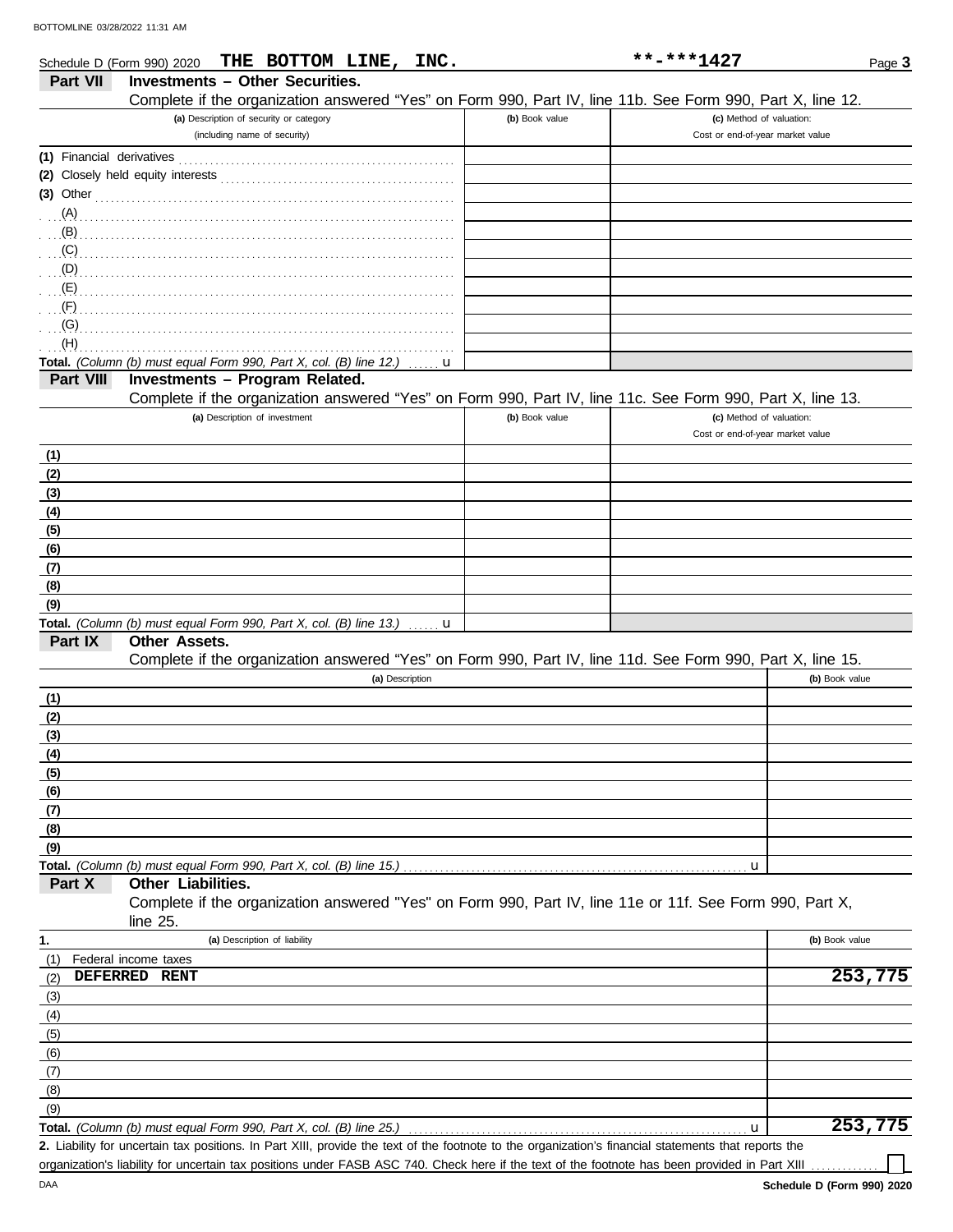| Schedule D (Form 990) 2020 THE BOTTOM LINE, INC.                                                                                                                                                                                    |                | **-***1427   | Page 4     |
|-------------------------------------------------------------------------------------------------------------------------------------------------------------------------------------------------------------------------------------|----------------|--------------|------------|
| Reconciliation of Revenue per Audited Financial Statements With Revenue per Return.<br>Part XI                                                                                                                                      |                |              |            |
| Complete if the organization answered "Yes" on Form 990, Part IV, line 12a.                                                                                                                                                         |                |              |            |
| 1                                                                                                                                                                                                                                   |                | $\mathbf{1}$ | 19,309,420 |
| Amounts included on line 1 but not on Form 990, Part VIII, line 12:<br>2                                                                                                                                                            |                |              |            |
| a                                                                                                                                                                                                                                   | 2a             |              |            |
|                                                                                                                                                                                                                                     | 2 <sub>b</sub> |              |            |
|                                                                                                                                                                                                                                     | 2c             |              |            |
|                                                                                                                                                                                                                                     | <b>2d</b>      |              |            |
| Add lines 2a through 2d [11] All and the contract of the contract of the contract of the contract of the contract of the contract of the contract of the contract of the contract of the contract of the contract of the contr<br>е |                | 2e           |            |
| З                                                                                                                                                                                                                                   |                | $\mathbf{3}$ | 19,309,420 |
| Amounts included on Form 990, Part VIII, line 12, but not on line 1:<br>4                                                                                                                                                           |                |              |            |
|                                                                                                                                                                                                                                     | 4a             |              |            |
|                                                                                                                                                                                                                                     | 4 <sub>b</sub> |              |            |
| c Add lines 4a and 4b                                                                                                                                                                                                               |                | 4с           |            |
| Reconciliation of Expenses per Audited Financial Statements With Expenses per Return.                                                                                                                                               |                | 5            | 19,309,420 |
| Part XII<br>Complete if the organization answered "Yes" on Form 990, Part IV, line 12a.                                                                                                                                             |                |              |            |
| Total expenses and losses per audited financial statements<br>1                                                                                                                                                                     |                | $\mathbf{1}$ | 12,775,404 |
| Amounts included on line 1 but not on Form 990, Part IX, line 25:<br>2                                                                                                                                                              |                |              |            |
|                                                                                                                                                                                                                                     | 2a             |              |            |
| a                                                                                                                                                                                                                                   | 2 <sub>b</sub> |              |            |
|                                                                                                                                                                                                                                     | 2c             |              |            |
|                                                                                                                                                                                                                                     | 2d             |              |            |
| е                                                                                                                                                                                                                                   |                | 2e           |            |
| З                                                                                                                                                                                                                                   |                | 3            | 12,775,404 |
| Amounts included on Form 990, Part IX, line 25, but not on line 1:<br>4                                                                                                                                                             |                |              |            |
|                                                                                                                                                                                                                                     | 4a             |              |            |
|                                                                                                                                                                                                                                     | 4 <sub>b</sub> |              |            |
| c Add lines 4a and 4b (a) and the contract of the state of the state of the state of the state of the state of the state of the state of the state of the state of the state of the state of the state of the state of the sta      |                | 4c           |            |
|                                                                                                                                                                                                                                     |                | 5            | 12,775,404 |
| Part XIII Supplemental Information.                                                                                                                                                                                                 |                |              |            |
| Provide the descriptions required for Part II, lines 3, 5, and 9; Part III, lines 1a and 4; Part IV, lines 1b and 2b; Part V, line 4; Part X, line                                                                                  |                |              |            |
| 2; Part XI, lines 2d and 4b; and Part XII, lines 2d and 4b. Also complete this part to provide any additional information.                                                                                                          |                |              |            |
|                                                                                                                                                                                                                                     |                |              |            |
|                                                                                                                                                                                                                                     |                |              |            |
|                                                                                                                                                                                                                                     |                |              |            |
|                                                                                                                                                                                                                                     |                |              |            |
|                                                                                                                                                                                                                                     |                |              |            |
|                                                                                                                                                                                                                                     |                |              |            |
|                                                                                                                                                                                                                                     |                |              |            |
|                                                                                                                                                                                                                                     |                |              |            |
|                                                                                                                                                                                                                                     |                |              |            |
|                                                                                                                                                                                                                                     |                |              |            |
|                                                                                                                                                                                                                                     |                |              |            |
|                                                                                                                                                                                                                                     |                |              |            |
|                                                                                                                                                                                                                                     |                |              |            |
|                                                                                                                                                                                                                                     |                |              |            |
|                                                                                                                                                                                                                                     |                |              |            |
|                                                                                                                                                                                                                                     |                |              |            |
|                                                                                                                                                                                                                                     |                |              |            |
|                                                                                                                                                                                                                                     |                |              |            |
|                                                                                                                                                                                                                                     |                |              |            |
|                                                                                                                                                                                                                                     |                |              |            |
|                                                                                                                                                                                                                                     |                |              |            |
|                                                                                                                                                                                                                                     |                |              |            |
|                                                                                                                                                                                                                                     |                |              |            |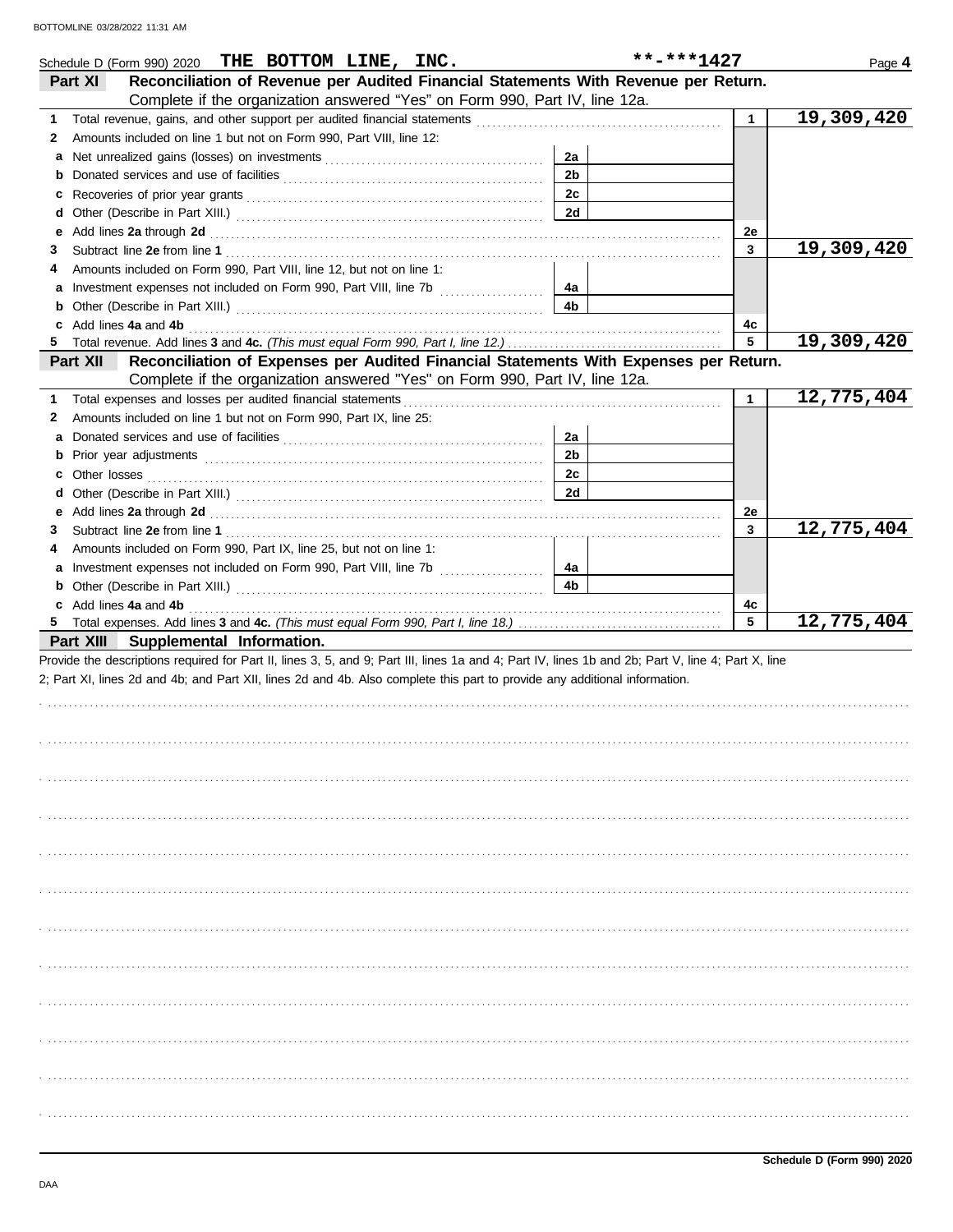|                                                                                                    | **-***1427 | Page 5 |
|----------------------------------------------------------------------------------------------------|------------|--------|
| Schedule D (Form 990) 2020 THE BOTTOM LINE, INC.<br>Part XIII Supplemental Information (continued) |            |        |
|                                                                                                    |            |        |
|                                                                                                    |            |        |
|                                                                                                    |            |        |
|                                                                                                    |            |        |
|                                                                                                    |            |        |
|                                                                                                    |            |        |
|                                                                                                    |            |        |
|                                                                                                    |            |        |
|                                                                                                    |            |        |
|                                                                                                    |            |        |
|                                                                                                    |            |        |
|                                                                                                    |            |        |
|                                                                                                    |            |        |
|                                                                                                    |            |        |
|                                                                                                    |            |        |
|                                                                                                    |            |        |
|                                                                                                    |            |        |
|                                                                                                    |            |        |
|                                                                                                    |            |        |
|                                                                                                    |            |        |
|                                                                                                    |            |        |
|                                                                                                    |            |        |
|                                                                                                    |            |        |
|                                                                                                    |            |        |
|                                                                                                    |            |        |
|                                                                                                    |            |        |
|                                                                                                    |            |        |
|                                                                                                    |            |        |
|                                                                                                    |            |        |
|                                                                                                    |            |        |
|                                                                                                    |            |        |
|                                                                                                    |            |        |
|                                                                                                    |            |        |
|                                                                                                    |            |        |
|                                                                                                    |            |        |
|                                                                                                    |            |        |
|                                                                                                    |            |        |
|                                                                                                    |            |        |
|                                                                                                    |            |        |
|                                                                                                    |            |        |
|                                                                                                    |            |        |
|                                                                                                    |            |        |
|                                                                                                    |            |        |
|                                                                                                    |            | .      |
|                                                                                                    |            |        |
|                                                                                                    |            |        |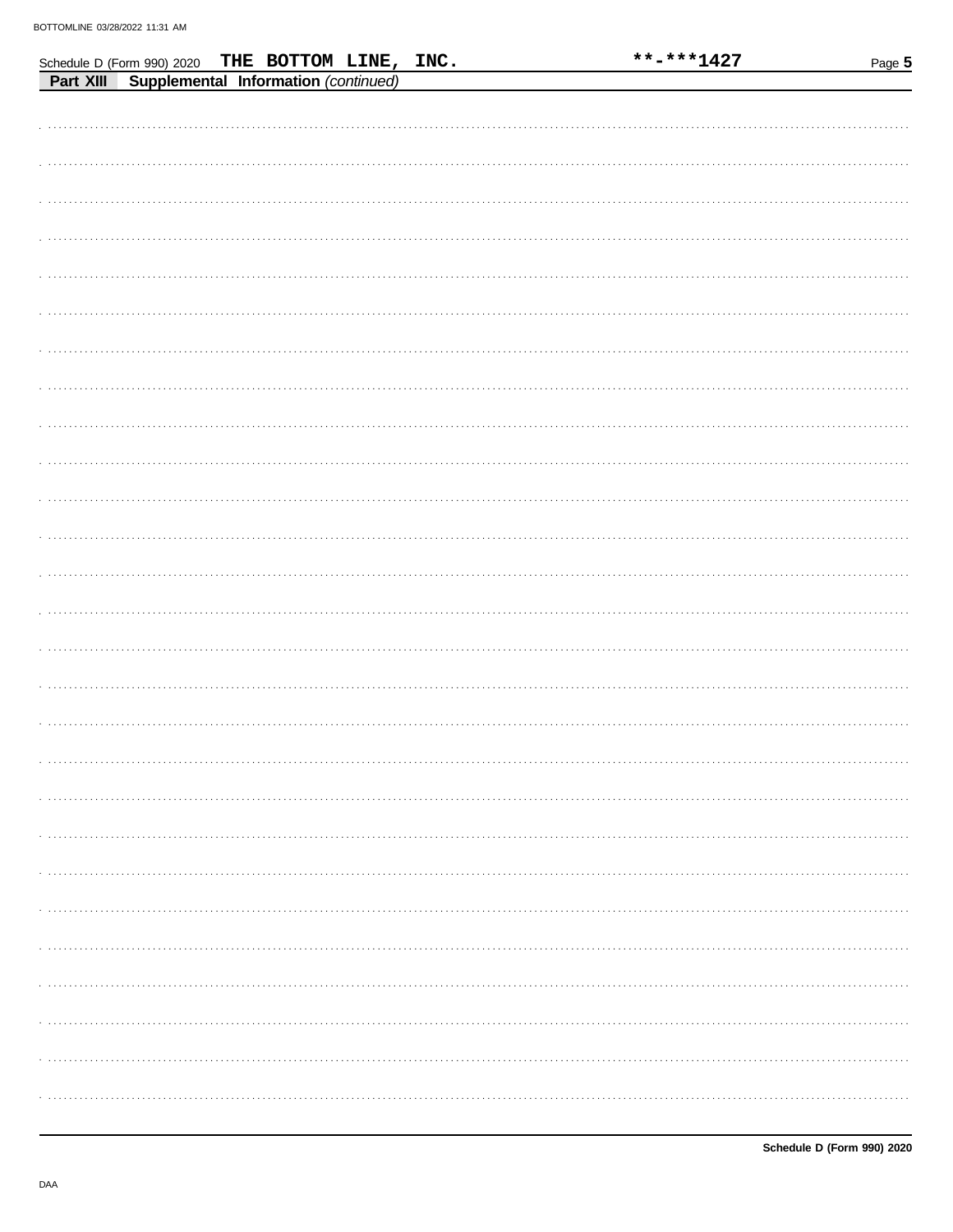| <b>SCHEDULE G</b>                                      | Supplemental Information Regarding Fundraising or Gaming Activities                                                                                                                                                                                     |                                       |                                                        |  |                                                                                                                                                                     |                                        | OMB No. 1545-0047                       |
|--------------------------------------------------------|---------------------------------------------------------------------------------------------------------------------------------------------------------------------------------------------------------------------------------------------------------|---------------------------------------|--------------------------------------------------------|--|---------------------------------------------------------------------------------------------------------------------------------------------------------------------|----------------------------------------|-----------------------------------------|
| (Form 990 or 990-EZ)                                   |                                                                                                                                                                                                                                                         |                                       |                                                        |  | Complete if the organization answered "Yes" on Form 990, Part IV, line 17, 18, or 19, or if the<br>organization entered more than \$15,000 on Form 990-EZ, line 6a. |                                        |                                         |
| Department of the Treasury<br>Internal Revenue Service |                                                                                                                                                                                                                                                         | LI Attach to Form 990 or Form 990-EZ. |                                                        |  | <b>u</b> Go to www.irs.gov/Form990 for instructions and the latest information.                                                                                     |                                        | Open to Public<br>Inspection            |
| Name of the organization                               |                                                                                                                                                                                                                                                         |                                       |                                                        |  |                                                                                                                                                                     | Employer identification number         |                                         |
|                                                        | THE BOTTOM LINE, INC.                                                                                                                                                                                                                                   |                                       |                                                        |  |                                                                                                                                                                     | $***$ -***1427                         |                                         |
| Part I                                                 | Fundraising Activities. Complete if the organization answered "Yes" on Form 990, Part IV, line 17.<br>Form 990-EZ filers are not required to complete this part.                                                                                        |                                       |                                                        |  |                                                                                                                                                                     |                                        |                                         |
| 1                                                      | Indicate whether the organization raised funds through any of the following activities. Check all that apply.                                                                                                                                           |                                       |                                                        |  |                                                                                                                                                                     |                                        |                                         |
| Mail solicitations<br>a                                |                                                                                                                                                                                                                                                         | e                                     |                                                        |  | Solicitation of non-government grants                                                                                                                               |                                        |                                         |
| Internet and email solicitations<br>b                  |                                                                                                                                                                                                                                                         | f                                     |                                                        |  | Solicitation of government grants                                                                                                                                   |                                        |                                         |
| Phone solicitations<br>c                               |                                                                                                                                                                                                                                                         | Special fundraising events<br>q       |                                                        |  |                                                                                                                                                                     |                                        |                                         |
| In-person solicitations<br>d                           |                                                                                                                                                                                                                                                         |                                       |                                                        |  |                                                                                                                                                                     |                                        |                                         |
|                                                        | 2a Did the organization have a written or oral agreement with any individual (including officers, directors, trustees,                                                                                                                                  |                                       |                                                        |  |                                                                                                                                                                     |                                        |                                         |
|                                                        | or key employees listed in Form 990, Part VII) or entity in connection with professional fundraising services?<br>b If "Yes," list the 10 highest paid individuals or entities (fundraisers) pursuant to agreements under which the fundraiser is to be |                                       |                                                        |  |                                                                                                                                                                     |                                        | Yes<br>No                               |
|                                                        | compensated at least \$5,000 by the organization.                                                                                                                                                                                                       |                                       |                                                        |  |                                                                                                                                                                     |                                        |                                         |
|                                                        | (i) Name and address of individual                                                                                                                                                                                                                      |                                       | (iii) Did fund-<br>raiser have                         |  | (iv) Gross receipts                                                                                                                                                 | (v) Amount paid to<br>(or retained by) | (vi) Amount paid to<br>(or retained by) |
|                                                        | or entity (fundraiser)                                                                                                                                                                                                                                  | (ii) Activity                         | custody or<br>control of<br>contributions?<br>Yes   No |  | from activity                                                                                                                                                       | fundraiser listed in                   | organization                            |
|                                                        |                                                                                                                                                                                                                                                         |                                       |                                                        |  |                                                                                                                                                                     | col. (i)                               |                                         |
| 1                                                      |                                                                                                                                                                                                                                                         |                                       |                                                        |  |                                                                                                                                                                     |                                        |                                         |
|                                                        |                                                                                                                                                                                                                                                         |                                       |                                                        |  |                                                                                                                                                                     |                                        |                                         |
| $\mathbf{2}$                                           |                                                                                                                                                                                                                                                         |                                       |                                                        |  |                                                                                                                                                                     |                                        |                                         |
|                                                        |                                                                                                                                                                                                                                                         |                                       |                                                        |  |                                                                                                                                                                     |                                        |                                         |
| 3                                                      |                                                                                                                                                                                                                                                         |                                       |                                                        |  |                                                                                                                                                                     |                                        |                                         |
|                                                        |                                                                                                                                                                                                                                                         |                                       |                                                        |  |                                                                                                                                                                     |                                        |                                         |
|                                                        |                                                                                                                                                                                                                                                         |                                       |                                                        |  |                                                                                                                                                                     |                                        |                                         |
|                                                        |                                                                                                                                                                                                                                                         |                                       |                                                        |  |                                                                                                                                                                     |                                        |                                         |
|                                                        |                                                                                                                                                                                                                                                         |                                       |                                                        |  |                                                                                                                                                                     |                                        |                                         |
| 5                                                      |                                                                                                                                                                                                                                                         |                                       |                                                        |  |                                                                                                                                                                     |                                        |                                         |
|                                                        |                                                                                                                                                                                                                                                         |                                       |                                                        |  |                                                                                                                                                                     |                                        |                                         |
|                                                        |                                                                                                                                                                                                                                                         |                                       |                                                        |  |                                                                                                                                                                     |                                        |                                         |
|                                                        |                                                                                                                                                                                                                                                         |                                       |                                                        |  |                                                                                                                                                                     |                                        |                                         |
|                                                        |                                                                                                                                                                                                                                                         |                                       |                                                        |  |                                                                                                                                                                     |                                        |                                         |
| 7                                                      |                                                                                                                                                                                                                                                         |                                       |                                                        |  |                                                                                                                                                                     |                                        |                                         |
|                                                        |                                                                                                                                                                                                                                                         |                                       |                                                        |  |                                                                                                                                                                     |                                        |                                         |
| 8                                                      |                                                                                                                                                                                                                                                         |                                       |                                                        |  |                                                                                                                                                                     |                                        |                                         |
|                                                        |                                                                                                                                                                                                                                                         |                                       |                                                        |  |                                                                                                                                                                     |                                        |                                         |
|                                                        |                                                                                                                                                                                                                                                         |                                       |                                                        |  |                                                                                                                                                                     |                                        |                                         |
| 9                                                      |                                                                                                                                                                                                                                                         |                                       |                                                        |  |                                                                                                                                                                     |                                        |                                         |
|                                                        |                                                                                                                                                                                                                                                         |                                       |                                                        |  |                                                                                                                                                                     |                                        |                                         |
| 10                                                     |                                                                                                                                                                                                                                                         |                                       |                                                        |  |                                                                                                                                                                     |                                        |                                         |
|                                                        |                                                                                                                                                                                                                                                         |                                       |                                                        |  |                                                                                                                                                                     |                                        |                                         |
| Total                                                  |                                                                                                                                                                                                                                                         |                                       |                                                        |  |                                                                                                                                                                     |                                        |                                         |
| 3<br>registration or licensing.                        | List all states in which the organization is registered or licensed to solicit contributions or has been notified it is exempt from                                                                                                                     |                                       |                                                        |  |                                                                                                                                                                     |                                        |                                         |
|                                                        |                                                                                                                                                                                                                                                         |                                       |                                                        |  |                                                                                                                                                                     |                                        |                                         |
|                                                        |                                                                                                                                                                                                                                                         |                                       |                                                        |  |                                                                                                                                                                     |                                        |                                         |
|                                                        |                                                                                                                                                                                                                                                         |                                       |                                                        |  |                                                                                                                                                                     |                                        |                                         |
|                                                        |                                                                                                                                                                                                                                                         |                                       |                                                        |  |                                                                                                                                                                     |                                        |                                         |
|                                                        |                                                                                                                                                                                                                                                         |                                       |                                                        |  |                                                                                                                                                                     |                                        |                                         |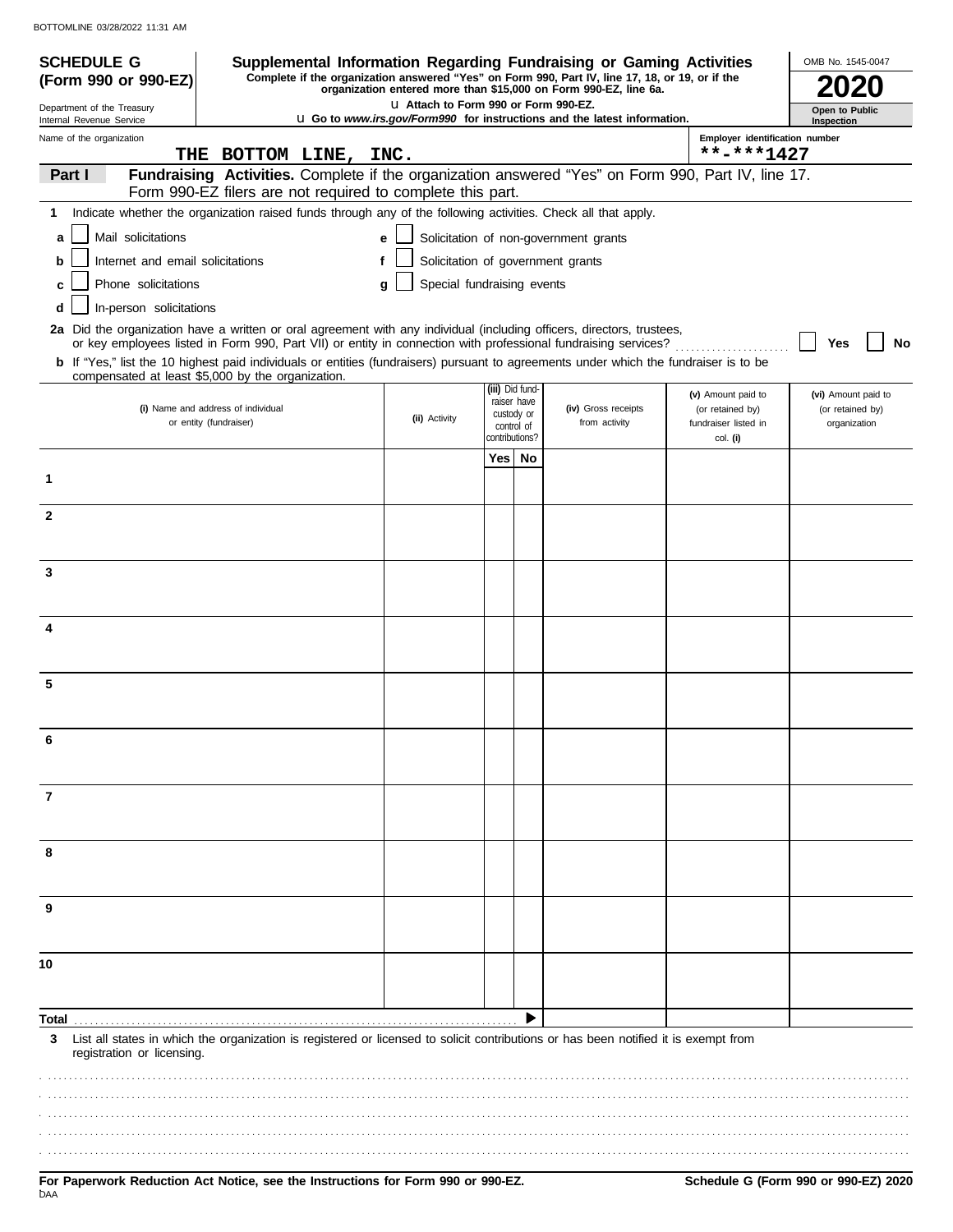#### Schedule G (Form 990 or 990-EZ) 2020 Page **2 THE BOTTOM LINE, INC. \*\*-\*\*\*1427**

**Part II Fundraising Events.** Complete if the organization answered "Yes" on Form 990, Part IV, line 18, or reported more gross receipts greater than \$5,000. than \$15,000 of fundraising event contributions and gross income on Form 990-EZ, lines 1 and 6b. List events with

| Revenue                                                                                                                                                        |          | 1 Gross receipts<br>2 Less: Contributions<br>3 Gross income (line 1 minus                             | (a) Event $#1$<br>YORK EVENTS<br>NEW<br>(event type)<br>403,411<br>312,938<br>90,473                               | (b) Event $#2$<br>CHICAGO EVENTS<br>(event type)<br>330,153<br>304,145<br>26,008 | (c) Other events<br>$\mathbf{3}$<br>(total number)<br>594,029<br>558,416<br>35,613 | (d) Total events<br>(add col. (a) through<br>$col.$ (c))<br>1,327,593<br>1,175,499<br>152,094 |  |  |  |
|----------------------------------------------------------------------------------------------------------------------------------------------------------------|----------|-------------------------------------------------------------------------------------------------------|--------------------------------------------------------------------------------------------------------------------|----------------------------------------------------------------------------------|------------------------------------------------------------------------------------|-----------------------------------------------------------------------------------------------|--|--|--|
| Direct Expenses                                                                                                                                                |          | 4 Cash prizes<br>5 Noncash prizes<br>6 Rent/facility costs<br>7 Food and beverages<br>8 Entertainment |                                                                                                                    |                                                                                  |                                                                                    |                                                                                               |  |  |  |
|                                                                                                                                                                | Part III | 9 Other direct expenses                                                                               | 90,473<br>Gaming. Complete if the organization answered "Yes" on Form 990, Part IV, line 19, or reported more than | 26,008                                                                           | 35,613                                                                             | 152,094<br>152,094                                                                            |  |  |  |
| Revenue                                                                                                                                                        |          | 1 Gross revenue                                                                                       | \$15,000 on Form 990-EZ, line 6a.<br>(a) Bingo                                                                     | (b) Pull tabs/instant<br>bingo/progressive bingo                                 | (c) Other gaming                                                                   | (d) Total gaming (add<br>col. (a) through col. (c))                                           |  |  |  |
| Direct Expenses                                                                                                                                                |          | 2 Cash prizes<br>3 Noncash prizes<br>4 Rent/facility costs                                            |                                                                                                                    |                                                                                  |                                                                                    |                                                                                               |  |  |  |
| 5 Other direct expenses<br>Yes 2000<br>%<br><b>Yes</b><br>6 Volunteer labor<br>No<br>No<br>No<br>7 Direct expense summary. Add lines 2 through 5 in column (d) |          |                                                                                                       |                                                                                                                    |                                                                                  |                                                                                    |                                                                                               |  |  |  |
| 9                                                                                                                                                              |          | b If "No," explain:                                                                                   |                                                                                                                    |                                                                                  |                                                                                    | Yes<br>No                                                                                     |  |  |  |
|                                                                                                                                                                |          | <b>b</b> If "Yes," explain:                                                                           |                                                                                                                    |                                                                                  |                                                                                    | Yes<br>No                                                                                     |  |  |  |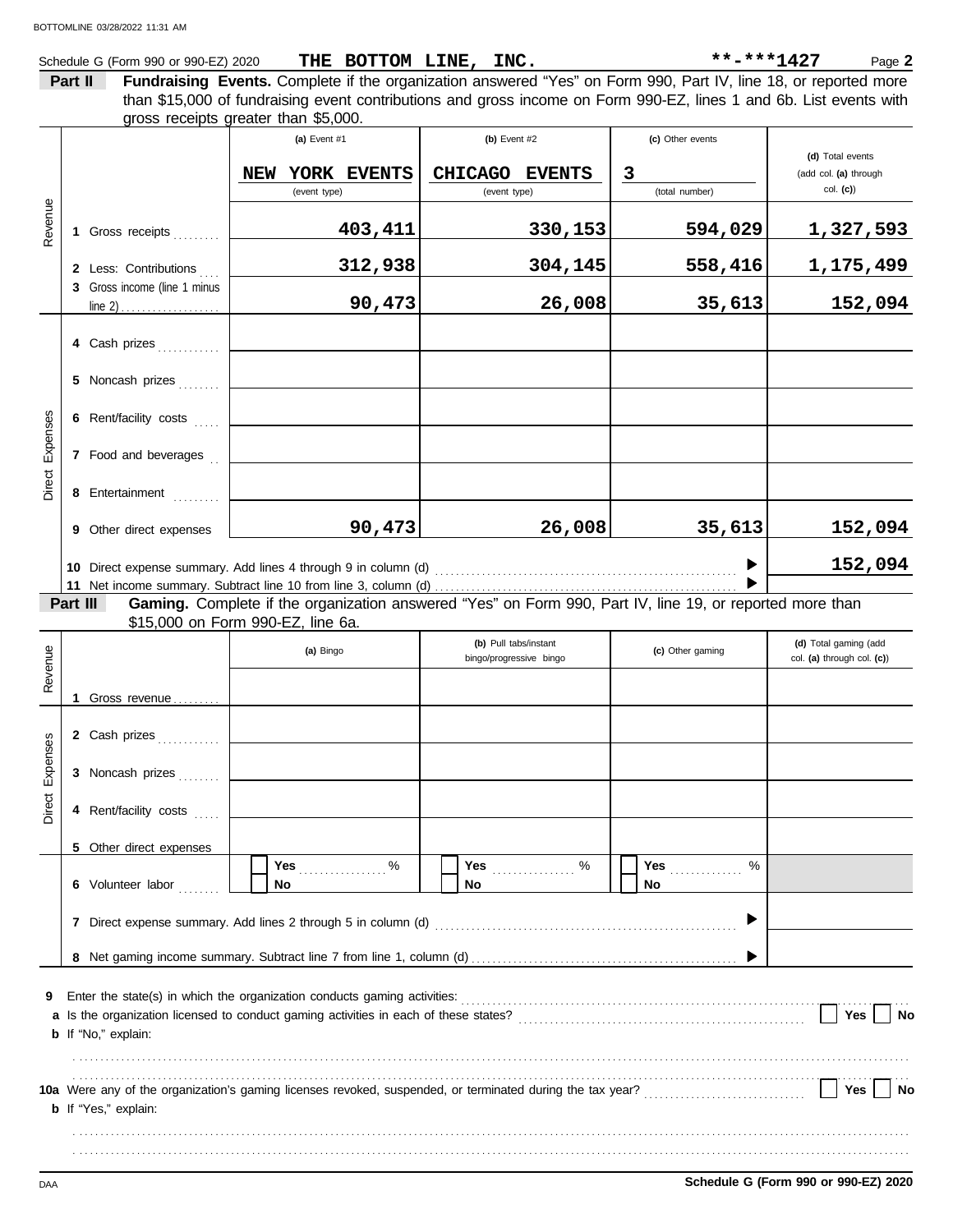|     | Schedule G (Form 990 or 990-EZ) 2020                                                                            |          |                        | THE BOTTOM LINE, INC.                                                                                                                                                                                                                | **-***1427                           |                 |     | Page 3 |
|-----|-----------------------------------------------------------------------------------------------------------------|----------|------------------------|--------------------------------------------------------------------------------------------------------------------------------------------------------------------------------------------------------------------------------------|--------------------------------------|-----------------|-----|--------|
| 11  |                                                                                                                 |          |                        |                                                                                                                                                                                                                                      |                                      |                 | Yes | No     |
| 12  | Is the organization a grantor, beneficiary or trustee of a trust, or a member of a partnership or other entity  |          |                        |                                                                                                                                                                                                                                      |                                      |                 |     |        |
|     |                                                                                                                 |          |                        |                                                                                                                                                                                                                                      |                                      |                 | Yes | No     |
| 13  | Indicate the percentage of gaming activity conducted in:                                                        |          |                        |                                                                                                                                                                                                                                      |                                      |                 |     |        |
| a   |                                                                                                                 |          |                        |                                                                                                                                                                                                                                      |                                      | 13а             |     | %      |
| b   |                                                                                                                 |          |                        | An outside facility <b>contained a contract a contract of the contract of the contract of the contract of the contract of the contract of the contract of the contract of the contract of the contract of the contract of the co</b> |                                      | 13 <sub>b</sub> |     | $\%$   |
| 14  | records:                                                                                                        |          |                        | Enter the name and address of the person who prepares the organization's gaming/special events books and                                                                                                                             |                                      |                 |     |        |
|     |                                                                                                                 |          |                        |                                                                                                                                                                                                                                      |                                      |                 |     |        |
|     |                                                                                                                 |          |                        | Address <b>u</b>                                                                                                                                                                                                                     |                                      |                 |     |        |
| 15a | Does the organization have a contract with a third party from whom the organization receives gaming<br>revenue? |          |                        |                                                                                                                                                                                                                                      |                                      |                 | Yes | No     |
| b   |                                                                                                                 |          |                        |                                                                                                                                                                                                                                      |                                      |                 |     |        |
|     |                                                                                                                 |          |                        |                                                                                                                                                                                                                                      |                                      |                 |     |        |
| c   | If "Yes," enter name and address of the third party:                                                            |          |                        |                                                                                                                                                                                                                                      |                                      |                 |     |        |
|     |                                                                                                                 |          |                        |                                                                                                                                                                                                                                      |                                      |                 |     |        |
|     |                                                                                                                 |          |                        |                                                                                                                                                                                                                                      |                                      |                 |     |        |
|     |                                                                                                                 |          |                        | Address <b>u</b>                                                                                                                                                                                                                     |                                      |                 |     |        |
| 16  | Gaming manager information:                                                                                     |          |                        |                                                                                                                                                                                                                                      |                                      |                 |     |        |
|     |                                                                                                                 |          |                        |                                                                                                                                                                                                                                      |                                      |                 |     |        |
|     |                                                                                                                 |          |                        |                                                                                                                                                                                                                                      |                                      |                 |     |        |
|     |                                                                                                                 |          |                        |                                                                                                                                                                                                                                      |                                      |                 |     |        |
|     |                                                                                                                 |          |                        |                                                                                                                                                                                                                                      |                                      |                 |     |        |
|     | Director/officer                                                                                                | Employee | Independent contractor |                                                                                                                                                                                                                                      |                                      |                 |     |        |
|     |                                                                                                                 |          |                        |                                                                                                                                                                                                                                      |                                      |                 |     |        |
| 17  | Mandatory distributions:                                                                                        |          |                        |                                                                                                                                                                                                                                      |                                      |                 |     |        |
| a   | Is the organization required under state law to make charitable distributions from the gaming proceeds to       |          |                        |                                                                                                                                                                                                                                      |                                      |                 | Yes | No     |
| b   |                                                                                                                 |          |                        | Enter the amount of distributions required under state law to be distributed to other exempt organizations or                                                                                                                        |                                      |                 |     |        |
|     | spent in the organization's own exempt activities during the tax year $\mathbf{u}$ \$                           |          |                        |                                                                                                                                                                                                                                      |                                      |                 |     |        |
|     | Part IV                                                                                                         |          |                        | Supplemental Information. Provide the explanations required by Part I, line 2b, columns (iii) and (v); and<br>Part III, lines 9, 9b, 10b, 15b, 15c, 16, and 17b, as applicable. Also provide any additional information.             |                                      |                 |     |        |
|     | See instructions.                                                                                               |          |                        |                                                                                                                                                                                                                                      |                                      |                 |     |        |
|     |                                                                                                                 |          |                        |                                                                                                                                                                                                                                      |                                      |                 |     |        |
|     |                                                                                                                 |          |                        |                                                                                                                                                                                                                                      |                                      |                 |     |        |
|     |                                                                                                                 |          |                        |                                                                                                                                                                                                                                      |                                      |                 |     |        |
|     |                                                                                                                 |          |                        |                                                                                                                                                                                                                                      |                                      |                 |     |        |
|     |                                                                                                                 |          |                        |                                                                                                                                                                                                                                      |                                      |                 |     |        |
|     |                                                                                                                 |          |                        |                                                                                                                                                                                                                                      |                                      |                 |     |        |
|     |                                                                                                                 |          |                        |                                                                                                                                                                                                                                      |                                      |                 |     |        |
|     |                                                                                                                 |          |                        |                                                                                                                                                                                                                                      |                                      |                 |     |        |
|     |                                                                                                                 |          |                        |                                                                                                                                                                                                                                      |                                      |                 |     |        |
|     |                                                                                                                 |          |                        |                                                                                                                                                                                                                                      |                                      |                 |     |        |
|     |                                                                                                                 |          |                        |                                                                                                                                                                                                                                      |                                      |                 |     |        |
|     |                                                                                                                 |          |                        |                                                                                                                                                                                                                                      |                                      |                 |     |        |
|     |                                                                                                                 |          |                        |                                                                                                                                                                                                                                      | Cahadule C (Ferm 000 er 000 EZ) 2020 |                 |     |        |

Schedule G (Form 990 or 990-EZ) 2020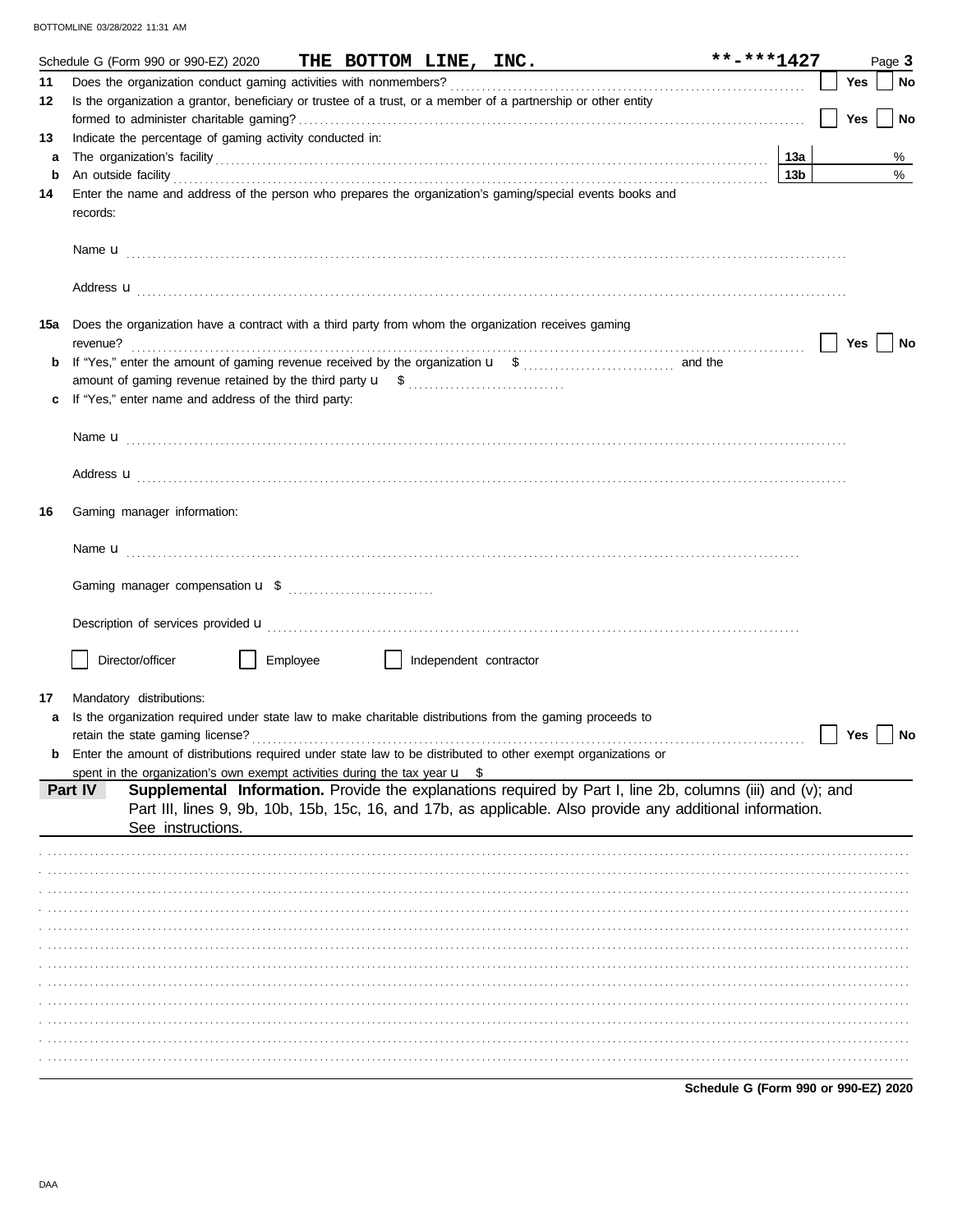| <b>SCHEDULE I</b>                                      |                                                                                                                                                                                                                                                                               |           |                                       | Grants and Other Assistance to Organizations,                                                                                         |                                       |                                                             |                                          |                                | OMB No. 1545-0047                          |
|--------------------------------------------------------|-------------------------------------------------------------------------------------------------------------------------------------------------------------------------------------------------------------------------------------------------------------------------------|-----------|---------------------------------------|---------------------------------------------------------------------------------------------------------------------------------------|---------------------------------------|-------------------------------------------------------------|------------------------------------------|--------------------------------|--------------------------------------------|
| (Form 990)                                             |                                                                                                                                                                                                                                                                               |           |                                       | Governments, and Individuals in the United States<br>Complete if the organization answered "Yes" on Form 990, Part IV, line 21 or 22. |                                       |                                                             |                                          |                                |                                            |
| Department of the Treasury<br>Internal Revenue Service |                                                                                                                                                                                                                                                                               |           |                                       | u Attach to Form 990.<br>u Go to www.irs.gov/Form990 for the latest information.                                                      |                                       |                                                             |                                          |                                | <b>Open to Public</b><br><b>Inspection</b> |
| Name of the organization                               |                                                                                                                                                                                                                                                                               |           |                                       |                                                                                                                                       |                                       |                                                             |                                          | Employer identification number |                                            |
|                                                        | THE BOTTOM LINE, INC.                                                                                                                                                                                                                                                         |           |                                       |                                                                                                                                       |                                       |                                                             |                                          | **-***1427                     |                                            |
| Part I                                                 | <b>General Information on Grants and Assistance</b>                                                                                                                                                                                                                           |           |                                       |                                                                                                                                       |                                       |                                                             |                                          |                                |                                            |
| -1                                                     | Does the organization maintain records to substantiate the amount of the grants or assistance, the grantees' eligibility for the grants or assistance, and<br>2 Describe in Part IV the organization's procedures for monitoring the use of grant funds in the United States. |           |                                       |                                                                                                                                       |                                       |                                                             |                                          |                                | $ X $ Yes<br>No                            |
| Part II                                                | Grants and Other Assistance to Domestic Organizations and Domestic Governments. Complete if the organization answered "Yes" on Form 990,                                                                                                                                      |           |                                       |                                                                                                                                       |                                       |                                                             |                                          |                                |                                            |
|                                                        | Part IV, line 21, for any recipient that received more than \$5,000. Part II can be duplicated if additional space is needed.                                                                                                                                                 |           |                                       |                                                                                                                                       |                                       |                                                             |                                          |                                |                                            |
| -1                                                     | (a) Name and address of organization<br>or government                                                                                                                                                                                                                         | $(b)$ EIN | (c) IRC<br>section<br>(if applicable) | (d) Amount of cash<br>grant                                                                                                           | (e) Amount of non-<br>cash assistance | (f) Method of valuation<br>(book, FMV, appraisal,<br>other) | (q) Description of<br>noncash assistance |                                | (h) Purpose of grant<br>or assistance      |
| (1)                                                    |                                                                                                                                                                                                                                                                               |           |                                       |                                                                                                                                       |                                       |                                                             |                                          |                                |                                            |
|                                                        |                                                                                                                                                                                                                                                                               |           |                                       |                                                                                                                                       |                                       |                                                             |                                          |                                |                                            |
| (2)                                                    |                                                                                                                                                                                                                                                                               |           |                                       |                                                                                                                                       |                                       |                                                             |                                          |                                |                                            |
| (3)                                                    |                                                                                                                                                                                                                                                                               |           |                                       |                                                                                                                                       |                                       |                                                             |                                          |                                |                                            |
|                                                        |                                                                                                                                                                                                                                                                               |           |                                       |                                                                                                                                       |                                       |                                                             |                                          |                                |                                            |
| (4)                                                    |                                                                                                                                                                                                                                                                               |           |                                       |                                                                                                                                       |                                       |                                                             |                                          |                                |                                            |
|                                                        |                                                                                                                                                                                                                                                                               |           |                                       |                                                                                                                                       |                                       |                                                             |                                          |                                |                                            |
| (5)                                                    |                                                                                                                                                                                                                                                                               |           |                                       |                                                                                                                                       |                                       |                                                             |                                          |                                |                                            |
|                                                        |                                                                                                                                                                                                                                                                               |           |                                       |                                                                                                                                       |                                       |                                                             |                                          |                                |                                            |
| (6)                                                    |                                                                                                                                                                                                                                                                               |           |                                       |                                                                                                                                       |                                       |                                                             |                                          |                                |                                            |
|                                                        |                                                                                                                                                                                                                                                                               |           |                                       |                                                                                                                                       |                                       |                                                             |                                          |                                |                                            |
| (7)                                                    |                                                                                                                                                                                                                                                                               |           |                                       |                                                                                                                                       |                                       |                                                             |                                          |                                |                                            |
|                                                        |                                                                                                                                                                                                                                                                               |           |                                       |                                                                                                                                       |                                       |                                                             |                                          |                                |                                            |
| (8)                                                    |                                                                                                                                                                                                                                                                               |           |                                       |                                                                                                                                       |                                       |                                                             |                                          |                                |                                            |
| (9)                                                    |                                                                                                                                                                                                                                                                               |           |                                       |                                                                                                                                       |                                       |                                                             |                                          |                                |                                            |
|                                                        |                                                                                                                                                                                                                                                                               |           |                                       |                                                                                                                                       |                                       |                                                             |                                          |                                |                                            |
| 2                                                      |                                                                                                                                                                                                                                                                               |           |                                       |                                                                                                                                       |                                       |                                                             |                                          | $\mathbf{u}$                   |                                            |
| З                                                      | Enter total number of other organizations listed in the line 1 table                                                                                                                                                                                                          |           |                                       |                                                                                                                                       |                                       |                                                             |                                          | u                              |                                            |
|                                                        | For Paperwork Reduction Act Notice, see the Instructions for Form 990.                                                                                                                                                                                                        |           |                                       |                                                                                                                                       |                                       |                                                             |                                          |                                | Schedule I (Form 990) (2020)               |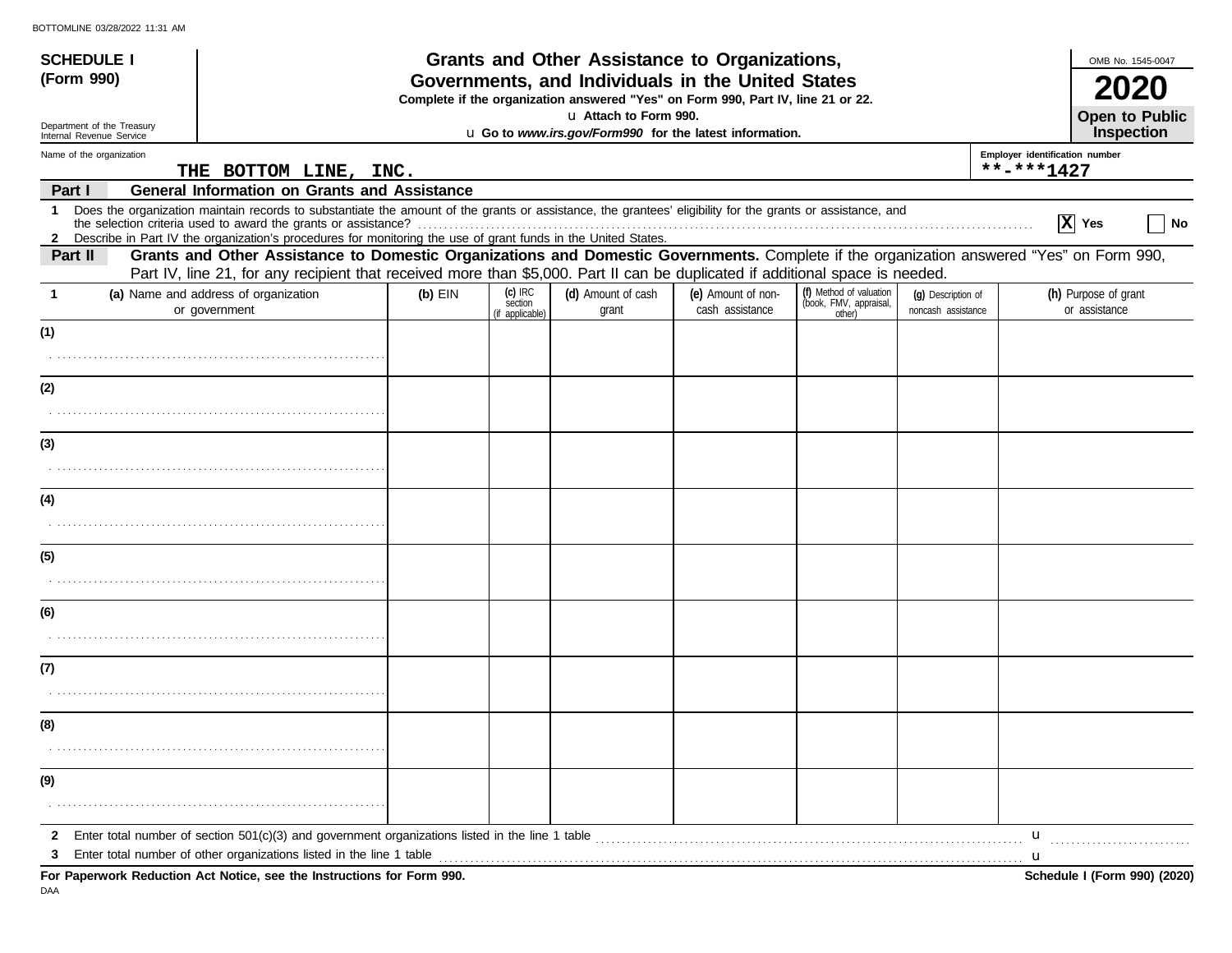| Schedule I (Form 990) (2020) THE BOTTOM LINE, INC.                                                                                                   |                             |                             | **-***1427                          |                                                          | Page 2                                |
|------------------------------------------------------------------------------------------------------------------------------------------------------|-----------------------------|-----------------------------|-------------------------------------|----------------------------------------------------------|---------------------------------------|
| Grants and Other Assistance to Domestic Individuals. Complete if the organization answered "Yes" on Form 990, Part IV, line 22.<br>Part III          |                             |                             |                                     |                                                          |                                       |
| Part III can be duplicated if additional space is needed.<br>(a) Type of grant or assistance                                                         | (b) Number of<br>recipients | (c) Amount of<br>cash grant | (d) Amount of<br>noncash assistance | (e) Method of valuation (book,<br>FMV, appraisal, other) | (f) Description of noncash assistance |
| 1 SCHOLARSHIPS                                                                                                                                       | 531                         | 491,373                     |                                     |                                                          |                                       |
|                                                                                                                                                      |                             |                             |                                     |                                                          |                                       |
|                                                                                                                                                      |                             |                             |                                     |                                                          |                                       |
|                                                                                                                                                      |                             |                             |                                     |                                                          |                                       |
|                                                                                                                                                      |                             |                             |                                     |                                                          |                                       |
|                                                                                                                                                      |                             |                             |                                     |                                                          |                                       |
|                                                                                                                                                      |                             |                             |                                     |                                                          |                                       |
| Supplemental Information. Provide the information required in Part I, line 2; Part III, column (b); and any other additional information.<br>Part IV |                             |                             |                                     |                                                          |                                       |
| Part I, Line 2 - Procedures for Monitoring the Use of Grant Funds                                                                                    |                             |                             |                                     |                                                          |                                       |
| THE ORGANIZATION MONITORS SCHOLARSHIPS IN TWO WAYS. FOR THE PORTION                                                                                  |                             |                             |                                     |                                                          |                                       |
| INTENDED TO PAY TUITION, CHECKS ARE EITHER DIRECTLY MADE OUT TO THE SCHOOL,                                                                          |                             |                             |                                     |                                                          |                                       |
| OR A FOLLOW-UP INQUIRY IS MADE TO THE SCHOOL TO DETERMINE THAT THE FUNDS                                                                             |                             |                             |                                     |                                                          |                                       |
| WERE PROPERLY APPLIED. FOR THE PORTION INTENDED TO ASSIST WITH NON-TUITION                                                                           |                             |                             |                                     |                                                          |                                       |
| EXPENSE ITEMS, CHECKS ARE DISBURSED ACCORDING TO PRE-DETERMINED SCHEDULES.                                                                           |                             |                             |                                     |                                                          |                                       |
|                                                                                                                                                      |                             |                             |                                     |                                                          |                                       |
|                                                                                                                                                      |                             |                             |                                     |                                                          |                                       |
|                                                                                                                                                      |                             |                             |                                     |                                                          |                                       |
|                                                                                                                                                      |                             |                             |                                     |                                                          |                                       |
|                                                                                                                                                      |                             |                             |                                     |                                                          |                                       |

Schedule I (Form 990) (2020)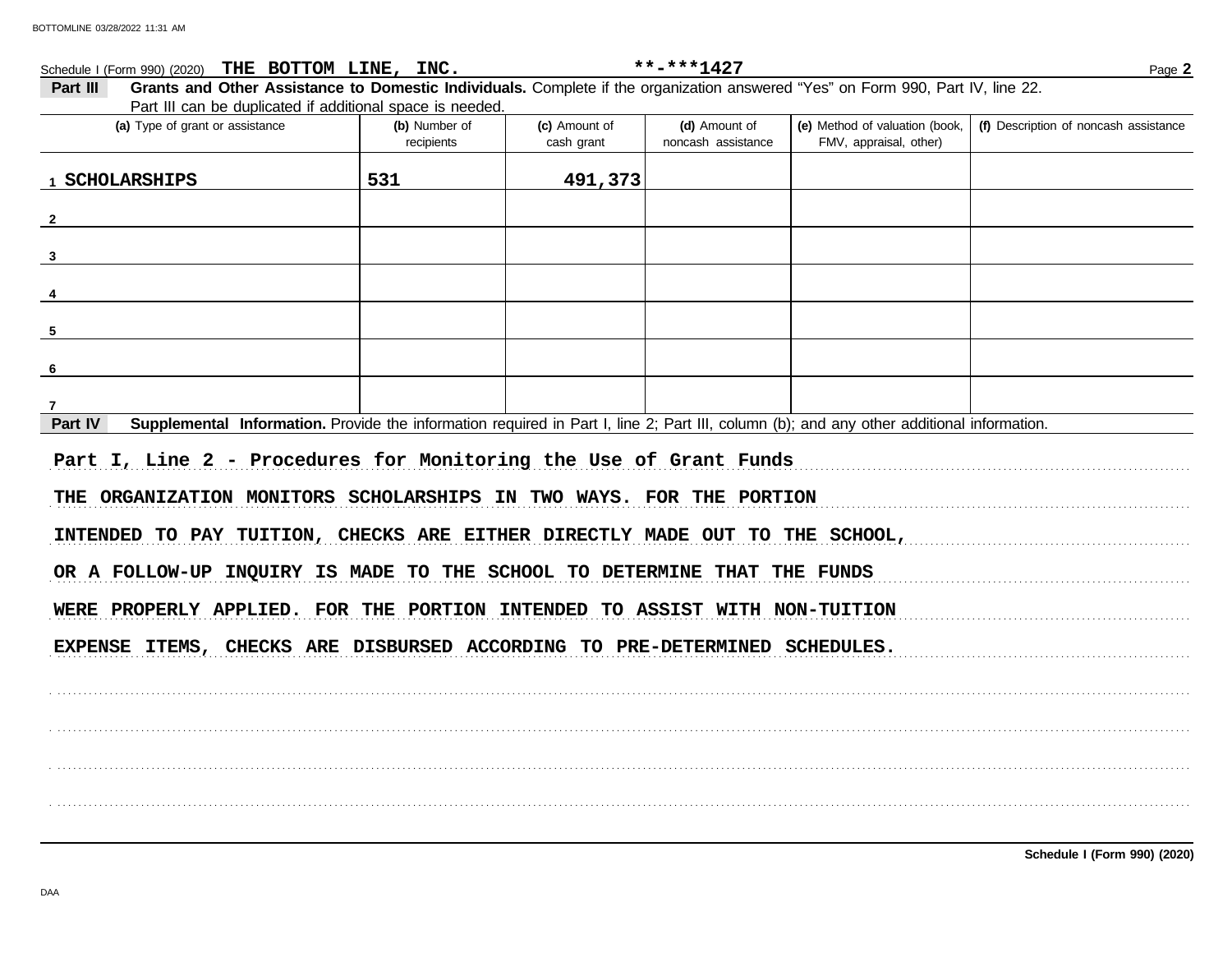| <b>SCHEDULE J</b>                                    | <b>Compensation Information</b>                                                                                                                                                                                       | OMB No. 1545-0047          |                   |                            |  |  |  |
|------------------------------------------------------|-----------------------------------------------------------------------------------------------------------------------------------------------------------------------------------------------------------------------|----------------------------|-------------------|----------------------------|--|--|--|
| (Form 990)                                           | For certain Officers, Directors, Trustees, Key Employees, and Highest                                                                                                                                                 |                            |                   |                            |  |  |  |
|                                                      | <b>Compensated Employees</b><br>u Complete if the organization answered "Yes" on Form 990, Part IV, line 23.                                                                                                          |                            | <b>2020</b>       |                            |  |  |  |
| Department of the Treasury                           | u Attach to Form 990.                                                                                                                                                                                                 | Open to Public             | <b>Inspection</b> |                            |  |  |  |
| Internal Revenue Service<br>Name of the organization | uGo to www.irs.gov/Form990 for instructions and the latest information.<br>Employer identification number                                                                                                             |                            |                   |                            |  |  |  |
|                                                      | **-***1427<br>THE BOTTOM LINE, INC.                                                                                                                                                                                   |                            |                   |                            |  |  |  |
| Part I                                               | <b>Questions Regarding Compensation</b>                                                                                                                                                                               |                            |                   |                            |  |  |  |
|                                                      |                                                                                                                                                                                                                       |                            | Yes               | No                         |  |  |  |
|                                                      | 1a Check the appropriate box(es) if the organization provided any of the following to or for a person listed on Form                                                                                                  |                            |                   |                            |  |  |  |
| First-class or charter travel                        | 990, Part VII, Section A, line 1a. Complete Part III to provide any relevant information regarding these items.<br>Housing allowance or residence for personal use                                                    |                            |                   |                            |  |  |  |
| Travel for companions                                | Payments for business use of personal residence                                                                                                                                                                       |                            |                   |                            |  |  |  |
|                                                      | Tax indemnification and gross-up payments<br>Health or social club dues or initiation fees                                                                                                                            |                            |                   |                            |  |  |  |
| Discretionary spending account                       | Personal services (such as maid, chauffeur, chef)                                                                                                                                                                     |                            |                   |                            |  |  |  |
|                                                      | <b>b</b> If any of the boxes on line 1a are checked, did the organization follow a written policy regarding payment                                                                                                   |                            |                   |                            |  |  |  |
|                                                      | or reimbursement or provision of all of the expenses described above? If "No," complete Part III to                                                                                                                   |                            |                   |                            |  |  |  |
|                                                      |                                                                                                                                                                                                                       | 1b                         |                   |                            |  |  |  |
|                                                      |                                                                                                                                                                                                                       |                            |                   |                            |  |  |  |
| 2                                                    | Did the organization require substantiation prior to reimbursing or allowing expenses incurred by all<br>directors, trustees, and officers, including the CEO/Executive Director, regarding the items checked on line |                            |                   |                            |  |  |  |
|                                                      |                                                                                                                                                                                                                       | $\mathbf{2}$               |                   |                            |  |  |  |
|                                                      |                                                                                                                                                                                                                       |                            |                   |                            |  |  |  |
| 3                                                    | Indicate which, if any, of the following the organization used to establish the compensation of the                                                                                                                   |                            |                   |                            |  |  |  |
|                                                      | organization's CEO/Executive Director. Check all that apply. Do not check any boxes for methods used by a                                                                                                             |                            |                   |                            |  |  |  |
|                                                      | related organization to establish compensation of the CEO/Executive Director, but explain in Part III.                                                                                                                |                            |                   |                            |  |  |  |
| ΙXΙ<br>Compensation committee                        | Written employment contract                                                                                                                                                                                           |                            |                   |                            |  |  |  |
| x <br>Form 990 of other organizations                | Independent compensation consultant<br>Compensation survey or study<br> x <br>Approval by the board or compensation committee                                                                                         |                            |                   |                            |  |  |  |
|                                                      |                                                                                                                                                                                                                       |                            |                   |                            |  |  |  |
| 4                                                    | During the year, did any person listed on Form 990, Part VII, Section A, line 1a, with respect to the filing                                                                                                          |                            |                   |                            |  |  |  |
| organization or a related organization:              |                                                                                                                                                                                                                       |                            |                   |                            |  |  |  |
|                                                      | a Receive a severance payment or change-of-control payment?                                                                                                                                                           | 4a                         |                   | X                          |  |  |  |
|                                                      |                                                                                                                                                                                                                       | 4b                         |                   | $\mathbf x$<br>$\mathbf x$ |  |  |  |
|                                                      | If "Yes" to any of lines 4a-c, list the persons and provide the applicable amounts for each item in Part III.                                                                                                         | 4c                         |                   |                            |  |  |  |
|                                                      |                                                                                                                                                                                                                       |                            |                   |                            |  |  |  |
|                                                      | Only section 501(c)(3), 501(c)(4), and 501(c)(29) organizations must complete lines $5-9$ .                                                                                                                           |                            |                   |                            |  |  |  |
| 5                                                    | For persons listed on Form 990, Part VII, Section A, line 1a, did the organization pay or accrue any                                                                                                                  |                            |                   |                            |  |  |  |
|                                                      | compensation contingent on the revenues of:                                                                                                                                                                           |                            |                   |                            |  |  |  |
|                                                      |                                                                                                                                                                                                                       | 5a<br>5b                   |                   | X<br>$\mathbf x$           |  |  |  |
|                                                      | If "Yes" on line 5a or 5b, describe in Part III.                                                                                                                                                                      |                            |                   |                            |  |  |  |
|                                                      |                                                                                                                                                                                                                       |                            |                   |                            |  |  |  |
| 6                                                    | For persons listed on Form 990, Part VII, Section A, line 1a, did the organization pay or accrue any                                                                                                                  |                            |                   |                            |  |  |  |
|                                                      | compensation contingent on the net earnings of:                                                                                                                                                                       |                            |                   |                            |  |  |  |
|                                                      |                                                                                                                                                                                                                       | 6a                         |                   | х<br>$\mathbf x$           |  |  |  |
|                                                      | If "Yes" on line 6a or 6b, describe in Part III.                                                                                                                                                                      | 6b                         |                   |                            |  |  |  |
|                                                      |                                                                                                                                                                                                                       |                            |                   |                            |  |  |  |
| 7                                                    | For persons listed on Form 990, Part VII, Section A, line 1a, did the organization provide any nonfixed                                                                                                               |                            |                   |                            |  |  |  |
|                                                      |                                                                                                                                                                                                                       | 7                          |                   | X                          |  |  |  |
| 8                                                    | Were any amounts reported on Form 990, Part VII, paid or accrued pursuant to a contract that was subject                                                                                                              |                            |                   |                            |  |  |  |
|                                                      | to the initial contract exception described in Regulations section 53.4958-4(a)(3)? If "Yes," describe                                                                                                                |                            |                   |                            |  |  |  |
|                                                      | $\ $ n Part III $\ $                                                                                                                                                                                                  | 8                          |                   | x                          |  |  |  |
| 9                                                    | If "Yes" on line 8, did the organization also follow the rebuttable presumption procedure described in                                                                                                                |                            |                   |                            |  |  |  |
|                                                      |                                                                                                                                                                                                                       | 9                          |                   |                            |  |  |  |
|                                                      | For Paperwork Reduction Act Notice, see the Instructions for Form 990.                                                                                                                                                | Schedule J (Form 990) 2020 |                   |                            |  |  |  |

DAA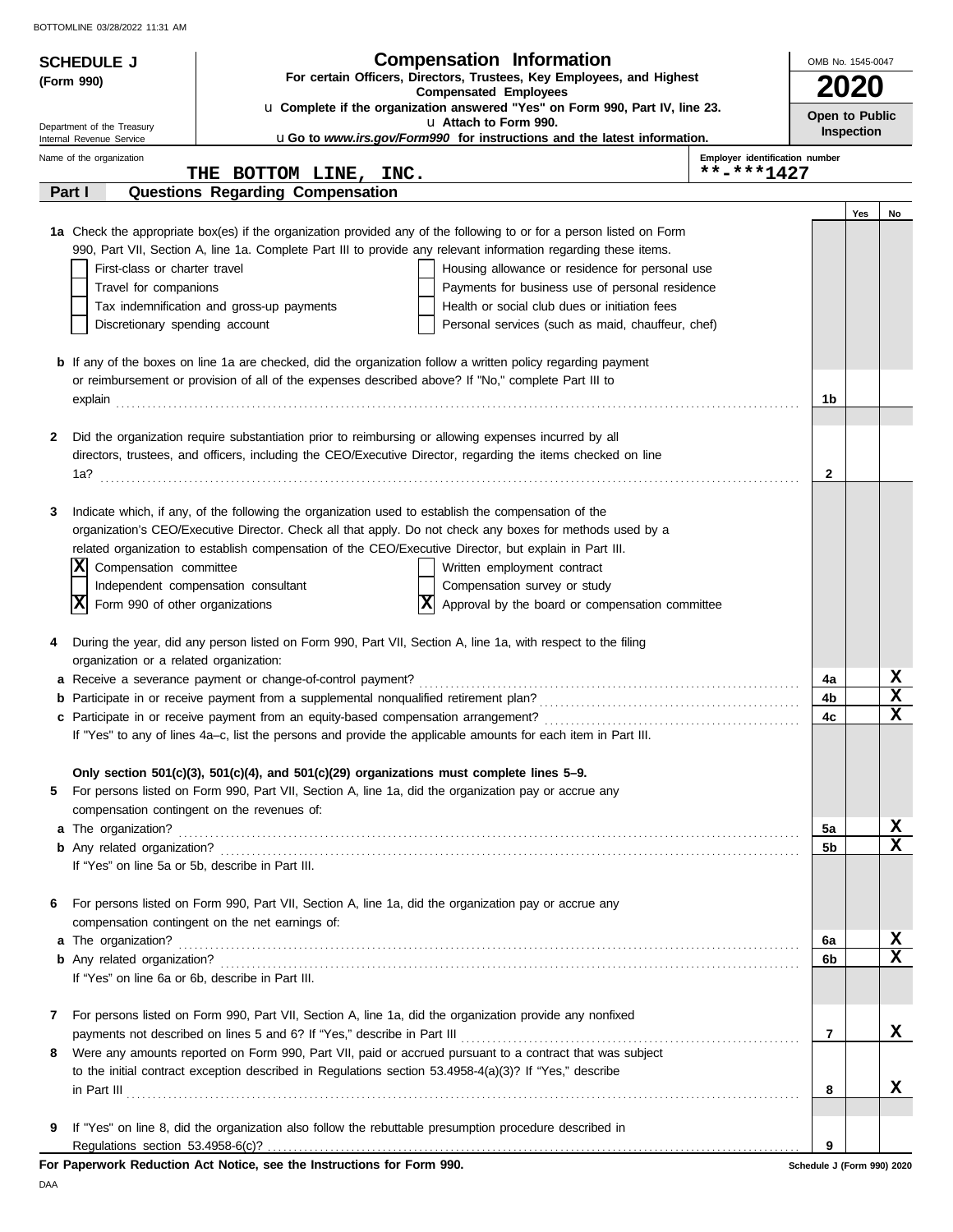#### THE BOTTOM LINE, INC. \*\*-\*\*\*1427 Schedule J (Form 990) 2020

Part II Officers, Directors, Trustees, Key Employees, and Highest Compensated Employees. Use duplicate copies if additional space is needed.

For each individual whose compensation must be reported on Schedule J, report compensation from the organization on row (i) and from related organizations, described in the

instructions, on row (ii). Do not list any individuals that aren't listed on Form 990, Part VII.

Note: The sum of columns (B)(i)-(iii) for each listed individual must equal the total amount of Form 990, Part VII, Section A, line 1a, applicable column (D) and (E) amounts for that individual.

|                    |                                | (B) Breakdown of W-2 and/or 1099-MISC compensation |                                           | (C) Retirement and             | (D) Nontaxable | (E) Total of columns | (F) Compensation                                           |
|--------------------|--------------------------------|----------------------------------------------------|-------------------------------------------|--------------------------------|----------------|----------------------|------------------------------------------------------------|
| (A) Name and Title | (i) Base<br>compensation       | (ii) Bonus & incentive<br>compensation             | (iii) Other<br>reportable<br>compensation | other deferred<br>compensation | benefits       | $(B)(i)$ - $(D)$     | in column (B) reported<br>as deferred on prior<br>Form 990 |
| STEVEN COLON       | 265,266<br>$\vert$ (i) $\vert$ | O                                                  |                                           | 19,500                         | 13,644         | 298,410              | $\Omega$                                                   |
| $1$ CEO            |                                |                                                    |                                           |                                | O              |                      |                                                            |
| SHAUWEA HAMILTON   | 164,770<br>$\vert$ (i) $\vert$ |                                                    |                                           | 5,791                          | 169            | 170,730              |                                                            |
| 2 EXEC.DIRECTOR-NY | O                              | 0                                                  |                                           |                                | 0              | O                    | 0                                                          |
|                    | (i)                            |                                                    |                                           |                                |                |                      |                                                            |
|                    |                                |                                                    |                                           |                                |                |                      |                                                            |
|                    | (i)                            |                                                    |                                           |                                |                |                      |                                                            |
|                    |                                |                                                    |                                           |                                |                |                      |                                                            |
|                    | (i)                            |                                                    |                                           |                                |                |                      |                                                            |
| 5                  |                                |                                                    |                                           |                                |                |                      |                                                            |
|                    | (i)                            |                                                    |                                           |                                |                |                      |                                                            |
| 6                  |                                |                                                    |                                           |                                |                |                      |                                                            |
|                    | (i)                            |                                                    |                                           |                                |                |                      |                                                            |
| $\overline{7}$     |                                |                                                    |                                           |                                |                |                      |                                                            |
|                    | (i)                            |                                                    |                                           |                                |                |                      |                                                            |
|                    |                                |                                                    |                                           |                                |                |                      |                                                            |
|                    | (i)                            |                                                    |                                           |                                |                |                      |                                                            |
|                    |                                |                                                    |                                           |                                |                |                      |                                                            |
|                    | (i)                            |                                                    |                                           |                                |                |                      |                                                            |
| 10                 |                                |                                                    |                                           |                                |                |                      |                                                            |
|                    | (i)                            |                                                    |                                           |                                |                |                      |                                                            |
| 11                 |                                |                                                    |                                           |                                |                |                      |                                                            |
|                    | (i)                            |                                                    |                                           |                                |                |                      |                                                            |
| 12 <sup>2</sup>    |                                |                                                    |                                           |                                |                |                      |                                                            |
|                    | (i)                            |                                                    |                                           |                                |                |                      |                                                            |
| 13                 |                                |                                                    |                                           |                                |                |                      |                                                            |
|                    | (i)                            |                                                    |                                           |                                |                |                      |                                                            |
| 14                 |                                |                                                    |                                           |                                |                |                      |                                                            |
|                    |                                |                                                    |                                           |                                |                |                      |                                                            |
| 15                 |                                |                                                    |                                           |                                |                |                      |                                                            |
|                    | (i)                            |                                                    |                                           |                                |                |                      |                                                            |
| 16                 | (ii)                           |                                                    |                                           |                                |                |                      |                                                            |
|                    |                                |                                                    |                                           |                                |                |                      |                                                            |

Schedule J (Form 990) 2020

Page 2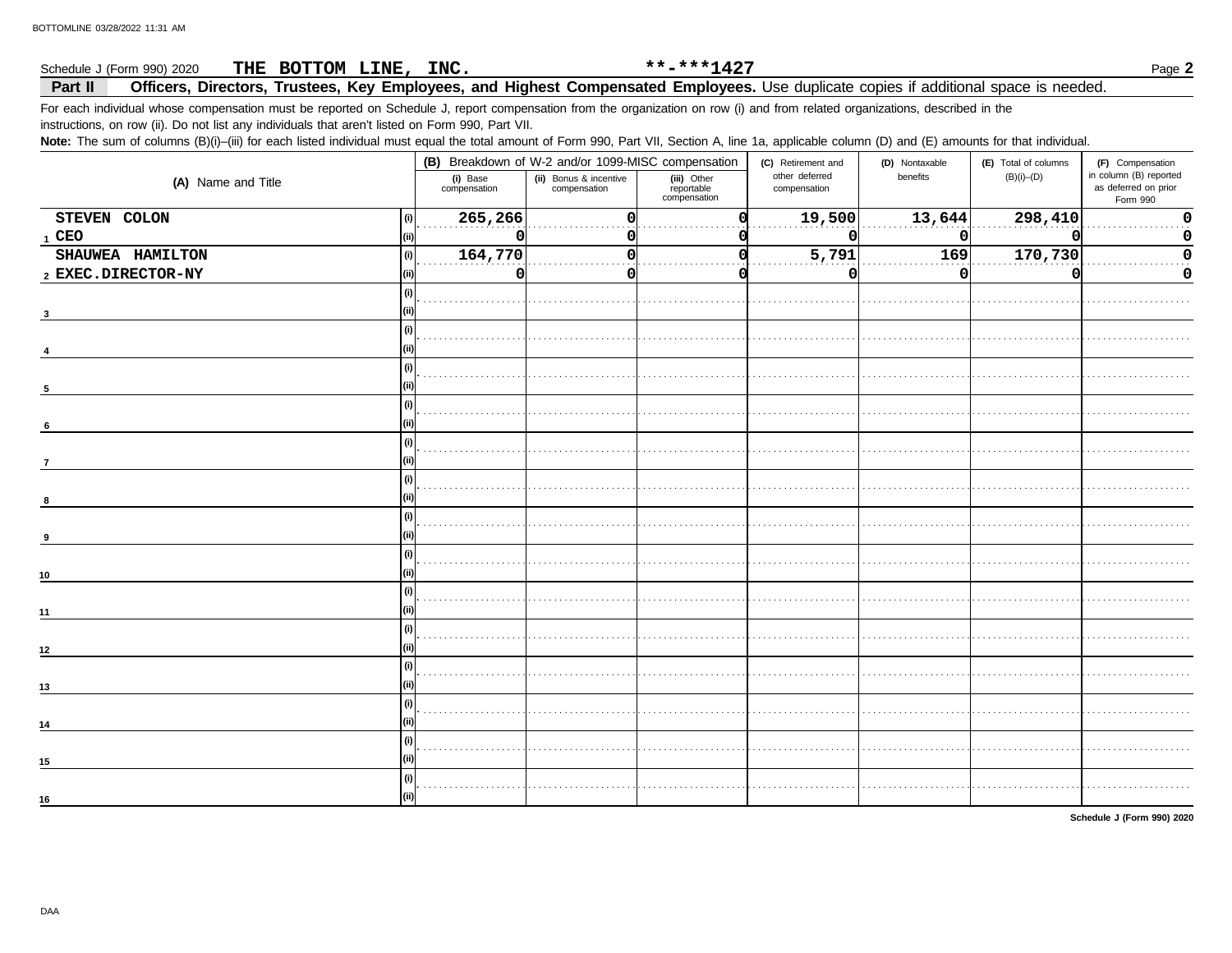|          | Schedule J (Form 990) 2020 THE BOTTOM LINE, INC.            | **-***1427 |                                                                                                                                                                            | Page 3                     |
|----------|-------------------------------------------------------------|------------|----------------------------------------------------------------------------------------------------------------------------------------------------------------------------|----------------------------|
| Part III | Supplemental Information<br>for any additional information. |            | Provide the information, explanation, or descriptions required for Part I, lines 1a, 1b, 3, 4a, 4b, 4c, 5a, 5b, 6a, 6b, 7, and 8, and for Part II. Also complete this part |                            |
|          |                                                             |            |                                                                                                                                                                            |                            |
|          |                                                             |            |                                                                                                                                                                            |                            |
|          |                                                             |            |                                                                                                                                                                            |                            |
|          |                                                             |            |                                                                                                                                                                            |                            |
|          |                                                             |            |                                                                                                                                                                            |                            |
|          |                                                             |            |                                                                                                                                                                            |                            |
|          |                                                             |            |                                                                                                                                                                            |                            |
|          |                                                             |            |                                                                                                                                                                            |                            |
|          |                                                             |            |                                                                                                                                                                            |                            |
|          |                                                             |            |                                                                                                                                                                            |                            |
|          |                                                             |            |                                                                                                                                                                            |                            |
|          |                                                             |            |                                                                                                                                                                            |                            |
|          |                                                             |            |                                                                                                                                                                            |                            |
|          |                                                             |            |                                                                                                                                                                            |                            |
|          |                                                             |            |                                                                                                                                                                            |                            |
|          |                                                             |            |                                                                                                                                                                            |                            |
|          |                                                             |            |                                                                                                                                                                            |                            |
|          |                                                             |            |                                                                                                                                                                            |                            |
|          |                                                             |            |                                                                                                                                                                            | Schedule J (Form 990) 2020 |

DAA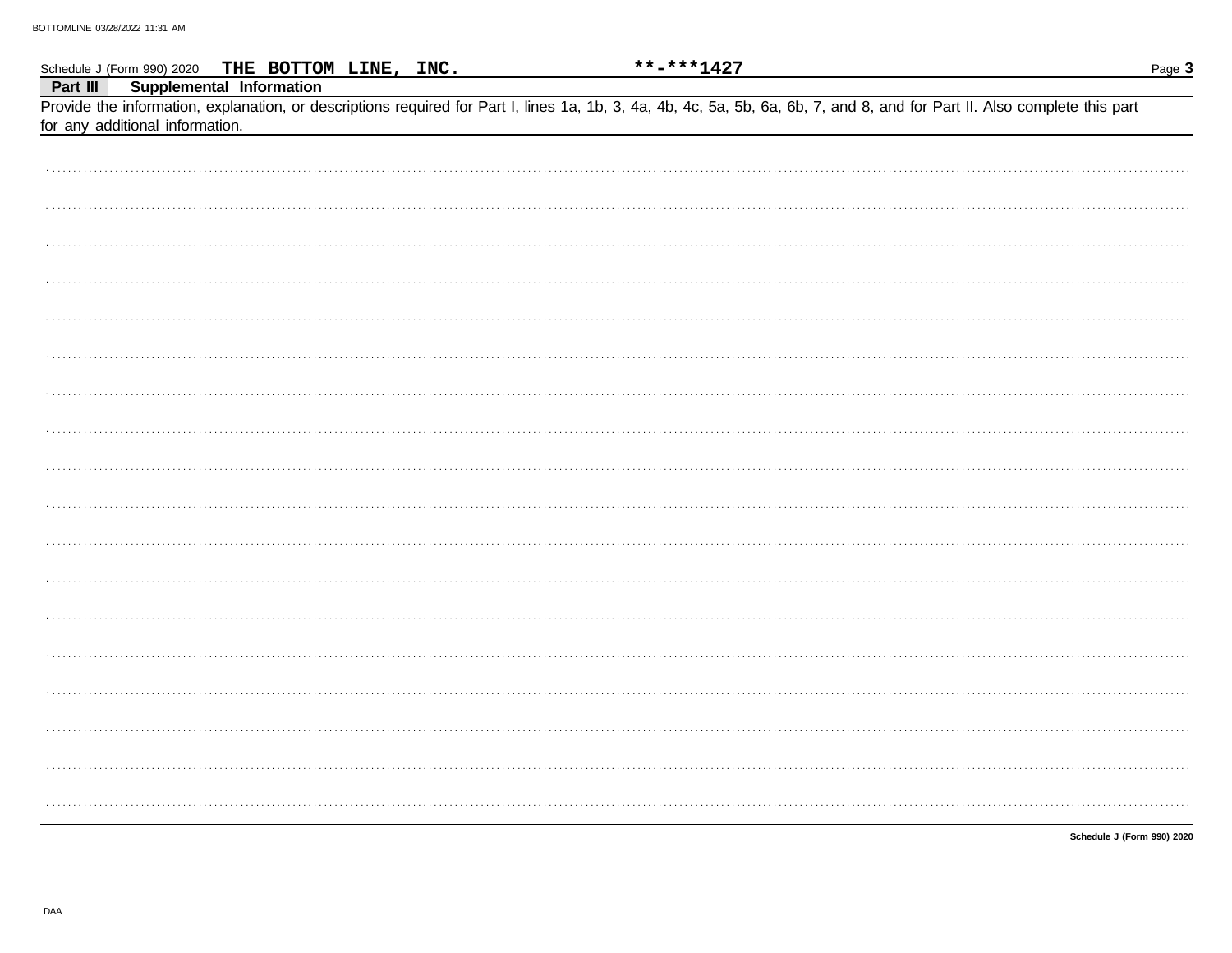**SCHEDULE O** (Form 990 or 990-EZ)

#### Supplemental Information to Form 990 or 990-EZ

Complete to provide information for responses to specific questions on Form 990 or 990-EZ or to provide any additional information. u Attach to Form 990 or 990-EZ.

u Go to www.irs.gov/Form990 for the latest information.

OMB No 1545-0047 2020

Open to Public

Inspection

| Department of the Treasury |
|----------------------------|
| Internal Revenue Service   |
| Name of the organization   |

#### THE BOTTOM LINE, INC.

\*\*-\*\*\*1427

Employer identification number

Form 990 - Organization's Mission or Most Significant Activities

BOTTOM LINE WAS FOUNDED IN 1997 TO HELP FIRST GENERATION STUDENTS FROM

LOW INCOME BACKGROUNDS GET IN TO COLLEGE, GRADUATE FROM COLLEGE, AND GO FAR

IN LIFE. WE ACCOMPLISH THIS MISSION BY PROVIDING ONE-ON-ONE COMPREHENSIVE

SUPPORT DURING THE APPLICATION PROCESS AND FOR UP TO SIX YEARS IN COLLEGE.

Form 990 - Organization's Mission

BOTTOM LINE WAS FOUNDED IN 1997 TO HELP FIRST GENERATION STUDENTS FROM LOW INCOME BACKGROUNDS GET INTO COLLEGE, GRADUATE FROM COLLEGE, AND GO FAR IN LIFE. WE ACCOMPLISH THIS MISSION BY PROVIDING ONE-ON-ONE COMPREHENSIVE SUPPORT DURING THE COLLEGE APPLICATION PROCESS AND FOR UP TO SIX YEARS IN COLLEGE.

Form 990, Part III, Line 3

THE ORGANIZATION TEMPORARILY MOVED ALL OPERATIONS TO VIRTUAL AS A RESULT OF THE GLOBAL PANDEMIC.

Form 990, Part VI, Line 11b - Organization's Process to Review Form 990 MANAGEMENT, THEN THE BOARD OF DIRECTORS, REVIEWS FORM 990 BEFORE IT IS SIGNED AND FILED.

Form 990, Part VI, Line 12c - Enforcement of Conflicts Policy THE ORGANIZATION REQUIRES THE BOARD MEMBERS TO FILL OUT FORMS, AT LEAST ANNUALLY, DISCLOSING ANY CONFLICTS OF INTEREST.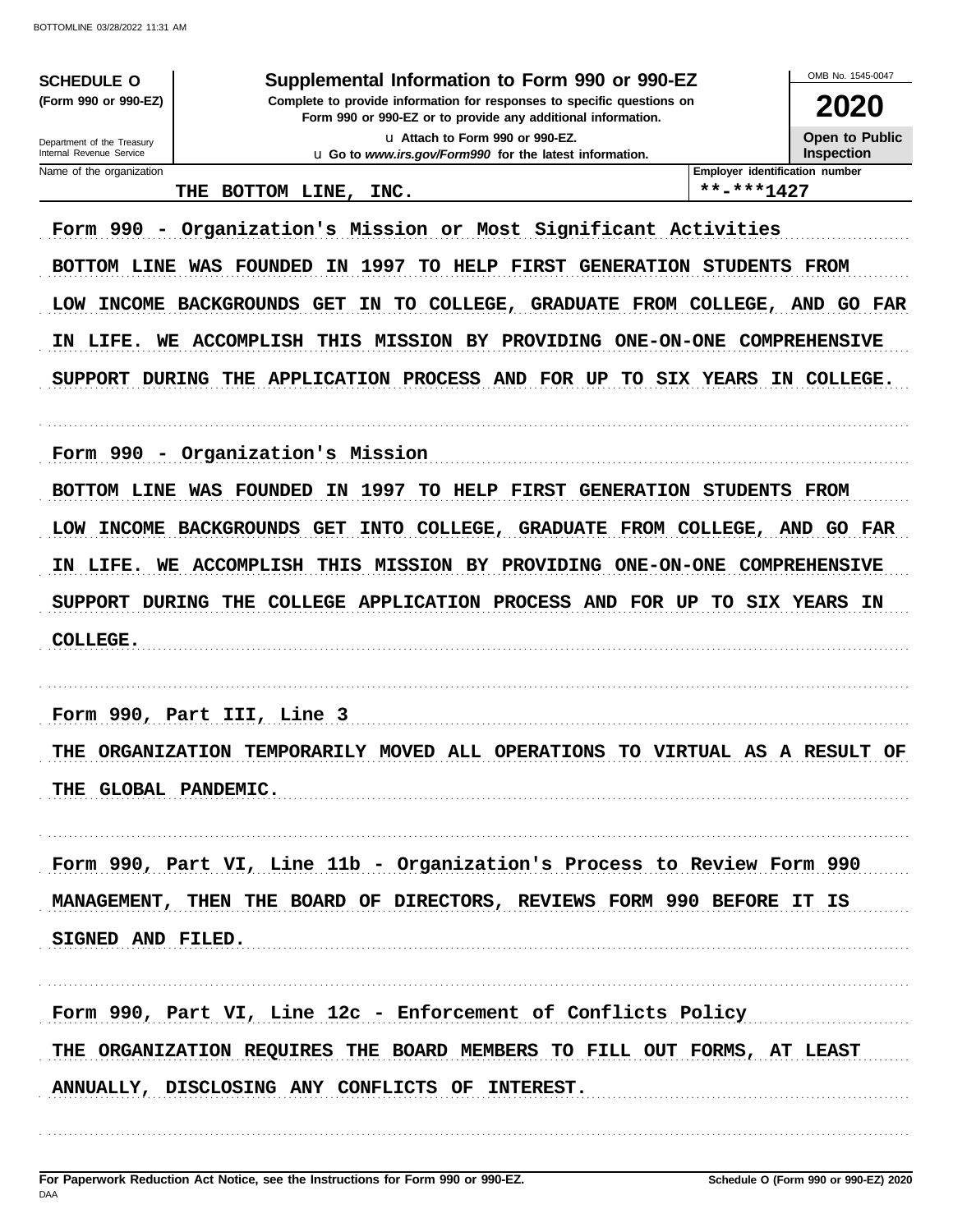| Schedule O (Form 990 or 990-EZ) 2020                                                                                                                                                                                                                                                                                                                                                                                                                                                                    | Page 2                                       |
|---------------------------------------------------------------------------------------------------------------------------------------------------------------------------------------------------------------------------------------------------------------------------------------------------------------------------------------------------------------------------------------------------------------------------------------------------------------------------------------------------------|----------------------------------------------|
| Name of the organization<br>THE BOTTOM LINE, INC.                                                                                                                                                                                                                                                                                                                                                                                                                                                       | Employer identification number<br>**-***1427 |
| Form 990, Part VI, Line 15a - Compensation Process for Top Official<br>BOTTOM LINE'S EXECUTIVE COMMITTEE SERVES AS THE COMPENSATION COMMITTEE. ON<br>AN ANNUAL BASIS, THE COMMITTEE PERFORMS AN INDUSTRY SALARY REVIEW FROM<br>PUBLICLY AVAILABLE FORM 990 INFORMATION RETURNS. THE COMMITTEE MEETS AND<br>REVIEWS THE CEO'S PERFORMANCE AND DETERMINES APPROPRIATE SALARY.<br>Form 990, Part VI, Line 19 - Governing Documents Disclosure Explanation<br>COPIES OF FORM 990 ARE PROVIDED UPON REQUEST. |                                              |
| Form 990, Part XI, Line 9 - Other Changes in Net Assets Explanation                                                                                                                                                                                                                                                                                                                                                                                                                                     |                                              |
| PRIOR YEAR ADJUSTMENT                                                                                                                                                                                                                                                                                                                                                                                                                                                                                   | \$<br>$-125,000$                             |
|                                                                                                                                                                                                                                                                                                                                                                                                                                                                                                         |                                              |
|                                                                                                                                                                                                                                                                                                                                                                                                                                                                                                         |                                              |
|                                                                                                                                                                                                                                                                                                                                                                                                                                                                                                         |                                              |
|                                                                                                                                                                                                                                                                                                                                                                                                                                                                                                         |                                              |
|                                                                                                                                                                                                                                                                                                                                                                                                                                                                                                         |                                              |
|                                                                                                                                                                                                                                                                                                                                                                                                                                                                                                         |                                              |
|                                                                                                                                                                                                                                                                                                                                                                                                                                                                                                         |                                              |
|                                                                                                                                                                                                                                                                                                                                                                                                                                                                                                         |                                              |
|                                                                                                                                                                                                                                                                                                                                                                                                                                                                                                         |                                              |
|                                                                                                                                                                                                                                                                                                                                                                                                                                                                                                         |                                              |
|                                                                                                                                                                                                                                                                                                                                                                                                                                                                                                         |                                              |
|                                                                                                                                                                                                                                                                                                                                                                                                                                                                                                         |                                              |
|                                                                                                                                                                                                                                                                                                                                                                                                                                                                                                         |                                              |
|                                                                                                                                                                                                                                                                                                                                                                                                                                                                                                         |                                              |
|                                                                                                                                                                                                                                                                                                                                                                                                                                                                                                         |                                              |
|                                                                                                                                                                                                                                                                                                                                                                                                                                                                                                         |                                              |
|                                                                                                                                                                                                                                                                                                                                                                                                                                                                                                         |                                              |

Page 1 of 1

Schedule O (Form 990 or 990-EZ) 2020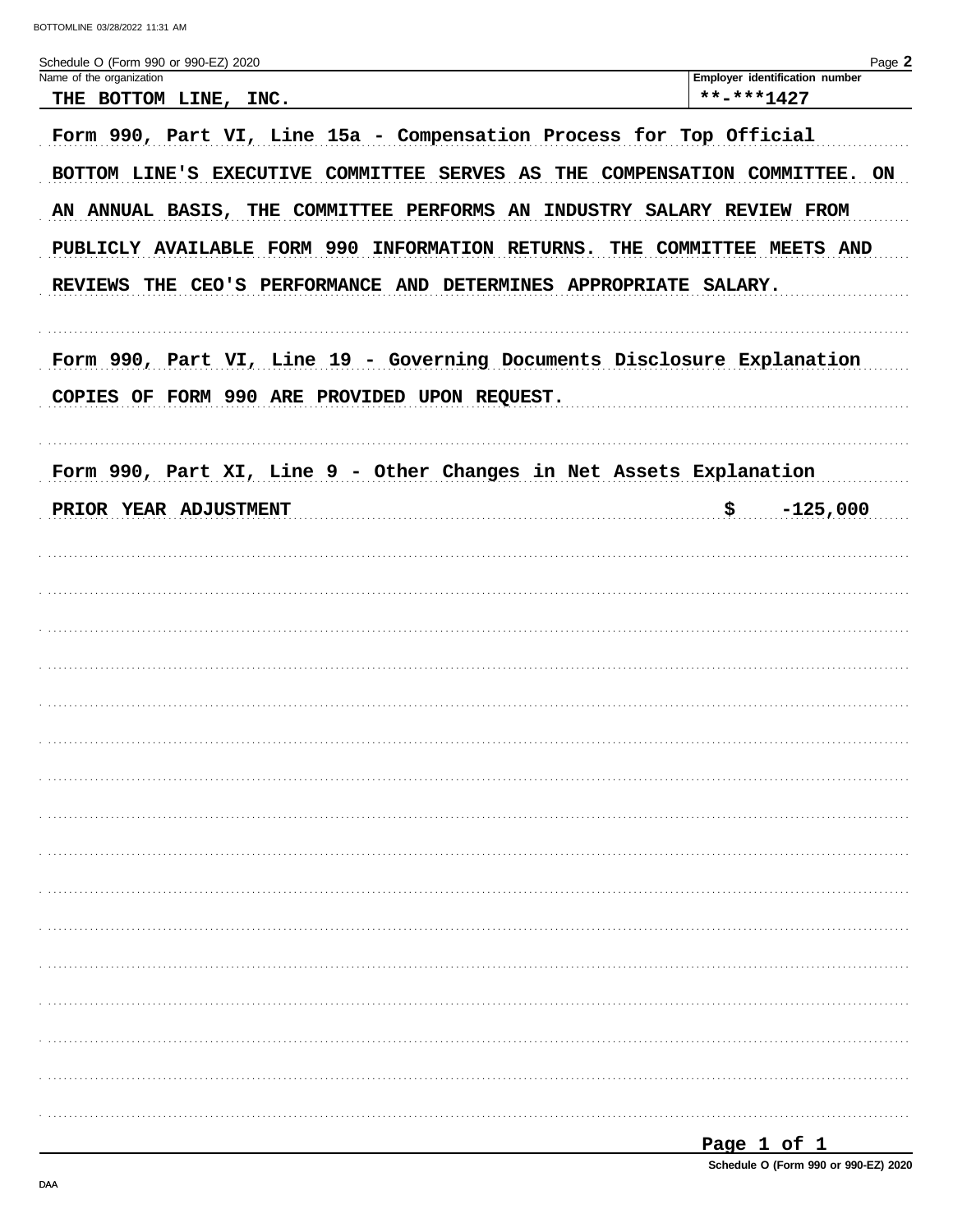|                 | <b>SCHEDULE G</b>                          |                                               | <b>Fundraising Other Events</b> |                                      |            | 2020                                            |  |  |
|-----------------|--------------------------------------------|-----------------------------------------------|---------------------------------|--------------------------------------|------------|-------------------------------------------------|--|--|
|                 | (Form 990 or<br>990-EZ)                    | For calendar year 2020, or tax year beginning |                                 | 06/30/21<br>07/01/20<br>, and ending |            |                                                 |  |  |
| Name            |                                            |                                               |                                 |                                      |            | Employer Identification Number                  |  |  |
|                 | BOTTOM LINE,<br><b>THE</b>                 | INC.                                          |                                 |                                      | **-***1427 |                                                 |  |  |
|                 |                                            | (a) Other event                               | (b) Other event                 | (c) Other event                      |            |                                                 |  |  |
|                 |                                            | <b>BOSTON</b><br><b>EVENTS</b>                |                                 |                                      |            | (d) Total other events<br>(add col. (a) through |  |  |
|                 |                                            | (event type)                                  | (event type)                    | (event type)                         |            | col. (c)                                        |  |  |
| Revenue         | Gross receipts<br>1                        | 594,029                                       |                                 |                                      |            | 594,029                                         |  |  |
|                 | 2 Less: Charitable<br>contributions        | 558,416                                       |                                 |                                      |            | 558,416                                         |  |  |
|                 | Gross income<br>3<br>(line 1 minus line 2) | 35,613                                        |                                 |                                      |            | 35,613                                          |  |  |
|                 | 4 Cash prizes                              |                                               |                                 |                                      |            |                                                 |  |  |
|                 | Noncash prizes<br>5                        |                                               |                                 |                                      |            |                                                 |  |  |
|                 | Rent/facility costs<br>6                   |                                               |                                 |                                      |            |                                                 |  |  |
| Direct Expenses | 7 Food/beverages                           |                                               |                                 |                                      |            |                                                 |  |  |
|                 | 8 Entertainment                            |                                               |                                 |                                      |            |                                                 |  |  |
|                 | 9<br>Other expenses                        | 35,613                                        |                                 |                                      |            | 35,613                                          |  |  |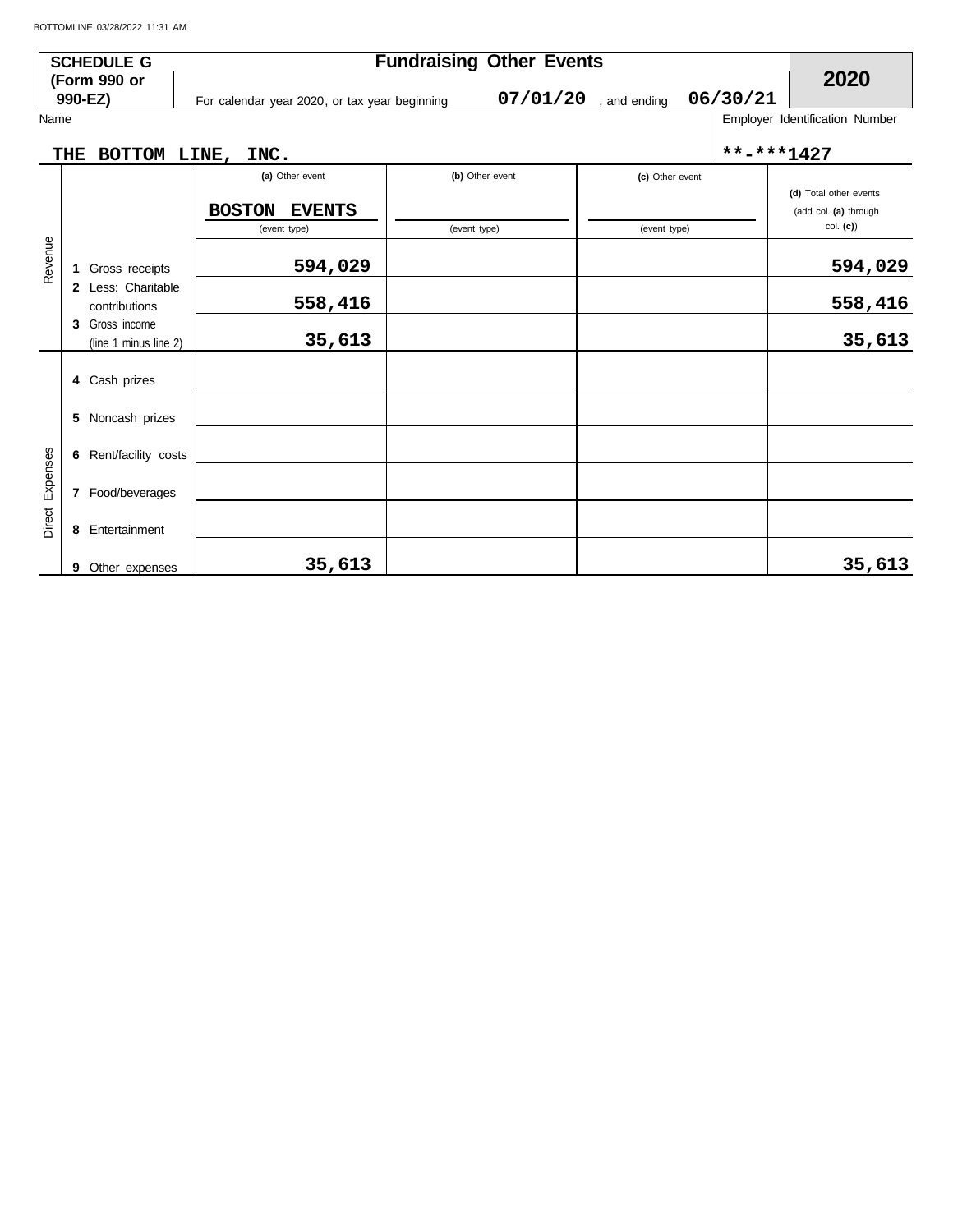|                                | Form 990                 |                                                                                                                                                                                                                                |                | Two Year Comparison Report |            |           | 2019 & 2020                    |
|--------------------------------|--------------------------|--------------------------------------------------------------------------------------------------------------------------------------------------------------------------------------------------------------------------------|----------------|----------------------------|------------|-----------|--------------------------------|
|                                |                          | For calendar year 2020, or tax year beginning                                                                                                                                                                                  |                | 07/01/20<br>, ending       | 06/30/21   |           |                                |
| Name                           |                          |                                                                                                                                                                                                                                |                |                            |            |           | Taxpayer Identification Number |
|                                |                          |                                                                                                                                                                                                                                |                |                            |            |           |                                |
|                                |                          | THE BOTTOM LINE, INC.                                                                                                                                                                                                          |                |                            |            |           | **-***1427                     |
|                                |                          |                                                                                                                                                                                                                                |                | 2019                       | 2020       |           | <b>Differences</b>             |
|                                |                          |                                                                                                                                                                                                                                | $\mathbf{1}$ . | 12,133,069                 | 15,009,324 |           | 2,876,255                      |
|                                |                          | 2. Membership dues and assessments [111] Martin Martin Martin Martin Martin Martin Martin Martin Martin Martin Martin Martin Martin Martin Martin Martin Martin Martin Martin Martin Martin Martin Martin Martin Martin Martin | 2.             |                            |            |           |                                |
|                                |                          |                                                                                                                                                                                                                                | 3.             |                            |            | 3,879,105 | 3,879,105                      |
| $\Rightarrow$                  |                          |                                                                                                                                                                                                                                | 4.             | 490,508                    |            | 414,503   | $-76,005$                      |
| $\mathbf{r}$<br>$\pmb{\omega}$ |                          |                                                                                                                                                                                                                                | 5.             | 27,944                     |            | 13,195    | $-14,749$                      |
| >                              |                          | 6. Proceeds from tax exempt bonds                                                                                                                                                                                              | 6.             |                            |            |           |                                |
| œ                              |                          | 7. Net gain or (loss) from sale of assets other than inventory                                                                                                                                                                 | 7.             |                            |            |           |                                |
|                                |                          |                                                                                                                                                                                                                                | 8.             |                            |            | $-6,707$  | $-6,707$                       |
|                                |                          |                                                                                                                                                                                                                                | 9.             |                            |            |           |                                |
|                                |                          |                                                                                                                                                                                                                                | 10.            |                            |            |           |                                |
|                                |                          |                                                                                                                                                                                                                                | 11.            |                            |            |           |                                |
|                                |                          | 12. Total revenue. Add lines 1 through 11                                                                                                                                                                                      | 12.            | 12,651,521                 | 19,309,420 |           | 6,657,899                      |
|                                |                          |                                                                                                                                                                                                                                | 13.            | 347,649                    |            | 491,373   | 143,724                        |
|                                |                          | 14. Benefits paid to or for members                                                                                                                                                                                            | 14.            |                            |            |           |                                |
|                                |                          | 15. Compensation of officers, directors, trustees, etc.                                                                                                                                                                        | 15.            |                            |            | 430,036   | 430,036                        |
| ⊆                              |                          | 16. Salaries, other compensation, and employee benefits                                                                                                                                                                        | 16.            | 10,565,347                 |            | 9,499,482 | $-1,065,865$                   |
|                                |                          | 17. Professional fundraising fees                                                                                                                                                                                              | 17.            |                            |            |           |                                |
|                                |                          |                                                                                                                                                                                                                                | 18.            | 276,564                    |            | 377,518   | 100,954                        |
| ш                              |                          | 19. Occupancy, rent, utilities, and maintenance <i>minimizoronial</i>                                                                                                                                                          | 19.            | 988,974                    |            | 878,639   | $-110,335$                     |
|                                |                          |                                                                                                                                                                                                                                | 20.            | 165,297                    |            | 160,074   | $-5,223$                       |
|                                | 21. Other expenses       |                                                                                                                                                                                                                                | 21.            | 1,242,706                  |            | 938,282   | $-304, 424$                    |
|                                |                          | 22. Total expenses. Add lines 13 through 21                                                                                                                                                                                    | 22.            | 13,586,537                 | 12,775,404 |           | $-811, 133$                    |
|                                |                          | 23. Excess or (Deficit). Subtract line 22 from line 12                                                                                                                                                                         | 23.            | $-935,016$                 |            | 6,534,016 | 7,469,032                      |
|                                |                          |                                                                                                                                                                                                                                | 24.            | 12,651,521                 | 19,309,420 |           | 6,657,899                      |
|                                |                          |                                                                                                                                                                                                                                | 25.            |                            |            |           |                                |
|                                |                          |                                                                                                                                                                                                                                | 26.            | 518,452                    |            | 427,698   | $-90,754$                      |
| Information                    |                          |                                                                                                                                                                                                                                | 27.            | 12,830,088                 | 17,407,844 |           | 4,577,756                      |
|                                |                          |                                                                                                                                                                                                                                | 28.            | 2,843,980                  |            | 1,012,720 | $-1,831,260$                   |
|                                |                          |                                                                                                                                                                                                                                | 29.            | 9,986,108                  | 16,395,124 |           | 6,409,016                      |
|                                |                          |                                                                                                                                                                                                                                | 30.            | 16                         | 18         |           |                                |
|                                |                          | <b>a 30.</b> Number of voting members or governing $\frac{1}{2}$ <b>31.</b> Number of independent voting members of governing body                                                                                             | 31.            | 15                         | 17         |           |                                |
|                                |                          |                                                                                                                                                                                                                                | 32.            | 225                        | 225        |           |                                |
|                                | 33. Number of volunteers |                                                                                                                                                                                                                                | 33.            | 250                        | 250        |           |                                |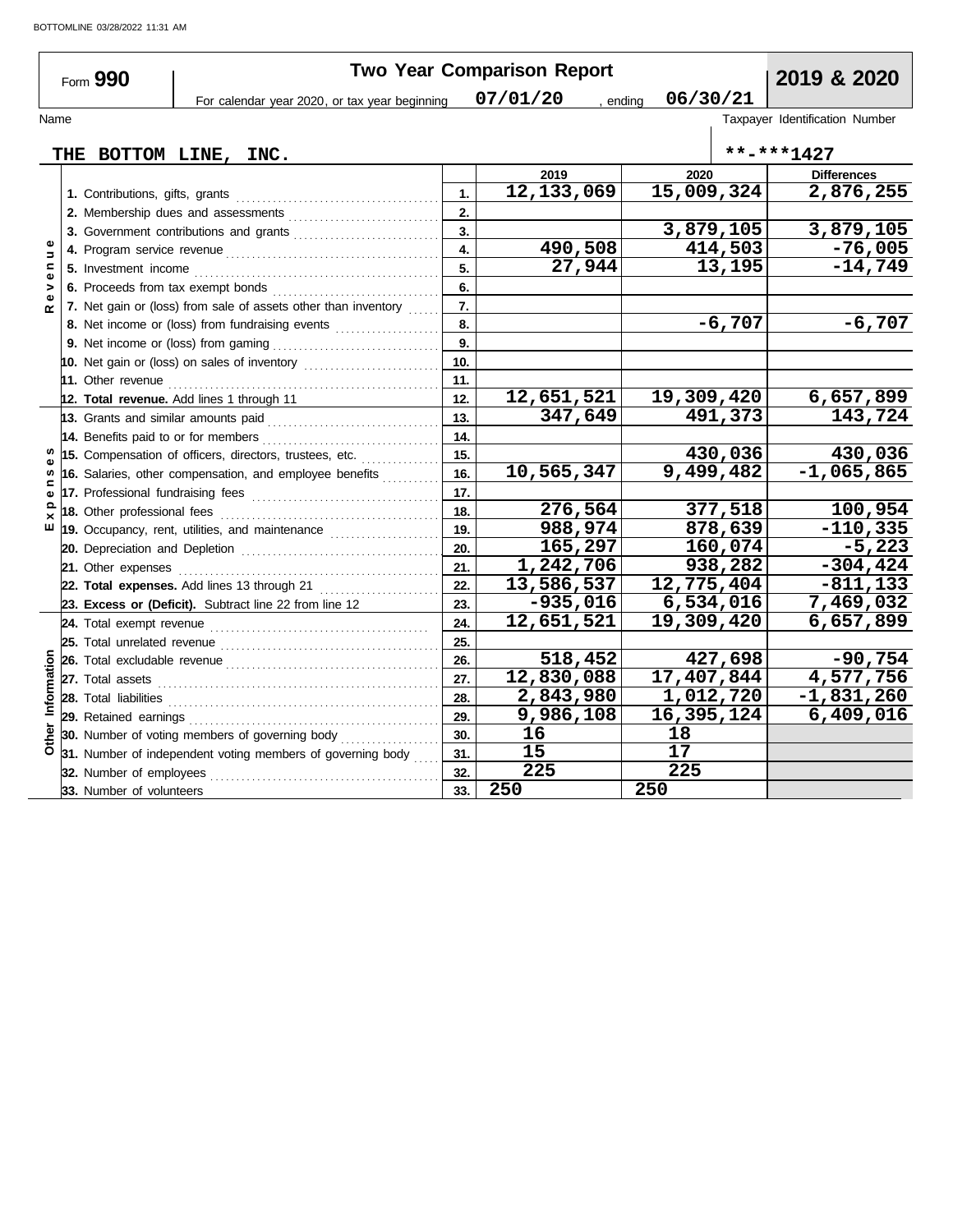## Form **990 Tax Return History 2020**

#### Name
THE BOTTOM LINE, INC. THE BOTTOM LINE, INC.

| 2016                                      | 2017                                                                 | 2018              | 2019         | 2020               | 2021 |
|-------------------------------------------|----------------------------------------------------------------------|-------------------|--------------|--------------------|------|
| 11,410,071                                | 12,295,655                                                           | 13,572,778        | 12, 133, 069 | 18,888,429         |      |
|                                           |                                                                      |                   |              |                    |      |
|                                           |                                                                      |                   |              | 414,503            |      |
| Capital gain or loss <sub>…………………</sub>   |                                                                      |                   |              |                    |      |
|                                           |                                                                      | 29,145            | 27,944       | 13,195             |      |
| Fundraising revenue (income/loss)  ______ |                                                                      | 230,742           |              | $-6,707$           |      |
|                                           |                                                                      |                   |              |                    |      |
|                                           |                                                                      |                   |              |                    |      |
|                                           | 13,107,604                                                           | 14,638,273        | 12,651,521   | 19,309,420         |      |
| 269,761                                   | 200,667                                                              | 203,395           | 347,649      | 491,373            |      |
| Benefits paid to or for members           |                                                                      |                   |              |                    |      |
|                                           | 421,280                                                              | 251,841           |              | 430,036            |      |
|                                           | 8,735,115                                                            | 9,483,555         | 10,565,347   | 9,499,482          |      |
| 482,969                                   | 209,245                                                              | 433,521           |              | 377,518            |      |
| 1,049,514                                 | 1,013,762                                                            | 977,811           | 988,974      | 878,639            |      |
| 132,616                                   | 184,096                                                              | 186,740           | 165,297      | 160,074            |      |
|                                           | 1,066,986                                                            | 1,190,708         | 1,242,706    | 938,282            |      |
| 11,646,639                                | 11,831,151                                                           | 12,727,571        | 13,586,537   | 12,775,404         |      |
| 323,779                                   | 1,276,453                                                            | 1,910,702         | $-935,016$   | 6,534,016          |      |
|                                           |                                                                      |                   |              |                    |      |
| 11,970,418                                | 13,107,604                                                           | 14,638,273        | 12,651,521   | 19,309,420         |      |
|                                           |                                                                      |                   |              |                    |      |
| 560,347                                   | 811,949                                                              | 1,065,495         | 518,452      | 427,698            |      |
| 8,511,058                                 | 9,713,061                                                            | 11,701,011        | 12,830,088   | 17,407,844         |      |
| 777,089                                   | 702,639                                                              | 779,887           | 2,843,980    | 1,012,720          |      |
| 7,733,969                                 | 9,010,422                                                            | 10,921,124        | 9,986,108    | 16,395,124         |      |
|                                           | 555,525<br>4,822<br>11,970,418<br>625, 213<br>7,947,691<br>1,138,875 | 797,190<br>14,759 | 805,608      | 490,508<br>276,564 |      |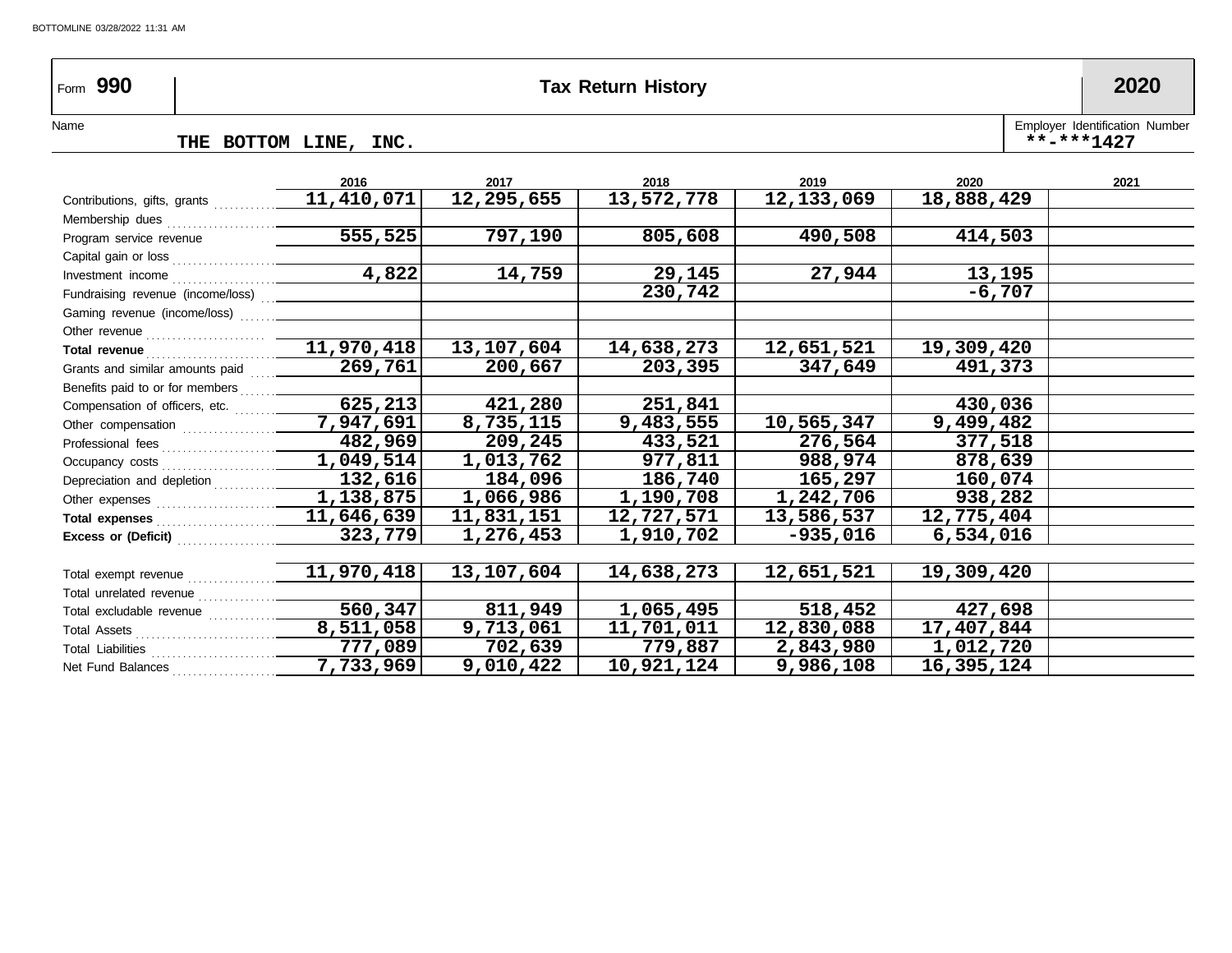FYE: 6/30/2021

## **Taxable Interest on Investments**

| <b>Description</b> |        |                 |           |                                                      |                        |
|--------------------|--------|-----------------|-----------|------------------------------------------------------|------------------------|
|                    | Amount | <b>Business</b> | Code Code | Unrelated Exclusion Postal Acquired after<br>6/30/75 | US<br>Obs $(\$$ or $%$ |
|                    | 13,195 |                 | 14        |                                                      |                        |
| Total              | 13,195 |                 |           |                                                      |                        |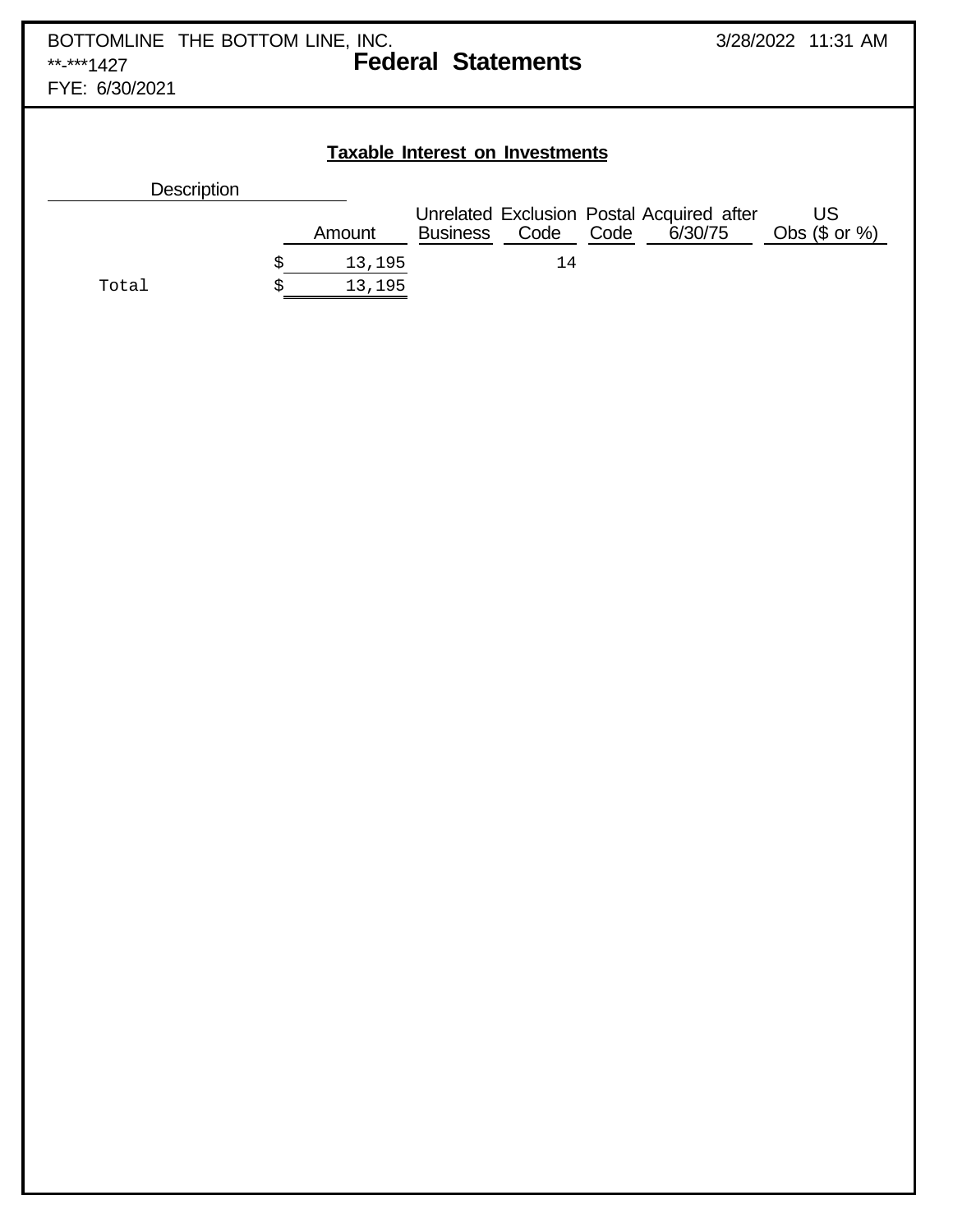# BOTTOMLINE THE BOTTOM LINE, INC. 3/28/2022 11:31 AM

## **Federal Statements**

FYE: 6/30/2021

| Form 990, Part IX, Line 11g - Other Fees for Service (Non-employee) |
|---------------------------------------------------------------------|
|---------------------------------------------------------------------|

| Description                                                | Total<br><b>Expenses</b> |  | Program<br>Service |  | Management &<br>General |  | Fund<br>Raising |  |
|------------------------------------------------------------|--------------------------|--|--------------------|--|-------------------------|--|-----------------|--|
| PAYROLL<br>PROCESSING<br>CONSULTANTS &<br>TEMP<br>STAFFING | 31,566<br>314,980        |  | 25,884<br>258,284  |  | 1,263<br>12,599         |  | 4,419<br>44,097 |  |
| Total                                                      | 346,546                  |  | 284,168            |  | 13,862                  |  | 48,516          |  |

## **Form 990, Part IX, Line 24e - All Other Expenses**

| <b>Description</b>      | Total<br><b>Expenses</b> |  | Program<br>Service |  | Management &<br>General | Fund<br>Raising |        |
|-------------------------|--------------------------|--|--------------------|--|-------------------------|-----------------|--------|
| EXPENSES<br>BOARD       | 51,755                   |  | 42,439             |  | 2,070                   |                 | 7,246  |
| BANK & CREDIT CARD FEES | 46,811                   |  | 38,385             |  | 1,872                   |                 | 6,554  |
| LEASES                  | 45,223                   |  | 37,083             |  | 1,809                   |                 | 6,331  |
| BAD DEBT                | 33,930                   |  | 27,823             |  | 1,357                   |                 | 4,750  |
| TRAINING<br>STAFF       | 33,148                   |  | 27,181             |  | 1,326                   |                 | 4,641  |
| RECRUITMENT<br>STAFF    | 21,670                   |  | 17,769             |  | 867                     |                 | 3,034  |
| RECRUITMENT<br>STUDENT  | 1,270                    |  | 1,270              |  |                         |                 |        |
| Total                   | 233,807                  |  | 191,950            |  | 9,301                   |                 | 32,556 |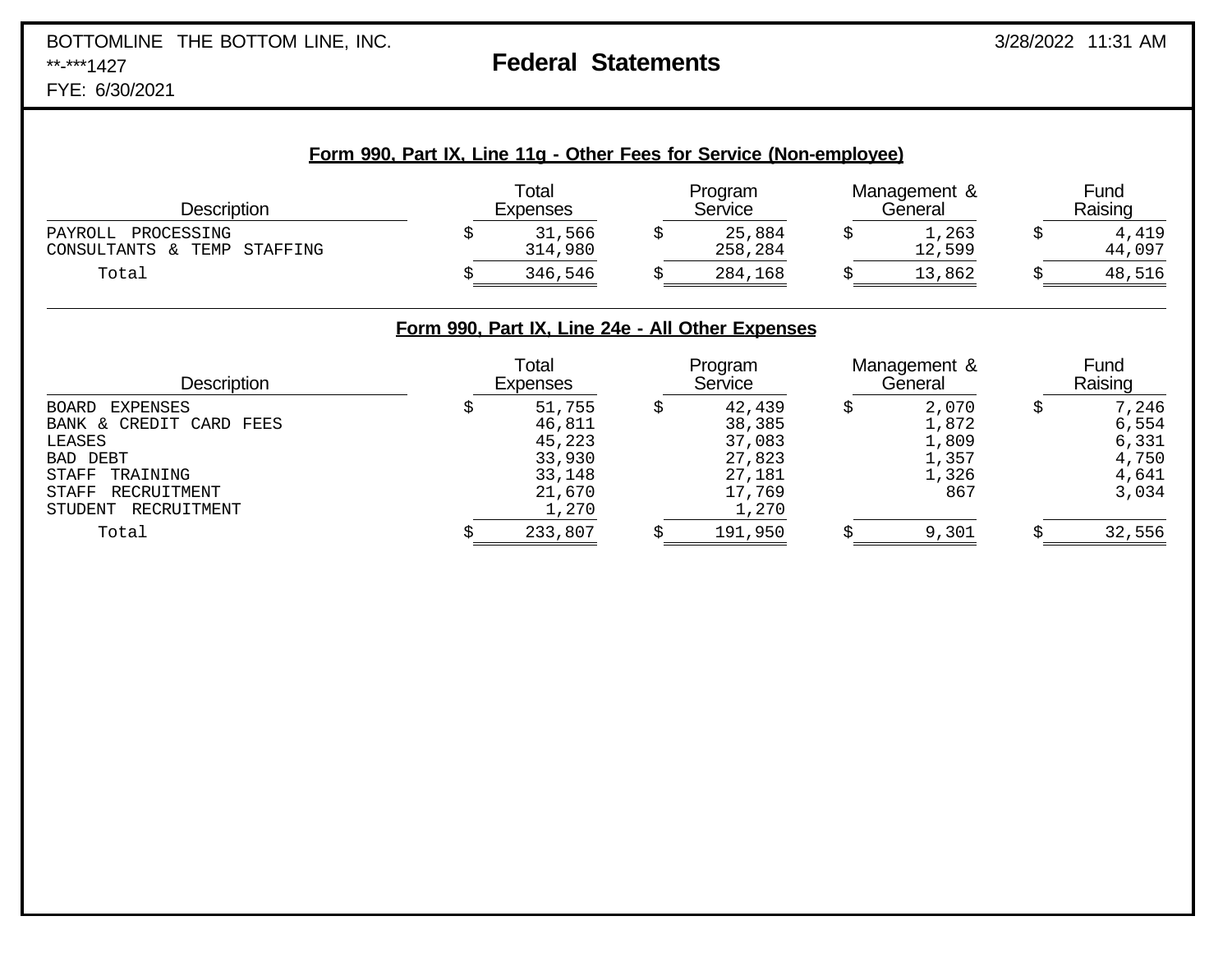# BOTTOMLINE THE BOTTOM LINE, INC. **A CONSESSED A CONSESSION CONSESSION** 3/28/2022 11:31 AM \*\*-\*\*\*1427 **Federal Statements**

FYE: 6/30/2021

## **Schedule A, Part II, Line 1(e)**

| <b>Description</b>                                                                                    | Amount                                               |
|-------------------------------------------------------------------------------------------------------|------------------------------------------------------|
| PPP LOAN FORGIVENESS<br>EMPLOYEE<br>RETENTION CREDIT<br>CONTRIBUTIONS<br>SCHOLARSHIP<br>CONTRIBUTIONS | \$<br>1,810,700<br>2,068,405<br>7,514,656<br>180,669 |
| A BETTER CHICAGO<br>Cash Contribution                                                                 | 370,000                                              |
| COACH FOUNDATION                                                                                      |                                                      |
| Cash Contribution                                                                                     | 350,000                                              |
| CROWN FAMILY PHILANTHROPIES                                                                           |                                                      |
| Cash Contribution                                                                                     | 861,000                                              |
| FIDELITY FOUNDATION                                                                                   |                                                      |
| Cash Contribution                                                                                     | 1,600,000                                            |
| LLEWELLYN FAMILY FOUNDATION                                                                           |                                                      |
| Cash Contribution<br>ROBIN HOOD FOUNDATION                                                            | 550,000                                              |
| Cash Contribution                                                                                     | 410,000                                              |
| SALESFORCE.COM FOUNDATION                                                                             |                                                      |
| Cash Contribution                                                                                     | 500,000                                              |
| STATE STREET FOUNDATION,<br>INC.                                                                      |                                                      |
| Cash Contribution                                                                                     | 272,500                                              |
| THE CARROLL & MILTON PETRIE FDN                                                                       |                                                      |
| Cash Contribution                                                                                     | 400,000                                              |
| TIGER FOUNDATION                                                                                      |                                                      |
| Cash Contribution                                                                                     | 325,000                                              |
| WORKDAY FOUNDATION                                                                                    |                                                      |
| Cash Contribution                                                                                     | 500,000                                              |
| <b>BOSTON EVENTS</b>                                                                                  |                                                      |
| Cash Contribution                                                                                     | 558,416                                              |
| NEW YORK EVENTS<br>Cash Contribution                                                                  | 312,938                                              |
| CHICAGO EVENTS                                                                                        |                                                      |
| Cash Contribution                                                                                     | 304,145                                              |
|                                                                                                       |                                                      |
| Total                                                                                                 | \$<br>18,888,429                                     |